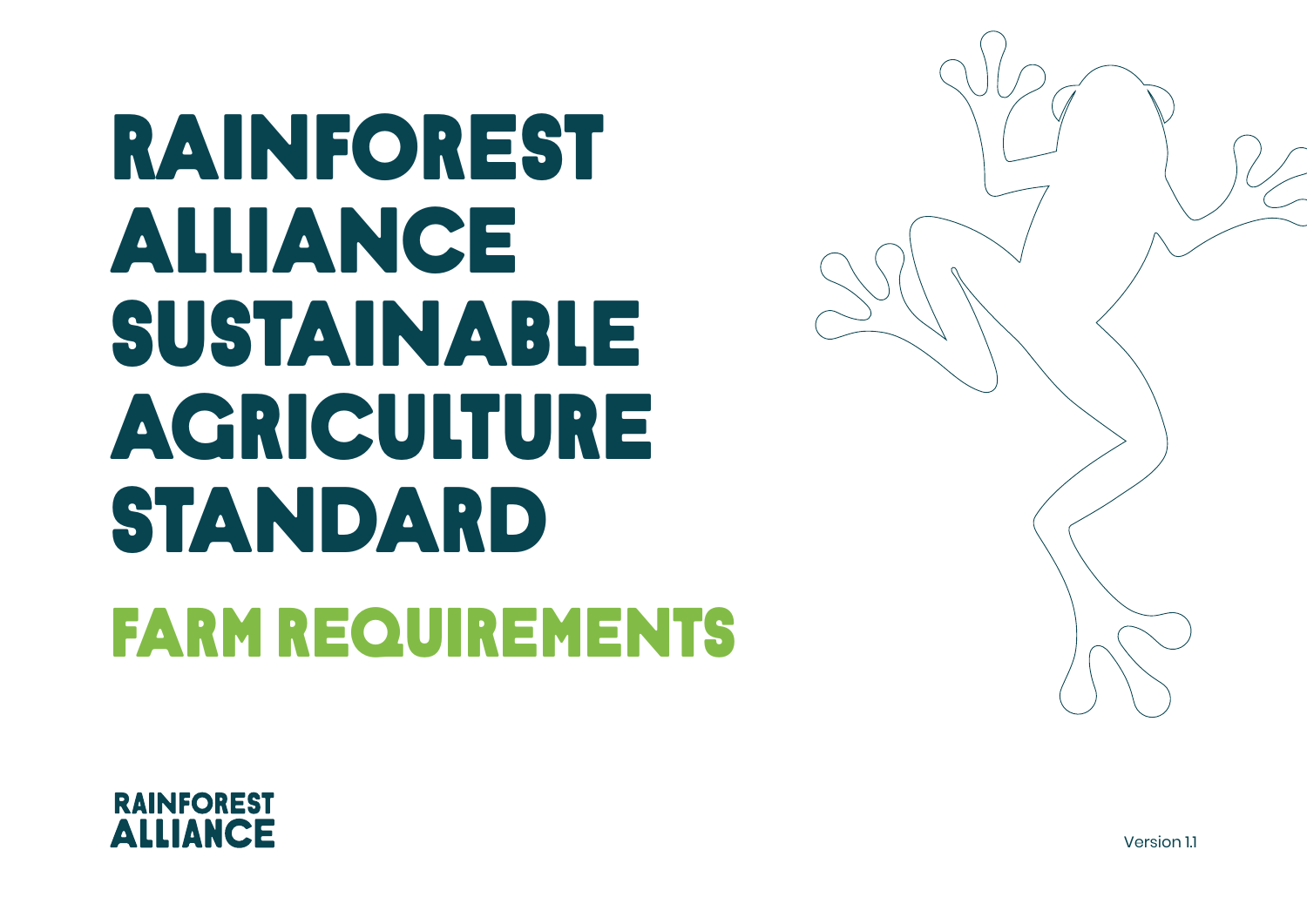# about the rainforestalliance

The Rainforest Alliance is creating a more sustainable world by using social and market forces to protect nature and improve the lives of farmers and forest communities.

### **Translation Disclaimer**

For any question related to the precise meaning of the information contained in the translation, please refer to the official English version for clarification. Any discrepancies or differences in meaning due to translation are not binding and have no effect for auditing or certification purposes.

### **More information?**

For more information about the Rainforest Alliance, visit www.rainforest-alliance.org or contact info@ra.org

*Any use of this content including reproduction, modification, distribution or republication, without the prior written consent of Rainforest Alliance is strictly prohibited.*

### Date of first publication: Document name: Date of revision: Developed by:  $\blacksquare$ June 30th, 2020 Rainforest Alliance Sustainable Agriculture Standard, Farm Requirements January 31st, 2021

### Linked to (code and name of documents, if applicable):

SA-S-SD-2-V1.1 Rainforest Alliance 2020 Sustainable Agriculture Standard, Supply Chain Requirements All other annexes, guidances and policies listed in this document.

### Replaces:

SA-S-SD-1-V1 Rainforest Alliance 2020 Sustainable Agriculture Standard, Farm requirements

### Farm certificate holders All All and the set of the set of the set of the set of the set of the set of the set of the set of the set of the set of the set of the set of the set of the set of the set of the set of the set o

All crops in the scope of the Rainforest Alliance certification system; please see Certification Rules.

### Applicable to:  $\qquad \qquad \text{Country/Region:}$

### Crops: Type of certification:

Farm certificate holders

### Valid from: Expires by:  $SA-S-SD-I-VI1$ 1.1

Version:

Until further notice

July 1st, 2021

Document code:

Rainforest Alliance Department Standards and Assurance Director of Standards and Assurance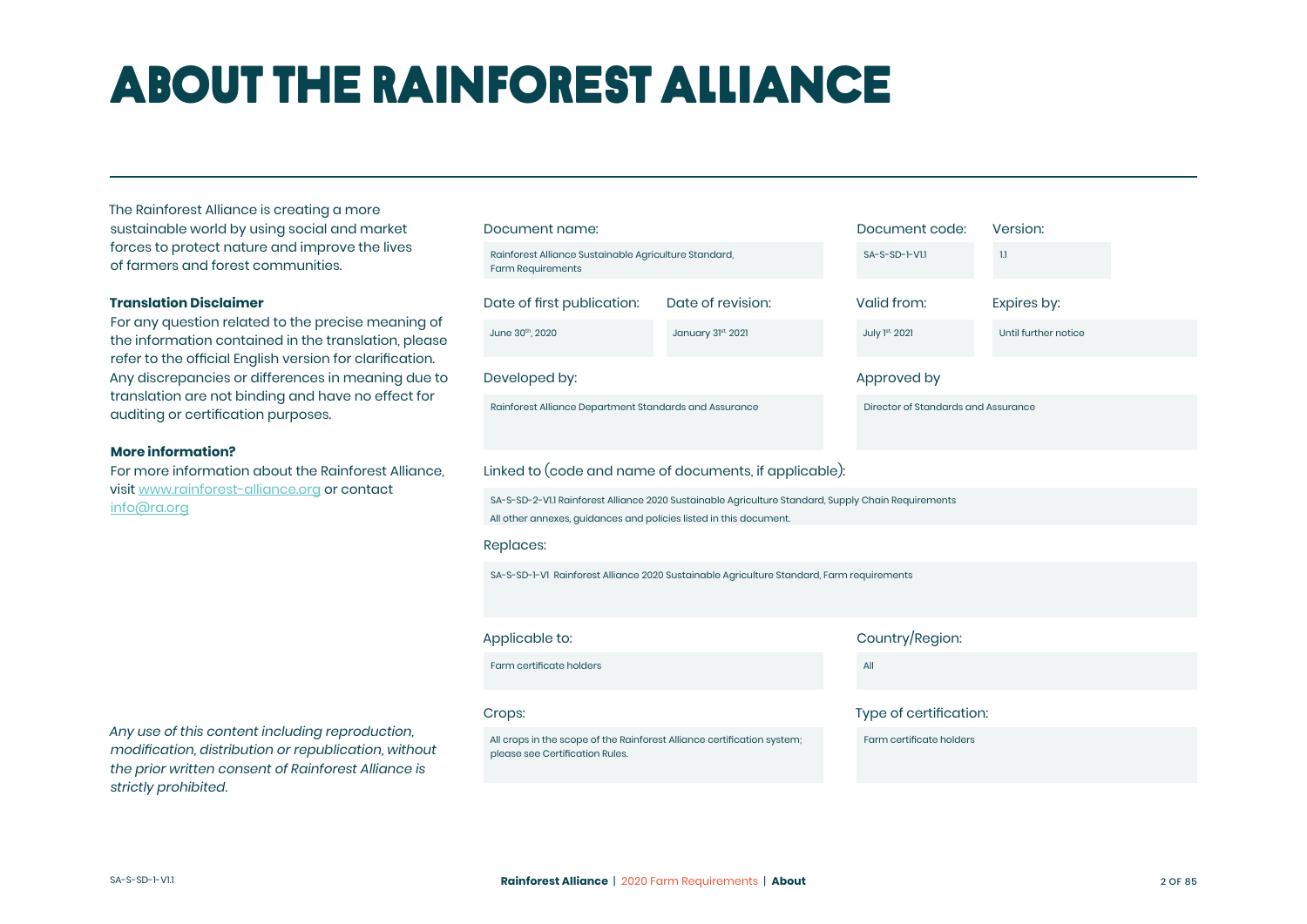### **TABLE OF CONTENTS**

### Introduction 4

| <b>Our Vision</b>                   | 4  |
|-------------------------------------|----|
| 2020 Certification Program          | 5  |
| Structure of the Farm Requirements  | 6  |
| Core Requirements and Understanding |    |
| <b>Smart Meters</b>                 | 7  |
| Overview of the Farm Requirements   | 9  |
| <b>Certification process</b>        | 10 |
| Overview of the Improvement Process | 13 |
| Longer Term Outcomes                | 14 |
| <b>Using This Document</b>          | 15 |

### CHAPTER 1: MANAGEMENT 16

| <b>CHAPTER 2: TRACEABLITY</b>               |    |
|---------------------------------------------|----|
| 1.7 Young Farmers and Workers               | 30 |
| 1.6 Gender Equality                         | 28 |
| 1.5 Grievance Mechanism                     | 27 |
| 1.4 Internal Inspection and Self-Assessment | 25 |
| 1.3 Risk Assessment and Management Plan     | 23 |
| 1.2 Administration                          | 19 |
| 1.1 Management                              | 18 |

| 2.1 Traceability                        | 34 |
|-----------------------------------------|----|
| 2.2 Traceability in the Online Platform | 34 |
| 2.3 Mass Balance                        | 35 |

### **CHAPTER 3: INCOME AND** SHARED RESPONSIBILITY 36

- 3.1 Production Costs and Living Income 3<br>32 Sustainability Differential 38
- 3.2 Sustainability Differential
- 3.3 Sustainability Investments 40

| 4 |     | <b>CHAPTER 4: FARMING</b>                   | 42 |
|---|-----|---------------------------------------------|----|
| 4 | 41  | Planting and Rotation                       | 43 |
| 5 | 4.2 | Pruning and Renovation of Tree Crops        | 44 |
| 6 |     | 4.3 Genetically Modified Organisms (GMOs)   | 45 |
|   |     | 4.4 Soil Fertility and Conservation         | 46 |
| 7 | 4.5 | Integrated Pest Management (IPM)            | 47 |
| 9 | 4.6 | Agrochemicals Management                    | 50 |
| 0 | 4.7 | <b>Harvest and Post-Harvest Practices</b>   | 54 |
| 3 |     |                                             |    |
| 4 |     | <b>CHAPTER 5: SOCIAL</b>                    | 55 |
| 5 | 5.1 | Assess-and-Address Child Labor,             |    |
|   |     | Forced Labor, Discrimination, Workplace     |    |
| 5 |     | <b>Violence and Harassment</b>              | 57 |
| 8 | 5.2 | Freedom of Association and                  |    |
| 9 |     | <b>Collective Bargaining</b>                | 61 |
| 3 |     | 5.3 Wages and Contracts                     | 62 |
| 5 |     | 5.4 Living Wage                             | 65 |
| 7 |     | 5.5 Working Conditions                      | 66 |
| 8 |     | 5.6 Health and Safety                       | 68 |
| 0 |     | 5.7 Housing and Living Conditions           | 71 |
| ī |     | 5.8 Communities                             | 74 |
| 4 |     | <b>CHAPTER 6: ENVIRONMENT</b>               | 75 |
| 4 | 6.1 | Forests, Other Natural Ecosystems           |    |
| 5 |     | and Protected Areas                         | 77 |
|   |     | 6.2 Conservation and Enhancement            |    |
|   |     | Of Natural Ecosystems and Vegetation        | 78 |
| 5 | 6.3 | <b>Riparian Buffers</b>                     | 80 |
| 7 |     | 6.4 Protection of Wildlife and Biodiversity | 81 |
| 8 | 6.5 | Water Management and Conservation           | 82 |
| 0 | 6.6 | <b>Wastewater Management</b>                | 83 |
|   |     | 6.7 Waste Management                        | 84 |
|   | 6.8 | <b>Energy Efficiency</b>                    | 85 |
|   | 6.9 | <b>Greenhouse Gases Reduction</b>           | 86 |
|   |     |                                             |    |

### **Annexes**

| S1                | Glossary                                                                    |
|-------------------|-----------------------------------------------------------------------------|
| S <sub>2</sub>    | <b>Management Capacity Assessment Tool</b>                                  |
| S3                | <b>Risk Assessment Tool</b>                                                 |
| S4                | <b>Remediation Protocol</b>                                                 |
| S5                | Living Income Tool                                                          |
| S6                | Traceability                                                                |
| S7                | Pesticides Management                                                       |
| S8                | <b>Salary Matrix Tool</b>                                                   |
| S <sub>9</sub>    | Methodology for Measuring Remuneration                                      |
|                   | and Gaps with a Living Wage                                                 |
| <b>S10</b>        | Living Wage Benchmarks per Country                                          |
| S11               | Free, Prior and Informed Consent (FPIC)                                     |
|                   | <b>Processes</b>                                                            |
| S12               | Additional Details on Requirements                                          |
|                   | for No-Conversion                                                           |
| <b>S13</b>        | Group Member Registry                                                       |
| S14<br><b>S15</b> | <b>Shared Responsibility</b><br>Details on Off-site Conservation of Natural |
|                   | Vegetation                                                                  |
| <b>S16</b>        | Sustainability Investment Plan Template                                     |
|                   |                                                                             |
|                   | Guidances (non-binding)                                                     |
|                   | <b>General Guide</b>                                                        |
| A                 | How to use the Management Capacity As-                                      |
|                   | sessment Tool                                                               |
| B                 | Template of Management Plan                                                 |
| C                 | Creating a Farm Map                                                         |
| D                 | Geolocation Data Requirements And                                           |
|                   | <b>Risk Maps</b>                                                            |
| Е                 | Grievance Mechanism                                                         |
| F                 | Gender equality                                                             |
| G                 | <b>Yield estimation</b>                                                     |
| н                 | Integrated Pest Management (IPM) strategy                                   |
| L                 | Pruning                                                                     |
| J                 | Soil fertility and Conservation                                             |
| K                 | Housing and Living Conditions                                               |
| L                 | Assess-and-Address                                                          |
| M                 | Natural Ecosystems and Vegetation                                           |
| N                 | <b>Energy Efficiency</b>                                                    |
| O                 | <b>GHG</b> Emission Reductions                                              |
|                   |                                                                             |

- P How to use the Group Member Registry
- Q How to use the Living Income Tool<br>R Assess-and-Address Monitoring To
- R Assess-and-Address Monitoring Tool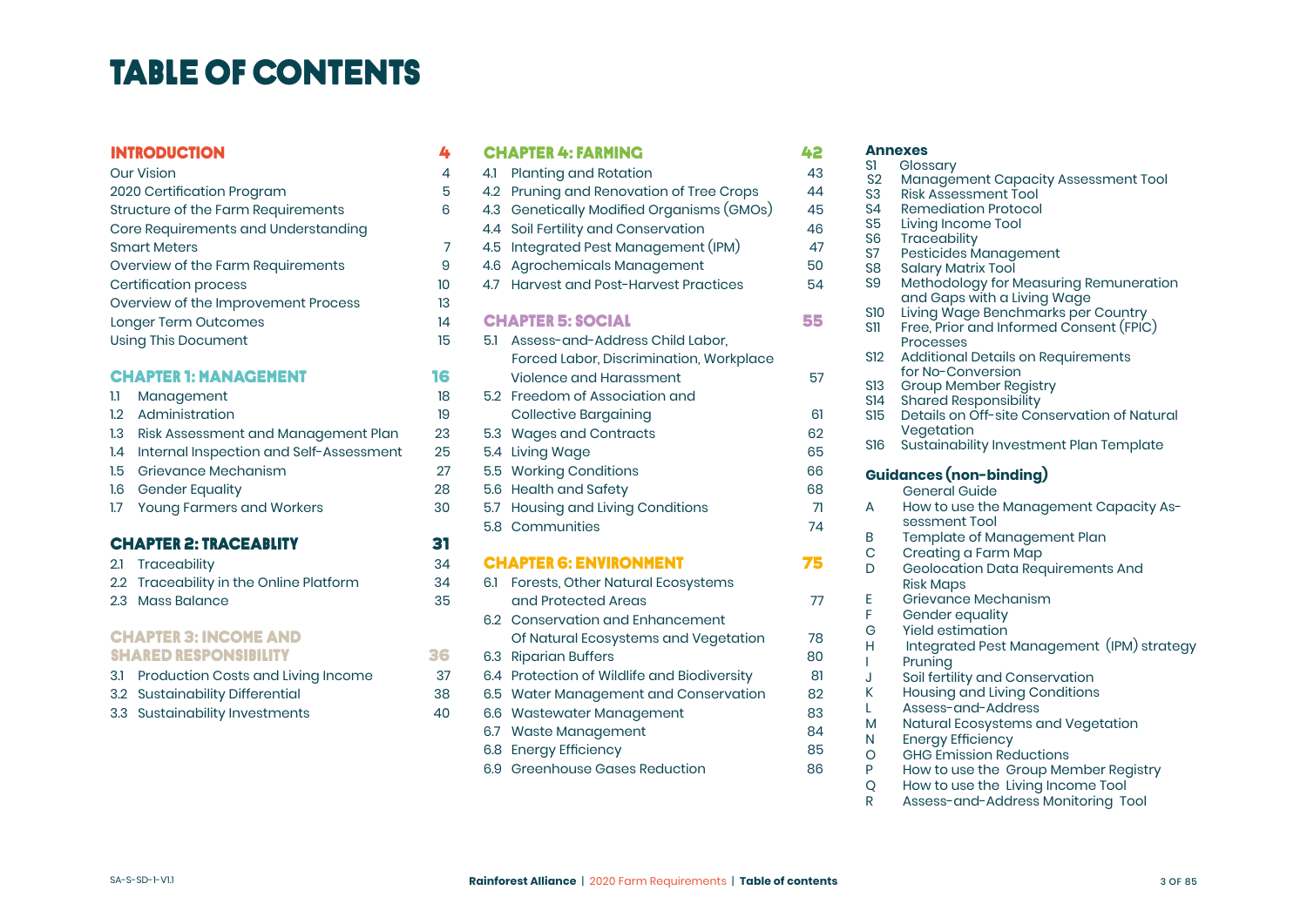# **INTRODUCTION** our vision



### REIMAGINING **CERTIFICATION**

The merger of the Rainforest Alliance and UTZ in 2018 was a natural moment for us to combine our experience and develop a strong, forward-looking approach to certification that is fit for the challenges now facing sustainable agriculture and related supply chains.

'Reimagining certification' is our long-term vision, based on a set of core principles: continuous improvement; data-powered; risk-based assurance; contextualization; and shared responsibility.

### 2020 SUSTAINABLE AGRICULTURE STANDARD: FARM REQUIREMENTS

The need for sustainable agriculture has never been greater. By providing a practical framework for sustainable agriculture, and a targeted set of innovations, the Farm Requirements can help farmers produce better crops, adapt to climate change, increase their productivity, set goals to achieve their sustainability performance and target investments to address their greatest risks. The Farm Requirements are designed to support certificate holders to maximize the positive social, environmental, and economic impact of agriculture, while offering farmers an enhanced framework to improve their livelihoods and protect the landscapes where they live and work.

As the first step towards our Reimagining Certification vision, the Farm Requirements of the Sustainable Agriculture Standard introduce a number of innovations, such as a contextualized package of requirements adapted to the circumstances of each certificate holder, strengthened risk assessment to identify and manage sustainability risks, and shared responsibility requirements to reward farmers for sustainable production and target investments to achieve sustainability goals. A detailed exploration of these innovations can be found in the '2020 Sustainable Agriculture Standard – Introduction' document available from the Rainforest Alliance website.

The Farm Requirements and Supply Chain Requirements together form the Rainforest Alliance Sustainable Agriculture Standard. Requirements that can be applicable to farm certificate holders, are taken up in the Farm Requirements document. Requirements that can be applicable to supply chain certificate holders, are taken up in the Supply Chain Requirements document. This means the numbering in each of these two documents can show gaps.

### **STANDARD DEVELOPMENT**

The Rainforest Alliance is a full member of ISEAL. The 2020 Sustainable Agriculture Standard has been developed, for the relevant parts, in accordance with the ISEAL Standard-Setting Code of Good Practice, ensuring that the documents are relevant, transparent, and reflecting a balance of stakeholder interests.

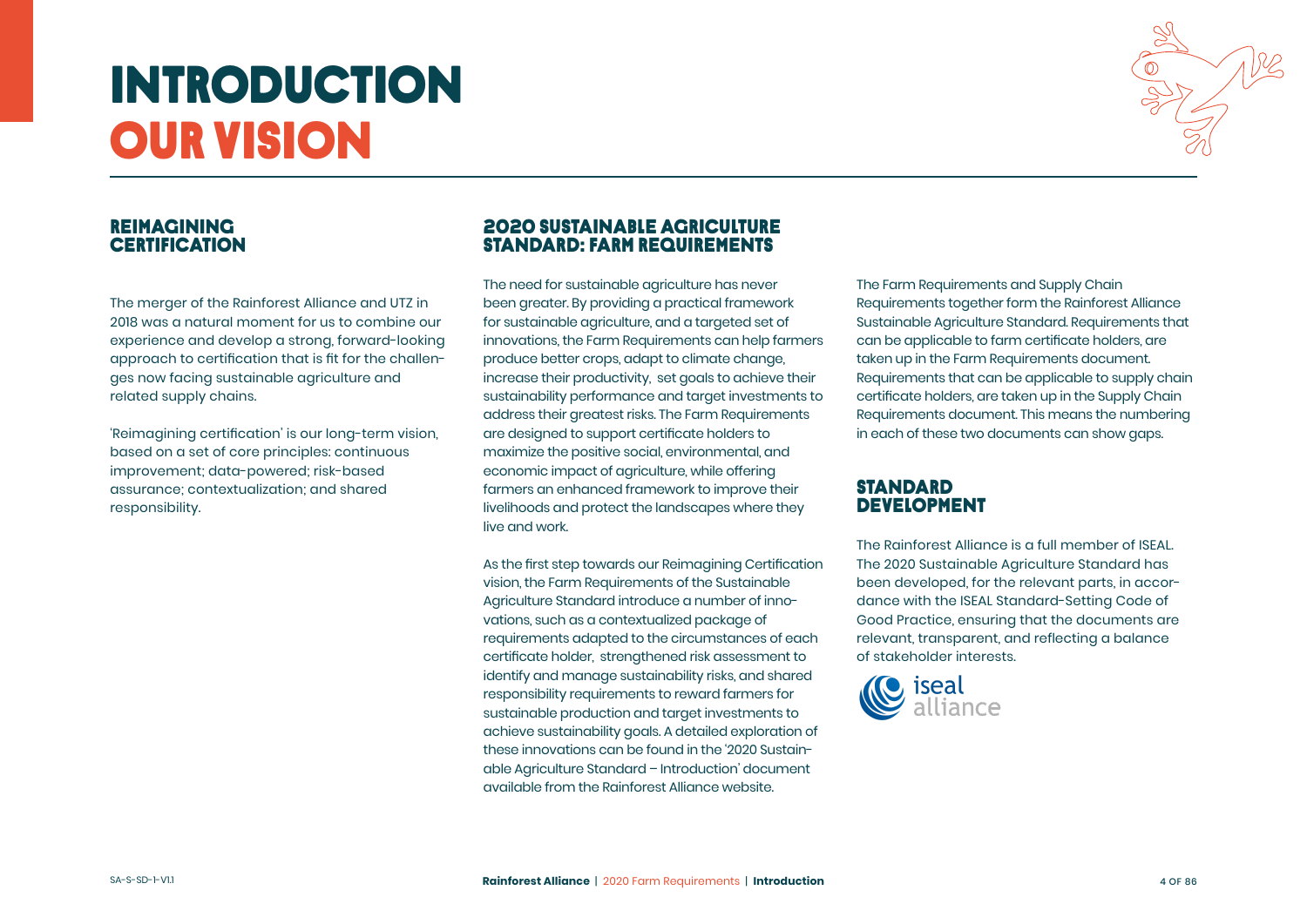### 2020 CERTIFICATION PROGRAM

The Rainforest Alliance 2020 Certification Program provides the foundation for our approach to reimagining certification. The new standard, assurance system and related data and

technology systems are designed to deliver more value to the many people and businesses around the world that use Rainforest Alliance certification as an essential tool to support sustainable

agricultural production and supply chains. Our 2020 Certification Program is made up of three principal components that are designed to work closely with each other:

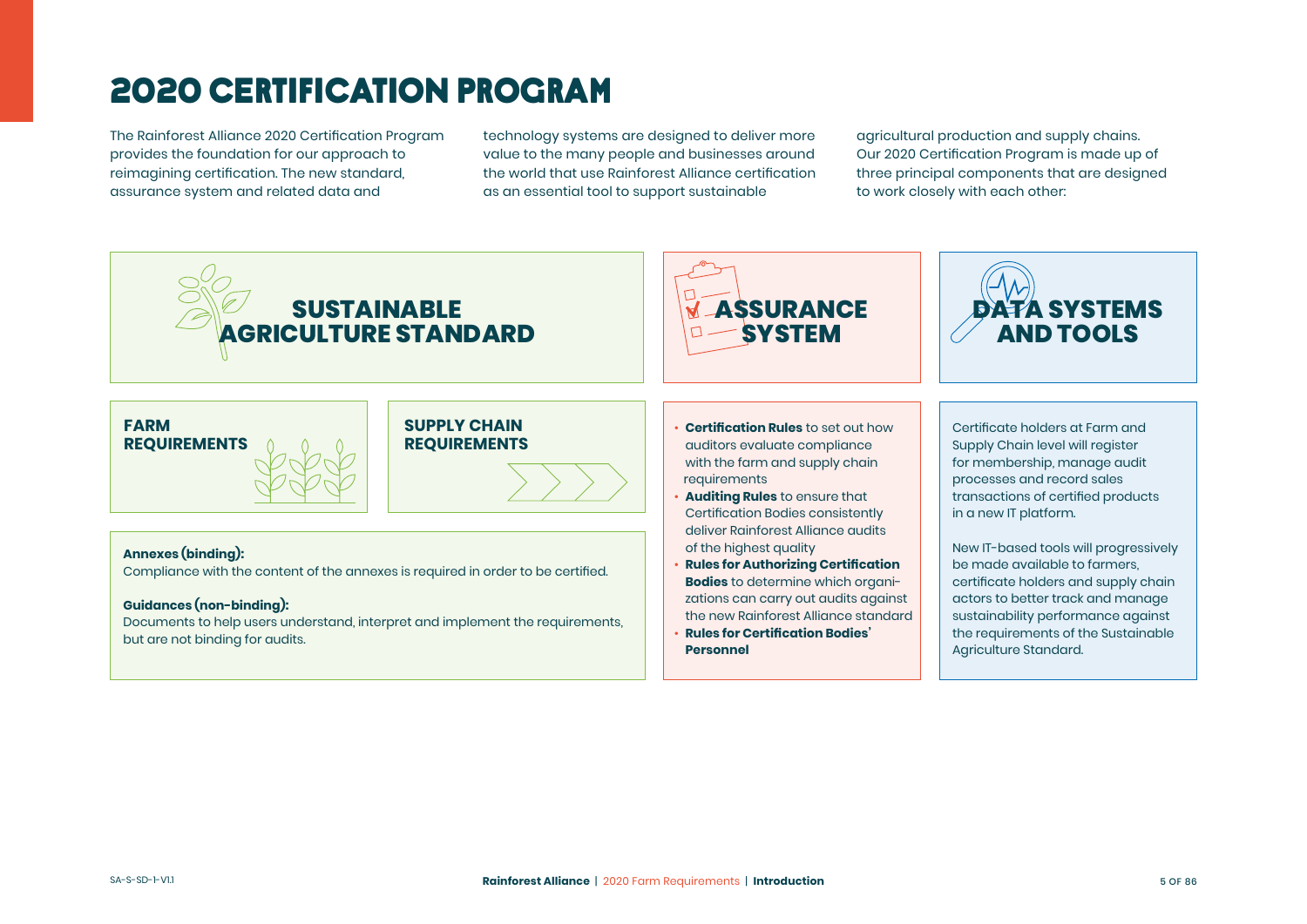### STRUCTURE OF THE FARM REQUIREMENTS

Our certification program is designed for producers who are committed to sustainable agriculture, and continuous improvement is a fundamental tenet of sustainability: the farm requirements aim to serve these aims. In addition to prescribing practices, the focus is on enabling and measuring improvements towards sustainability outcomes. The Farm Requirements include three different types of requirements – core, mandatory improvements, and self-selected

requirements. All topics have pass/fail requirements. On top of this, a number of 'Smart Meters' have been added.

### **CORE REQUIREMENTS**

These are requirements that always have to be met in order to achieve certification. Most core requirements prescribe good practices with respect to key sustainability risk topics and are formulated as compliance requirements (a binary pass/fail).

### **IMPROVEMENT REQUIREMENTS**

Designed to further promote and measure progress.

### **MANDATORY IMPROVEMENT REQUIREMENTS**

Need to be included in the standard compliance as the producer or producer group advances on its journey to sustainability.

### **SELF-SELECTED IMPROVEMENT REQUIREMENTS**

Chosen by certificate holders based on their own risk assessment or aspirations. The selection may depend on external support received for a certain improvement, such as renovation of tree crops.

### **REQUIREMENT TYPE COMPLIANCE MEASUREMENT**

### • Always pass/fail

• In some cases, the core requirement will contain a set threshold (e.g. payment of minimum wage) that must be measured and reported against.

• Some requirements are pass/fail – and improvements are in steps - Level 1 (year 3) and Level 2 (year 6)

- Some are Smart Meters, measuring indicators, setting targets and implementing improvement actions
- Some are pass/fail, with no levels.
- Certificate holder defines if and when to comply
- Some are Smart Meters, measuring indicators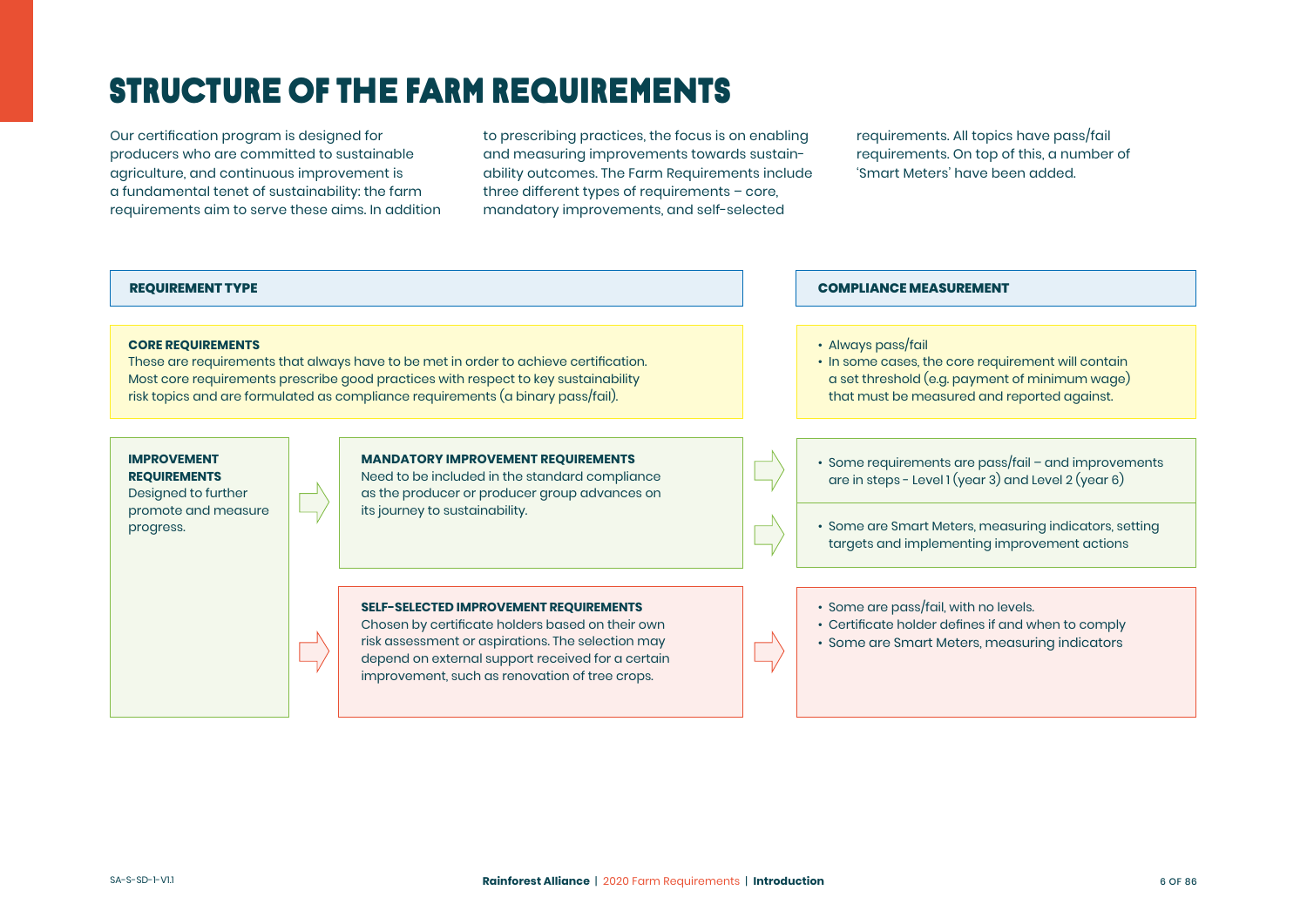### CORE REQUIREMENTS and UNDERSTANDING SMART METERS

The foundation of this document can be found in its core requirements, which address fundamental areas of sustainable agriculture. These always have to be met in order to achieve certification, similar to the critical or mandatory requirements of the previous Rainforest Alliance and UTZ standards. The core requirements prescribe good

practices with respect to key sustainability topics and are formulated as pass/fail requirements, sometimes containing a set threshold. Also there are mandatory improvement requirements with a pass/fall approach.

However, our Reimagining Certification vision aims to go beyond the traditional 'pass/fail' approach of

sustainability standards, and towards promoting continuous improvement, through insights from data, and a more accurate measurement of progress. To this end, we have introduced a new approach to requirements – Smart Meters.

**TARGET MEASURED INDICATOR**

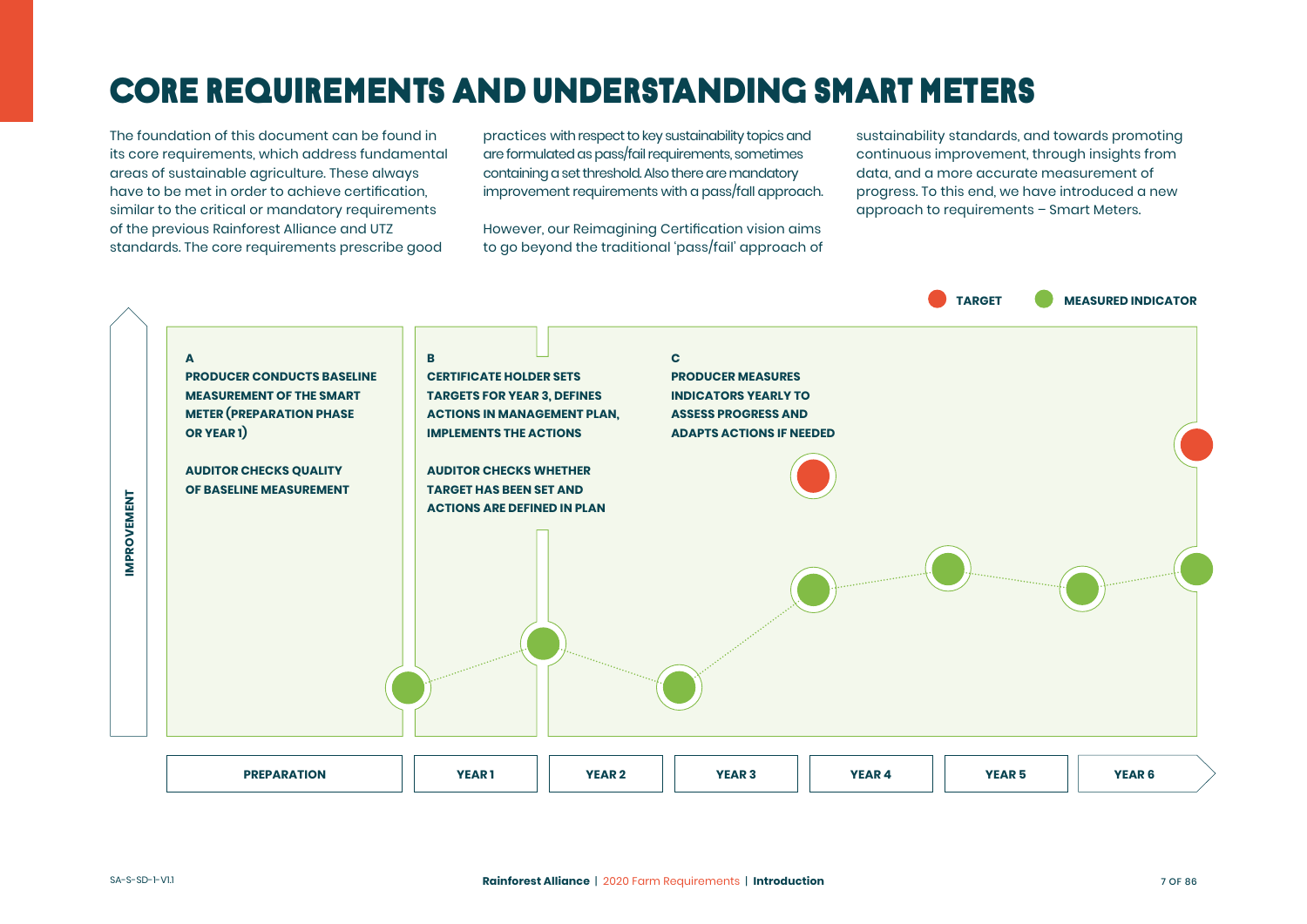### **How Smart Meters work**

Smart Meters aim to give farmers a structured way to incorporate continuous improvement on context-specific data.

Smart Meters do not have predefined targets set by the Rainforest Alliance. Instead, the producers themselves set the targets for these indicators and define the adequate actions to take to realize these improvements.

Producers conduct a baseline assessment and define targets for these indicators in the preparation phase or year 1 (depending on the requirement), plan and implement actions to achieve the targets, and then monitor progress towards the targets.

Producers use the indicator data to reflect yearly on the progress, and to adapt the activities in case no or little progress is shown. This provides producers with a feedback loop so that they can continuously improve their practices.

### **Auditing of Smart Meter Data**

- For the mandatory smart meter indicators: the quality of the data and the actions undertaken will be verified through the assurance process. The measured level of the indicator data will not influence the certification decision. However, if no data have been collected, or if the quality of the data is very low, this may have consequences for certification. The Rainforest Alliance will use the indicator data for learning purposes, and to establish the context and crop specific optimum levels for these indicators, to be used by the certificate holders as a reference for their improvements.
- For the self-selected smart meter improvements, data on the smart meters that have been verified, may be published certificate holder on their profile or in other external communication if they wish.

The certification body checks whether the baseline and subsequent yearly measurements have been conducted and then will verify the quality of the data. The surveillance audits check whether the yearly monitoring and use of the data for learning takes place. The objective of these surveil-lance audits regarding the smart meter requirements is to provide feedback to the certificate holders on the quality and the use of the data for learning and improving

### **Certificate Holder profiles**

A certificate holder profile for farms and groups is another innovation that will be used to communicate sustainability performance and improvements. Certificate Holder profiles will be shaped by data and indicators from the standard, and will allow producers to demonstrate their results, challenges, and improvements. The profile can become a valuable tool to drive continuous improvement, empower producers, build demand for certified product, and channel supply chain investments.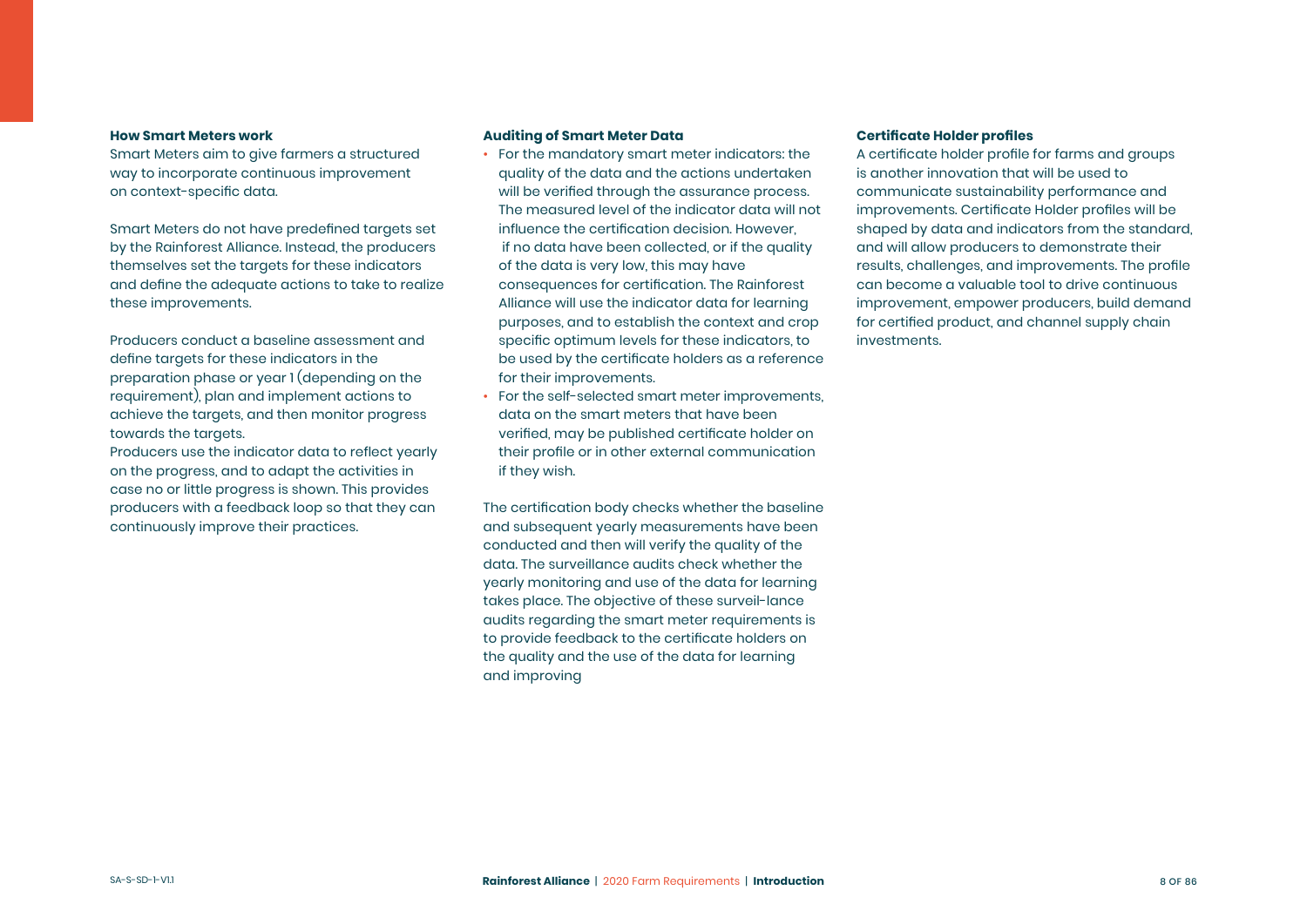### OVERVIEW OF THE FARM REQUIREMENTS

|     | 1. Management                           |                    |
|-----|-----------------------------------------|--------------------|
| 1.1 | Management                              | <b>Smart Meter</b> |
| 1.2 | Administration                          |                    |
| 1.3 | Risk Assessment and Management Plan     |                    |
| 1.4 | Internal Inspection and Self-Assessment |                    |
| 1.5 | Grievance Mechanism                     |                    |
| 1.6 | <b>Gender Equality</b>                  | <b>Smart Meter</b> |
| 1.7 | <b>Young Farmers and Workers</b>        | Self-selected      |
|     | 2. Traceability                         |                    |
| 2.1 | Traceability                            |                    |
| 2.2 | Traceability in the Online Platform     |                    |
| 2.3 | <b>Mass Balance</b>                     |                    |
|     | 3. Income and shared responsibility     |                    |
|     | Production Costs and Living Income      |                    |
| 3.1 |                                         | Self-selected      |
| 3.2 | <b>Sustainability Differential</b>      |                    |
| 3.3 | Sustainability Investments              |                    |
|     | 4. Farming                              |                    |
| 4.1 | Planting and Rotation                   |                    |
| 4.2 | Pruning and Renovation of Tree Crops    | <b>Smart Meter</b> |
| 4.3 | Genetically Modified Organisms (GMOs)   |                    |
| 4.4 | Soil Fertility and Conservation         | <b>Smart Meter</b> |
| 4.5 | Integrated Pest Management (IPM)        | <b>Smart Meter</b> |
| 4.6 | Agrochemicals Management                |                    |

|     | <b>5. Social</b>                                                                                   |                    |  |  |  |  |  |
|-----|----------------------------------------------------------------------------------------------------|--------------------|--|--|--|--|--|
| 5.1 | Assess-and-Address Child Labor, Forced Labor,<br>Discrimination, Workplace Violence and Harassment | <b>Smart Meter</b> |  |  |  |  |  |
| 5.2 | Freedom of Association and Collective Bargaining                                                   |                    |  |  |  |  |  |
| 5.3 | <b>Wages and Contracts</b>                                                                         |                    |  |  |  |  |  |
| 5.4 | <b>Living Wage</b>                                                                                 | <b>Smart Meter</b> |  |  |  |  |  |
| 5.5 | <b>Working Conditions</b>                                                                          |                    |  |  |  |  |  |
| 5.6 | <b>Health and Safety</b>                                                                           |                    |  |  |  |  |  |
| 5.7 | <b>Housing and Living Conditions</b>                                                               |                    |  |  |  |  |  |
| 5.8 | Communities                                                                                        |                    |  |  |  |  |  |
|     | <b>6. Environment</b>                                                                              |                    |  |  |  |  |  |
| 6.1 | Forests, other Natural Ecosystems and Protected Areas                                              |                    |  |  |  |  |  |
| 6.2 | <b>Conservation and Enhancement of Natural Ecosystems</b><br>and Vegetation                        | <b>Smart Meter</b> |  |  |  |  |  |
| 6.3 | <b>Riparian Buffers</b>                                                                            |                    |  |  |  |  |  |
| 6.4 | Protection of Wildlife and Biodiversity                                                            |                    |  |  |  |  |  |
| 6.5 | Water Management and Conservation                                                                  | <b>Smart Meter</b> |  |  |  |  |  |
| 6.6 | Wastewater Management                                                                              |                    |  |  |  |  |  |
| 6.7 | Waste Management                                                                                   |                    |  |  |  |  |  |
| 6.8 | <b>Energy Efficiency</b>                                                                           | <b>Smart Meter</b> |  |  |  |  |  |
| 6.9 | Greenhouse Gas Reduction                                                                           | Self-selected      |  |  |  |  |  |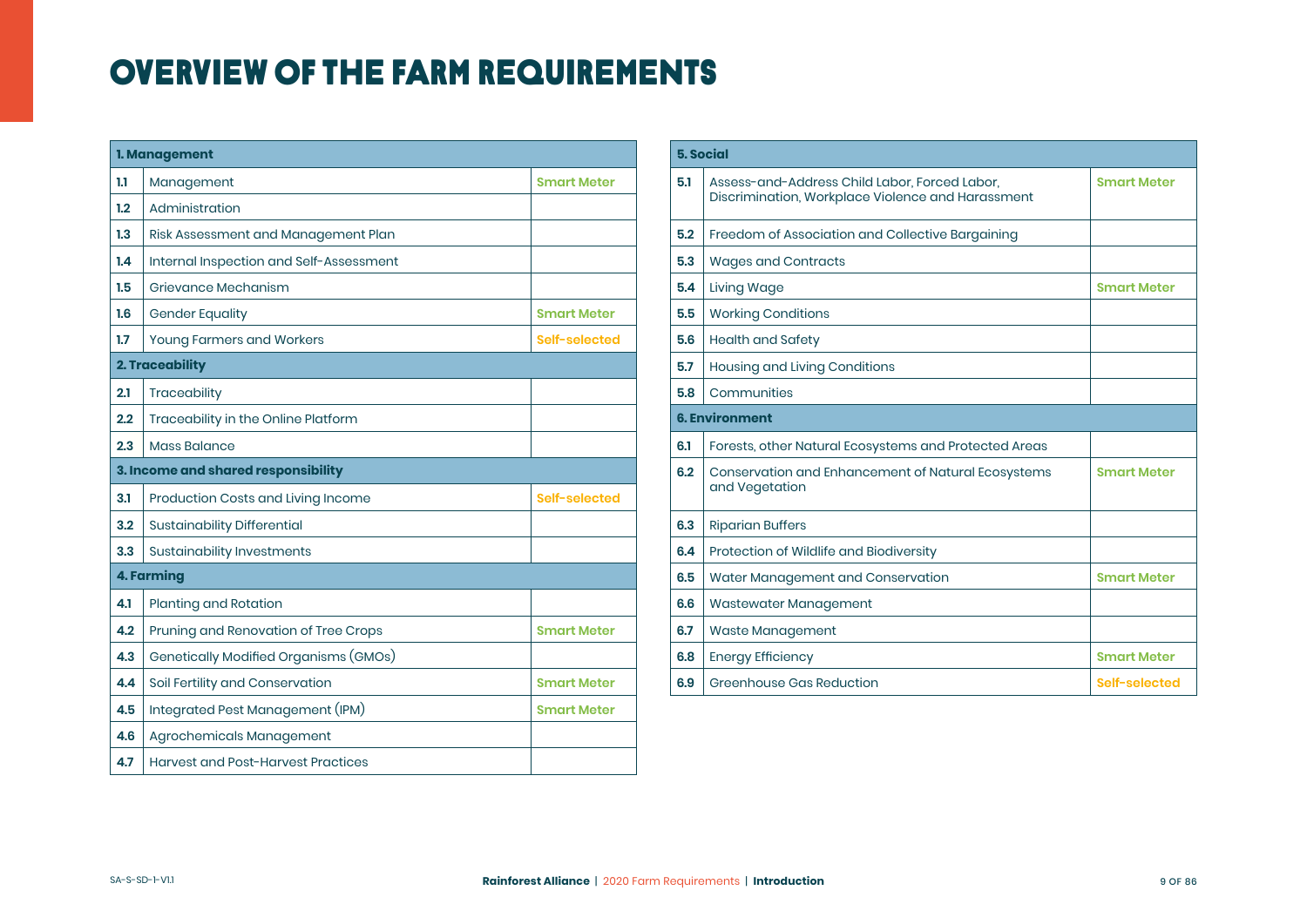### certification process

Users of the Farm Requirements go through a number of key steps on the certification journey.

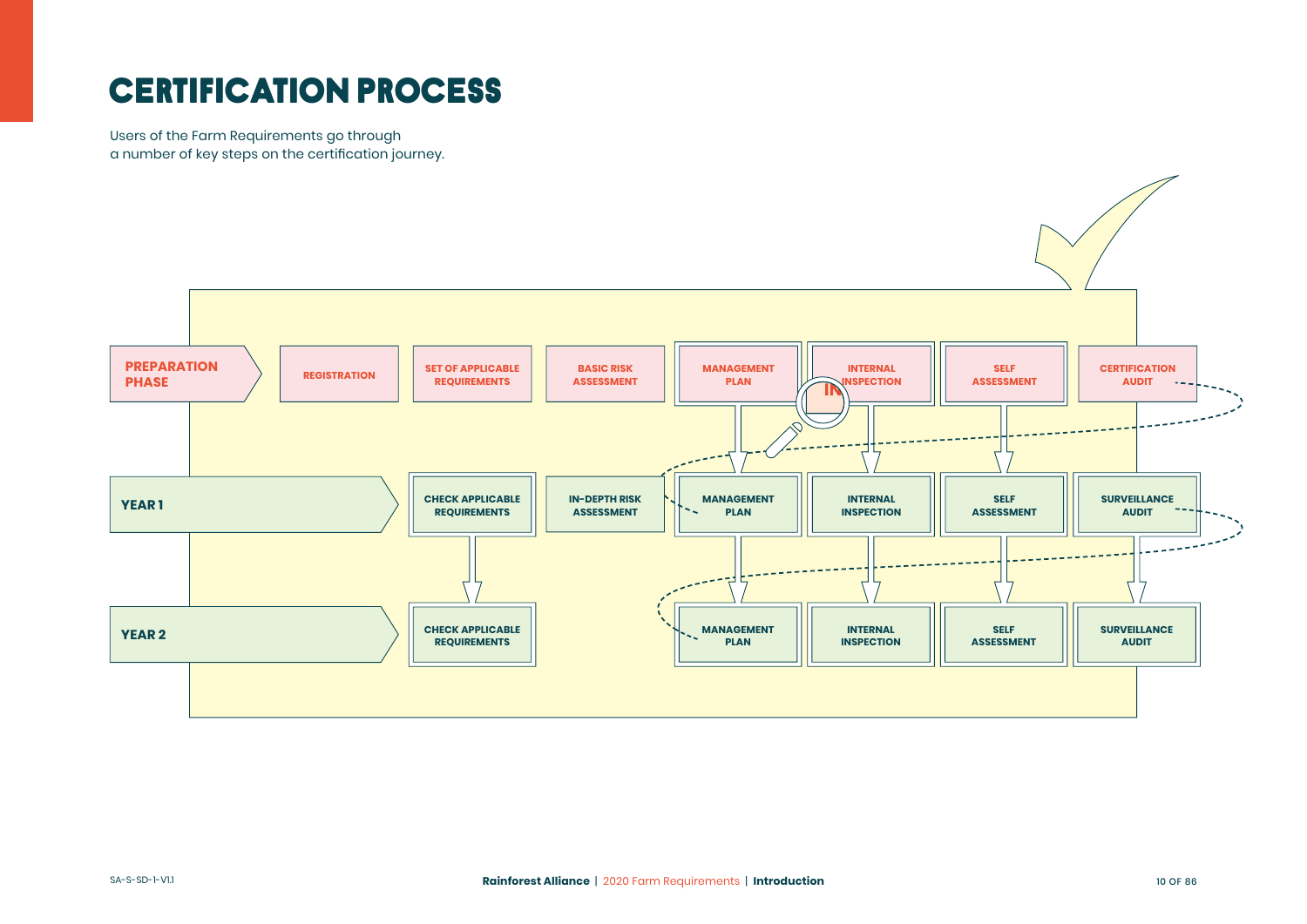### **Applicability and Contextualization Framework**

The first step towards Rainforest Alliance certification is registration in Rainforest Alliance's Multitrace system. This is done by farms and groups of farms that are interested in becoming certified, and also by farms that have already been certified in the earlier UTZ and Rainforest Alliance programs.

Once they have been registered, they will receive a digital contextualized standard, which can also be downloaded for offline use. This means they will receive a list of applicable requirements based on the risk profile for their country and the type of certificate. For example, a group of small cocoa farmers, who are seeking to achieve Rainforest Alliance certification, will receive the requirements that apply to "Small Farms" and to "Group Management", but will not receive the requirements applicable for large farms.

They will see both the core requirements to comply with for the first certification audit, as well as the mandatory Smart Meters and improvement requirements to comply with over time. The self-selected requirements will be included in this overview as optional requirements.

The Rainforest Alliance provides a customized package with the training guidance, the Risk Assessment Tool and the Management Capacity Assessment Tool (for groups).

### **Preparation**

The preparation phase starts with the producer conducting a preparatory assessment, which includes an initial assessment of risks, gaps and baseline.

The basic risk assessment provides insight into the more pressing aspects that producers can focus on in order to achieve certification, and in the gaps that need to be bridged to reach compliance with the standard. The Management Capacity Assessment Tool will be used by groups of small farms to identify the areas to strengthen management capacities.

These preparatory assessments and other sources of information, such as maps of farm units, are used as input to draft an initial management plan, describing the actions to be taken to reach compliance with the core requirements of the standard. Subsequently, the producer will conduct internal inspections to assess compliance of group members with the standard (in the case of a group), and to conduct the baseline for the applicable smart meters. Before the external audit takes place, the groups and individual farms need to conduct a self-assessment to evaluate the compliance with the standard.

*Note:* the different parts of the risk assessment, including the basic and in-depth risk assessment, the gender and climate risk assessment, are all included in the Risk Assessment Tool.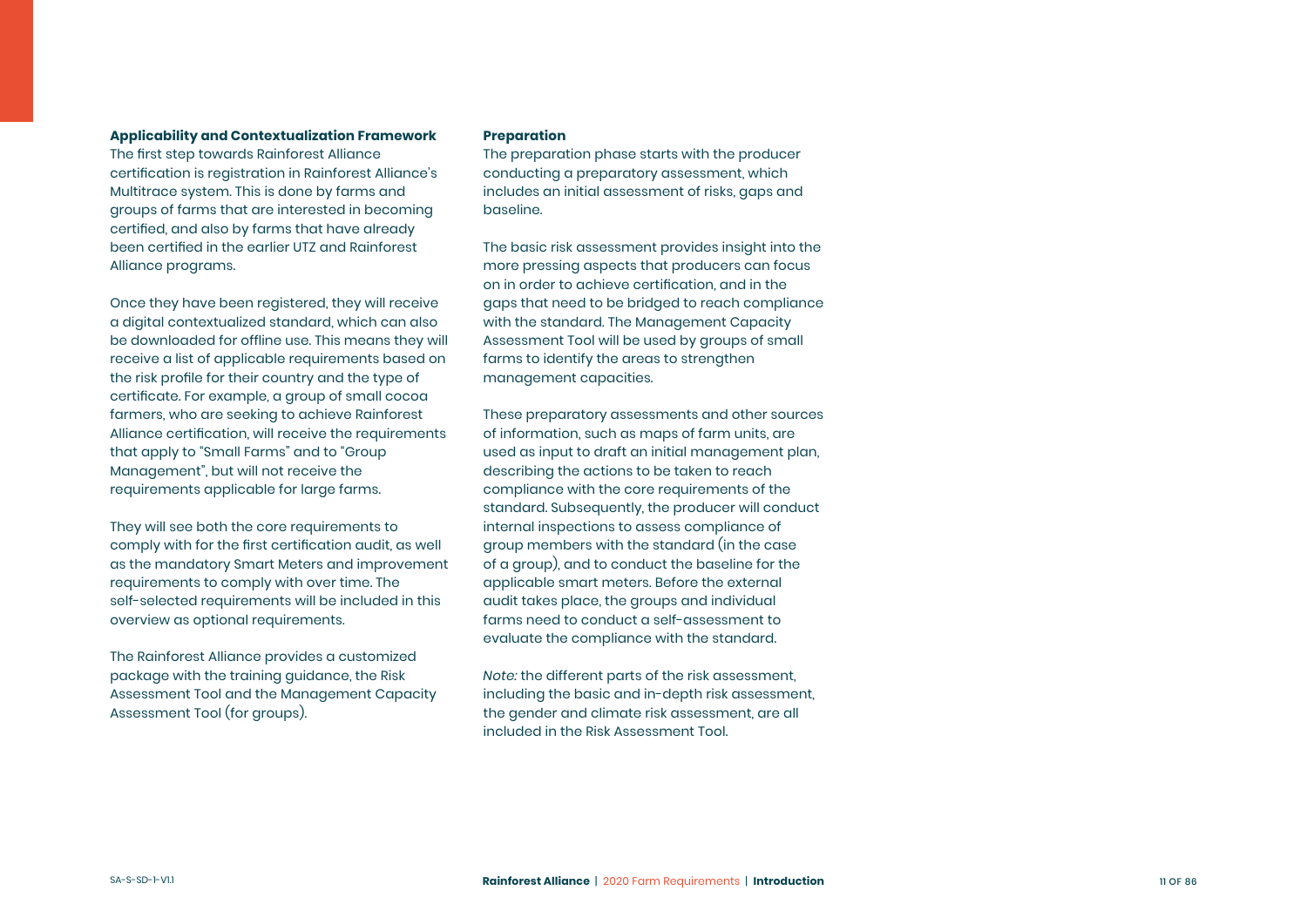### **Audits**

Rainforest Alliance farm certification operates on a three-yearly cycle. It begins with the preparation phase, and year 1 starts after the first positive certification audit.

### **a. Certification Audits**

After this preparation phase, the producer has the first certification audit carried out by an independent audit organization. If the audit is passed, the first year of certification starts. For the first certification audit all certificate holders must comply with all core requirements applicable to their category (small or large farms, individual or group).

The in-depth risk assessment will be the first action. This includes an in-depth gender assessment, as well as an in-depth assessment of the risks on child labor, forced labor, discrimination and workplace violence and harassment. For group certification, this in-depth assess-andaddress assessment is mandatory only if there is a medium/high risk of child labor or forced labor.

This in-depth risk assessment also includes a climate change risk assessment as a selfselected improvement requirement.

The internal inspections will be conducted yearly, with a focus on the topics identified in the risk assessment, the results of earlier inspections, and the data gathering for the smart meters.

### **b. Surveillance Audits**

In the two years between Certification Audits, Surveillance Audits are carried out. These audits have a number of objectives:

- To verify whether the management system of the organization is still ensuring compliance of all activities falling under its responsibility
- To monitor progress on improvements.

Using the indicators, producers can show the progress made. In the event that a producer has not managed to make progress, they can explain the causes of this situation and the activities undertaken to work on this improvement. If they are not able to show this effort, this will lead to a non-conformity or decertification.

### **Scope of the requirements**

The scope of the Farm requirements is the whole farm.

Chapter 4, Farming focuses on the certified crop, except for the requirements on Integrated Pest Management and pesticides which apply to the whole farm.

### **Small farms**

For this standard the following description of small farms is used:

Small farms are small-scale agricultural producers that primarily rely on family or household labor or workforce exchange with other members of the community. They might hire temporary workers for seasonal tasks or even hire (few) permanent workers. Small farmers are usually organized in a group to be certified and rely on the group management for record development and record keeping.

Small farms that make use of any type of hired labor equivalent to five or more full-time workers on a yearly basis, need to comply with additional requirements (see Annex S1 Glossary).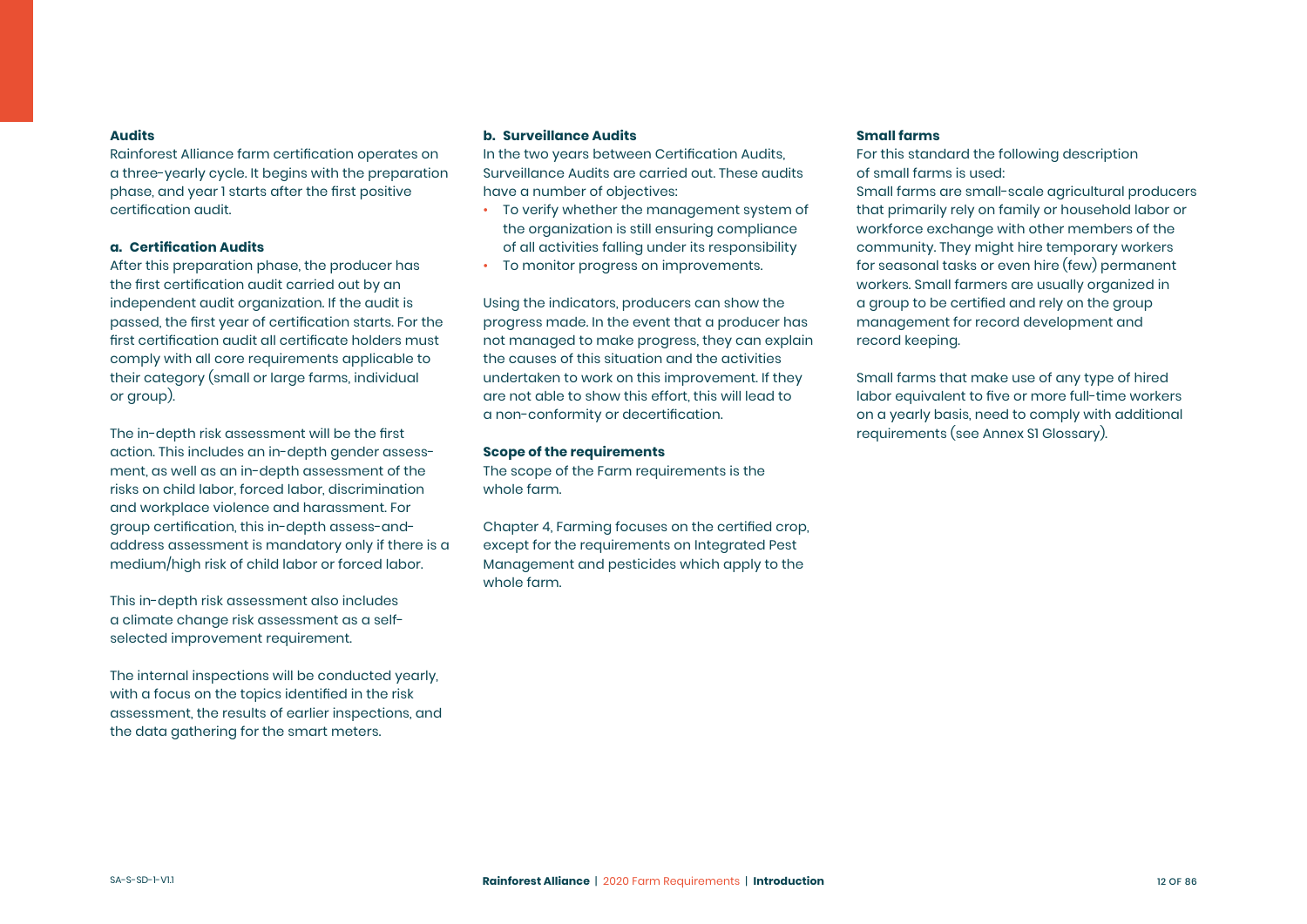### overview of the improvement process

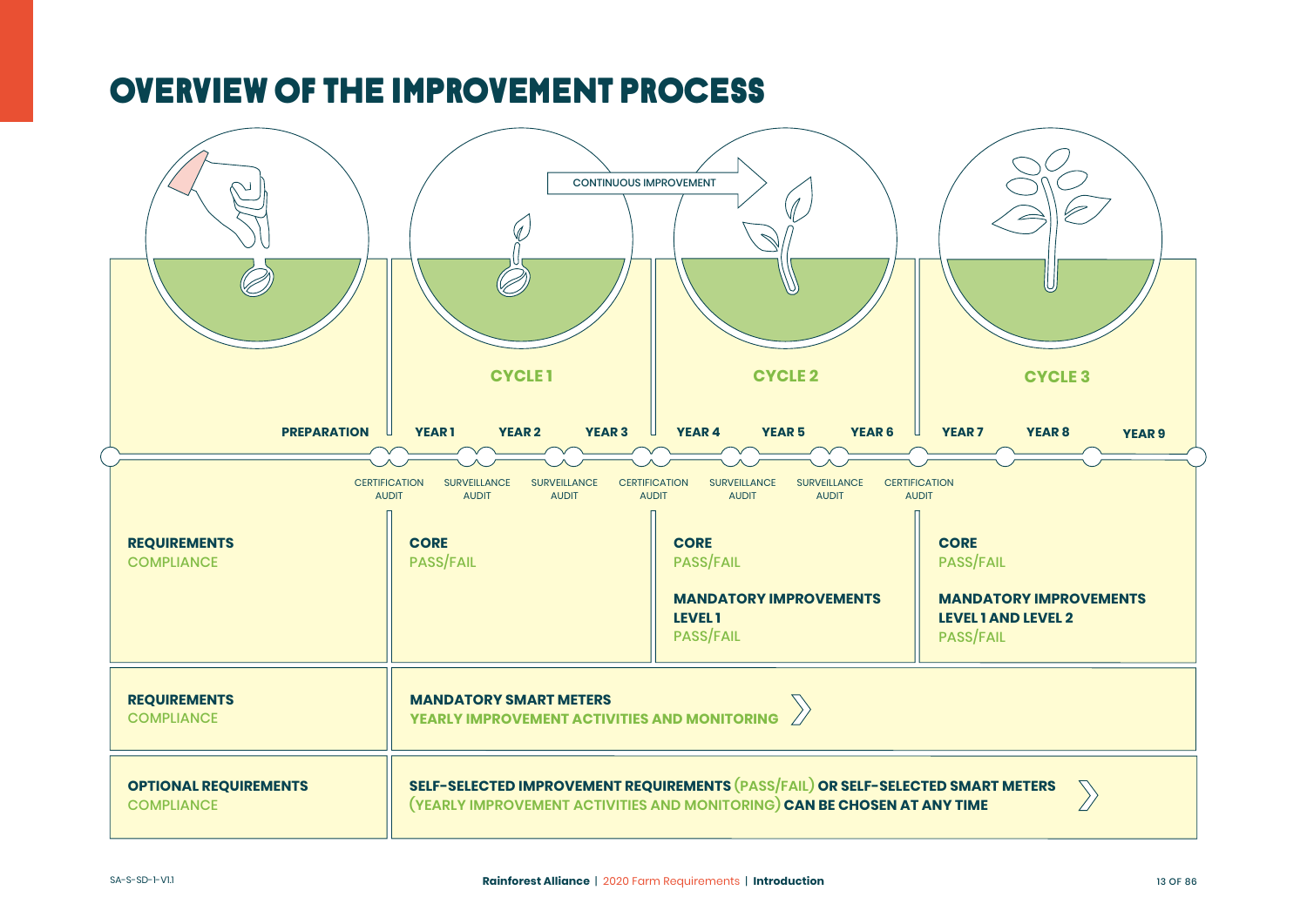### longer term OUTCOMES

Livelihoods are improved and human rights are fully respected for farmers and farm workers, their families, and local communities

Forests and natural ecosystems are protected and restored, biodiversity and ecosystem services are conserved, and climate change is mitigated

| - Management and shared - <b>----------</b><br>responsibility                                                                          | <b>Farming</b>                                                                                                                                    | Social .                                                                                                                      | <b>Environment</b>                                                                                                                                                                  |  |
|----------------------------------------------------------------------------------------------------------------------------------------|---------------------------------------------------------------------------------------------------------------------------------------------------|-------------------------------------------------------------------------------------------------------------------------------|-------------------------------------------------------------------------------------------------------------------------------------------------------------------------------------|--|
| Group management is more effective at<br>providing services and supporting improve-<br>ment based on group members' needs<br>and risks | Farm resilience is increased through climate<br>change adaptation, diversification, and other<br>measures                                         | Child labor, forced labor, discrimination and<br>workplace violence and harrassment are<br>effecively assessed, prevented and | Forests and other natural ecosystems on<br>certified production units are effectively<br>protected and restored                                                                     |  |
| Farmers and workers are more knowledge-<br>able about sustainability issues and<br>practices                                           | Soil fertility, water resources, and other<br>ecosystem services are maintained or<br>enhanced                                                    | remediated<br>Other human rights of farmers, workers, and<br>communities are fully respected                                  | Effective group management and supporting<br>field intervention contribute to protection<br>and restoration of forests and other natural<br>ecosystems in the surrounding landscape |  |
| Strengthened position and capacities of<br>young and female farmers and workers                                                        | Farmers have optimized crop productivity,<br>input use efficiency, and profitability<br>Reduced environmental and health risks from<br>pesticides | Farm workers and their families enjoy healthy<br>and safe living and working conditions                                       | Natural vegetation on farms is maintained<br>and enhanced                                                                                                                           |  |
| Group management channels the sustain-<br>ability differential effectively to group                                                    |                                                                                                                                                   | Farmers, workers and their families enjoy an<br>improved standard of living [toward the living                                | Increased protection of wildlife and<br>biodiversity                                                                                                                                |  |
| members and farm management spends<br>SD in the benefit of workers<br>Sustainability Investment is effectively used                    |                                                                                                                                                   | wage or living income level]                                                                                                  | Increased efficiency in water and energy use<br>and reduced wastewater and solid waste<br>pollution                                                                                 |  |
| by farms and groups to support key<br>sustainability practices and improvements                                                        |                                                                                                                                                   |                                                                                                                               | Reduced on-farm greenhouse gas emissions                                                                                                                                            |  |
| <b>Traceability</b>                                                                                                                    |                                                                                                                                                   | <b>Supply Chain outcomes</b>                                                                                                  |                                                                                                                                                                                     |  |

| Increased credibility of assurance and<br>traceability of certified products | Responsible business practices are instituted<br>through companies' entire supply chains | Human rights are fully respected on<br>operations within the supply chain of the<br>certified crop | Reduction of environmental risks on<br>operations within the supply chain of the<br>certified crop |
|------------------------------------------------------------------------------|------------------------------------------------------------------------------------------|----------------------------------------------------------------------------------------------------|----------------------------------------------------------------------------------------------------|
|------------------------------------------------------------------------------|------------------------------------------------------------------------------------------|----------------------------------------------------------------------------------------------------|----------------------------------------------------------------------------------------------------|

### **Legend for the outcomes tables in this document**

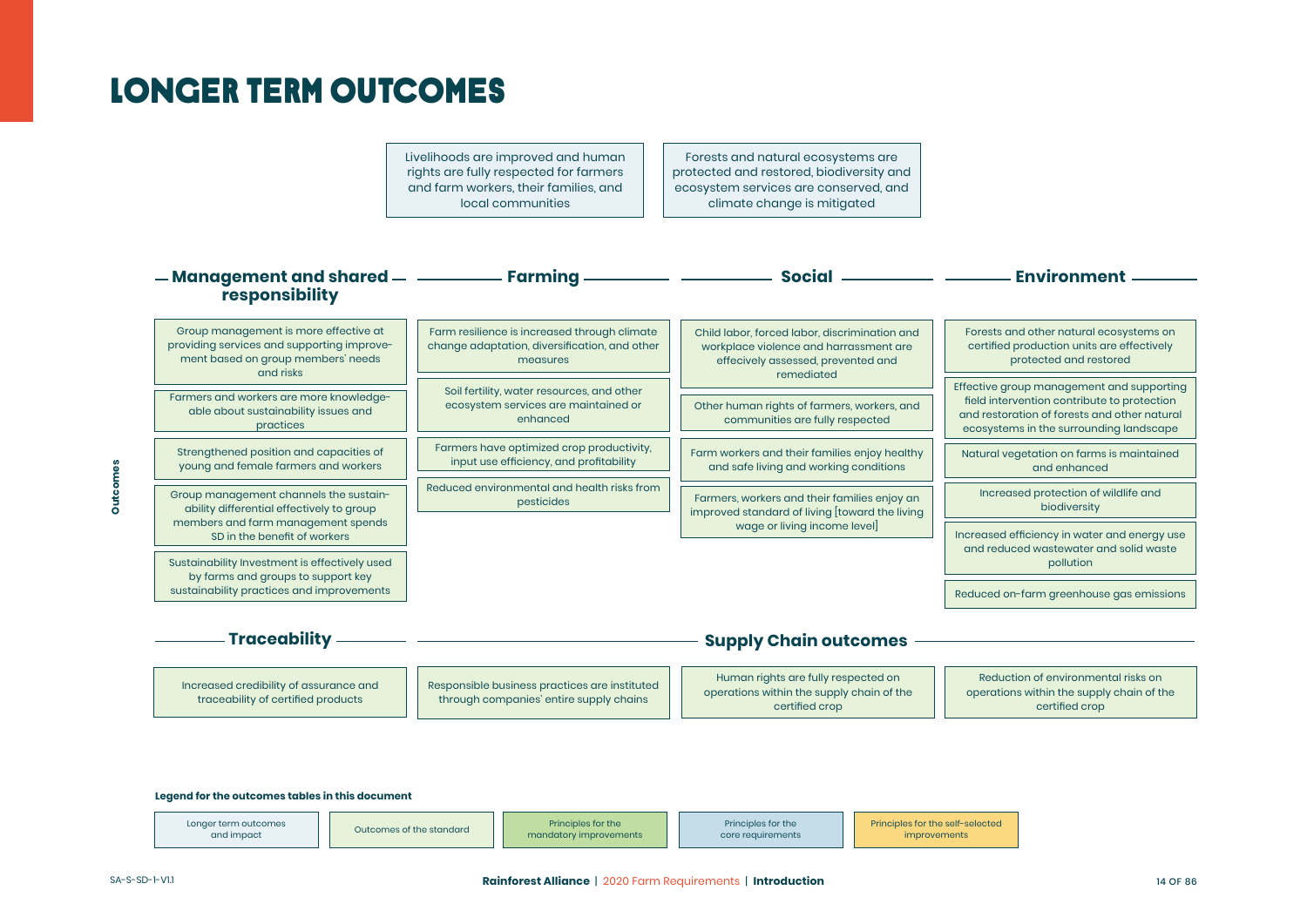### USING THIS DOCUMENT

### **Navigating around the Farm Requirements**

The Sustainable Agriculture Standard Farm Requirements document is divided into six chapters, each centered around a specific area – farm management, traceability, income and shared responsibility, farming, social and environment. The requirements in each chapter are presented in tables like the one below.

| Topic name $\bullet \cdots \cdots \cdots$                                                                                                         |                       |        | <b>1.1 MANAGEMENT</b>             |                          |                            |            |                      |
|---------------------------------------------------------------------------------------------------------------------------------------------------|-----------------------|--------|-----------------------------------|--------------------------|----------------------------|------------|----------------------|
| Core requirement: $\bullet \cdots \cdots \bullet$ No.<br>has to be complied                                                                       |                       |        | <b>Core requirements</b>          |                          | <b>Group certification</b> |            | Ind. cert.           |
| with always                                                                                                                                       |                       |        |                                   | S-farms                  | L-farms                    | Group mgt. | s/L                  |
|                                                                                                                                                   |                       | 1.1.1  | (Text requirement)                |                          | $\bullet$                  | $\bullet$  |                      |
| Mandatory Smart Meter: •………<br>measured each year,                                                                                                |                       | ∙• No. | <b>Mandatory Smart Meter</b>      |                          |                            |            |                      |
| from year one onwards                                                                                                                             |                       | 1.1.2  | (Text requirement)                |                          |                            | $\bullet$  | $\blacktriangledown$ |
| has to be complied with                                                                                                                           |                       |        | <b>Mandatory Improvement</b>      |                          |                            |            |                      |
| from the indicated time<br>Improvement Level: $\bullet \cdots \cdots \bullet \blacksquare$<br>Level 1 (L1) after three years<br>of certification. |                       | 1.1.3  | (Text requirement)                | $\overline{\mathsf{v}}$  |                            | $\bullet$  |                      |
| Level $2(L2)$ after six years<br>of certification                                                                                                 | :… <mark>♦ No.</mark> |        | <b>Self-selected Requirements</b> |                          |                            |            |                      |
| Self-selected: $\bullet \cdots$<br>Not required. Can be<br>chosen at any time                                                                     |                       | 1.1.4  | (Text requirement)                | $\overline{\mathcal{S}}$ | $\bullet$                  | $\bullet$  |                      |

Definitions of underlined terms are explained in Annex S1, Glossary

each member of a group has to comply with these requirements

### **Large farms:**

each large farm in the group has to comply with these requirements

### **Group management:**

group management is responsible for implementation of these requirements for the group members

### **Individual certification:**

small or large farms that are certified individually have to comply with these requirements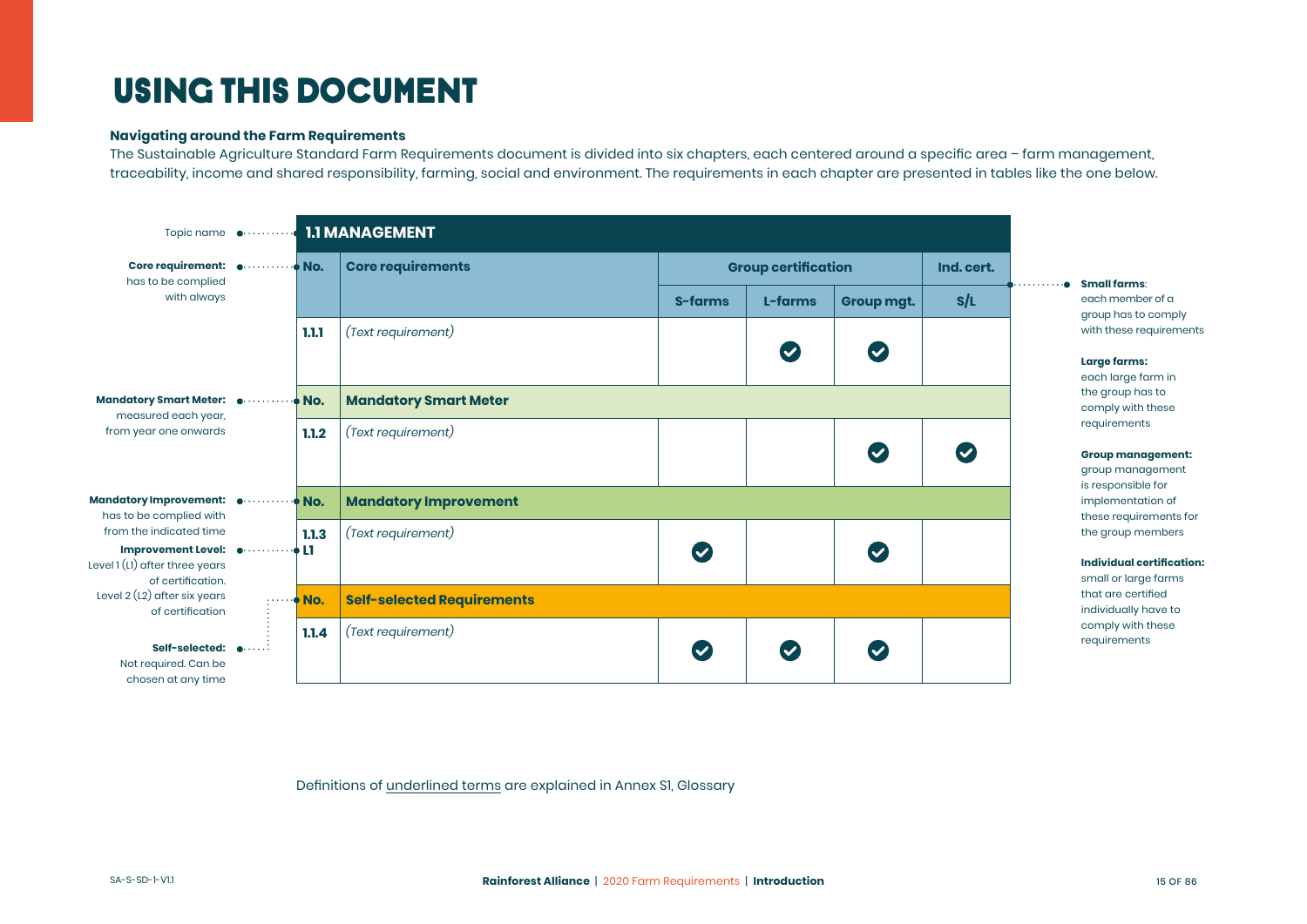# **CHAPTER 1: MANAGEMENT**



Farming is not just a way of life but is also a business, and successful business needs management. The Rainforest Alliance wants to see certified farms managed in an efficient, transparent, inclusive and economically viable manner. Here, it is essential that farms and groups implement an integrated planning and management system, with processes and systems for continuous improvement. Good planning and management contribute to farm productivity and efficiency, and to reduced environmental impact. Increased efficiency in the use of land, water, fertilizers, and pesticides also supports climate change adaptation and mitigation (Climate Smart Agriculture).

To help achieve this outcome, the Management chapter includes topics related to management capacity, farm and group administration, data management, sustainability assessment and management planning. Requirements on these topics follow a process of assessment, planning, implementation, evaluation and adjustment. Based on the Risk Assessment, specific mitigation and adaptation practices are defined. Farm and group administrators play a key role in facilitating this planning process.

This chapter also includes requirements on the collection of geolocation data to assure traceability of certified products; that they do not come from deforested area nor from protected areas in

which production is strictly forbidden. Collection of GPS polygons provides more accurate data on farm size, which in turn can also support farm management for instance by facilitating analysis for volume estimation.

Finally, this chapter includes the cross-cutting themes of gender and youth participation. The inclusion of these topics in the management chapter recognizes the fundamental importance of these issues, and that they apply to multiple dimensions of farm and group activity. Rather than requiring a certain level of gender or youth participation, the standard encourages farm-specific and context-specific targets and activities to reach member's appropriate goals.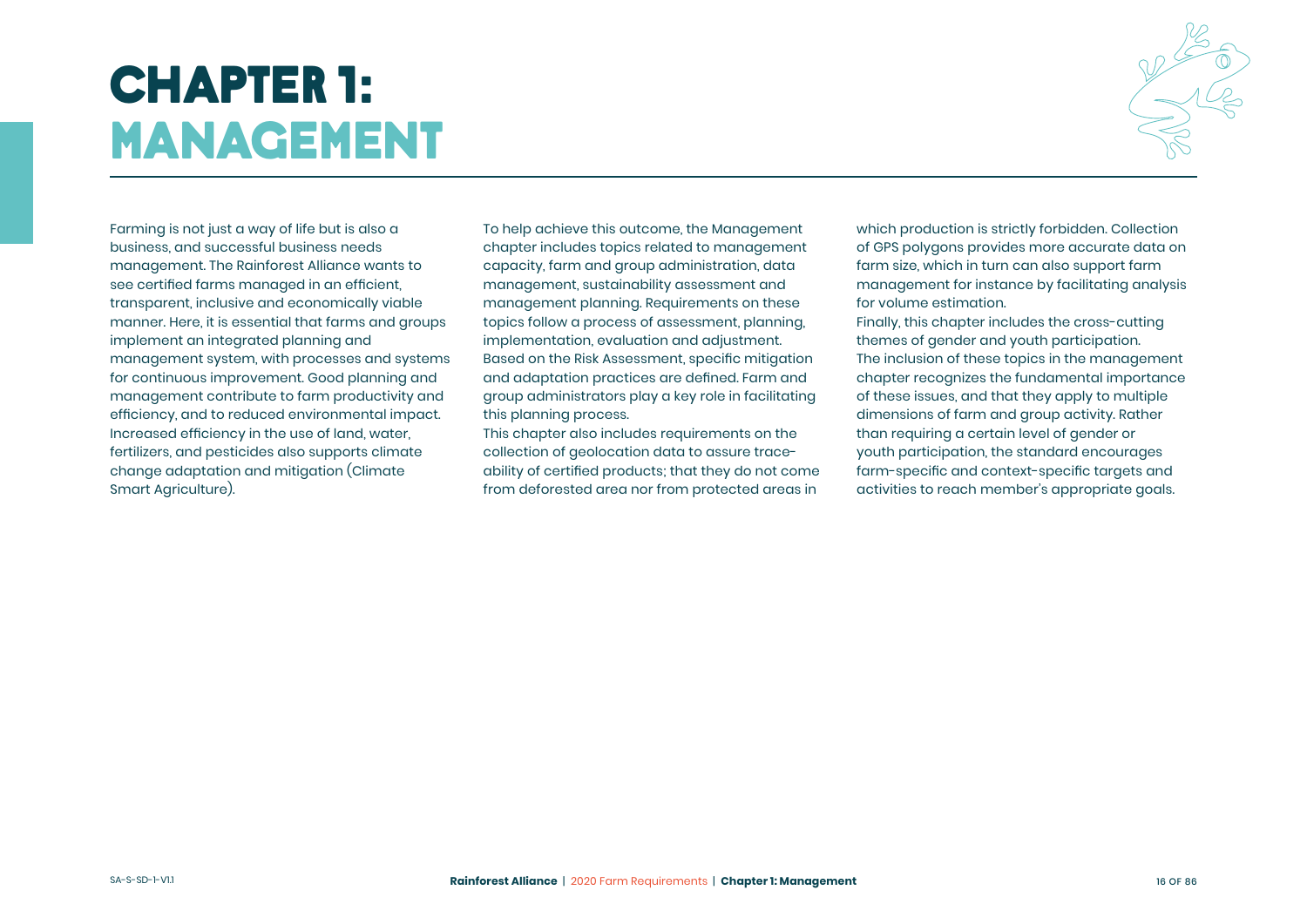| 1. Group management commits to sustainable |  |
|--------------------------------------------|--|
| agriculture and assesses its capacity      |  |

1. Group management capacities are improved

 $\rightarrow$ 

 $\rightarrow$ 

 $\rightarrow$ 

2. Basic data gathered on group members,

2. Farms have accurate polygon data to improve yield estimation, farm management and assurance

3. Management conducts risk assessments and develops a management plan. Management support group members and workers with services, including training

3. Group members are trained and supported to improve access to finance and to diversify their income

### **Chapter 1 - Farm Outcomes**

Group management is more effective at providing services and supporting improvement based on group members' needs and risks

sustainability issues and practices

Strengthened position and capacities of young and female farmers and workers

4. Internal inspections and self-assessments are implemented to assess compliance and to inform improvements

 $\checkmark$ 

 $\overline{\langle}$ 

≺

4. Digitized internal inspection data for enhanced use and analysis of data

workers, (GPS) location of farms stateholders and workers are more knowledgeable about the stateholders workers, workers, staff and other stakeholders are more knowledgeable about the stateholders are more knowledgeable ab can safely report violence of human rights and grievances on any other issues

> 6. Management commits to improve gender equality

6. Participation and decision taking by female farmers and workers is enhanced

7. Participation and decision taking by young farmers and workers is enhanced

### **Supply chain Outcomes**

Responsible business practices are instituted through companies' entire supply chains

1. The supply chain actor has devised, adopted and disseminated policies for ensuring responsible business conduct in its own operations, supply chain and other business relationship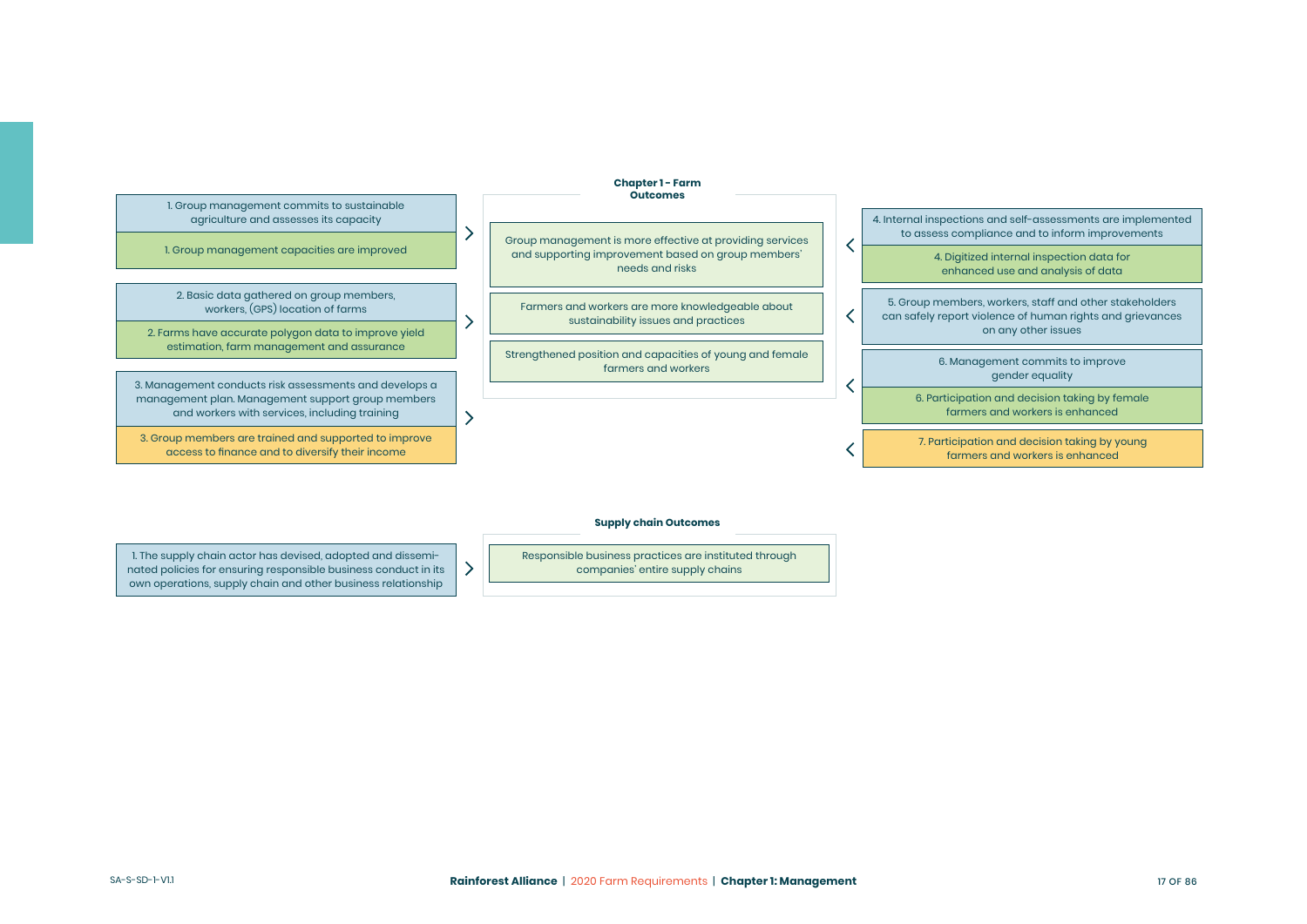| <b>1.1 MANAGEMENT</b> |                                                                                                                                                                                                                                                                                                                                                                             |         |                            |  |            |  |  |
|-----------------------|-----------------------------------------------------------------------------------------------------------------------------------------------------------------------------------------------------------------------------------------------------------------------------------------------------------------------------------------------------------------------------|---------|----------------------------|--|------------|--|--|
| No.                   | <b>Core requirements</b>                                                                                                                                                                                                                                                                                                                                                    |         | <b>Group certification</b> |  | Ind. cert. |  |  |
|                       |                                                                                                                                                                                                                                                                                                                                                                             | S-farms | S/L                        |  |            |  |  |
| 1.1.1                 | Group management demonstrates a commitment to sustainable agriculture by dedicating adequate resources<br>and staff to the implementation of the Rainforest Alliance Sustainable Agriculture Standard.<br>Group management assesses at least every three years its management capacity to ensure compliance with                                                            |         |                            |  |            |  |  |
|                       | the standard and the ability to make sustainability performance changes. Group management uses the<br>Management Capacity Assessment Tool that includes the following topics:<br>• Group organization and management structure<br>Strategic management<br>• Financial management<br>• Member engagement and membership planning<br>• Member training and services provision |         |                            |  |            |  |  |
|                       | · Sales and marketing<br>• Internal Management System (IMS)<br>Group management scores a minimum of one point on each of the seven topics of the Management Capacity<br>Assessment Tool.                                                                                                                                                                                    |         |                            |  |            |  |  |
|                       | Please see Annex S2: Management Capacity Assessment Tool<br>$\overset{\circ}{\equiv}$<br>Please see Guidance Document A: How to use the Management Capacity Assessment Tool                                                                                                                                                                                                 |         |                            |  |            |  |  |
| No.                   | <b>Mandatory Smart Meter</b>                                                                                                                                                                                                                                                                                                                                                |         |                            |  |            |  |  |
| 1.1.2                 | Group management improves its management capacities, and includes actions in the management plan.<br><b>Indicator:</b><br>· Scores on each of the topics of the Management Capacity Assessment Tool.                                                                                                                                                                        |         |                            |  |            |  |  |
|                       | Please see Guidance Document B: Template of Management Plan                                                                                                                                                                                                                                                                                                                 |         |                            |  |            |  |  |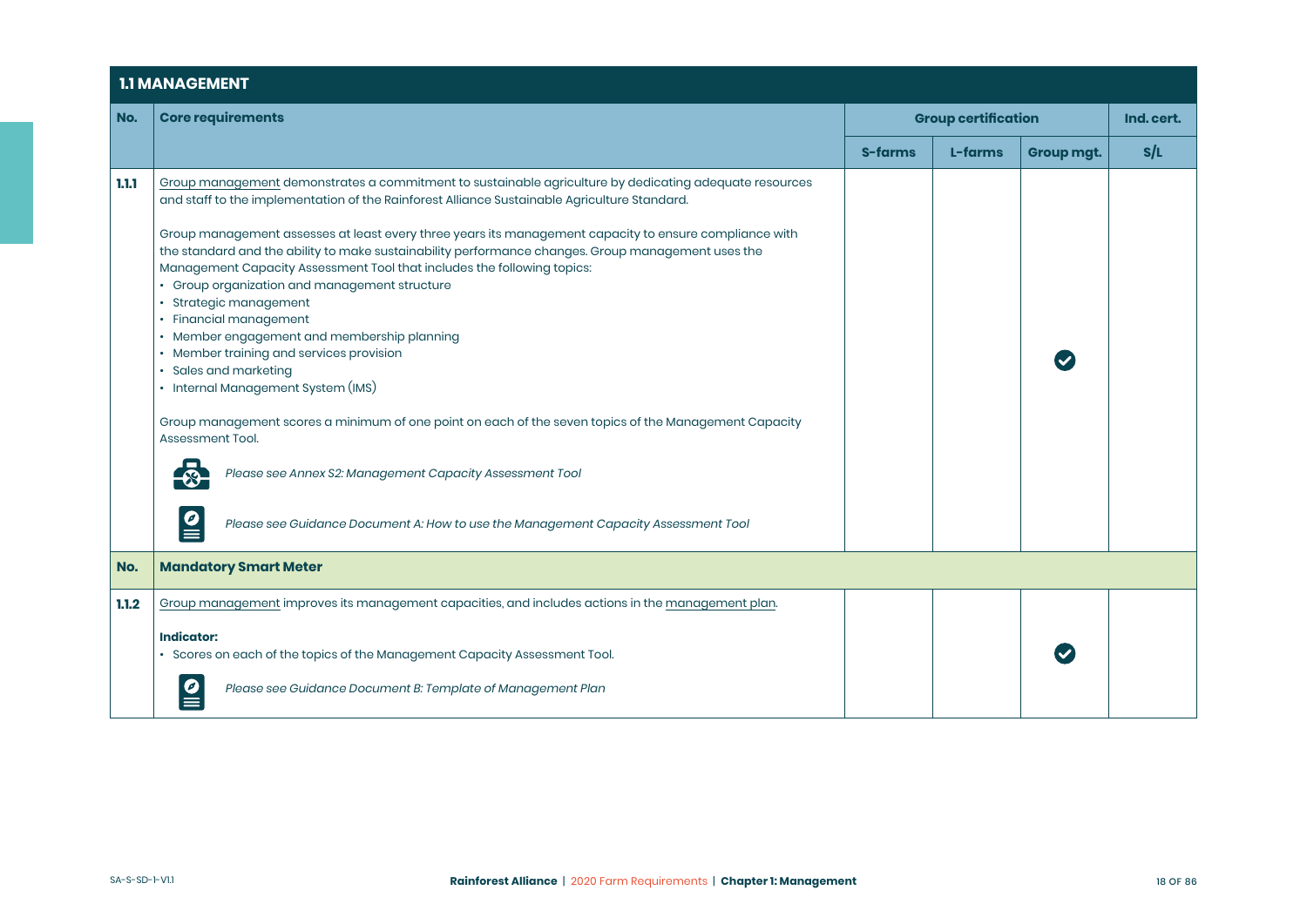|       | <b>1.2 ADMINISTRATION</b>                                                                                                                                                                                                                                                                                                                                                              |                            |         |            |            |
|-------|----------------------------------------------------------------------------------------------------------------------------------------------------------------------------------------------------------------------------------------------------------------------------------------------------------------------------------------------------------------------------------------|----------------------------|---------|------------|------------|
| No.   | <b>Core requirements</b>                                                                                                                                                                                                                                                                                                                                                               | <b>Group certification</b> |         |            | Ind. cert. |
|       |                                                                                                                                                                                                                                                                                                                                                                                        | <b>S-farms</b>             | L-farms | Group mgt. | S/L        |
| 1.2.1 | Management complies with applicable laws and collective bargaining agreements (CBA) within the scope<br>of the Rainforest Alliance Sustainable Agriculture Standard.                                                                                                                                                                                                                   |                            |         |            |            |
|       | In the case that an applicable law or CBA is stricter than a requirement in the standard, such law or CBA will prevail<br>unless such law has become obsolete. In the case that an applicable law or CBA is less strict than a requirement in<br>the standard, the requirement in the standard will prevail, unless the requirement explicitly allows for such law or CBA<br>to apply. |                            |         |            |            |
| 1.2.2 | Mechanisms are in place to ensure that service providers comply with applicable requirements of the<br>Rainforest Alliance Sustainable Agriculture Standard.<br>This is valid for service providers that work on field, processing and/or labor provision within the physical limits of the<br>farm.                                                                                   |                            |         |            |            |
| 1.2.3 | There is a list of current subcontractors, suppliers, and intermediaries of certified product that confirms their compli-<br>ance to certification rules prior to or at the moment of an activity.<br>For farms, this list of suppliers refers only to other farms they buy from.                                                                                                      |                            |         |            |            |
| 1.2.4 | An up to date registry of group members is kept, containing for each group member the required information accor-<br>ding to the group registry template on the Rainforest Alliance certification platform.                                                                                                                                                                            |                            |         |            |            |
|       | Please see Annex S13: Group Member Registry                                                                                                                                                                                                                                                                                                                                            |                            |         |            |            |
|       | $\frac{\mathbf{O}}{\mathbf{O}}$<br>Please see Guidance Document P: How to use the Group Member Registry                                                                                                                                                                                                                                                                                |                            |         |            |            |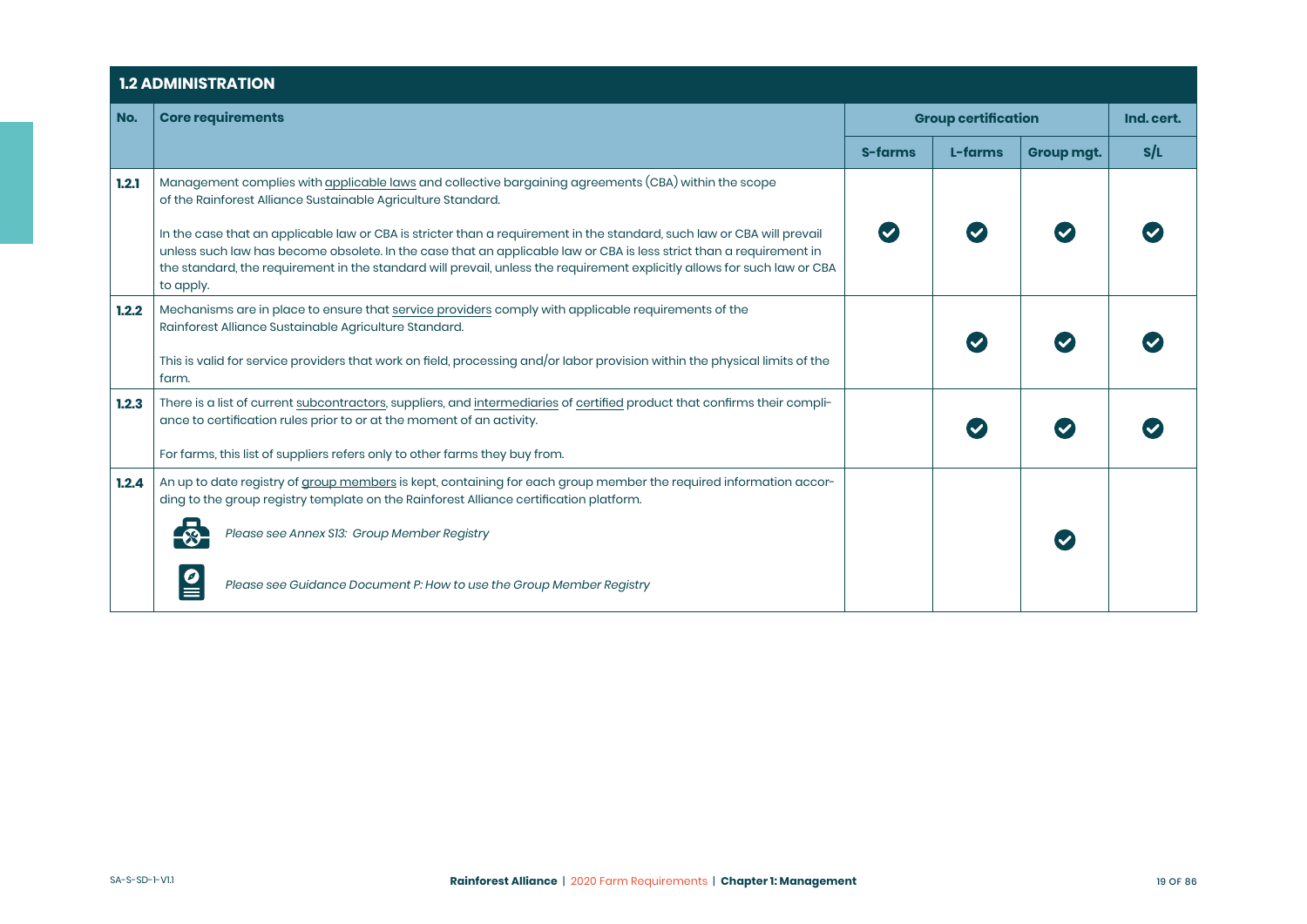| No.   | <b>Core requirements</b>                                                                                                                                                                                                                                                                                                                                                                                                                                                                                                                                                                                                                                                                                                                                                                                                                                                                                                                        | <b>Group certification</b>                                       |                      |            | Ind. cert. |
|-------|-------------------------------------------------------------------------------------------------------------------------------------------------------------------------------------------------------------------------------------------------------------------------------------------------------------------------------------------------------------------------------------------------------------------------------------------------------------------------------------------------------------------------------------------------------------------------------------------------------------------------------------------------------------------------------------------------------------------------------------------------------------------------------------------------------------------------------------------------------------------------------------------------------------------------------------------------|------------------------------------------------------------------|----------------------|------------|------------|
|       |                                                                                                                                                                                                                                                                                                                                                                                                                                                                                                                                                                                                                                                                                                                                                                                                                                                                                                                                                 | S-farms                                                          | L-farms              | Group mgt. | s/L        |
| 1.2.5 | An up to date list of permanent and temporary workers is kept, containing for each worker:<br>$\cdot$ Full name<br>• Gender<br>• Year of birth<br>• Start and end date(s) of employment<br>• Wages<br>For workers for whom housing is provided, the registry additionally contains:<br>• Housing address<br>• Number of family members<br>• Year of birth of family members<br>For children conducting light work (12-14 years) and young workers (15 - 17 years), the registry additionally contains:<br>• Housing address<br>• Name and address of parent(s) or legal guardian(s)<br>· School registration (if applicable)<br>• Type of work or tasks<br>• The number of daily and weekly working hours<br>Note on applicability: for supply chain certification, this requirement is only applicable to those certificate holders<br>that present a high risk in social topics and therefore must comply with the requirements in chapter 5. | Applicable<br>in case of<br>average<br>$\geq 5$ hired<br>workers | $\blacktriangledown$ |            |            |
| 1.2.6 | An up to date list of permanent and temporary workers is kept, containing for each worker:<br>• Full name<br>• Gender<br>• Year of birth<br>• Wages<br>Illiterate group members can give the above information orally.                                                                                                                                                                                                                                                                                                                                                                                                                                                                                                                                                                                                                                                                                                                          |                                                                  |                      |            |            |
| 1.2.7 | Management ensures that wherever the Rainforest Alliance Sustainable Agriculture Standard requires to inform<br>workers or group members, the information is given in the predominant language(s) of the workers or group members.                                                                                                                                                                                                                                                                                                                                                                                                                                                                                                                                                                                                                                                                                                              |                                                                  |                      |            |            |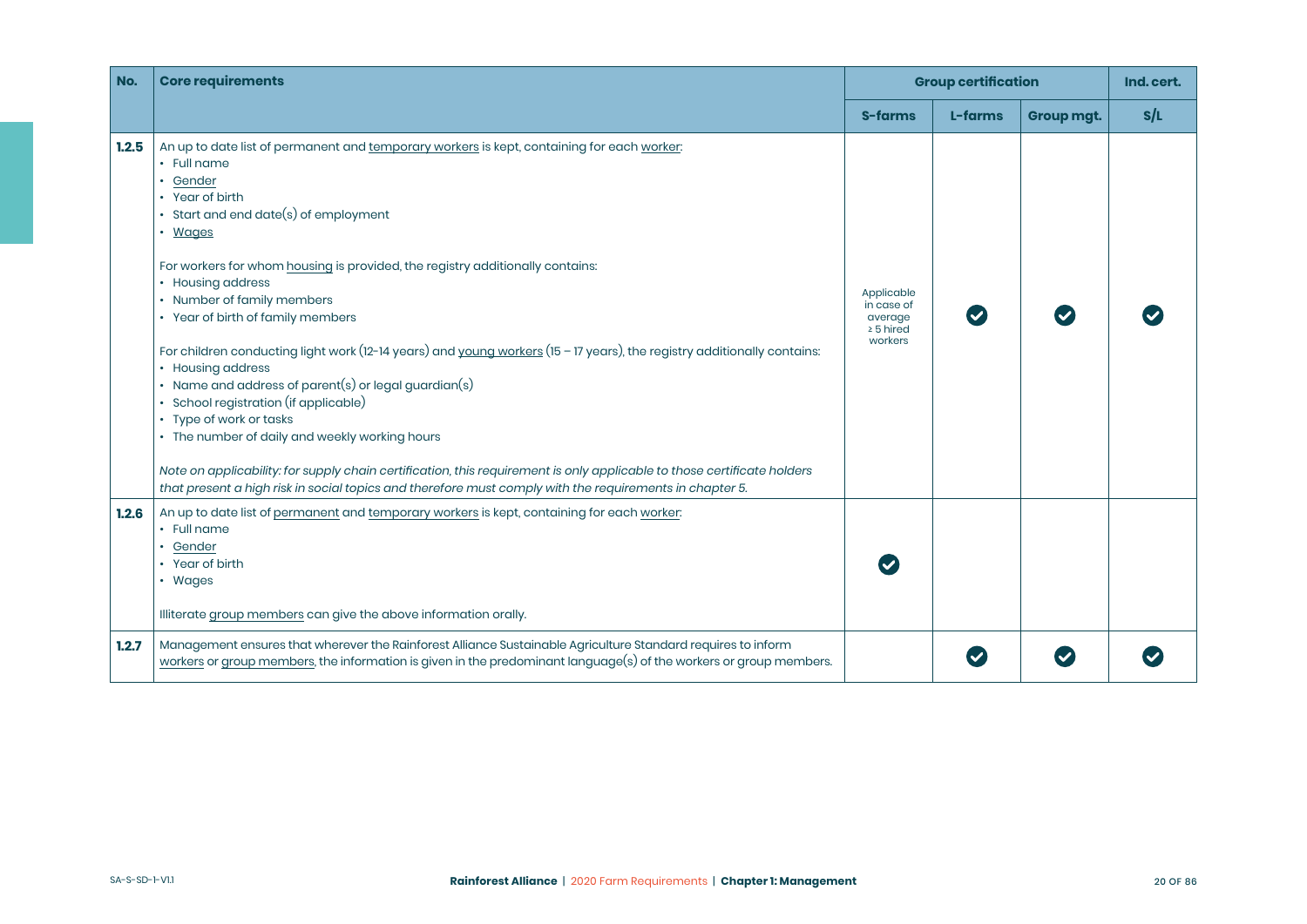| No.    | <b>Core requirements</b>                                                                                                                                                                                                                                                                                                                                                                                                                                                                                                                                                                                                                                                                                                                  | <b>Group certification</b> |           |                       | Ind. cert. |
|--------|-------------------------------------------------------------------------------------------------------------------------------------------------------------------------------------------------------------------------------------------------------------------------------------------------------------------------------------------------------------------------------------------------------------------------------------------------------------------------------------------------------------------------------------------------------------------------------------------------------------------------------------------------------------------------------------------------------------------------------------------|----------------------------|-----------|-----------------------|------------|
|        |                                                                                                                                                                                                                                                                                                                                                                                                                                                                                                                                                                                                                                                                                                                                           | S-farms                    | L-farms   | Group mgt.            | S/L        |
| 1.2.8  | A signed (or marked) agreement is in place between the group and each group member, specifying the rights<br>and obligations of each party including at least:<br>· The group member's obligation to comply with the Rainforest Alliance Sustainable Agriculture Standard<br>• The group member's obligation to accept both internal inspections and external audits and sanctions<br>· The group member's guarantee that any product sold as certified comes only from their farm<br>• The group member's right to appeal decisions made by the group management by using the grievance<br>procedure<br>Each group member understands the agreement. Agreements are centrally archived and<br>a copy is available for each group member. |                            |           |                       |            |
| 1.2.9  | Records for certification purposes and compliance are kept for at least four years.                                                                                                                                                                                                                                                                                                                                                                                                                                                                                                                                                                                                                                                       | $\bullet$                  | $\bullet$ | $\boldsymbol{\omega}$ |            |
| 1.2.10 | An up to date map of the farm (large farms) or the farm area (group of small farms) is available, including:<br>• Farms/farm units/production zones<br>• Processing facilities<br>• Human habitation areas<br>• Schools<br>• Medical centers/first aid sites<br>· Natural ecosystems, including water bodies and forests, and other existing natural vegetation<br>Riparian buffer zones<br>• Agroforestry systems<br>• Protected areas<br>The map also includes risk areas identified in the Risk Assessment (see 1.3.1). The date of the latest update<br>is displayed on the map.<br>$\overline{\underline{\bullet}}$<br>Please see Guidance Document C: How to Create a Farm Map                                                      |                            |           |                       |            |
| 1.2.11 | A sketch of the farm is available, including:<br>• The production area of certified crop<br>• Forests<br>• Water bodies<br>• Buildings                                                                                                                                                                                                                                                                                                                                                                                                                                                                                                                                                                                                    |                            |           |                       |            |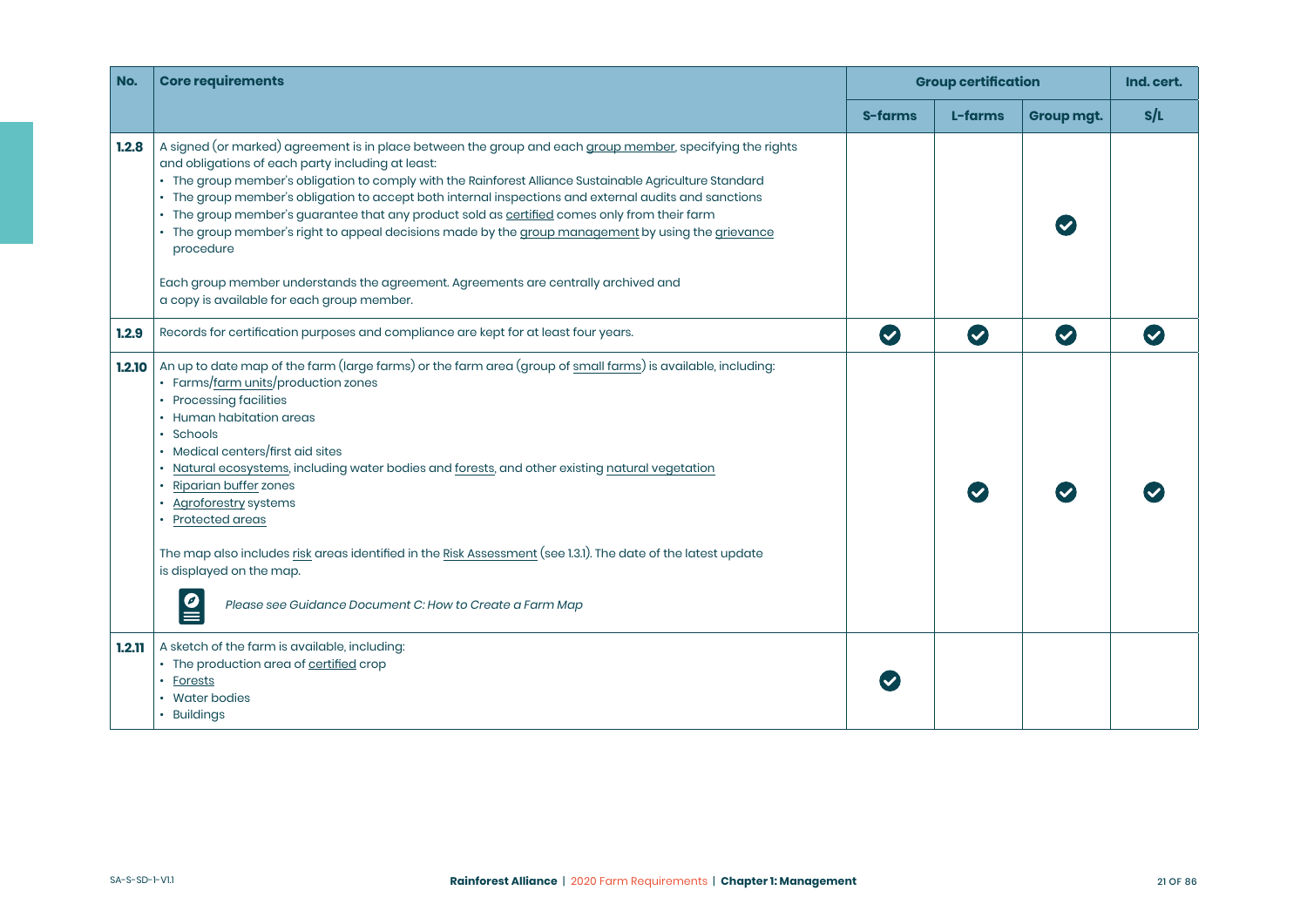| No.    | <b>Core requirements</b>                                                                                                                  | <b>Group certification</b> |         |            | Ind. cert. |
|--------|-------------------------------------------------------------------------------------------------------------------------------------------|----------------------------|---------|------------|------------|
|        |                                                                                                                                           | S-farms                    | L-farms | Group mgt. | S/L        |
| 1.2.12 | For 100% of the farms, geolocation data of the largest farm unit with the certified crop is available.                                    |                            |         |            |            |
|        | For at least 10% of the farms, this is in the form of a GPS polygon. For all other farms, this can be in the form of a<br>location point. |                            |         |            |            |
|        | $\bm{Q}$<br>Please see Guidance Document D: Geolocation Data Requirements and Risk Maps                                                   |                            |         |            |            |
| 1.2.13 | A polygon is available of the farm. If the farm has multiple farm units, a polygon is provided for each farm unit.                        |                            |         |            |            |

|              |                                                                                                                                                                                                                                                                                                                       | <b>Group certification</b> |         |                      | Ind. cert. |
|--------------|-----------------------------------------------------------------------------------------------------------------------------------------------------------------------------------------------------------------------------------------------------------------------------------------------------------------------|----------------------------|---------|----------------------|------------|
|              |                                                                                                                                                                                                                                                                                                                       | S-farms                    | L-farms | Group mgt.           | S/L        |
| No.          | <b>Mandatory Improvement</b>                                                                                                                                                                                                                                                                                          |                            |         |                      |            |
| 1.2.14<br>H  | Geolocation data is available for 100% of all farm units. At least 30% is in the form of polygons.<br>Yearly progress on the indicators needs to be shown, corresponding to the target to reach at the end of year three.<br>Indicator:<br>• % of farm units with geolocation data<br>. % of farm units with polygons |                            |         | $\blacktriangledown$ |            |
| 1.2.15<br>L2 | Polygons are available for 100% of the farm units.<br>Yearly progress on the indicators needs to be shown, corresponding to the target to reach at the end of year six.<br>Indicator:<br>.% of farm units with geolocation data<br>. % of farm units with polygons                                                    |                            |         |                      |            |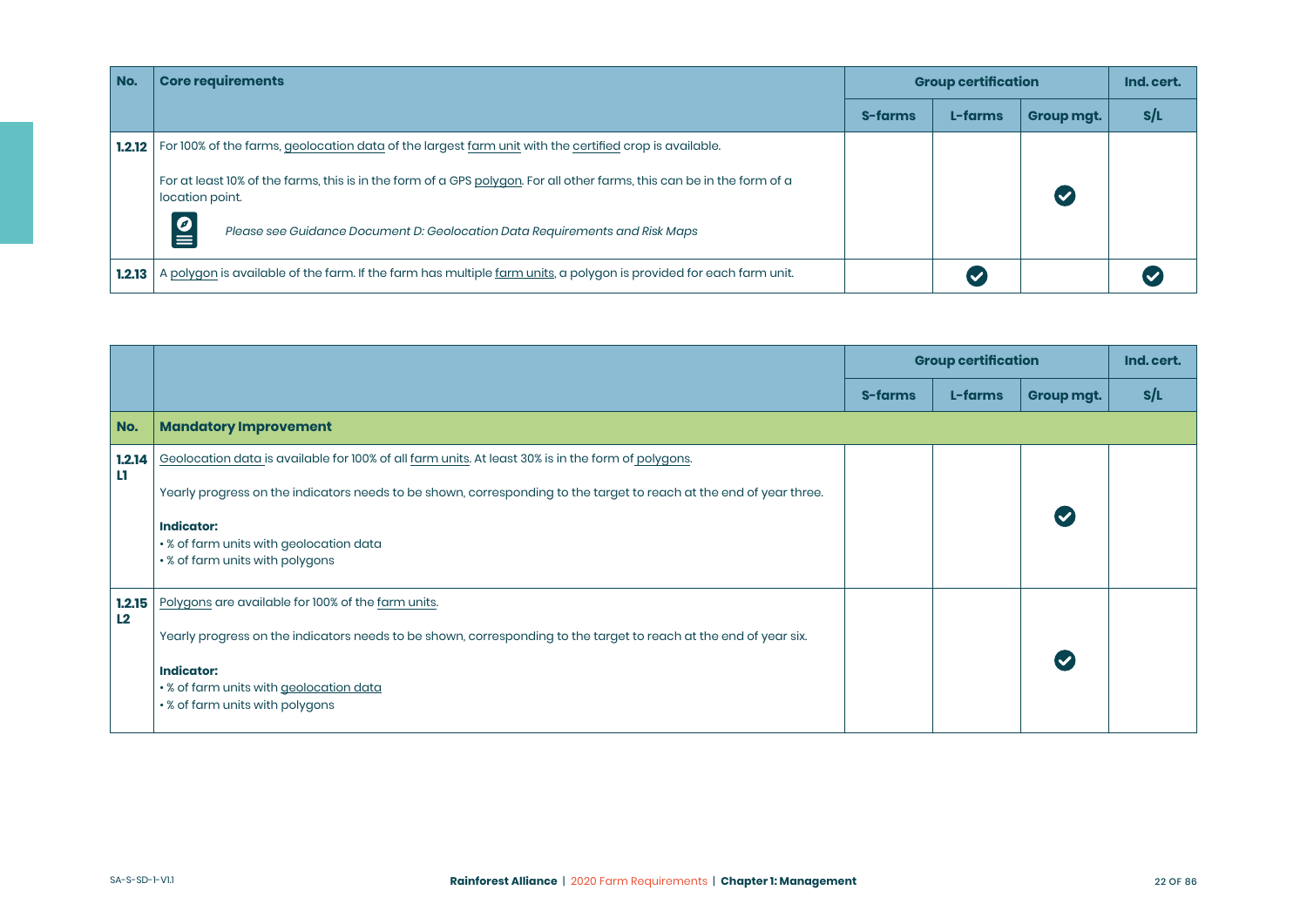|       | <b>1.3 RISK ASSESSMENT AND MANAGEMENT PLAN</b>                                                                                                                                                                                                                                                                                                                                                                                                                                                                                        |                      |                            |            |            |  |  |  |
|-------|---------------------------------------------------------------------------------------------------------------------------------------------------------------------------------------------------------------------------------------------------------------------------------------------------------------------------------------------------------------------------------------------------------------------------------------------------------------------------------------------------------------------------------------|----------------------|----------------------------|------------|------------|--|--|--|
| No.   | <b>Core requirements</b>                                                                                                                                                                                                                                                                                                                                                                                                                                                                                                              | <b>Applicable to</b> |                            |            |            |  |  |  |
|       |                                                                                                                                                                                                                                                                                                                                                                                                                                                                                                                                       |                      | <b>Group certification</b> |            | Ind. cert. |  |  |  |
|       |                                                                                                                                                                                                                                                                                                                                                                                                                                                                                                                                       | S-farms              | L-farms                    | Group mgt. | s/L        |  |  |  |
| 1.3.1 | Management conducts a Risk Assessment in relation to the requirements in this standard, by using the Risk Assess-<br>ment Tool, at least every three years. The risk mitigation measures are included in the management plan.<br>Please see Annex S3: Risk Assessment Tool                                                                                                                                                                                                                                                            |                      |                            |            |            |  |  |  |
| 1.3.2 | Management makes a management plan that includes the goals and actions based on the<br>Risk Assessment (1.3.1) and self-assessment (1.4.2). For groups, the management plan is additionally based on the<br>Management Capacity Assessment Tool (1.1.1) and internal inspection (1.4.1). Management reports on the implemen-<br>tation of the management plan yearly. The management plan is updated yearly.<br>$\boldsymbol{O}$<br>Please see Guidance Document B: Template of Management Plan                                       |                      |                            |            |            |  |  |  |
| 1.3.3 | Management provides group members with services based on the management plan. Services can include training,<br>technical assistance, support in record keeping, access to inputs (e.g. seedlings), awareness-raising activities, etc.<br>Management documents the services provided.<br>Indicators:<br>• # of training activities provided to members<br>• Topics of the training activities<br>$\cdot$ # and % of members attending training activities (M/F)<br>• # and type of services (other than training) provided to members |                      |                            |            |            |  |  |  |
| 1,3.4 | Management provides workers with services based on the management plan. Services can include training,<br>awareness-raising activities, etc. Management documents the services provided.<br>Indicator:<br>• # of training activities provided to workers<br>• Topics of the training activities<br>$\cdot$ # and % of workers attending training activities $(M/F)$<br>• # and type of services (other than training) provided to workers                                                                                             |                      |                            |            |            |  |  |  |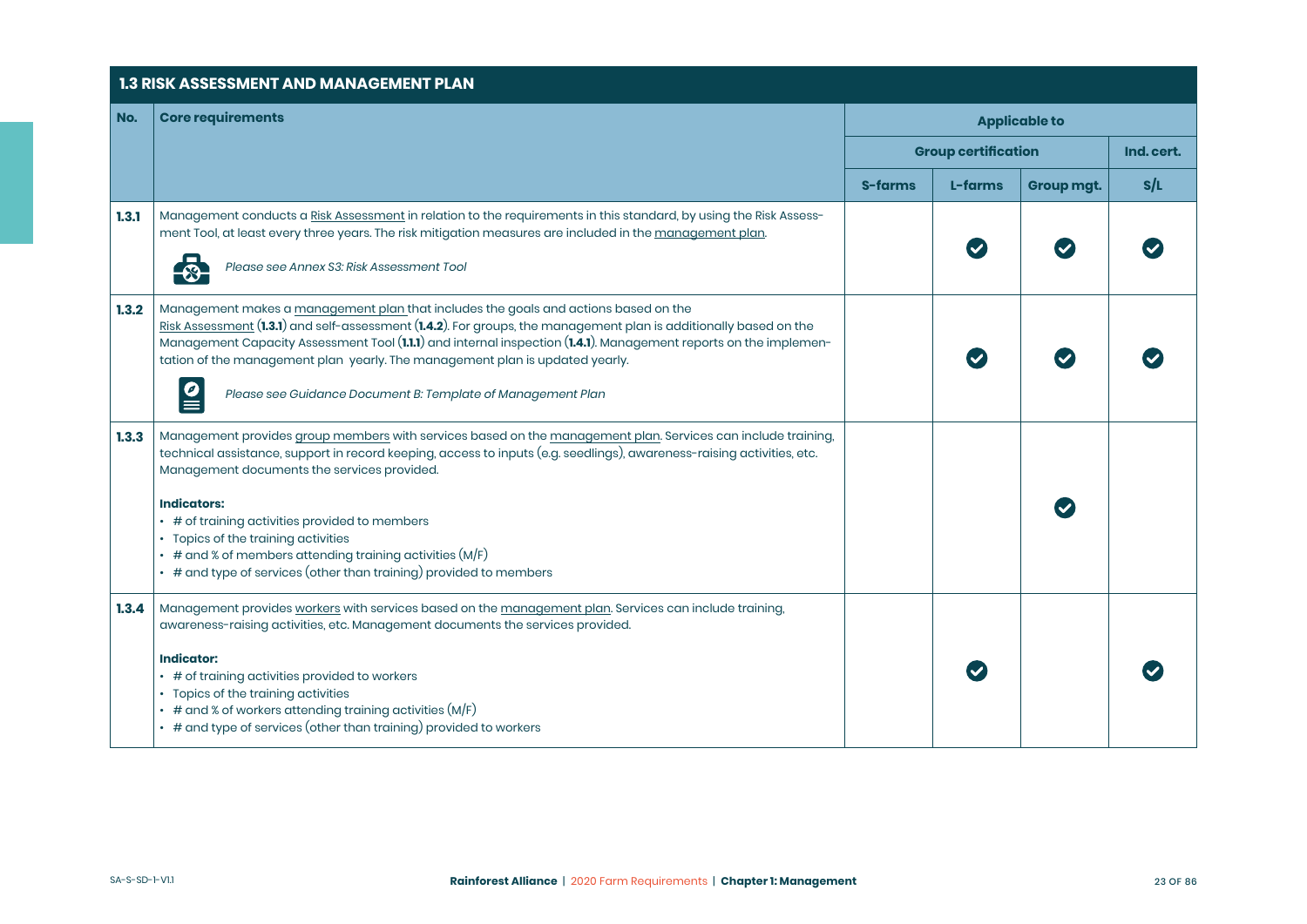|       |                                                                                                                                                                                                                                                                                                                                                                                                                                                                                                                                                                       | <b>Group certification</b> |         |            | Ind. cert. |
|-------|-----------------------------------------------------------------------------------------------------------------------------------------------------------------------------------------------------------------------------------------------------------------------------------------------------------------------------------------------------------------------------------------------------------------------------------------------------------------------------------------------------------------------------------------------------------------------|----------------------------|---------|------------|------------|
|       |                                                                                                                                                                                                                                                                                                                                                                                                                                                                                                                                                                       | S-farms                    | L-farms | Group mgt. | S/L        |
| No.   | <b>Self-Selected Improvement</b>                                                                                                                                                                                                                                                                                                                                                                                                                                                                                                                                      |                            |         |            |            |
| 1.3.5 | Based on the outcomes of the basic Risk Assessment (1.3.1), management carries out the in-depth climate change<br>Risk Assessment to assess in more detail climate threats and corresponding mitigation measures tailored to the<br>regional context.<br>Please see Annex S3: Risk Assessment Tool                                                                                                                                                                                                                                                                    |                            |         |            |            |
| 1.3.6 | Management supports group members with<br>• Training on finance, business management and understanding production costs and net income<br>• Facilitating access to financial services (e.g., bank account, mobile payment, loans for farm investments)<br><b>Indicator:</b><br>• # of group members attending training on finance and business management ( $M/F$ )<br>$\cdot$ # of group members that have access to financial services (M/F)                                                                                                                        |                            |         |            |            |
| 1.3.7 | Management supports group members:<br>· To make informed decisions on adequate income diversification strategies<br>• Facilitating access to needed knowledge, inputs, services, markets to enable the<br>implementation of the income diversification strategies<br>• Extending support to the household and/or community<br><b>Indicators:</b><br>• # and gender of group members that diversify their income through at least one of the following:<br>• other income generating activity (specified per type)<br>• upgrading of the product (e.g. wet processing) |                            |         |            |            |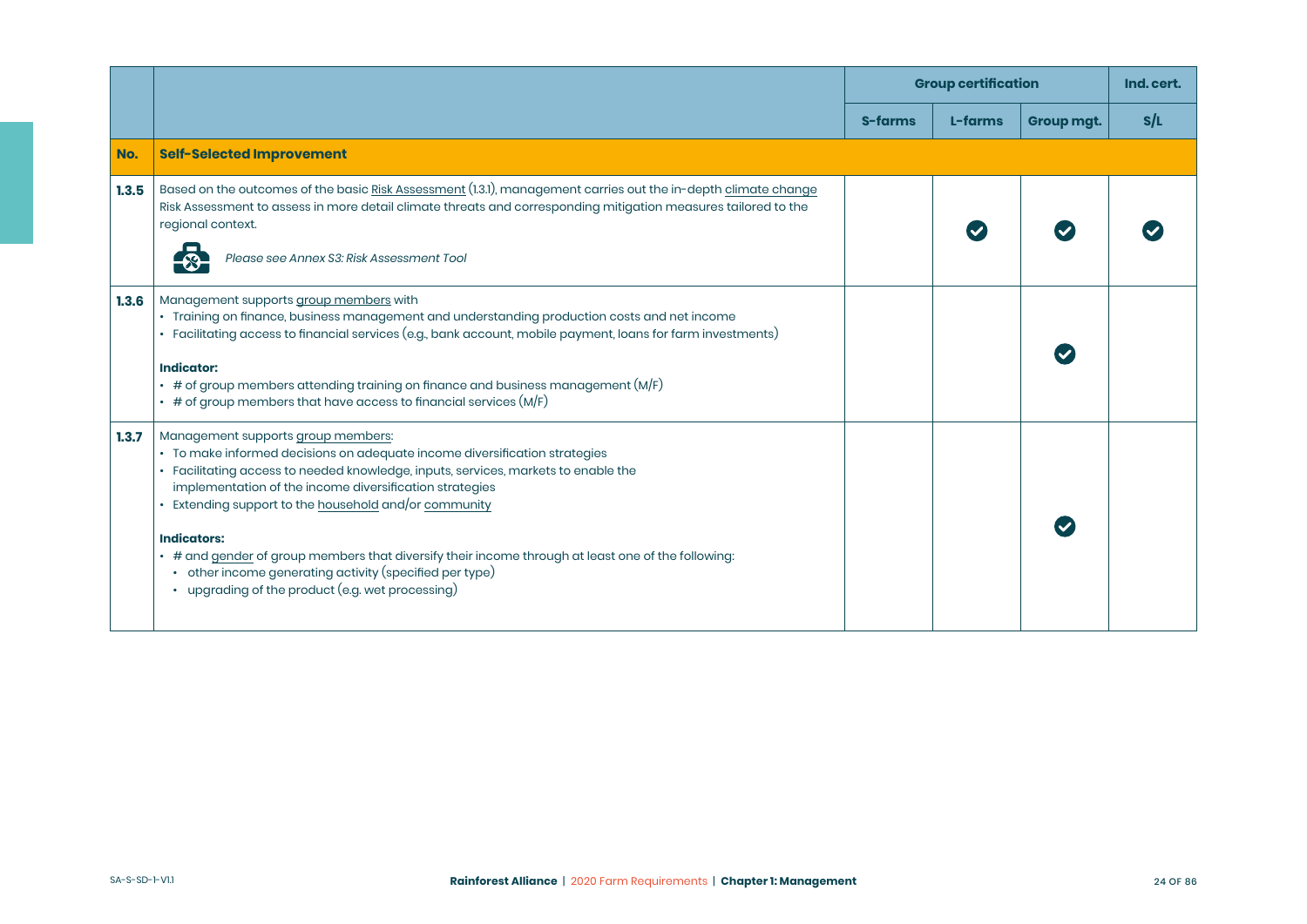|       | <b>1.4 INTERNAL INSPECTION AND SELF-ASSESSMENT</b>                                                                                                                                                                                                                                                                                                                                                                                                                                                                                                                                                                                                                                                                                                                                                                                                                                                                                                                                                                                                                                                                                                                                                                  |         |                            |            |            |  |  |  |
|-------|---------------------------------------------------------------------------------------------------------------------------------------------------------------------------------------------------------------------------------------------------------------------------------------------------------------------------------------------------------------------------------------------------------------------------------------------------------------------------------------------------------------------------------------------------------------------------------------------------------------------------------------------------------------------------------------------------------------------------------------------------------------------------------------------------------------------------------------------------------------------------------------------------------------------------------------------------------------------------------------------------------------------------------------------------------------------------------------------------------------------------------------------------------------------------------------------------------------------|---------|----------------------------|------------|------------|--|--|--|
| No.   | <b>Core requirements</b>                                                                                                                                                                                                                                                                                                                                                                                                                                                                                                                                                                                                                                                                                                                                                                                                                                                                                                                                                                                                                                                                                                                                                                                            |         | <b>Applicable to</b>       |            |            |  |  |  |
|       |                                                                                                                                                                                                                                                                                                                                                                                                                                                                                                                                                                                                                                                                                                                                                                                                                                                                                                                                                                                                                                                                                                                                                                                                                     |         | <b>Group certification</b> |            | Ind. cert. |  |  |  |
|       |                                                                                                                                                                                                                                                                                                                                                                                                                                                                                                                                                                                                                                                                                                                                                                                                                                                                                                                                                                                                                                                                                                                                                                                                                     | S-farms | L-farms                    | Group mgt. | s/L        |  |  |  |
| 1.4.1 | An internal inspection system is in place to assess compliance of group members (for farms), sites, and/or other<br>actors in scope with the Rainforest Alliance Sustainable Agriculture Standard. The system includes:<br>• Yearly inspection of each group member (for farms), (processing) site and any other actor (including subcontrac-<br>tors, intermediaries, service providers) in the certification scope. Before the first certification audit, all these actors<br>need to be internally inspected.<br>• The scope in the first year of certification is: all applicable requirements of the Rainforest Alliance Sustainable<br>Agriculture Standard<br>• The scope during consecutive years is based on the Risk Assessment (for farms, see 1.3.1), on the previous year's<br>internal inspection and on audit results<br>For farm scope only: a rotation system is in place so that each farm unit is inspected at least every 3 years. In case of<br>remote farm units, this is done at least every 6 years.<br>Note on applicability: internal inspections are carried out when more than one entity (group members, sites, service<br>providers, subcontractors) are included in the certificate. |         |                            |            |            |  |  |  |
| 1.4.2 | Management yearly carries out a self-assessment to evaluate its own compliance and that of all actors in its<br>certification scope with the Rainforest Alliance Sustainable Agriculture Standard.<br>For farm certificate holders, the self-assessment includes the results of the internal inspections of the group<br>members and other entities covered in the certificate (including subcontractors, intermediaries, service providers,<br>and processing sites).                                                                                                                                                                                                                                                                                                                                                                                                                                                                                                                                                                                                                                                                                                                                              |         |                            |            |            |  |  |  |
|       | For multi-site supply chain certificate holders, the self-assessment includes the internal inspections of the sites,<br>including subcontractors.                                                                                                                                                                                                                                                                                                                                                                                                                                                                                                                                                                                                                                                                                                                                                                                                                                                                                                                                                                                                                                                                   |         |                            |            |            |  |  |  |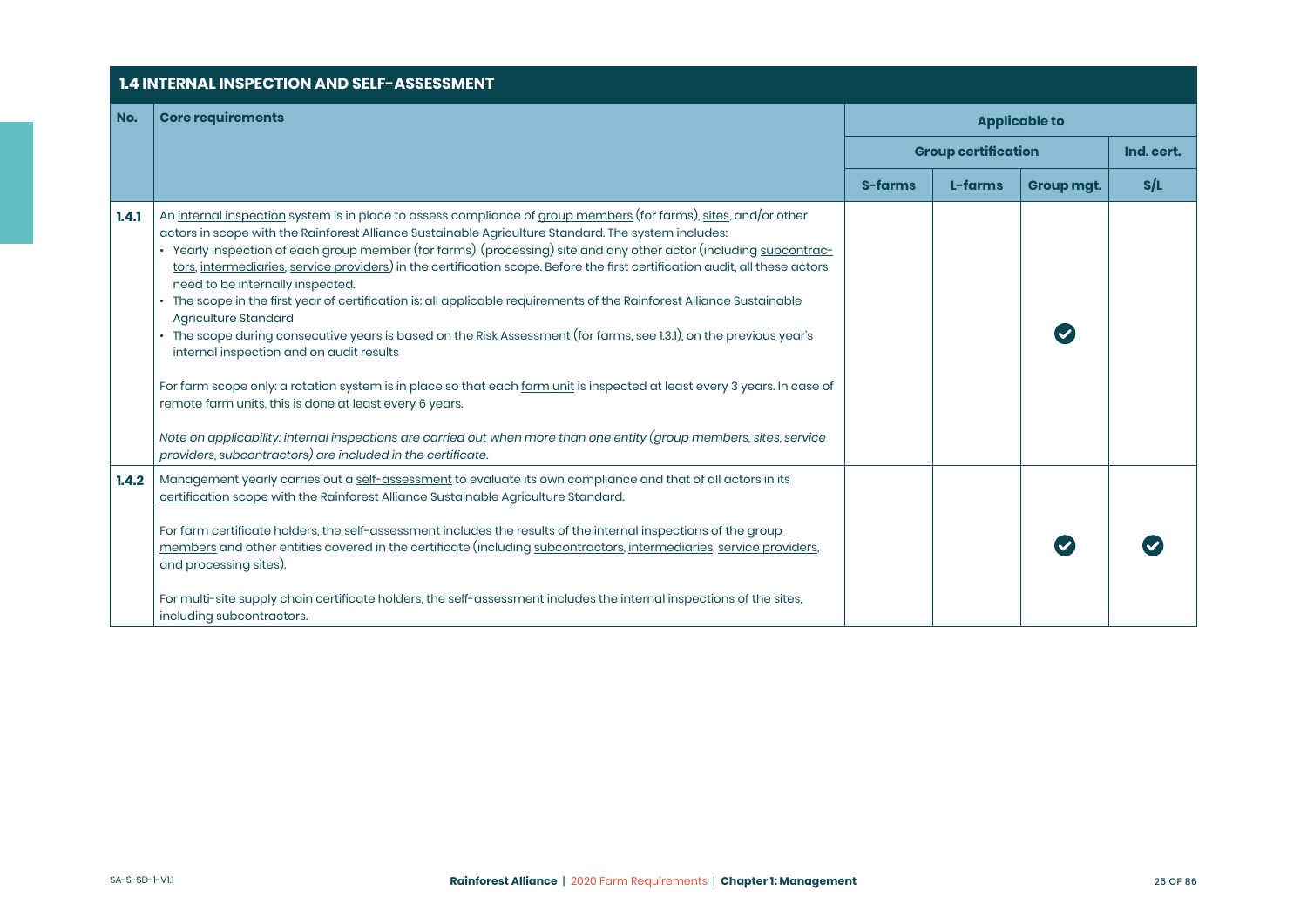| No.          | <b>Core requirements</b>                                                                                                                                                                                                                                                                                                                                                                                                                                                                                                                                         | <b>Applicable to</b>       |         |                      |     |
|--------------|------------------------------------------------------------------------------------------------------------------------------------------------------------------------------------------------------------------------------------------------------------------------------------------------------------------------------------------------------------------------------------------------------------------------------------------------------------------------------------------------------------------------------------------------------------------|----------------------------|---------|----------------------|-----|
|              |                                                                                                                                                                                                                                                                                                                                                                                                                                                                                                                                                                  | <b>Group certification</b> |         | Ind. cert.           |     |
|              |                                                                                                                                                                                                                                                                                                                                                                                                                                                                                                                                                                  | S-farms                    | L-farms | Group mgt.           | S/L |
| 1.4.3        | An approval and sanction system is in place in relation to the compliance of group members (for farms) and/or sites<br>with the Rainforest Alliance Sustainable Agriculture Standard. The system includes:<br>• A written approval and sanction procedure<br>• An approval and sanction manager or committee<br>• A mechanism to follow up on group members'/sites' improvement and corrective measures<br>• A decision on each group member's/site's certification status that is signed and documented and included in the<br>final internal inspection report |                            |         | $\blacktriangledown$ |     |
| 1.4.4        | The ratio between the number of internal inspectors and farms has to be at least one internal inspector to 250 farms.<br>An internal inspector cannot inspect more than 6 farms per day. Internal inspectors have been trained, evaluated<br>based on the training content, and have acquired skills on good internal inspection practices.                                                                                                                                                                                                                      |                            |         |                      |     |
| No.          | <b>Mandatory Improvement</b>                                                                                                                                                                                                                                                                                                                                                                                                                                                                                                                                     |                            |         |                      |     |
| 1.4.5<br>L1. | Internal inspection data is collected through a device (e.g. phone, tablet, etc.), and used in a digitized format<br>for at least 30% of the group members.<br><b>Indicator:</b><br>• % of group members whose internal inspection data are collected and used by the group management<br>in a digitized format.                                                                                                                                                                                                                                                 |                            |         |                      |     |
| 1.4.6<br>L2  | Internal inspection data is collected through a device (e.g. phone, tablet, etc.), and used in<br>a digitized format for at least 90% of the group members.<br><b>Indicator:</b><br>• % of group members whose internal inspection data are collected and used by the group management<br>in a digitized format.                                                                                                                                                                                                                                                 |                            |         |                      |     |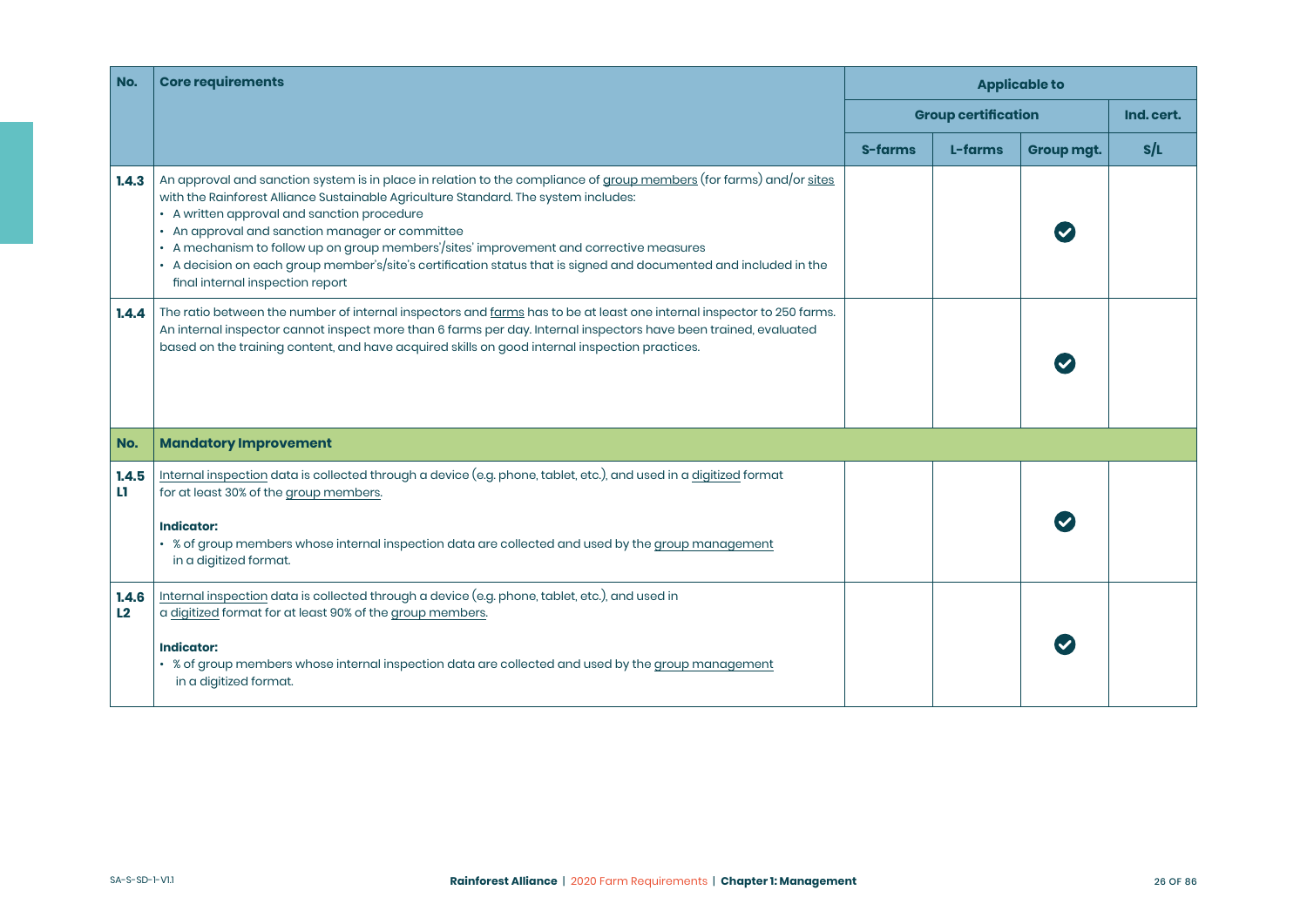| No.   | <b>Core requirements</b>                                                                                                                                                                                                                                                                                                                                                                                                                                                                                                                                                                                                                                                                                                                                                                                                                                                                                                                                                                                                                                                                                                                                                                                                                                                                                                                                                                                                                                                                                                                                                                                                                                                                                                                                                                                                                                                                                                                                                                                                                                                                        | <b>Group certification</b> |         |            | Ind. cert. |  |
|-------|-------------------------------------------------------------------------------------------------------------------------------------------------------------------------------------------------------------------------------------------------------------------------------------------------------------------------------------------------------------------------------------------------------------------------------------------------------------------------------------------------------------------------------------------------------------------------------------------------------------------------------------------------------------------------------------------------------------------------------------------------------------------------------------------------------------------------------------------------------------------------------------------------------------------------------------------------------------------------------------------------------------------------------------------------------------------------------------------------------------------------------------------------------------------------------------------------------------------------------------------------------------------------------------------------------------------------------------------------------------------------------------------------------------------------------------------------------------------------------------------------------------------------------------------------------------------------------------------------------------------------------------------------------------------------------------------------------------------------------------------------------------------------------------------------------------------------------------------------------------------------------------------------------------------------------------------------------------------------------------------------------------------------------------------------------------------------------------------------|----------------------------|---------|------------|------------|--|
|       |                                                                                                                                                                                                                                                                                                                                                                                                                                                                                                                                                                                                                                                                                                                                                                                                                                                                                                                                                                                                                                                                                                                                                                                                                                                                                                                                                                                                                                                                                                                                                                                                                                                                                                                                                                                                                                                                                                                                                                                                                                                                                                 | S-farms                    | L-farms | Group mgt. | S/L        |  |
| 1.5.1 | A grievance mechanism is in place that enables individuals, workers, communities, and/or civil society, including<br>whistle-blowers to raise their complaints of being negatively affected by specific business activities and/or<br>operations of any nature, including technical, social, or economic nature. The grievance mechanism may be pro-<br>vided directly through collaboration with other companies, or through an industry program or institutionalized me-<br>chanism and is in accordance with the United Nations Guiding Principles (UNGPs) on Business and Human Rights. The<br>grievance mechanism should be accessible, in local languages, and also for those who cannot read or do not have<br>access to internet. The grievance mechanism should include at least the following elements:<br>• A grievance committee with decision making power, with knowledge about the grievances, that is impartial,<br>accessible, and gender sensitive<br>• The grievance committee is formed by at least one member/worker representative<br>· The grievance mechanism has appropriate submission channels, for internal and external stakeholders,<br>including workers, members, staff, buyers, suppliers, indigenous peoples, and communities<br>• Anonymous grievances are accepted and confidentiality is respected<br>· Human and labor rights grievances are remediated in accordance with the Remediation Protocol, and<br>collaboration with the Assess-and-Address Committee and/or the Gender Committee/Person as appropriate,<br>depending on the case<br>Grievances and agreed follow up actions are documented, and shared with the persons involved within<br>a reasonable timeframe<br>· Submitters of grievances are protected against employment/membership termination, retribution, or threats<br>as a consequence of utilizing the grievance mechanism<br>Assess-and-Address Committee (if applicable): see 5.1.1<br>Gender Committee/Person: see 1.6.1<br>Please see Annex S4: Remediation Protocol<br>Please see Guidance Document E: Grievance Mechanism |                            |         |            |            |  |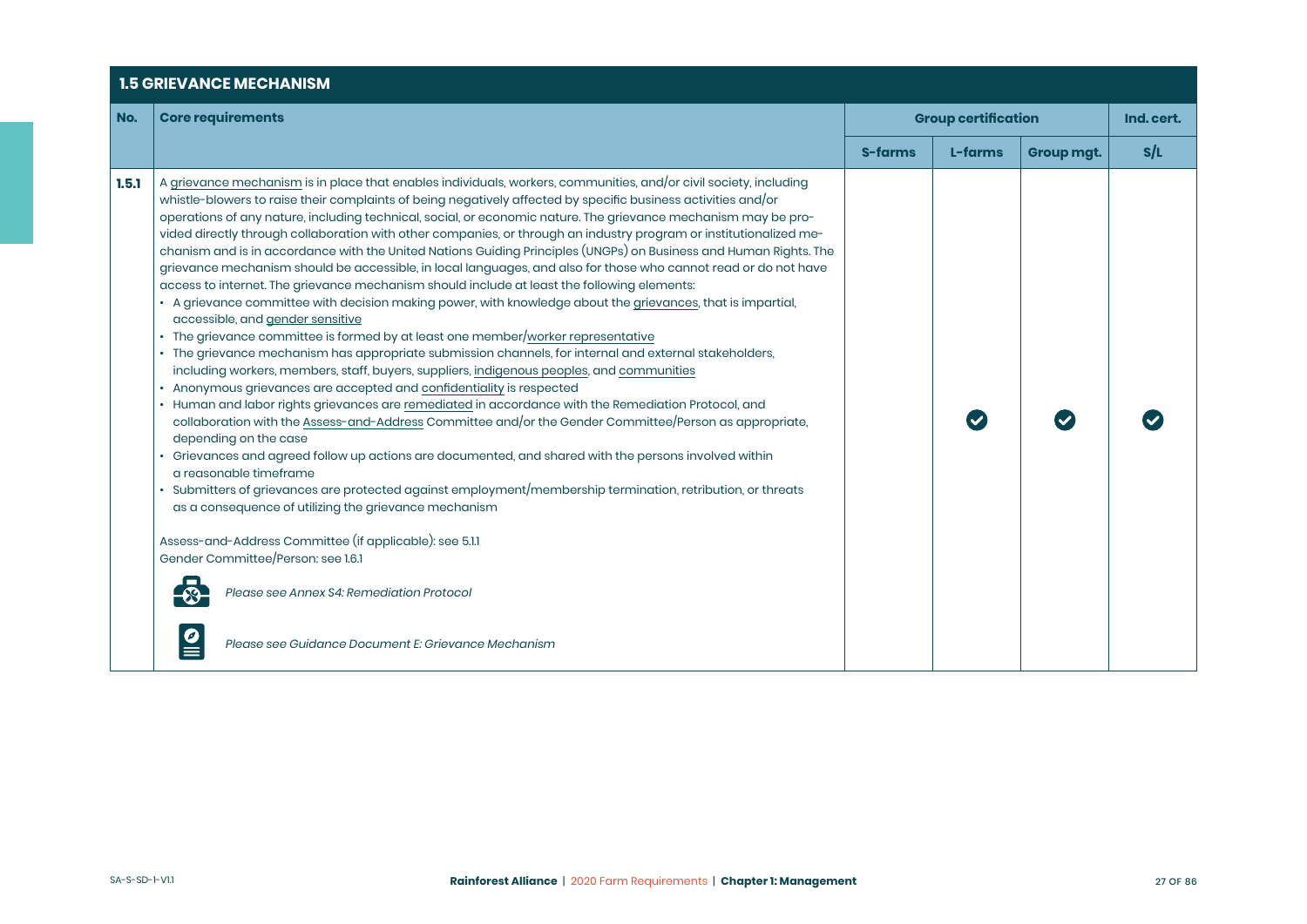| <b>1.6 GENDER EQUALITY</b> |                                                                                                                                                                                                                                                                                                                                                                                                                                                                                                                                                                                                                                                                                                     |                            |         |            |            |
|----------------------------|-----------------------------------------------------------------------------------------------------------------------------------------------------------------------------------------------------------------------------------------------------------------------------------------------------------------------------------------------------------------------------------------------------------------------------------------------------------------------------------------------------------------------------------------------------------------------------------------------------------------------------------------------------------------------------------------------------|----------------------------|---------|------------|------------|
| No.                        | <b>Core requirements</b>                                                                                                                                                                                                                                                                                                                                                                                                                                                                                                                                                                                                                                                                            | <b>Group certification</b> |         |            | Ind. cert. |
|                            |                                                                                                                                                                                                                                                                                                                                                                                                                                                                                                                                                                                                                                                                                                     | S-farms                    | L-farms | Group mgt. | S/L        |
| 1.6.1                      | Management commits to promoting gender equality by:<br>• A written statement that is communicated to group members/workers<br>• Appointing a committee that is responsible for the implementation, monitoring, and evaluation of measures<br>that promote gender equality and women's empowerment. Management can choose to appoint a<br>responsible person instead of a committee, except in the case of large farms.<br>The responsible committee/person:<br>· Is knowledgeable about gender equality and women's empowerment<br>· In case of a committee, includes at least one woman and at least one person from management<br>• Is known, accessible and trusted by the group members/workers |                            |         |            |            |
|                            | $\overset{\circ}{=}$<br>Pleae see Guidance Document F: Gender Equality                                                                                                                                                                                                                                                                                                                                                                                                                                                                                                                                                                                                                              |                            |         |            |            |
| 1.6.2                      | The responsible committee/person performs the following activities:<br>• Implements gender equality mitigation measures following the basic Risk Assessment and includes these<br>measures in the management plan<br>• Raises awareness on gender equality and women's empowerment with management and (group) staff<br>at least annually<br>· Is involved in remediation cases concerning gender-based violence and gender based discrimination in<br>accordance with the Remediation Protocol                                                                                                                                                                                                     |                            |         |            |            |
|                            | Farm scope:<br>Risk Assessment: see 1.3.1<br>Management plan: see 1.3.2                                                                                                                                                                                                                                                                                                                                                                                                                                                                                                                                                                                                                             |                            |         |            |            |
|                            | Supply Chain scope:<br>Management plan: see 1.1.3                                                                                                                                                                                                                                                                                                                                                                                                                                                                                                                                                                                                                                                   |                            |         |            |            |
|                            | Please see Annex S3: Risk Assessment Tool                                                                                                                                                                                                                                                                                                                                                                                                                                                                                                                                                                                                                                                           |                            |         |            |            |
|                            | Please see Annex S4: Remediation Protocol                                                                                                                                                                                                                                                                                                                                                                                                                                                                                                                                                                                                                                                           |                            |         |            |            |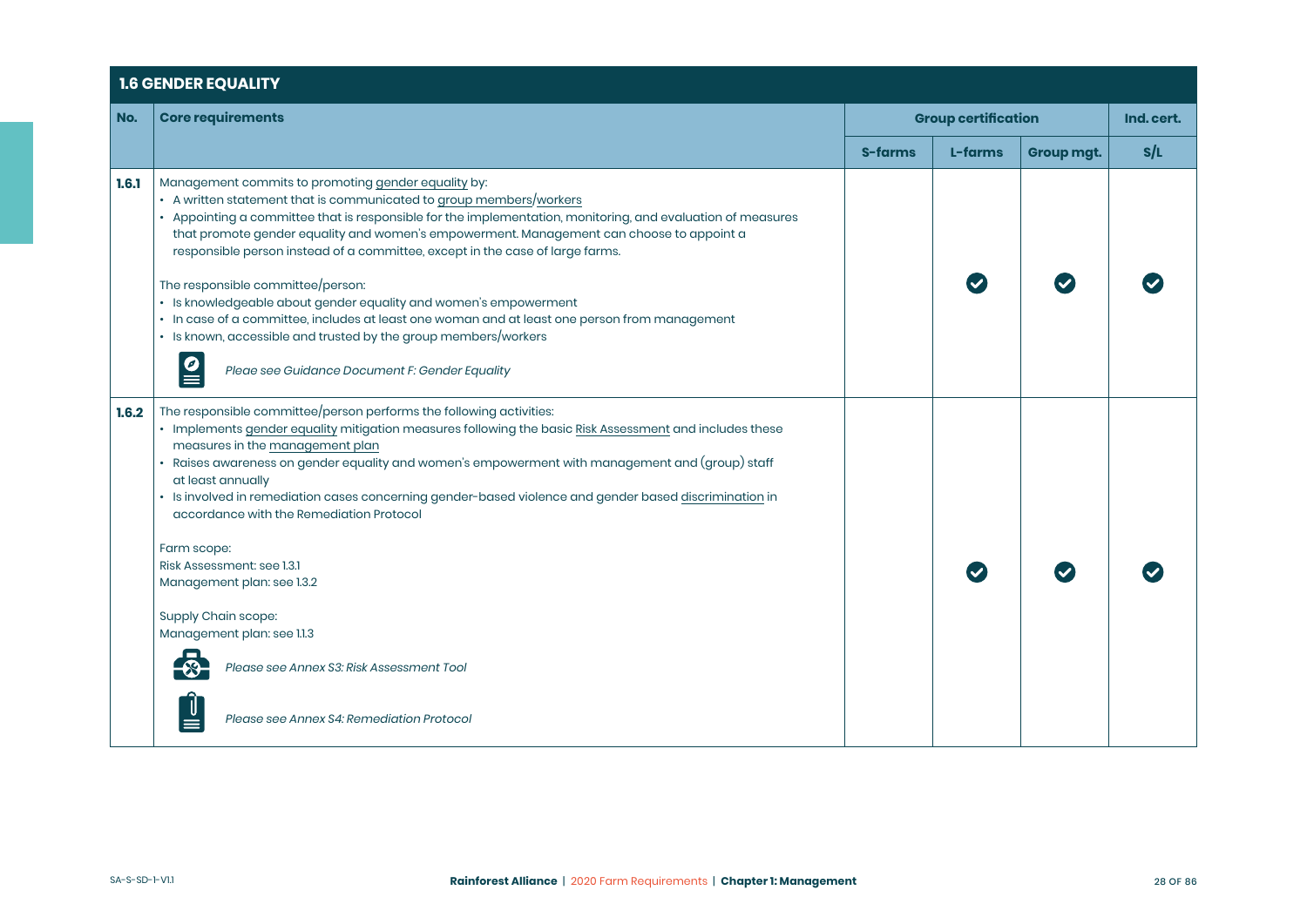|       |                                                                                                                                                                                                                                                                                                                                                                                                                                                                                                                                                                                    | <b>Group certification</b> |         |            | Ind. cert. |
|-------|------------------------------------------------------------------------------------------------------------------------------------------------------------------------------------------------------------------------------------------------------------------------------------------------------------------------------------------------------------------------------------------------------------------------------------------------------------------------------------------------------------------------------------------------------------------------------------|----------------------------|---------|------------|------------|
|       |                                                                                                                                                                                                                                                                                                                                                                                                                                                                                                                                                                                    | S-farms                    | L-farms | Group mgt. | S/L        |
| No.   | <b>Mandatory Smart Meter</b>                                                                                                                                                                                                                                                                                                                                                                                                                                                                                                                                                       |                            |         |            |            |
| 1.6.3 | From year 1 onwards, the responsible committee/person:<br>· Implements the gender in-depth Risk Assessment Tool and repeats this at least every three years<br>• Prioritizes at least three indicators from the gender in-depth Risk Assessment Tool with their respective<br>mitigation measures<br>• Incorporates the prioritized mitigation measures in the management plan<br>• Implements and monitors the mitigation measures<br>• Reports yearly to management on the mitigation measures and the indicators<br>Please see Annex S3: Risk Assessment Tool<br>$-\mathcal{E}$ |                            |         |            |            |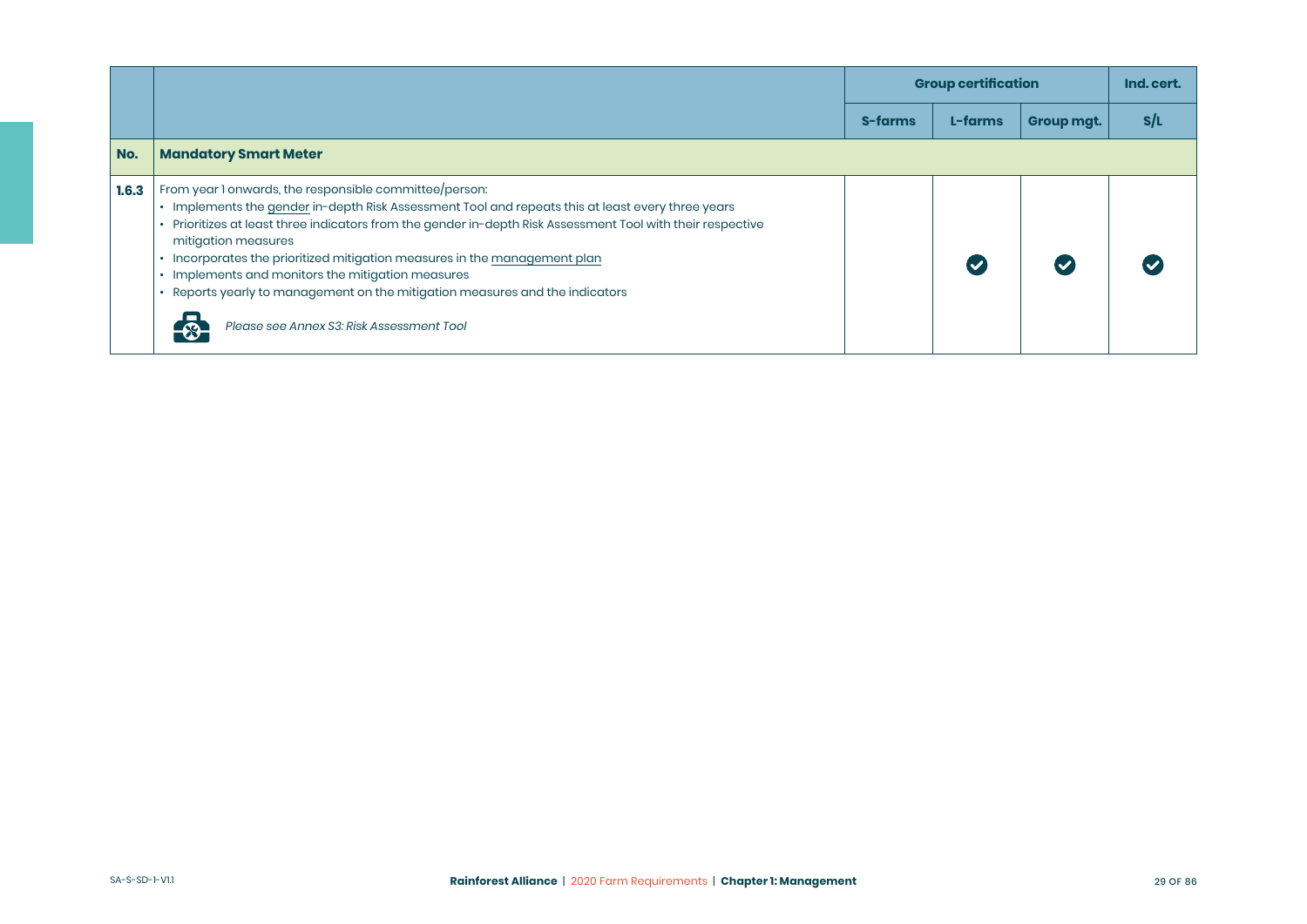| <b>1.7 YOUNG FARMERS AND WORKERS</b> |                                                                                                                                                                                                                                                                                                                                                                                                                                                                                                                                                                                                                                                                                                                                                                                                                                                                                                                                                                                       |                            |         |            |            |  |
|--------------------------------------|---------------------------------------------------------------------------------------------------------------------------------------------------------------------------------------------------------------------------------------------------------------------------------------------------------------------------------------------------------------------------------------------------------------------------------------------------------------------------------------------------------------------------------------------------------------------------------------------------------------------------------------------------------------------------------------------------------------------------------------------------------------------------------------------------------------------------------------------------------------------------------------------------------------------------------------------------------------------------------------|----------------------------|---------|------------|------------|--|
| No.                                  | <b>Self-Selected Smart Meter</b>                                                                                                                                                                                                                                                                                                                                                                                                                                                                                                                                                                                                                                                                                                                                                                                                                                                                                                                                                      | <b>Group certification</b> |         |            | Ind. cert. |  |
|                                      |                                                                                                                                                                                                                                                                                                                                                                                                                                                                                                                                                                                                                                                                                                                                                                                                                                                                                                                                                                                       | S-farms                    | L-farms | Group mgt. | S/L        |  |
| 1.7.1                                | Management promotes the participation and development of young persons (< 35 years) in farming and<br>management activities.<br>• It motivates their involvement in farming activities<br>• It supports their skills development, including literacy and numeracy skills<br>• It encourages their participation in training and in decision making<br>• It encourages them to become farmers<br>Management defines targets for (a selection of) the proposed indicators and monitors yearly the progress<br>on these targets, disaggregated by gender.<br>Indicators:<br>• # and % of group members that are young persons (under 35 years)<br>• # and % of participants in training that are young persons (under 35 years)<br>• # and % of young trainers (under 35 years)<br># and % of young internal inspectors (under 35 years)<br>$\cdot$ # and % of young farmers with access to land (under 35 years)<br>• # and % of young persons (under 35 years) in management positions |                            |         |            |            |  |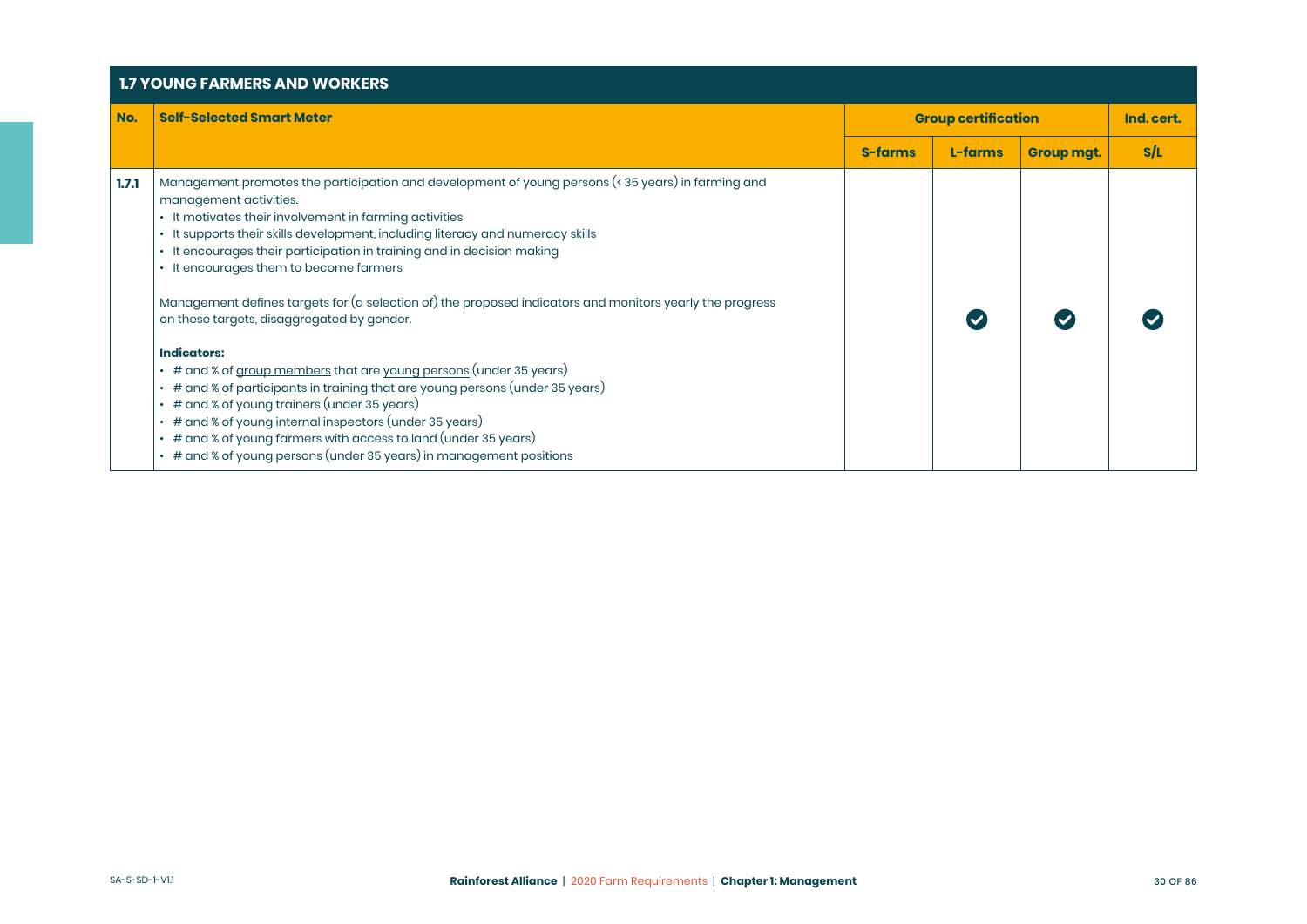# chapter 2: TRACEABiLITY

A successful, credible sustainable agriculture certification program must be able to provide its users with the confidence that certified products are indeed produced according to the standard. This requires a robust, transparent system to track products from the farmer along the supply chain up to the level of the retailer.

The requirements in this chapter provide producers with a framework to accurately and credibly record the quantities of certified production within their operations, their segregation from non-certified products, sales transactions, conversion methods, and trademark use.

1. An accurate estimation, segregation and documentation of the production is in place to improve the traceability of the certified products

 $\left\langle \right\rangle$ 

 $\left\langle \right\rangle$ 

2. All transactions are recorded in the Rainforest Alliance traceability platform. Use of the Rainforest Alliance is in accordance with the Labelling and Trademark Policy

**Chapter 2 - Farm and Supply chain Outcomes**

Increased credibility of assurance and traceability of certified products

≺

3. For crops for which mass balance is permitted, the rules for selling as certified are enforced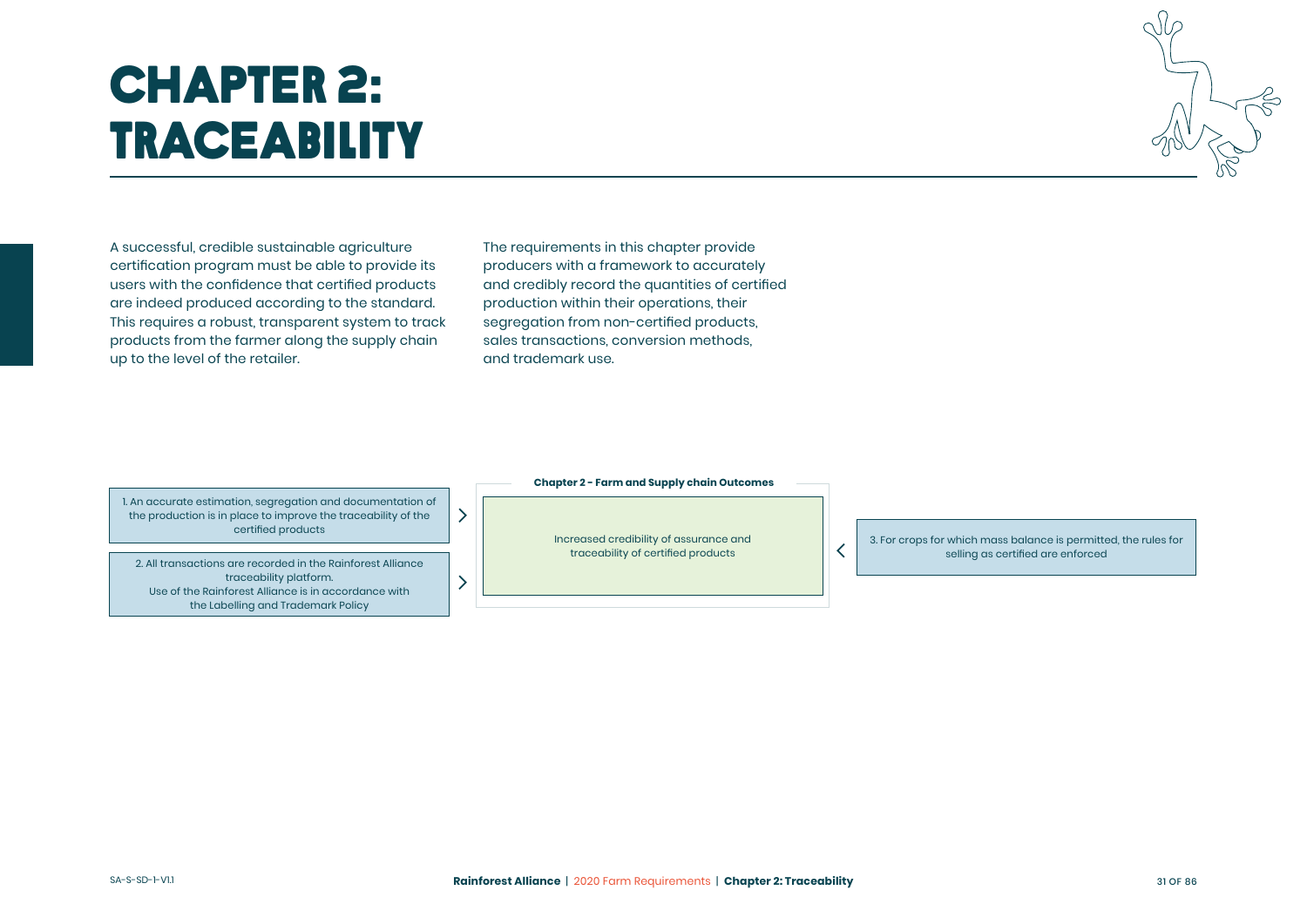|       | <b>2.1 TRACEABILITY</b>                                                                                                                                                                                                                                                                                                                                                                                                                                                                                                                                                                  |                            |         |            |            |  |
|-------|------------------------------------------------------------------------------------------------------------------------------------------------------------------------------------------------------------------------------------------------------------------------------------------------------------------------------------------------------------------------------------------------------------------------------------------------------------------------------------------------------------------------------------------------------------------------------------------|----------------------------|---------|------------|------------|--|
| No.   | <b>Core requirements</b>                                                                                                                                                                                                                                                                                                                                                                                                                                                                                                                                                                 | <b>Group certification</b> |         |            | Ind. cert. |  |
|       |                                                                                                                                                                                                                                                                                                                                                                                                                                                                                                                                                                                          | S-farms                    | L-farms | Group mgt. | S/L        |  |
| 2.1.1 | The total certified production and the certified production for each group member (in kg, in stems for flowers) is<br>estimated once a year. The calculations are based on a credible methodology for yield estimation (in kg/ha, stems/<br>ha for flowers) of a representative sample of farms or farm units. The methodology and calculation are documented.<br><b>Indicator:</b><br>• Estimated certified production volume (kg or stems)<br>Please see Guidance Document G: Yield estimation                                                                                         |                            |         |            |            |  |
| 2.1.2 | Management takes stock annually of:<br>• The total harvested certified production (in kg, in stems for flowers)<br>• The balance of products purchased, produced, sold and in stock<br>In case the difference between estimated production and actual production is >15 %, a reasonable justification<br>is given, and measures are taken to prevent such differences to occur.<br>For groups, the differences is checked and justified both on the group level and for the individual members.<br><b>Indicator:</b><br>• Total harvested production of the certified crop (kg or stems) |                            |         |            |            |  |
| 2.1.3 | Certified products are visually segregated from non-certified products at all stages, including transport,<br>storage, and processing.                                                                                                                                                                                                                                                                                                                                                                                                                                                   |                            |         |            |            |  |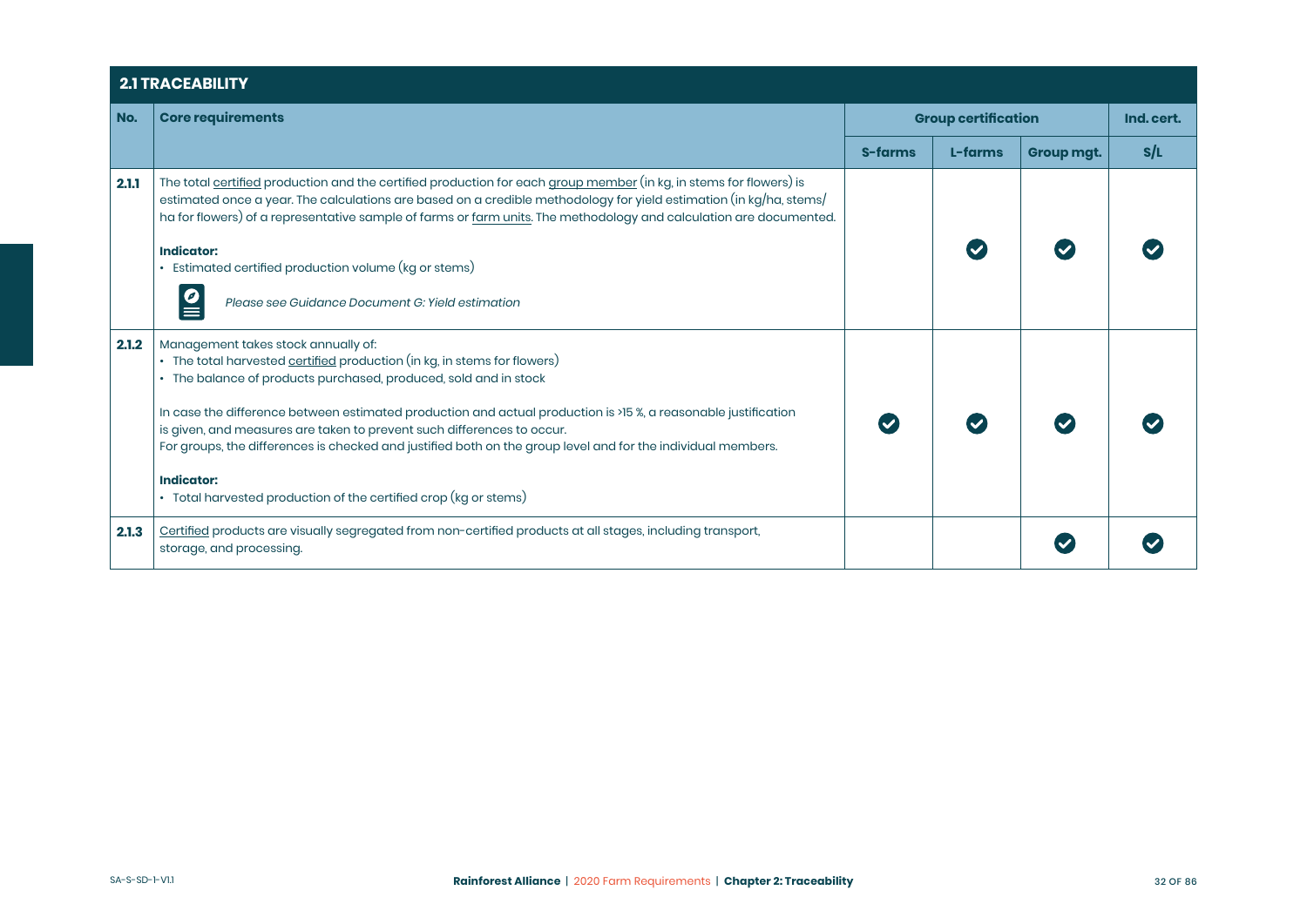| No.    | <b>Core requirements</b>                                                                                                                                                                                                                                                      | <b>Group certification</b> |                      |            | Ind. cert. |
|--------|-------------------------------------------------------------------------------------------------------------------------------------------------------------------------------------------------------------------------------------------------------------------------------|----------------------------|----------------------|------------|------------|
|        |                                                                                                                                                                                                                                                                               | S-farms                    | L-farms              | Group mgt. | S/L        |
| 2.1.4  | Management has mapped the product flow up to the final location of the certificate scope, including all inter-<br>mediaries (collection points, transport, processing units, warehouses, etc.) and activities carried out on the product.                                     |                            |                      |            |            |
| 2.1.5  | Products that are sold as certified can be traced back to the certified farm(s) where<br>these were produced.                                                                                                                                                                 |                            |                      |            |            |
|        | In case of group certification, group management ensures that group members receive a receipt for each delivery<br>from the group member to the group or an intermediary, specifying name of group member, group member ID, date,<br>product type and volume.                 |                            |                      |            |            |
|        | Management keeps purchase and sales documents linked to physical deliveries from the certified,<br>multi-certified and non-certified products, and management ensures that all intermediaries do the same.                                                                    |                            |                      |            |            |
|        | In case of group certification, the purchase and sale documents include the group member, date, product type,<br>(percentage of) certified volume and, if relevant, traceability level.                                                                                       |                            |                      |            |            |
| 2.1.6  | Total sales of certified products do not exceed the total production (for farms), purchase of certified products plus<br>remaining stock balance from the previous year.                                                                                                      |                            |                      |            |            |
| 2.1.7  | There is no double selling of volumes: products sold as conventional product or sold under another scheme or<br>sustainability initiative are not also sold as Rainforest Alliance Certified. Selling products which are certified under<br>more than one scheme is possible. |                            |                      |            |            |
| 2.1.8  | Group members keep sales receipts, including name of group member, group member ID, date, product type,<br>and volume.                                                                                                                                                        |                            | $\blacktriangledown$ |            |            |
| 2.1.9  | The correct methodology for the calculation of conversion factors is demonstrated and documented<br>for each certified product and reflected accordingly in the traceability platform.<br>Please see Annex S6: Traceability                                                   |                            |                      |            |            |
| 2.1.10 | Equipment used to define the weight or volume of the certified product is calibrated annually.                                                                                                                                                                                |                            |                      |            |            |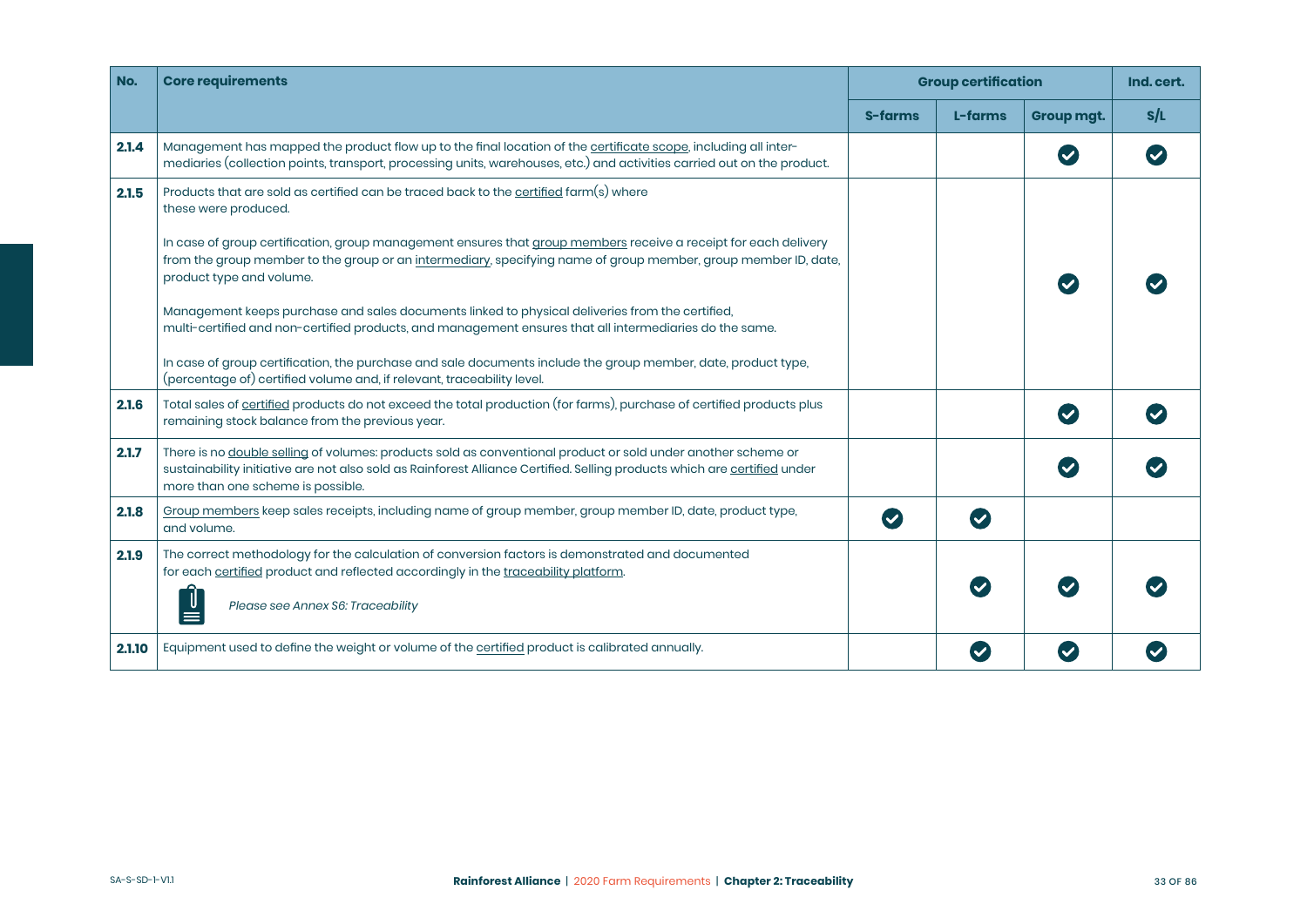### **2.2 TRACEABILITY IN THE ONLINE PLATFORM**

Applicable to certificate holders working in crops for which online traceability is offered within the Rainforest Alliance Certification Program.

| No.   | <b>Core requirements</b>                                                                                                                                                                                                                         | <b>Group certification</b> |         |            | Ind. cert. |
|-------|--------------------------------------------------------------------------------------------------------------------------------------------------------------------------------------------------------------------------------------------------|----------------------------|---------|------------|------------|
|       |                                                                                                                                                                                                                                                  | <b>S-farms</b>             | L-farms | Group mgt. | S/L        |
| 2.2.1 | Volumes sold as certified are recorded in the Rainforest Alliance traceability platform at the latest<br>two weeks after the end of the quarter within which the shipment took place.<br>Please see Annex S6: Traceability                       |                            |         |            |            |
| 2.2.2 | Buyers of Rainforest Alliance Certified product have a procedure in place to regularly verify that transactions in the<br>traceability platform match invoices for certified products purchased.                                                 |                            |         |            |            |
| 2.2.3 | Volumes sold not as Rainforest Alliance Certified and/or lost are removed from the traceability platform within<br>two weeks after the end of the quarter in which the sales took place or volume was lost.<br>Please see Annex S6: Traceability |                            |         |            |            |
| 2.2.4 | In case of public facing trademark use, an approval is obtained in accordance with the Rainforest Alliance 2020<br>Labelling and Trademarks Policy for on and off product trademarks prior to use.                                               |                            |         |            |            |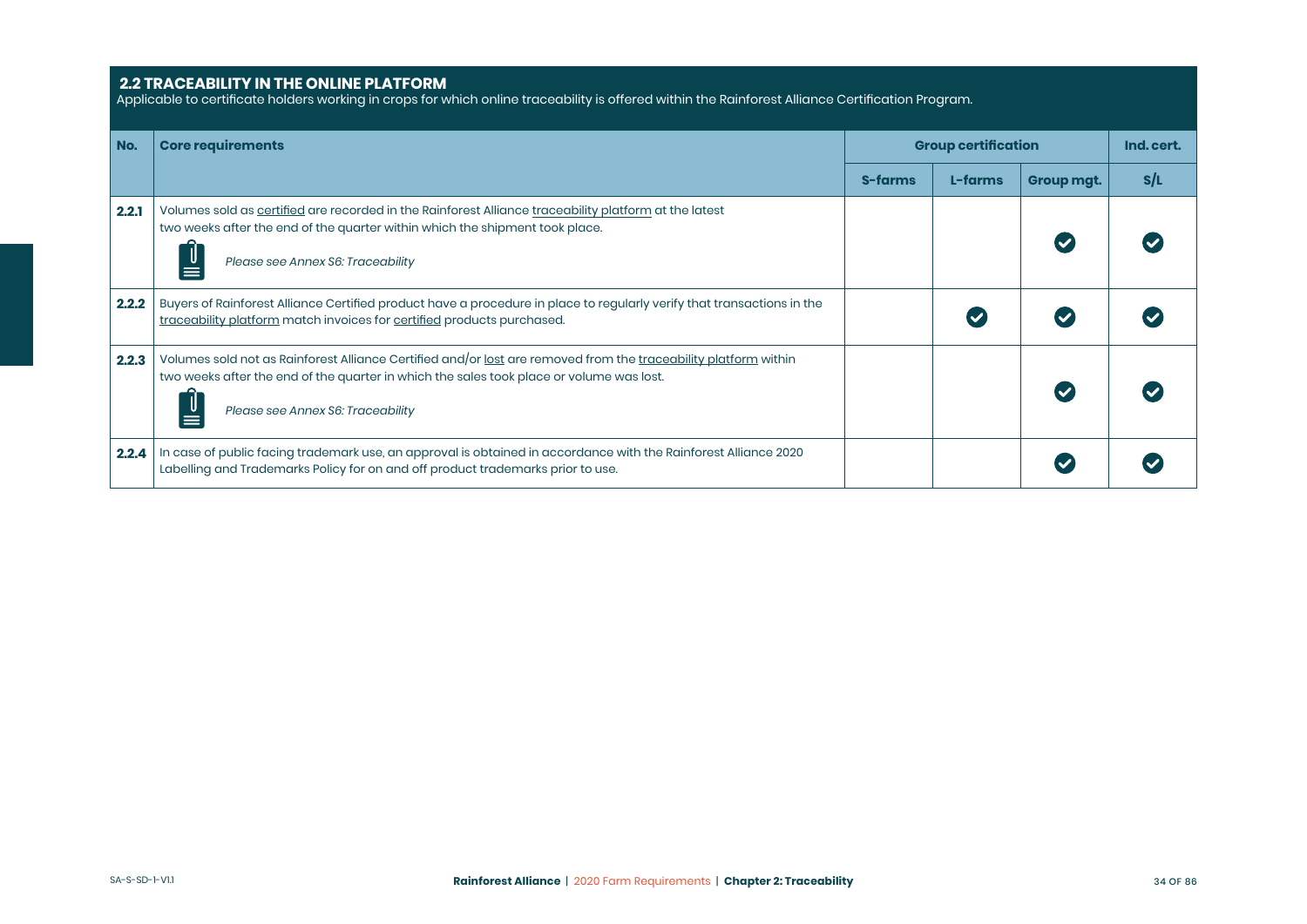| <b>2.3 MASS BALANCE</b><br>Applicable to certificate holders applying mass balance in the crops that permit the traceability type mass balance.<br>Please see Annex S6, Traceability. |                                                                                                                                                                                                       |         |                            |                      |            |  |
|---------------------------------------------------------------------------------------------------------------------------------------------------------------------------------------|-------------------------------------------------------------------------------------------------------------------------------------------------------------------------------------------------------|---------|----------------------------|----------------------|------------|--|
| No.                                                                                                                                                                                   | <b>Core requirements</b>                                                                                                                                                                              |         | <b>Group certification</b> |                      | Ind. cert. |  |
|                                                                                                                                                                                       |                                                                                                                                                                                                       | S-farms | L-farms                    | Group mgt.           | S/L        |  |
| 2.3.1                                                                                                                                                                                 | Volume credits are only converted for a process that can occur in reality, product conversion cannot go<br>backwards to a previous product.                                                           |         |                            |                      |            |  |
| 2.3.2                                                                                                                                                                                 | The volume of product sold as mass balance is 100% covered by volumes purchased as certified.                                                                                                         |         |                            | $\blacktriangledown$ |            |  |
| 2.3.3                                                                                                                                                                                 | Volumes sold as certified meet the minimum percentage requirements for origin information.<br>Please see Annex S6: Traceability                                                                       |         |                            |                      |            |  |
| 2.3.4                                                                                                                                                                                 | Purchase and sales documentation for volumes sold as certified includes origin information to country level<br>for incoming certified and non-certified volumes.<br>Please see Annex S6: Traceability |         |                            |                      |            |  |
| 2.3.5                                                                                                                                                                                 | Credit trading is limited to within a certificate, movement from one certificate to another shall be accompanied by<br>physical shipment of relevant product.                                         |         |                            | $\blacktriangledown$ |            |  |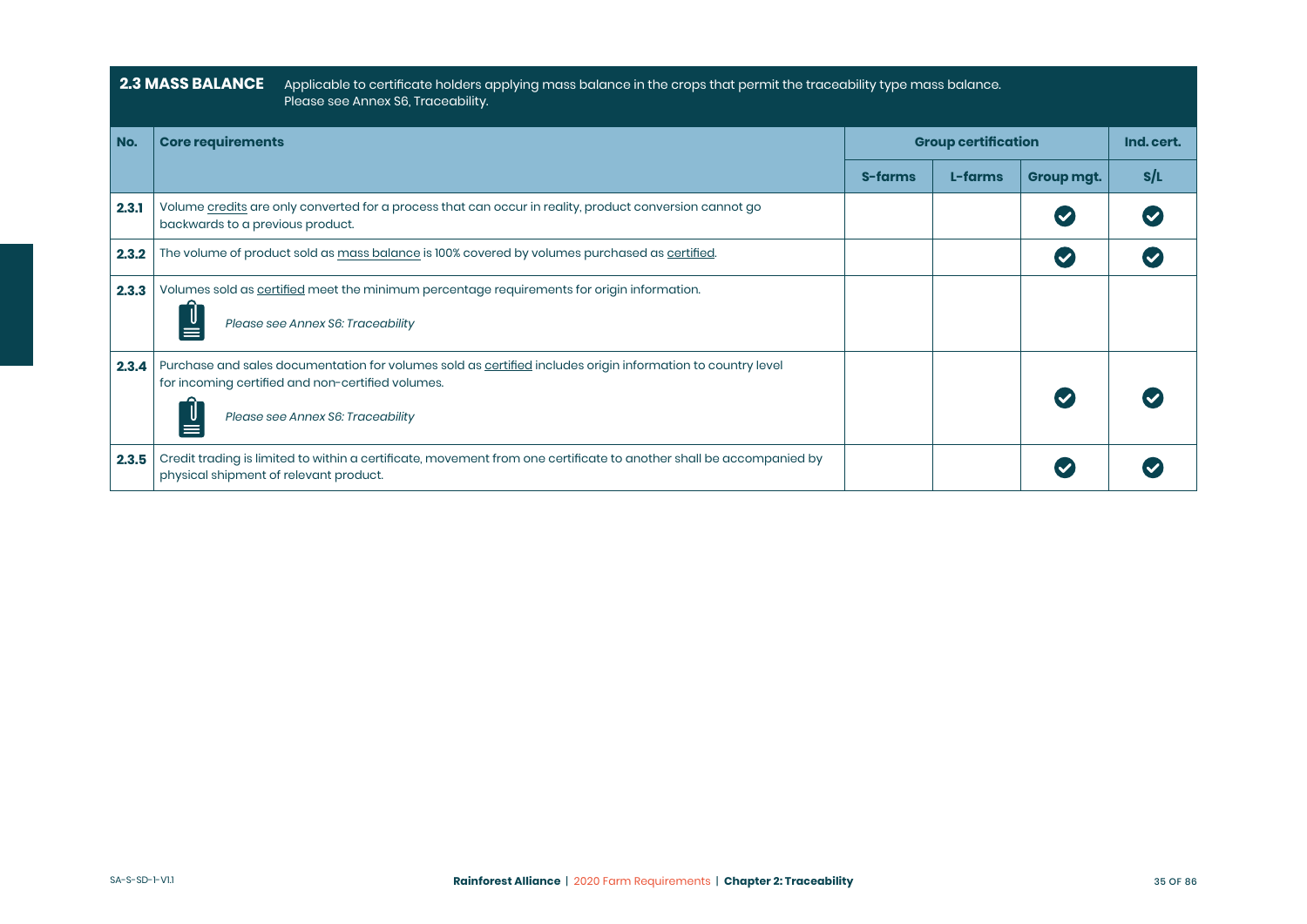# **CHAPTER 3:** Incomeand shared responsibility

 $\left\langle \right\rangle$ 

 $\left\langle \right\rangle$ 



The Rainforest Alliance aims to make sustainability the norm in the sectors in which it operates. This entails a fundamental transformation of the operating principles of the supply chain in the given sector – moving to a system where sustainability in agricultural production is valued and priced as a material service on top of the cost of the commodity and the investments needed to advance sustainability practices at origin are borne by market and producer.

These aims can be found within two elements of the 2020 Sustainable Agriculture Standard. The first is the Sustainability Differential, a mandatory monetary payment paid to producers on top of the market price for the sale of certified crop. The second is Sustainability Investments which are made by market actors to contribute to the investments needed to drive sustainability progress at origin.

This chapter starts with two self-selected requirements on production costs and living income to enhance the profitability and income of farmers. The concept of living income recognizes the goal that farmers are able to improve their business profitability and at least earn an income to allow their families and households to have a decent standard of living.

### **Chapter 3 - Farm and Supply chain Outcomes**

1. Net income of group members is assessed against the Living Income benchmark Data on costs of production costs are collected to calculate income

2. Group management transfers the sustainability differential in cash to group members. Farm management uses the sustainability differential to benefit workers

3. Management defines the investments needed to improve on sustainability

3. Group members and workers are consulted on the shared investments

Farmers, workers and their families have an improved standard of living [toward the living wage or living income level]

Group management channels the sustainability differential effectively to group members and farm management spends SD in the benefit of workers

Sustainability Investment is effectively used by farms and groups to support key sustainability practices and improvements

3. The buyer of certified products pay the Sustainability Differential in the form of a cash payment on top of the market price

 $\overline{\langle}$ 

 $\overline{\left\langle \right\rangle }$ 

3. The buyer of certified products contribute to the Sustainability Investment plans of the farms

4. Supply chain actors are contributing with financial or other type of investment to the wage improvement plan of the farms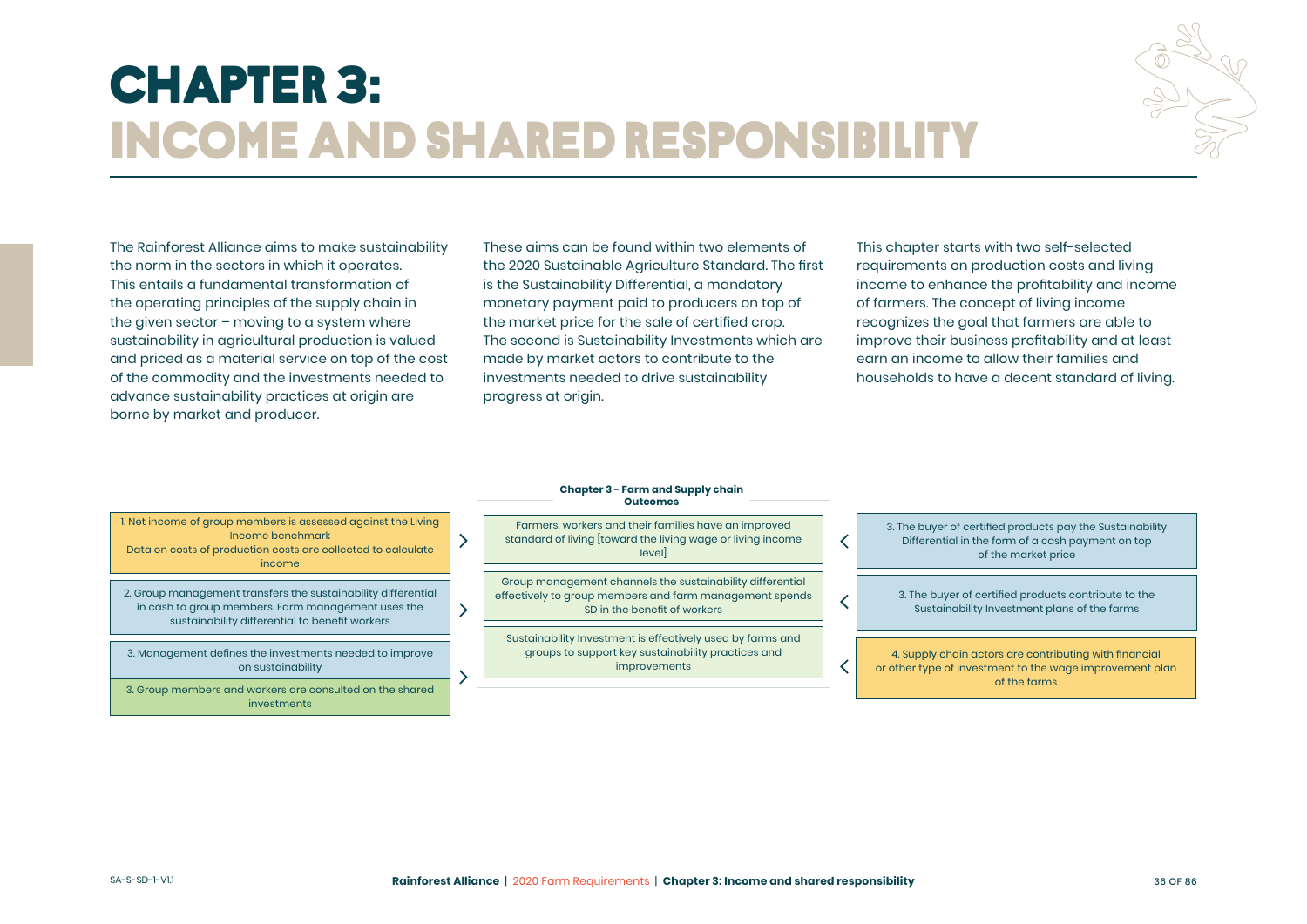|       | <b>3.1 PRODUCTION COSTS AND LIVING INCOME</b>                                                                                                                                                                                                                                                                                                                                                                                           |                            |         |            |            |  |  |  |  |  |
|-------|-----------------------------------------------------------------------------------------------------------------------------------------------------------------------------------------------------------------------------------------------------------------------------------------------------------------------------------------------------------------------------------------------------------------------------------------|----------------------------|---------|------------|------------|--|--|--|--|--|
| No.   | <b>Self-Selected Improvement</b>                                                                                                                                                                                                                                                                                                                                                                                                        | <b>Group certification</b> |         |            | Ind. cert. |  |  |  |  |  |
|       |                                                                                                                                                                                                                                                                                                                                                                                                                                         | S-farms                    | L-farms | Group mgt. | S/L        |  |  |  |  |  |
| 3.1.1 | Group management collects data on the key determinants of the production costs (e.g. costs of fertilizer,<br>agrochemicals, paid labor, equipment) and calculates the net income from the certified crop for a sample of<br>group members (i.e. gross income - production costs = net income). The group management shares the<br>analyzed data with the group members.<br>Indicator:<br>• Production costs per kg of harvested product |                            |         |            |            |  |  |  |  |  |
| 3.1.2 | The total net income for group member households is assessed against the Living Income Benchmark.<br>The assessment is done by using the Living Income Tool.                                                                                                                                                                                                                                                                            |                            |         |            |            |  |  |  |  |  |
|       | <b>Indicator:</b><br>• The total net income as assessed against the Living Income Benchmark<br>Please see Annex S5: Living Income Tool and Methodology                                                                                                                                                                                                                                                                                  |                            |         |            |            |  |  |  |  |  |
|       | $\boldsymbol{\omega}$<br>Please see Guidance Q: How to use the Living Income Tool<br>$\equiv$<br>(Please note: the tool is currently available for the Cocoa Sector in Ghana and Ivory Coast)                                                                                                                                                                                                                                           |                            |         |            |            |  |  |  |  |  |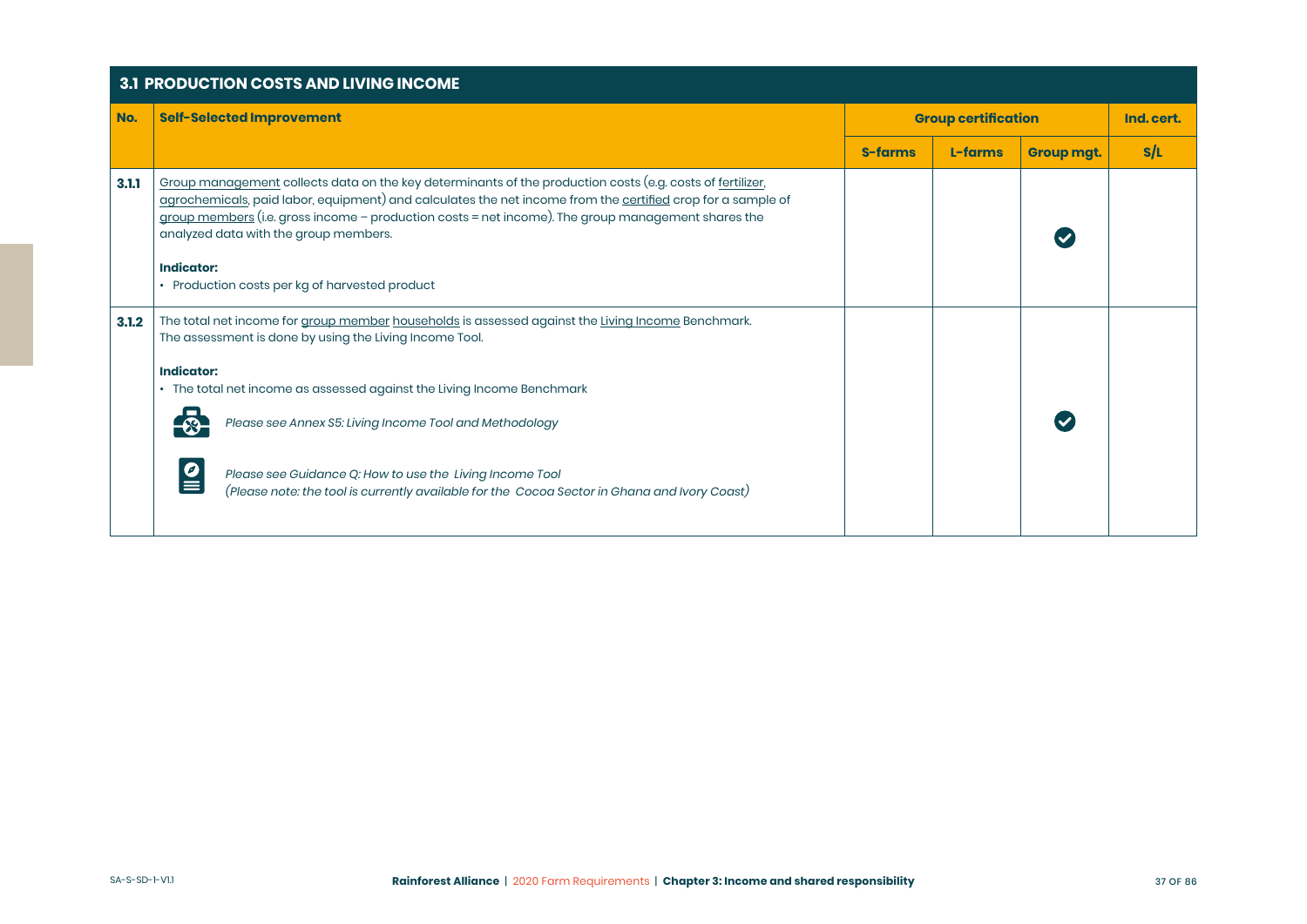# **3.2 SUSTAINABILITY DIFFERENTIAL**

| No.   | <b>Core requirements</b>                                                                                                                                                                                                                                                                                                                                                                                                                                                                                                                                                                                                                                                                                                                                                                                                                                                                                                                                                                                                                                                                                                                                |         | <b>Group certification</b> |            |     |
|-------|---------------------------------------------------------------------------------------------------------------------------------------------------------------------------------------------------------------------------------------------------------------------------------------------------------------------------------------------------------------------------------------------------------------------------------------------------------------------------------------------------------------------------------------------------------------------------------------------------------------------------------------------------------------------------------------------------------------------------------------------------------------------------------------------------------------------------------------------------------------------------------------------------------------------------------------------------------------------------------------------------------------------------------------------------------------------------------------------------------------------------------------------------------|---------|----------------------------|------------|-----|
|       |                                                                                                                                                                                                                                                                                                                                                                                                                                                                                                                                                                                                                                                                                                                                                                                                                                                                                                                                                                                                                                                                                                                                                         | S-farms | L-farms                    | Group mgt. | S/L |
| 3.2.1 | Group management transfers the full amount of the Rainforest Alliance Sustainability Differential in cash or<br>other monetary payment to group members:<br>· Pro-rata, based on volumes delivered<br>• In a timely and convenient manner, at least before the next crop season, or at least once a year in case of<br>continuous harvest<br>Group management at least annually:<br>· Documents the Rainforest Alliance Sustainability Differential received by volume. Separate records are kept for<br>Sustainability Differential payments from each buyer which are clearly distinguished from market price, other<br>premiums, such as quality premiums or crop and country specific premiums such as the Living Income Differential.<br>Communicates to group members the Sustainability Differential received for the certified crop<br>Documents the payment of the Rainforest Alliance Sustainability Differential to the group members<br><b>Indicators:</b><br>Amount of Rainforest Alliance Sustainability Differential received:<br>• Total amount received at group management level<br>• Amount received by volume at group member level |         |                            |            |     |
| 3.2.2 | Farm management spends the Rainforest Alliance Sustainability Differential for the benefit of workers in the following<br>categories: wages, working conditions, health and safety, housing. Farm management consults with a representation<br>of workers on priorities and the allocation of the Sustainability Differential.<br>Farm management documents at least annually:<br>• The Rainforest Alliance Sustainability Differential received by volume. Separate records are kept for Sustainability<br>Differential payments from each buyer which are clearly distinguished from market price, other premiums, such as<br>quality premiums or crop and country specific premiums.<br>• How the Sustainability Differential has been spent according to the approved categories: wages, working conditi-<br>ons, health and safety, housing<br><b>Indicators:</b><br>• Amount of Rainforest Alliance Sustainability Differential received (total and by volume)<br>• Distribution of the Sustainability Differential as % of the total amount received on the topics:<br>a) wages; b) working conditions; c) health and safety; d) housing         |         |                            |            |     |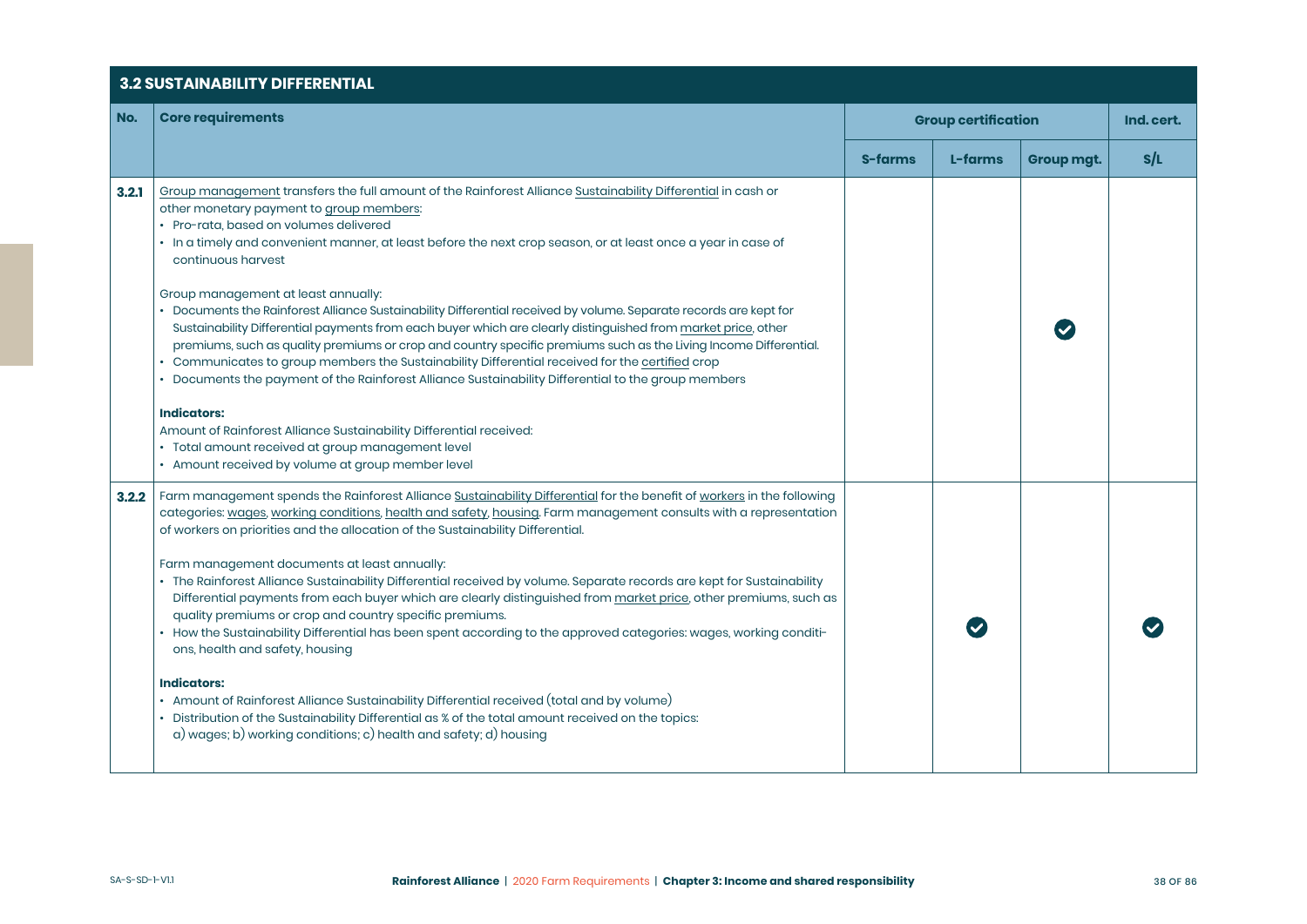| No.   | <b>Core requirements</b>                                                                                                                                                                                                                                                          | <b>Group certification</b> |         |            | Ind. cert. |
|-------|-----------------------------------------------------------------------------------------------------------------------------------------------------------------------------------------------------------------------------------------------------------------------------------|----------------------------|---------|------------|------------|
|       |                                                                                                                                                                                                                                                                                   | S-farms                    | L-farms | Group mgt. | S/L        |
|       | Applicable to supply chain certificate holders and to farm certificate holders if they are purchasing certified product directly from other farms.                                                                                                                                |                            |         |            |            |
| 3.2.3 | The buyer of certified products pays the Sustainability Differential in the form of a monetary payment on top of the<br>market price, quality premiums or other differentials. Sustainability Differential cannot be paid in kind.<br>Please see Annex S14: Shared Responsibility |                            |         |            |            |
| 3,2.4 | The responsible certificate holders (see Annex S14 for further detail on applicability) have clear contractual agree-<br>ments in place which specify the amount and other terms around Sustainability Differential payment.<br>Please see Annex S14: Shared Responsibility       |                            |         |            |            |
| 3.2.5 | The full amount of the Sustainability Differential is paid at least annually and no later than payment terms defined for the<br>relevant crop.<br>Please see Annex S14: Shared Responsibility                                                                                     |                            |         |            |            |
| 3.2.6 | Confirmation of Sustainability Differential payment is recorded in the traceability platform no later than 3 months<br>after the actual payment was made.<br>Please see Annex S14: Shared Responsibility                                                                          |                            |         |            |            |
| 3.2.7 | The Sustainability Differential paid amounts to at least the prescribed minimum, for crops for which a minimum is<br>defined.<br>Please see Annex S14: Shared Responsibility                                                                                                      |                            |         |            |            |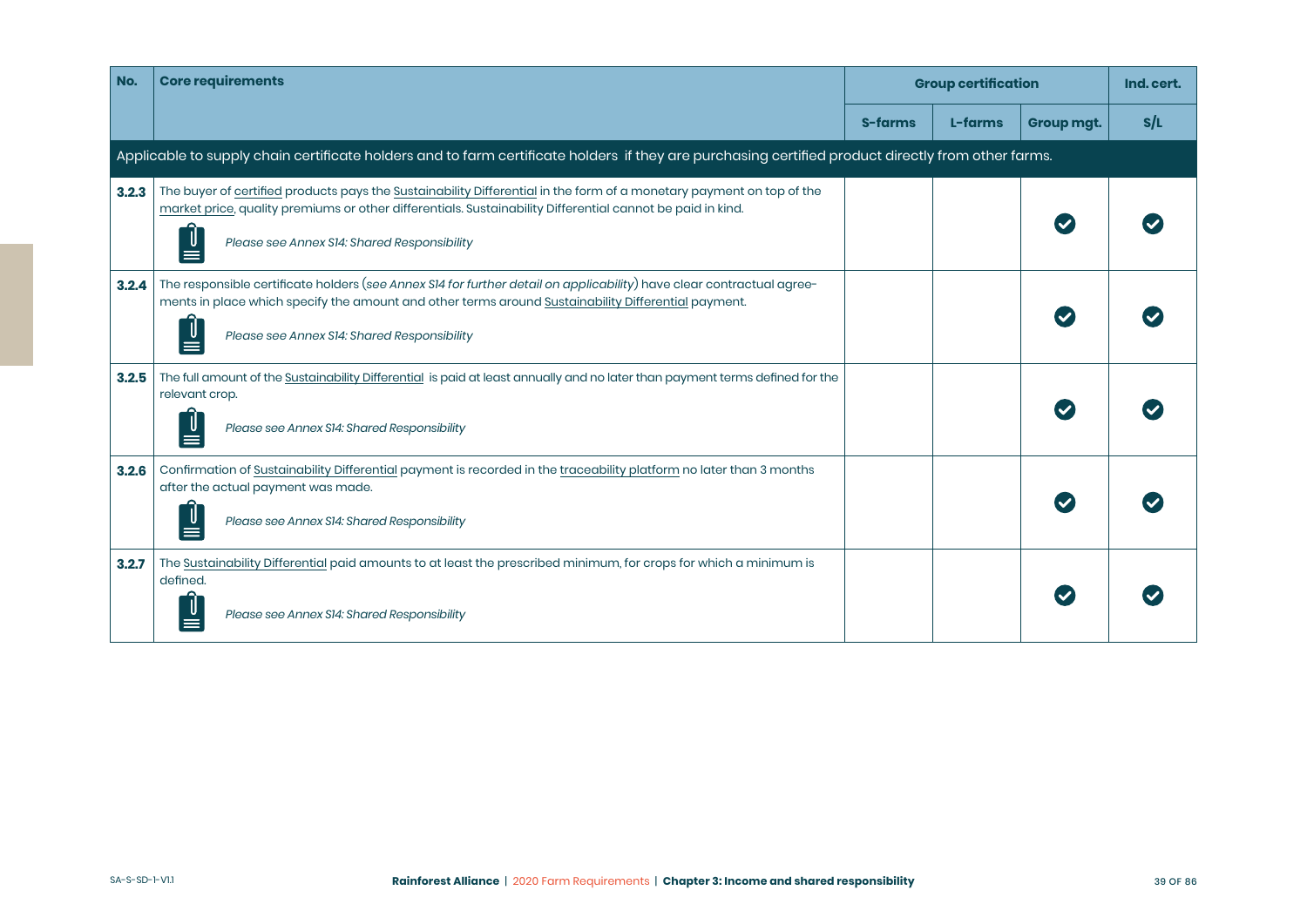# **3.3 SUSTAINABILITY INVESTMENTS**

| No.        | <b>Core requirements</b>                                                                                                                                                                                                                                                                                                                                                           | <b>Group certification</b> |         |            | Ind. cert. |  |
|------------|------------------------------------------------------------------------------------------------------------------------------------------------------------------------------------------------------------------------------------------------------------------------------------------------------------------------------------------------------------------------------------|----------------------------|---------|------------|------------|--|
|            |                                                                                                                                                                                                                                                                                                                                                                                    | S-farms                    | L-farms | Group mgt. | S/L        |  |
| 3.3.1      | Management at least annually defines the investments needed to improve sustainability using the Rainforest<br>Alliance Sustainability Investment plan template.                                                                                                                                                                                                                    |                            |         |            |            |  |
|            | The management uses the following sources to inform their investment needs:<br>• Management plan (incl. results of Management Capacity Assessment and Risk Assessment)<br>• Audit reports<br>• Internal inspections and self-assessments                                                                                                                                           |                            |         |            |            |  |
|            | Management documents the in-kind and monetary Sustainability Investments received from buyers for this invest-<br>ment plan according to the Rainforest Alliance investment categories.                                                                                                                                                                                            |                            |         |            |            |  |
|            | <b>Indicators:</b><br>· Investment needs specified per category in the Rainforest Alliance defined investment categories<br>Sustainability Investments received from buyers<br>Distribution of the Sustainability Investments against the pre-defined investment categories, as % of the total<br>amount received<br>Please see Annex S16: Sustainability Investment Plan Template |                            |         |            |            |  |
| No.        | <b>Mandatory Improvement</b>                                                                                                                                                                                                                                                                                                                                                       |                            |         |            |            |  |
| 3,3,2<br>ш | Group management consults yearly with a representation of group members to jointly define the contents of<br>the investment plan. Group management consults yearly with buyers on their contributions to the investment plan.                                                                                                                                                      |                            |         |            |            |  |
| 3,3,3<br>ш | Farm management consults yearly with a representation of workers to jointly define the contents of the<br>investment plan. Farm management consults yearly with buyers on on their contributions to the investment plan                                                                                                                                                            |                            |         |            |            |  |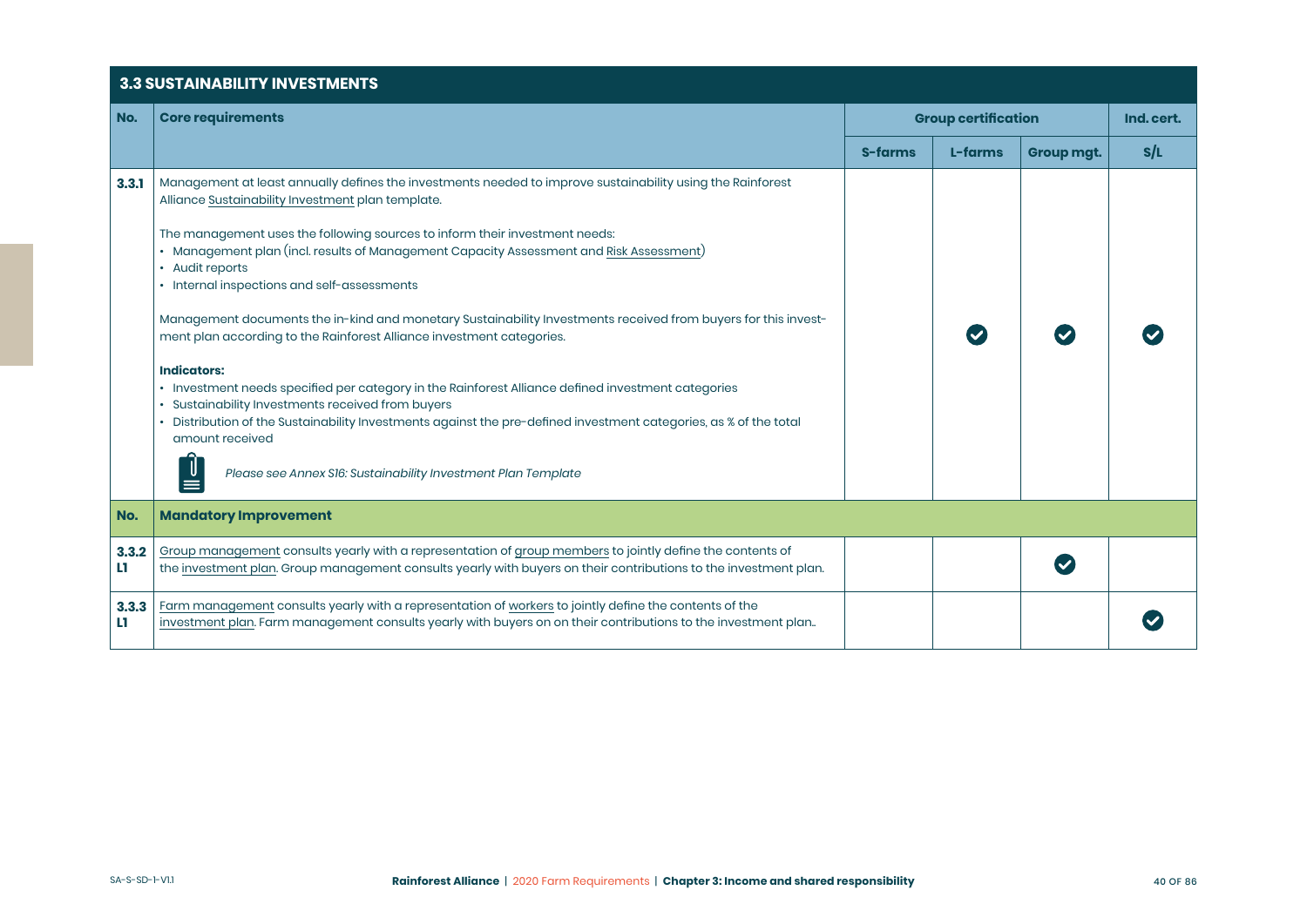| No.   | <b>Core requirements</b>                                                                                                                                                                                     | <b>Group certification</b> |         |            | Ind. cert. |
|-------|--------------------------------------------------------------------------------------------------------------------------------------------------------------------------------------------------------------|----------------------------|---------|------------|------------|
|       |                                                                                                                                                                                                              | S-farms                    | L-farms | Group mgt. | S/L        |
|       | Applicable to supply chain certificate holders and to farm certificate holders if they are purchasing certified product directly from other farms.                                                           |                            |         |            |            |
| 3.3.4 | The full amount of the Sustainability Investment is paid at least annually and no later than payment terms defined for<br>the relevant crop.                                                                 |                            |         |            |            |
| 3,3,5 | Confirmation of Sustainability Investment payment (cash and in kind) is recorded in the platform no later than 3<br>months after the actual payment was made.<br>Please see Annex S14: Shared Responsibility |                            |         |            |            |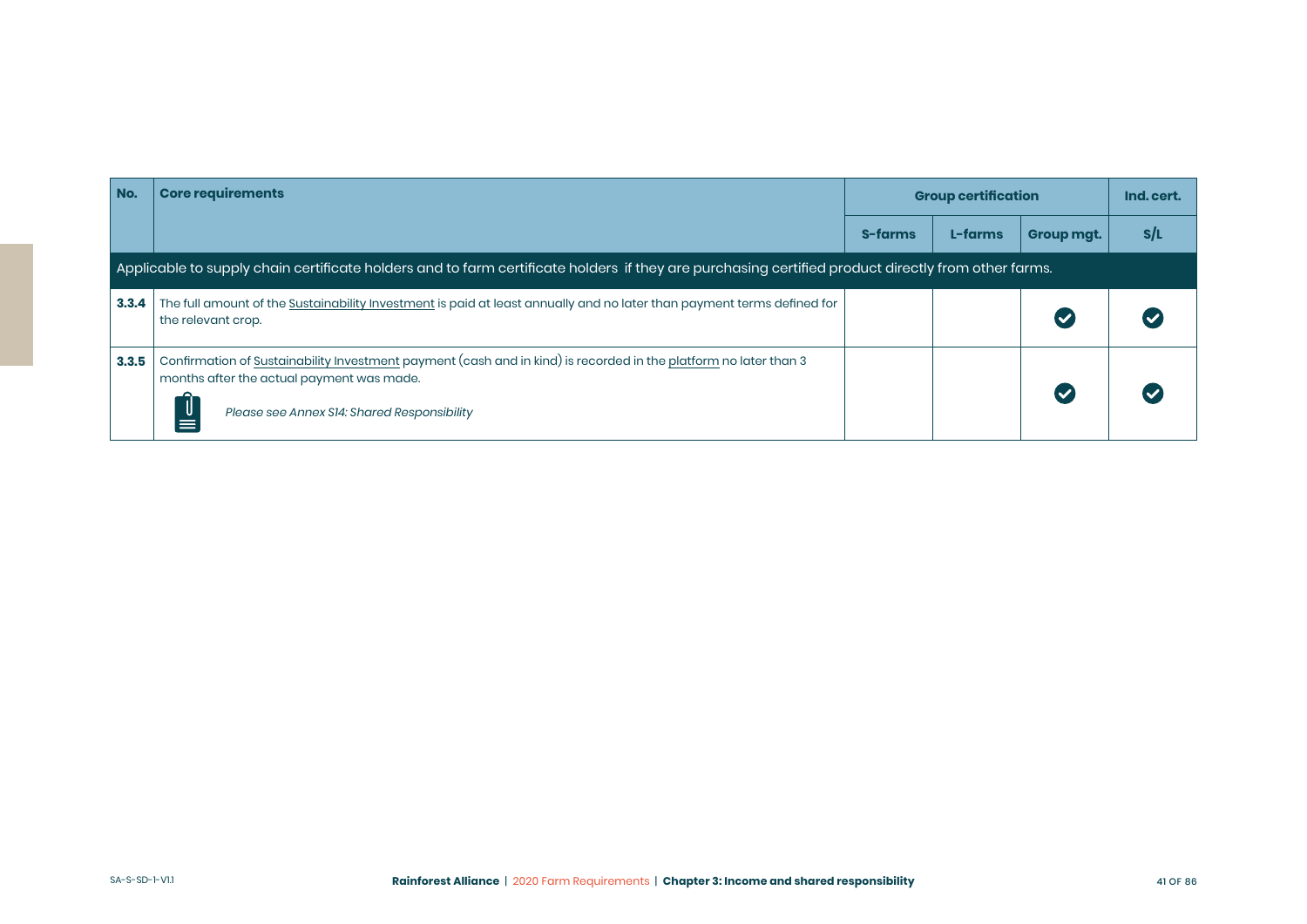# chapter 4: **FARMING**



This chapter focuses on the outcomes of sustainable agriculture, crop productivity and profitability, and natural resources and ecosystem services. Included amongst these outcomes are the goals of Climate Smart Agriculture and food security: farms and groups mitigate and adapt to climate change and increase their resiliency by implementing sustainable practices and diversifying when possible.

The topics in the farming practices chapter work together to achieve these outcomes. Agronomic activities related to sustainable production practices, soil fertility and conservation, integrated

pest management, and safe agrochemicals management support the outcome of sustainable productivity and profitability, as well as natural resource conservation and ecosystem services. Here the requirements encourage locally-relevant and context-specific practices to ensure that inputs and natural resources are used efficiently, natural cycles are optimized to increase climate change resilience, soil fertility and health is enhanced, pollinators are attracted, water retention and management is improved, pesticides are minimized, and further negative effects on the environment are reduced.

Finally, crop profitability is supported by post-harvest practices, where farms and groups achieve improved crop quality to meet market demand.

Implementation of requirements in this chapter forms part of the foundation of a broader set of sustainable agriculture activities, so when combined with other field, market, and advocacy interventions, can support impacts at the sectoral and regional level.



**Chapter 4 - Farm Outcomes**

Farm resilience is increased through climate change adaptation, diversification, and other measures

Soil fertility, water resources, and other ecosystem services are maintained or enhanced

Farmers have optimized crop productivity, input use efficiency, and profitability

Reduced environmental and health risks from pesticides

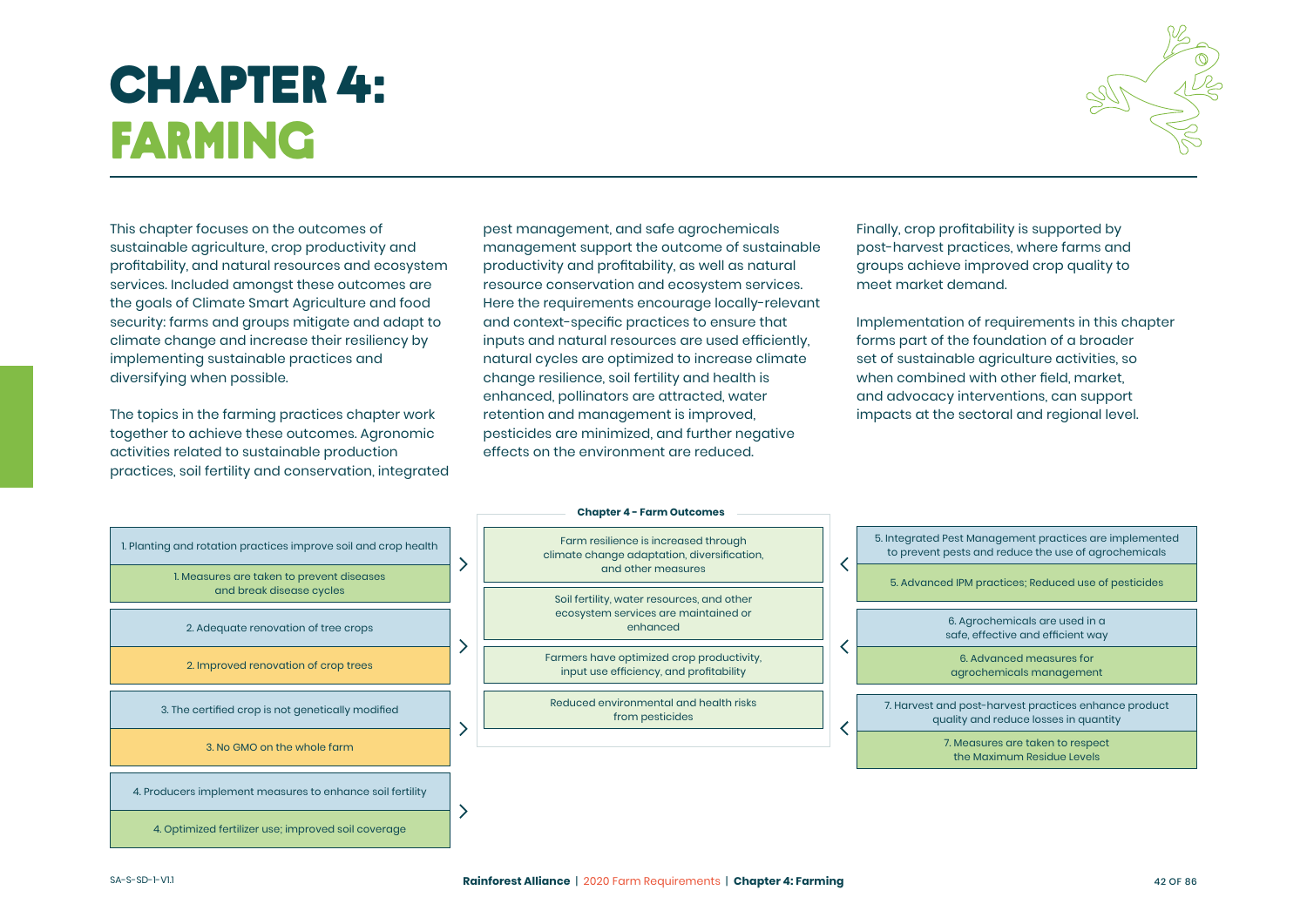|            | <b>4.1 PLANTING AND ROTATION</b>                                                                                                                                                                                                                                                                                                                                                 |         |                            |            |     |  |  |  |
|------------|----------------------------------------------------------------------------------------------------------------------------------------------------------------------------------------------------------------------------------------------------------------------------------------------------------------------------------------------------------------------------------|---------|----------------------------|------------|-----|--|--|--|
| No.        | <b>Core requirements</b>                                                                                                                                                                                                                                                                                                                                                         |         | <b>Group certification</b> |            |     |  |  |  |
|            |                                                                                                                                                                                                                                                                                                                                                                                  | S-farms | L-farms                    | Group mgt. | S/L |  |  |  |
| 4.1.1      | Plant varieties for planting, grafting and renovation are selected based on quality, productivity, resistance to pests<br>and diseases and on suitability for the climate during the lifetime of the plants. This is done as per the findings of<br>the Risk Assessment regarding climate (1.3.5), if this is carried out.<br>Planting materials are free of pests and diseases. |         |                            |            |     |  |  |  |
| 4.1.2      | New plantings have a well-established cropping system which takes into account e.g.<br>• Requirements of the variety used<br>Geographical, ecological and agronomic conditions<br>Diversification and intercropping crops with different rooting depths and soil uses to enhance soil quality and health<br>$\bullet$<br>• Planting density                                      |         |                            |            |     |  |  |  |
| No.        | <b>Mandatory Improvement</b>                                                                                                                                                                                                                                                                                                                                                     |         |                            |            |     |  |  |  |
| 4.1.3<br>Ш | Producers implement measures to prevent pests and diseases and to break their biological cycles, to support soil<br>health and to improve weed management. Such measures can include intercropping, and measures taken in<br>between crop cycles, such as crop rotation or leaving the land fallow.<br>Please see Guidance Document H: Integrated Pest Management (IPM) Strategy |         |                            |            |     |  |  |  |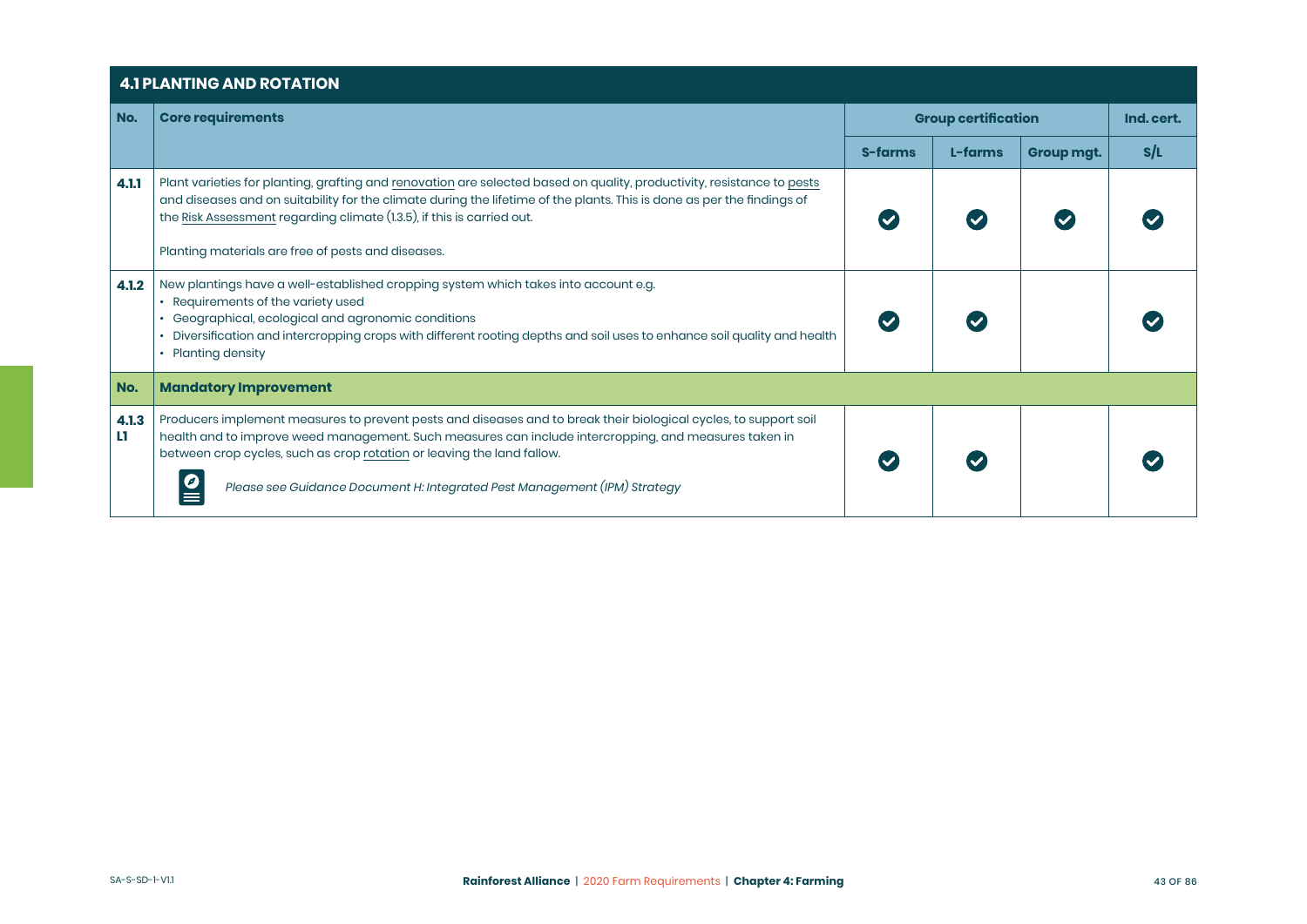|       | <b>4.2 PRUNING AND RENOVATION OF TREE CROPS</b>                                                                                                                                                                              |         |                            |            |     |  |  |
|-------|------------------------------------------------------------------------------------------------------------------------------------------------------------------------------------------------------------------------------|---------|----------------------------|------------|-----|--|--|
| No.   | <b>Core requirements</b>                                                                                                                                                                                                     |         | <b>Group certification</b> |            |     |  |  |
|       |                                                                                                                                                                                                                              | S-farms | L-farms                    | Group mgt. | s/L |  |  |
| 4.2.1 | Management implements a pruning cycle for adequate formation, maintenance and rejuvenation pruning<br>according to crop needs, agro-ecological conditions and applicable pruning guidelines.                                 |         |                            |            |     |  |  |
|       | Group management supports group members to implement this pruning cycle.                                                                                                                                                     |         |                            |            |     |  |  |
|       | $\boldsymbol{O}$<br>Please see Guidance Document I: Pruning                                                                                                                                                                  |         |                            |            |     |  |  |
| No.   | <b>Mandatory Smart Meter</b>                                                                                                                                                                                                 |         |                            |            |     |  |  |
| 4.2.2 | Producers carry out pruning according to the requirement in 4.2.1                                                                                                                                                            |         |                            |            |     |  |  |
|       | Indicator:<br>• % of group members that adequately prune according to crop needs, agro-ecological<br>conditions and applicable pruning guidelines                                                                            |         |                            |            |     |  |  |
| No.   | <b>Self-selected Smart Meter</b>                                                                                                                                                                                             |         |                            |            |     |  |  |
| 4.2.3 | Producers renovate the certified crop when needed according to age, disease or other causes, to maintain<br>productivity. This includes replanting production area, gap filling and grafting.                                |         |                            |            |     |  |  |
|       | <b>Indicators:</b><br>• For small farms: % of group members that applied renovation practices for the certified crop<br>• For large farms: % of farm area with certified crops where renovation practices are<br>implemented |         |                            |            |     |  |  |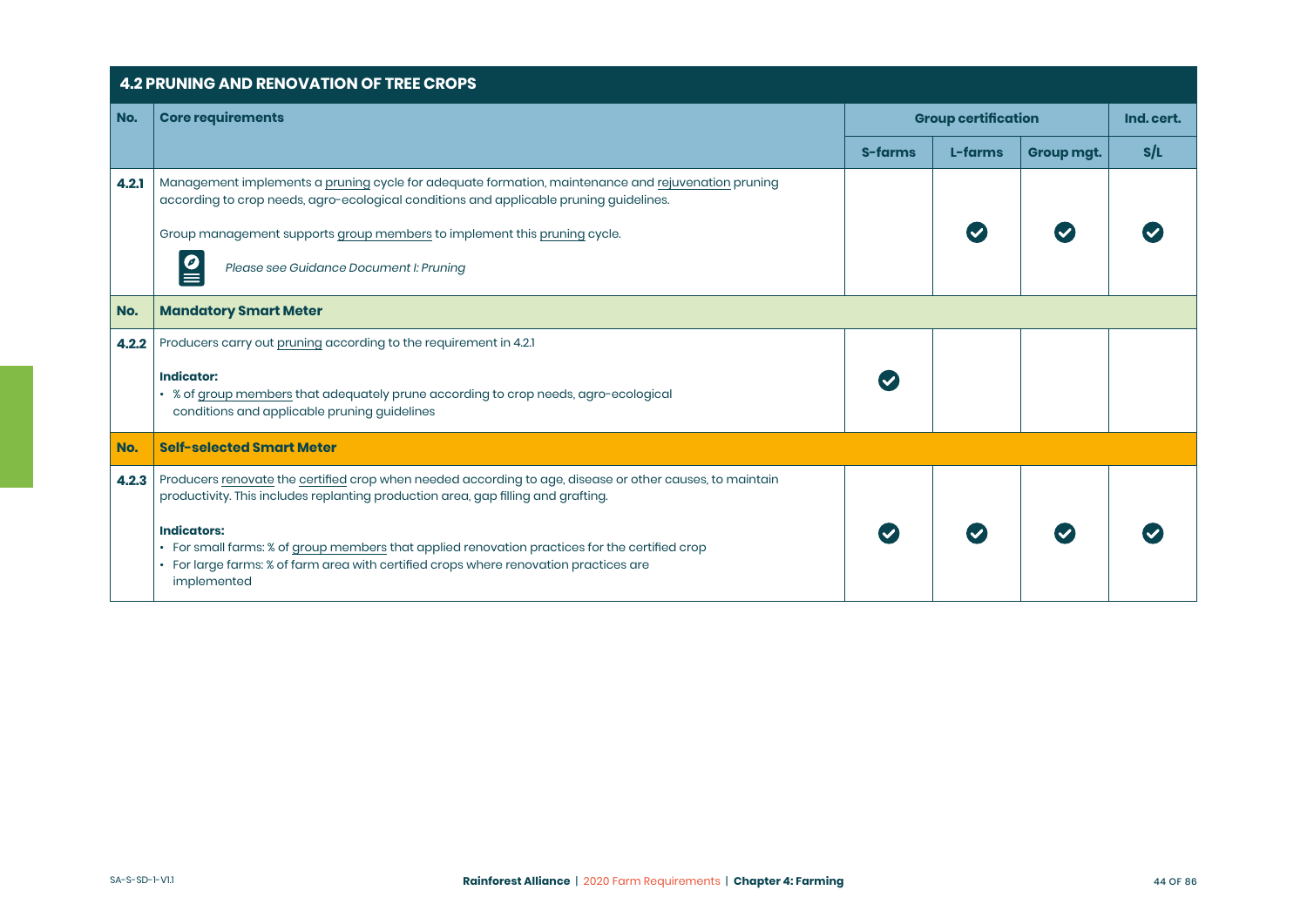|       | <b>4.3 GENETICALLY MODIFIED ORGANISMS <math>(GMOS)</math></b>    |                            |            |                      |     |  |  |  |
|-------|------------------------------------------------------------------|----------------------------|------------|----------------------|-----|--|--|--|
| No.   | <b>Core requirements</b>                                         | <b>Group certification</b> | Ind. cert. |                      |     |  |  |  |
|       |                                                                  | S-farms                    | L-farms    | Group mgt.           | S/L |  |  |  |
| 4.3.1 | The certified crop is not genetically modified (GMO).            | (V                         | (V         | $\blacktriangledown$ |     |  |  |  |
| No.   | <b>Self-selected Improvement</b>                                 |                            |            |                      |     |  |  |  |
|       | 4.3.2 There are no genetically modified (GMO) crops on the farm. | (V                         | (V         | $\blacktriangledown$ |     |  |  |  |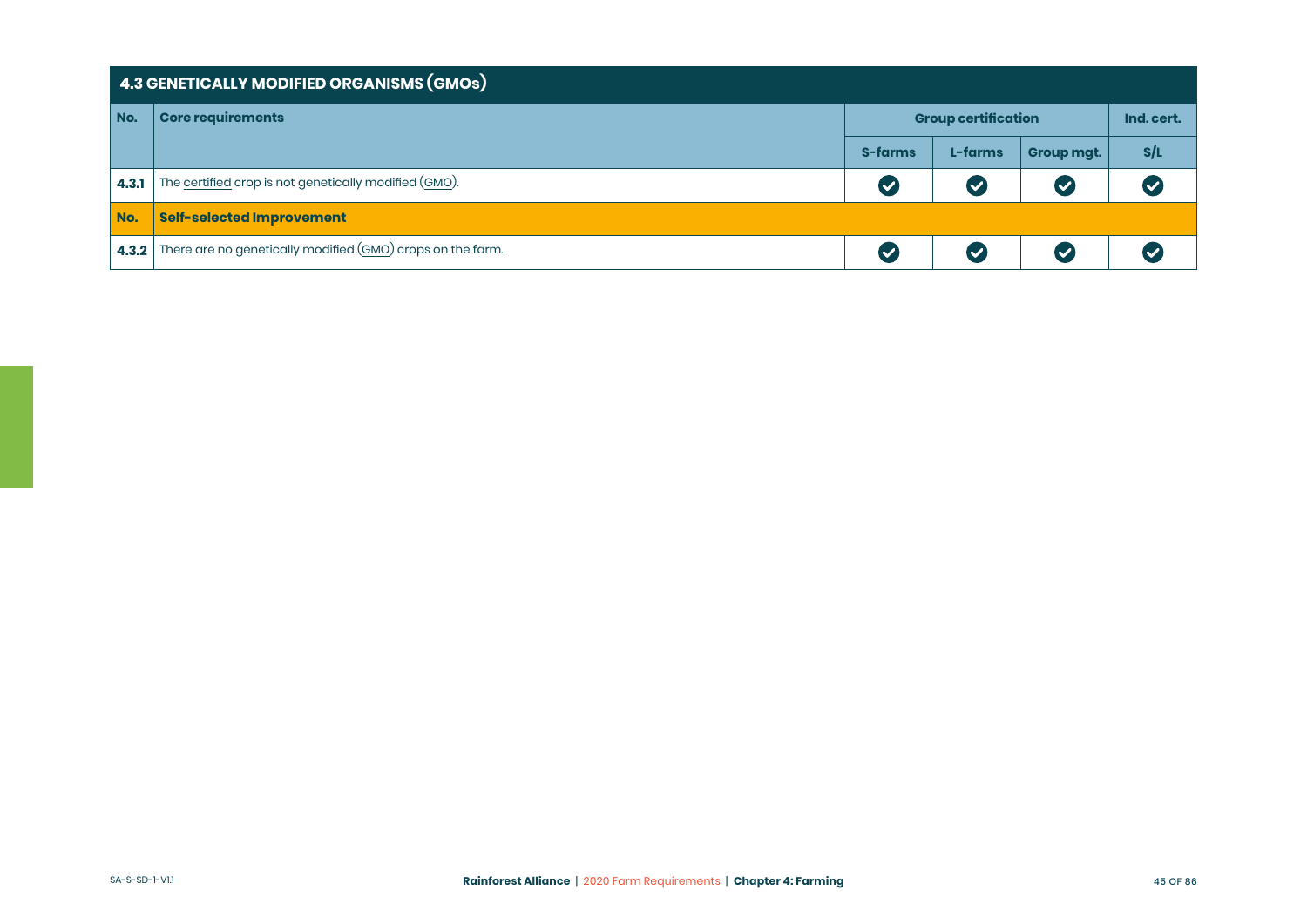#### **4.4 SOIL FERTILITY AND CONSERVATION No. Core requirements Group certification Ind. cert. S-farms L-farms Group mgt. S/L 4.4.1** Management conducts a soil assessment for a representative sample of areas, and updates this at least once every three years. The soil assessment includes, if relevant: • Erosion prone areas and slope • Soil structure • Soil depth and soil horizons  $\bullet$  $\bullet$  $\overline{\mathcal{L}}$ • Densification of compaction areas • Soil moisture and water level in the soil • Drainage conditions • Identification of areas with visual symptoms of nutrient deficiency **4.4.2** Based on the soil assessment, management identifies soil management measures and includes these in the management plan to build up soil organic matter, increase on-farm nutrient recycling, and optimize soil moisture.  $\bullet$  $\bullet$  $\overline{\mathcal{L}}$  *Please see Guidance Document J: Soil Fertility and Conservation* **4.4.3** Management carries out regular soil tests and/or (visual) leaf tests, including macronutrients and organic matter,  $\bullet$  $\bullet$ for a representative sample of areas. For perennial crops this is done at least once every three years and for annual  $\bullet$ crops at least once per year. **4.4.4** When available, producers use by-products including organic fertilizers produced on the farm first. If more nutrients are needed, these are supplemented where possible by other organic fertilizers, or by inorganic fertilizer.  $\bullet$  $\bullet$  $\bullet$ To minimize risk, animal manure is hot composted before use as a fertilizer. Producers store animal manure and compost at least 25 meters away from any water body.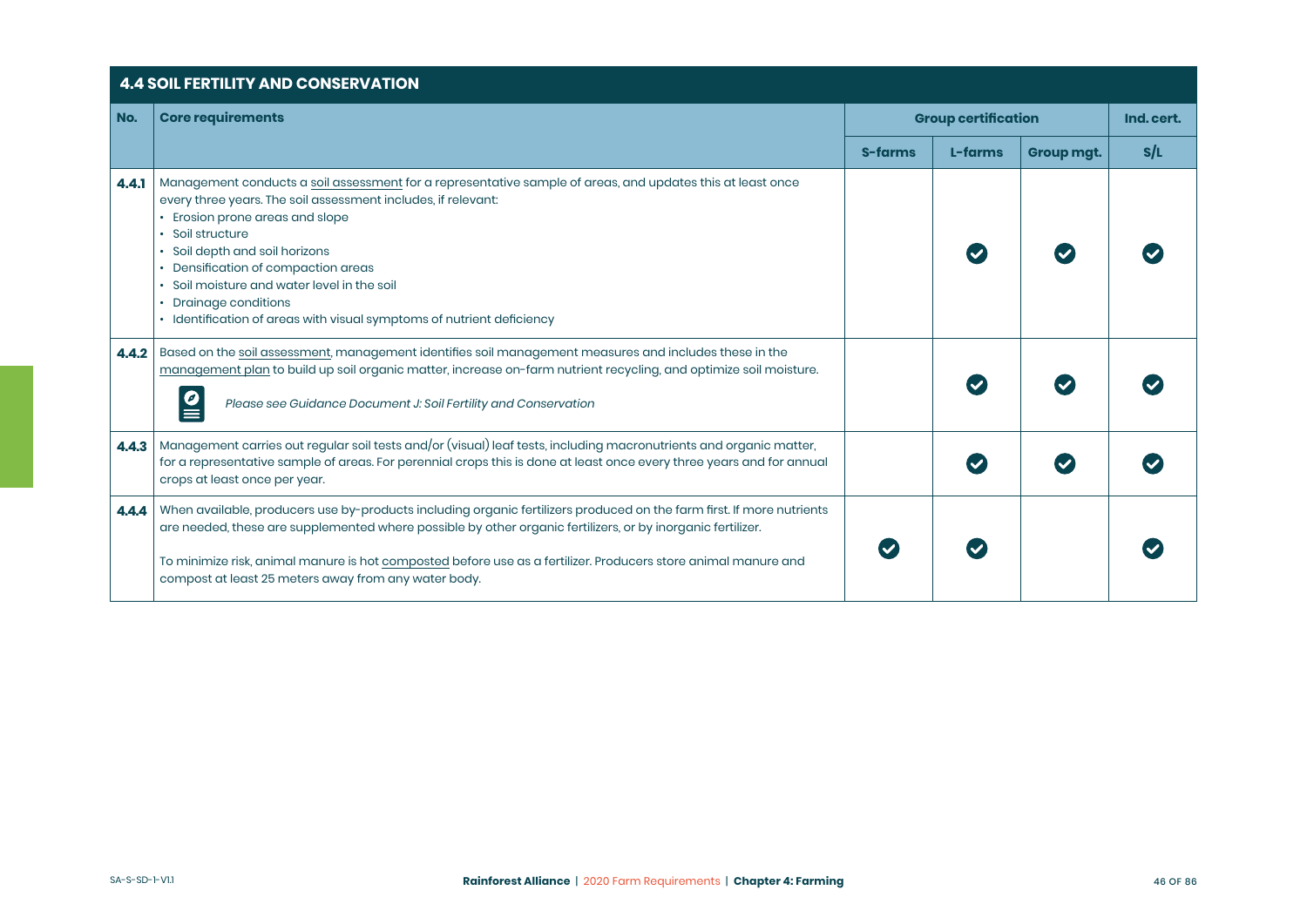|            |                                                                                                                                                             | <b>Group certification</b> |         |            | Ind. cert. |
|------------|-------------------------------------------------------------------------------------------------------------------------------------------------------------|----------------------------|---------|------------|------------|
|            |                                                                                                                                                             | S-farms                    | L-farms | Group mgt. | s/L        |
| No.        | <b>Mandatory Improvement</b>                                                                                                                                |                            |         |            |            |
| 4.4.5<br>ш | The soil of the production area is not left exposed, it is protected by measures such as cover crops,<br>crop residues or mulch.                            |                            |         |            |            |
| 4.4.6<br>ш | Fertilizers are applied in such a way that nutrients become available when and where crops need them,<br>and contamination of the environment is minimized. |                            |         |            |            |
| No.        | <b>Mandatory Smart Meter</b>                                                                                                                                |                            |         |            |            |
| 4.4.7      | Producers monitor and optimize the use of inorganic fertilizers.                                                                                            |                            |         |            |            |
|            | <b>Indicator:</b><br>• Volume of N, P and K per ha (kg/ha, per year or per cropping cycle)                                                                  |                            |         |            |            |
|            | In groups of small farms, the indicator can be monitored for a representative sample of farms.                                                              |                            |         |            |            |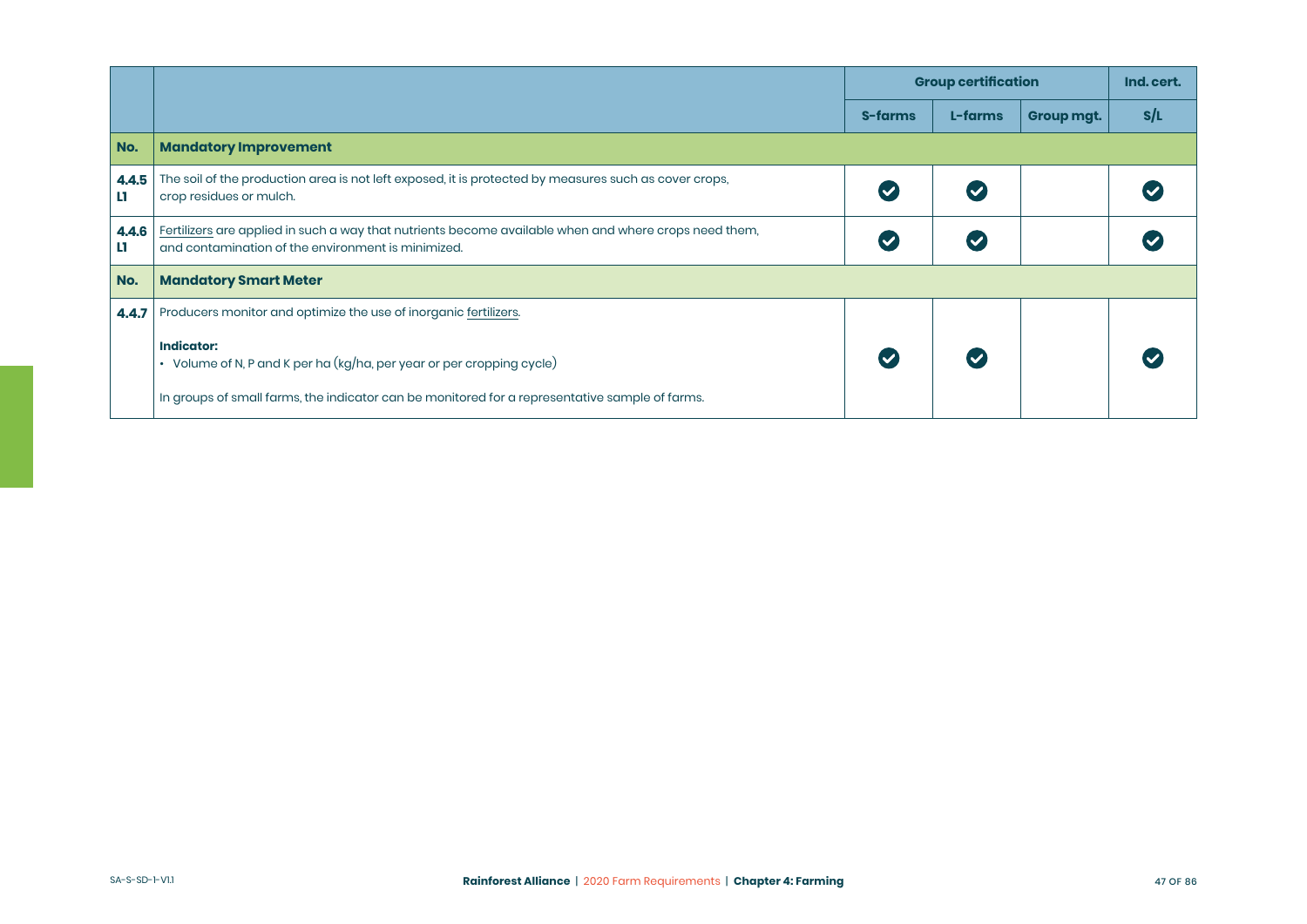|       | <b>4.5 INTEGRATED PEST MANAGEMENT (IPM)</b>                                                                                                                                                                                                                                                                                                                                                                                                                                                                                                                                                                                                                                                                                                                                                        |         |                            |            |     |  |  |
|-------|----------------------------------------------------------------------------------------------------------------------------------------------------------------------------------------------------------------------------------------------------------------------------------------------------------------------------------------------------------------------------------------------------------------------------------------------------------------------------------------------------------------------------------------------------------------------------------------------------------------------------------------------------------------------------------------------------------------------------------------------------------------------------------------------------|---------|----------------------------|------------|-----|--|--|
| No.   | <b>Core requirements</b>                                                                                                                                                                                                                                                                                                                                                                                                                                                                                                                                                                                                                                                                                                                                                                           |         | <b>Group certification</b> |            |     |  |  |
|       |                                                                                                                                                                                                                                                                                                                                                                                                                                                                                                                                                                                                                                                                                                                                                                                                    | S-farms | L-farms                    | Group mgt. | s/L |  |  |
| 4.5.1 | Management implements the IPM strategy as developed by a competent professional. The IPM strategy includes the<br>prevention, monitoring and intervention measures for the scope of the whole farm, including processing facilities. The<br>IPM strategy is based on climate conditions, pest monitoring results, implemented IPM actions and pesticides<br>application records. The IPM strategy is annually updated.<br>$\boldsymbol{O}$<br>Please see Guidance Document H: IPM Strategy                                                                                                                                                                                                                                                                                                         |         |                            |            |     |  |  |
| 4.5.2 | Producers regularly monitor pests and their principal natural enemies.<br>Records of the monitoring are kept by large farms and by group management for a representative sample<br>of producers. Records include date, location, type of pest and or beneficial insects.                                                                                                                                                                                                                                                                                                                                                                                                                                                                                                                           |         |                            |            |     |  |  |
| 4.5.3 | For pest prevention and control, producers use biological, physical, and other non-chemical control methods first,<br>and document the use and the effectiveness of these methods. When threshold levels of pests are reached, produ-<br>cers can use agrochemical applications, as advised by a competent technician and/or upon the advice or instructi-<br>on by an official national organization.<br>When agrochemicals are used:<br>• Agrochemicals with the lowest possible toxicity and highest selectiveness are used<br>• Applications are made only on the impacted plants and areas<br>Active ingredients are rotated to avoid and reduce resistance<br>Calendar spraying is avoided, and only allowed when recommended by a competent technician<br>or official national organization |         |                            |            |     |  |  |
| 4.5.4 | Producers and workers that are involved in pest management activities are trained about the IPM strategy.                                                                                                                                                                                                                                                                                                                                                                                                                                                                                                                                                                                                                                                                                          |         |                            |            |     |  |  |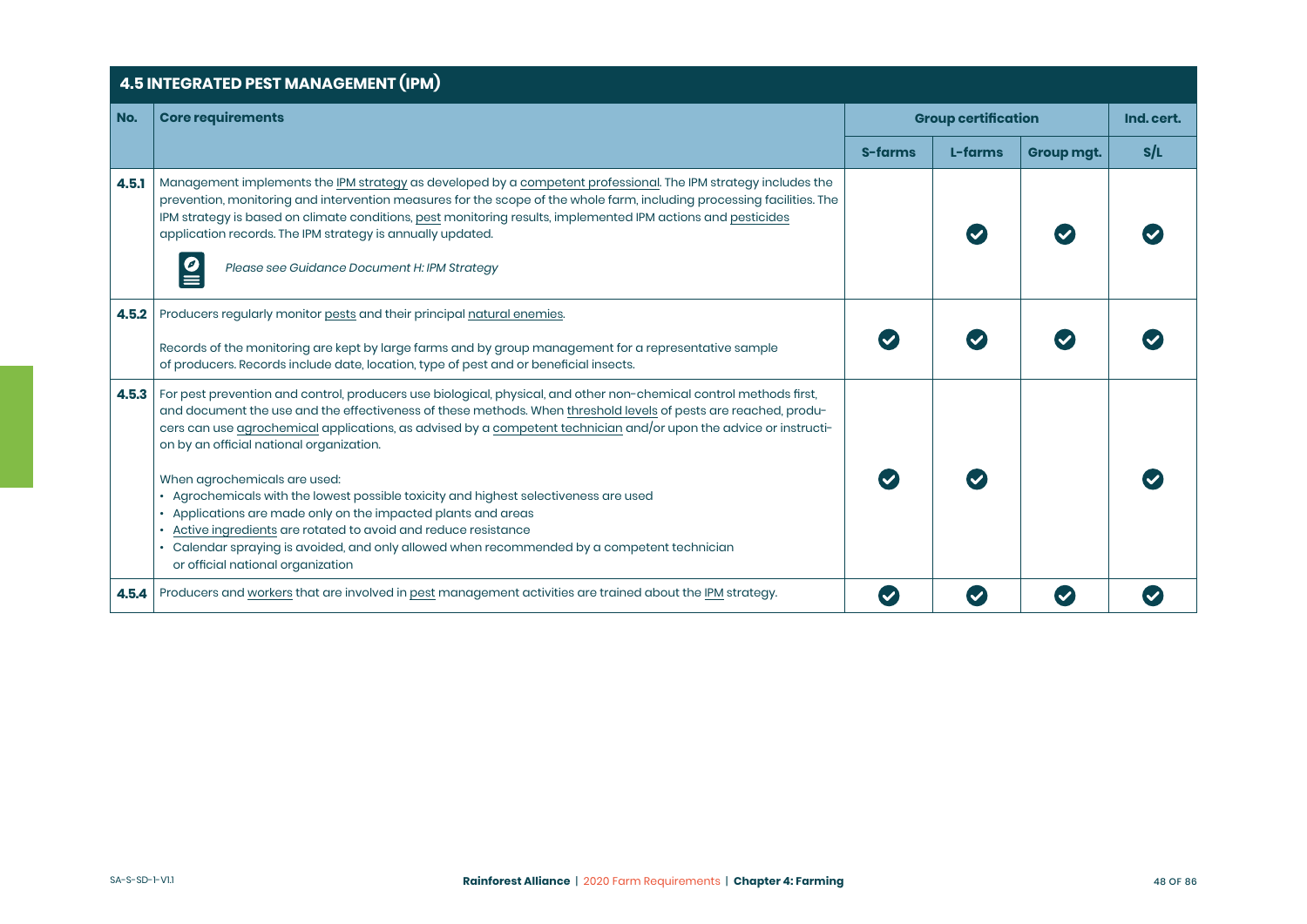|                         |                                                                                                                                                                                                                                                                                                                                                                                                       |         | <b>Group certification</b> |            | Ind. cert. |
|-------------------------|-------------------------------------------------------------------------------------------------------------------------------------------------------------------------------------------------------------------------------------------------------------------------------------------------------------------------------------------------------------------------------------------------------|---------|----------------------------|------------|------------|
|                         |                                                                                                                                                                                                                                                                                                                                                                                                       | S-farms | L-farms                    | Group mgt. | S/L        |
| No.                     | <b>Mandatory Improvement</b>                                                                                                                                                                                                                                                                                                                                                                          |         |                            |            |            |
| 4.5.5<br>LT.            | Producers have implemented the IPM strategy.                                                                                                                                                                                                                                                                                                                                                          |         |                            |            |            |
| 4.5.6<br>L <sub>2</sub> | Producers enhance natural ecosystems near crop production areas to increase habitat for natural enemies.<br>Examples are: insectaries, planting bird/bat/pollinator attracting trees and shrubs, converting low-lying areas<br>to small ponds with vegetation and enhancing riparian areas and vegetation.                                                                                            |         |                            |            |            |
| No.                     | <b>Mandatory Smart Meter</b>                                                                                                                                                                                                                                                                                                                                                                          |         |                            |            |            |
| 4.5.7                   | Producers monitor and reduce the use of pesticides.<br><b>Indicator</b><br>• Active ingredients per ha (a.i. kg/ha, per year or per cropping cycle)<br>• Active ingredients used that are listed in the Exceptional Use list and Risk Mitigation list<br>In groups of small farms, the indicator can be monitored for a representative sample of farms.<br>Please see Annex S7: Pesticides Management |         |                            |            |            |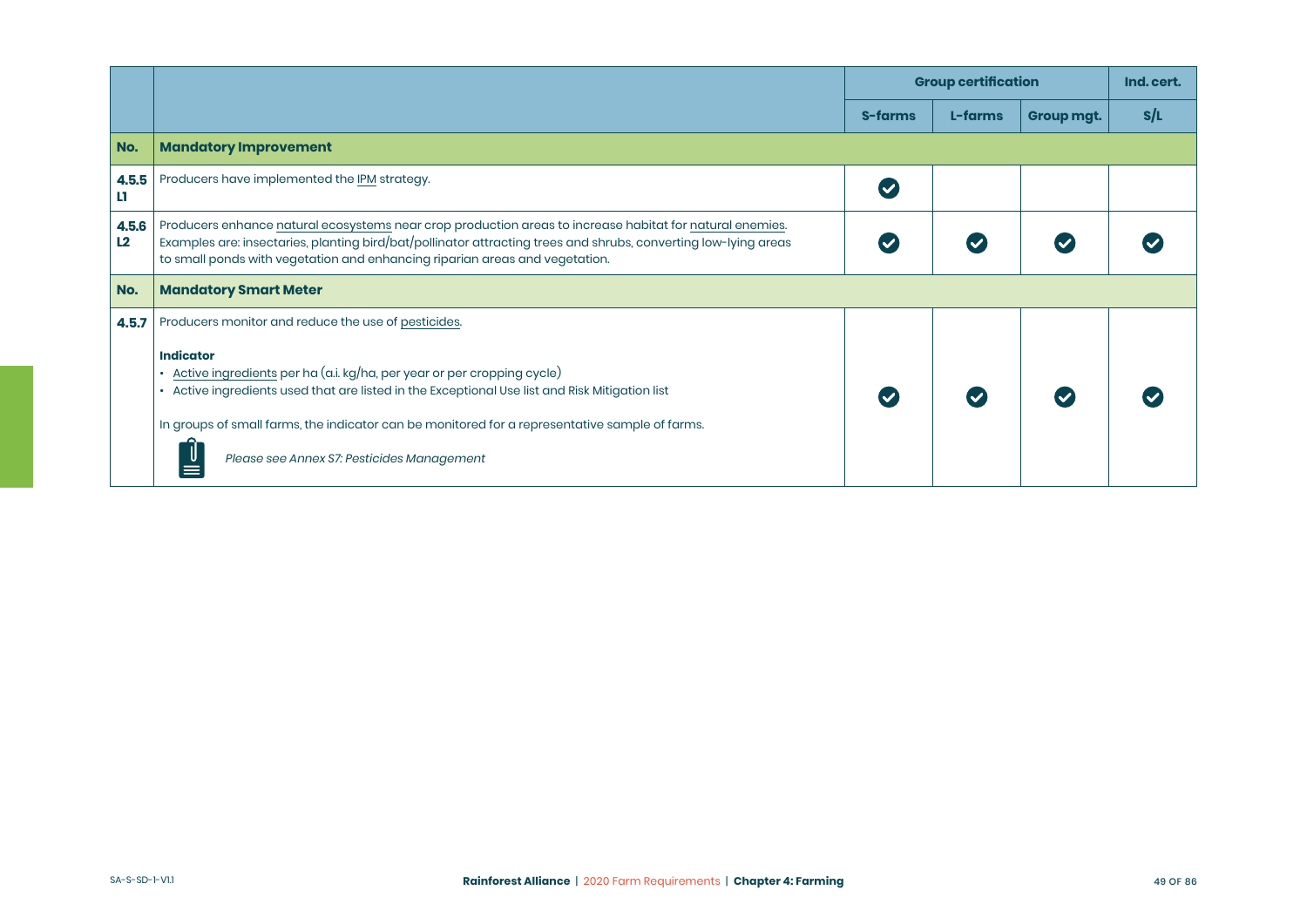# **4.6 AGROCHEMICALS MANAGEMENT No. Core requirements Group certification Ind. cert. S-farms L-farms Group mgt. S/L 4.6.1** No agrochemicals are used that are: • On the Rainforest Alliance Alliance List of Prohibited Pesticides or List of Obsolete Pesticides • Prohibited by applicable law • Not legally registered in the country where the farm is located Producers use only agrochemicals sold by authorized vendors, in original and sealed packaging.  $\boldsymbol{\mathcal{L}}$ Chemical substances used for livestock or pets are not included in the scope of this standard Applicable to group management in case the group management has a purchasing task. *Please see Annex S7: Pesticides Management* **4.6.2** If producers use pesticides included on the Risk Mitigation list, all respective risk mitigation practices, as described in Annex S7, Pesticides Management, are implemented. If producers use pesticides included in the Exceptional Use Policy, all respective risk mitigation practices, as described in this policy, are implemented. *Please see Annex S7: Pesticides Management Please see: Policy on Exceptional use of FAO/WHO highly hazardous pesticides* **4.6.3** Persons handling pesticides are skilled in the preparation and application of pesticides, and receive annual training. Persons handling pesticides use the Personal Protective Equipment (PPE) as prescribed in the product's label or Material Safety Data Sheet (MSDS). If there is no information, basic protective clothing with additional items are worn according to the potential risk and as recommended by a competent technician. The PPE is in good condition. Directly after use, PPE is washed and stored safely and does not enter the workers' housing. Single-use items are  $\overline{\mathcal{L}}$ disposed of after one use. PPE is provided to workers free of charge. Farm/group management has a system to record, monitor and enforce the use of PPE.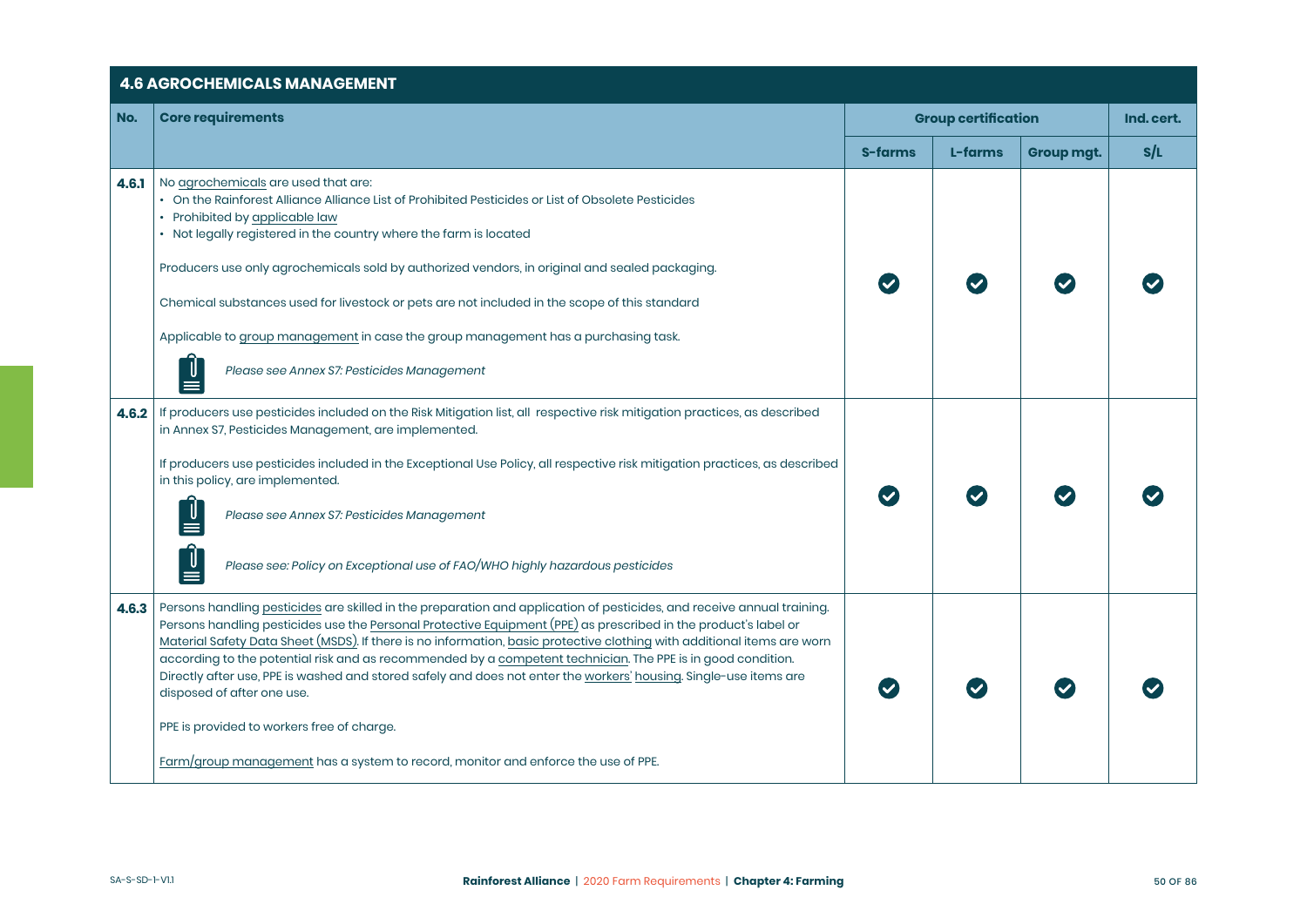| No.   | <b>Core requirements</b>                                                                                                                                                                                                                                                                                                                                                                                                                                                                                                                                                                                                                                                                                                                                                                                                                                                                                                                                                                                                                                                                                                                                                                                                               | <b>Group certification</b> |         |            | Ind. cert. |
|-------|----------------------------------------------------------------------------------------------------------------------------------------------------------------------------------------------------------------------------------------------------------------------------------------------------------------------------------------------------------------------------------------------------------------------------------------------------------------------------------------------------------------------------------------------------------------------------------------------------------------------------------------------------------------------------------------------------------------------------------------------------------------------------------------------------------------------------------------------------------------------------------------------------------------------------------------------------------------------------------------------------------------------------------------------------------------------------------------------------------------------------------------------------------------------------------------------------------------------------------------|----------------------------|---------|------------|------------|
|       |                                                                                                                                                                                                                                                                                                                                                                                                                                                                                                                                                                                                                                                                                                                                                                                                                                                                                                                                                                                                                                                                                                                                                                                                                                        | S-farms                    | L-farms | Group mgt. | s/L        |
| 4.6.4 | Persons handling pesticides bathe, change and wash clothes after application.<br>Management provides the agrochemical handlers at least a site that provides privacy, water and soap, and,<br>when feasible bathing facilities.                                                                                                                                                                                                                                                                                                                                                                                                                                                                                                                                                                                                                                                                                                                                                                                                                                                                                                                                                                                                        |                            |         |            |            |
| 4.6.5 | Pesticides are prepared and applied according to the label, MSDS or security tag, or as recommended by an<br>official national organization or a competent technician, especially with regards to:<br>• Safe transport to area of application<br>Respecting the correct dosage<br>• Using appropriate equipment and techniques<br>• Appropriate weather conditions<br>· Respecting restricted entry intervals (REI), including warning signs in local language and informing potentially<br>affected persons or communities in advance<br>When there is no other information, minimum restricted entry interval is 48 hours for WHO class II products and<br>12 hours for other products. When two or more products with different restricted entry intervals are used at the<br>same time, the longest interval applies.<br>Volume and dosage calculation methods are reviewed and refined to reduce the surplus mix and pesticide overuse.<br>Pre-harvest intervals of pesticides as stipulated in the product's MSDS, label or security tag or regulation by official<br>organization are complied with. When two or more products with different pre-harvest intervals are used at the<br>same time, the longest interval applies. |                            |         |            |            |
| 4.6.6 | Mechanisms are established and maintained to avoid contamination by pesticides, through spray drift or other<br>pathways, from treated areas to other areas including all aquatic and terrestrial natural ecosystems and<br>infrastructure.<br>Such mechanisms include non-crop vegetative barriers, non-application zones or other effective mechanisms.                                                                                                                                                                                                                                                                                                                                                                                                                                                                                                                                                                                                                                                                                                                                                                                                                                                                              |                            |         |            |            |
| 4.6.7 | Aerial application is only allowed under the conditions as outlined in Annex S7: Pesticides Management.<br>Please see Annex S7: Pesticides Management                                                                                                                                                                                                                                                                                                                                                                                                                                                                                                                                                                                                                                                                                                                                                                                                                                                                                                                                                                                                                                                                                  |                            |         |            |            |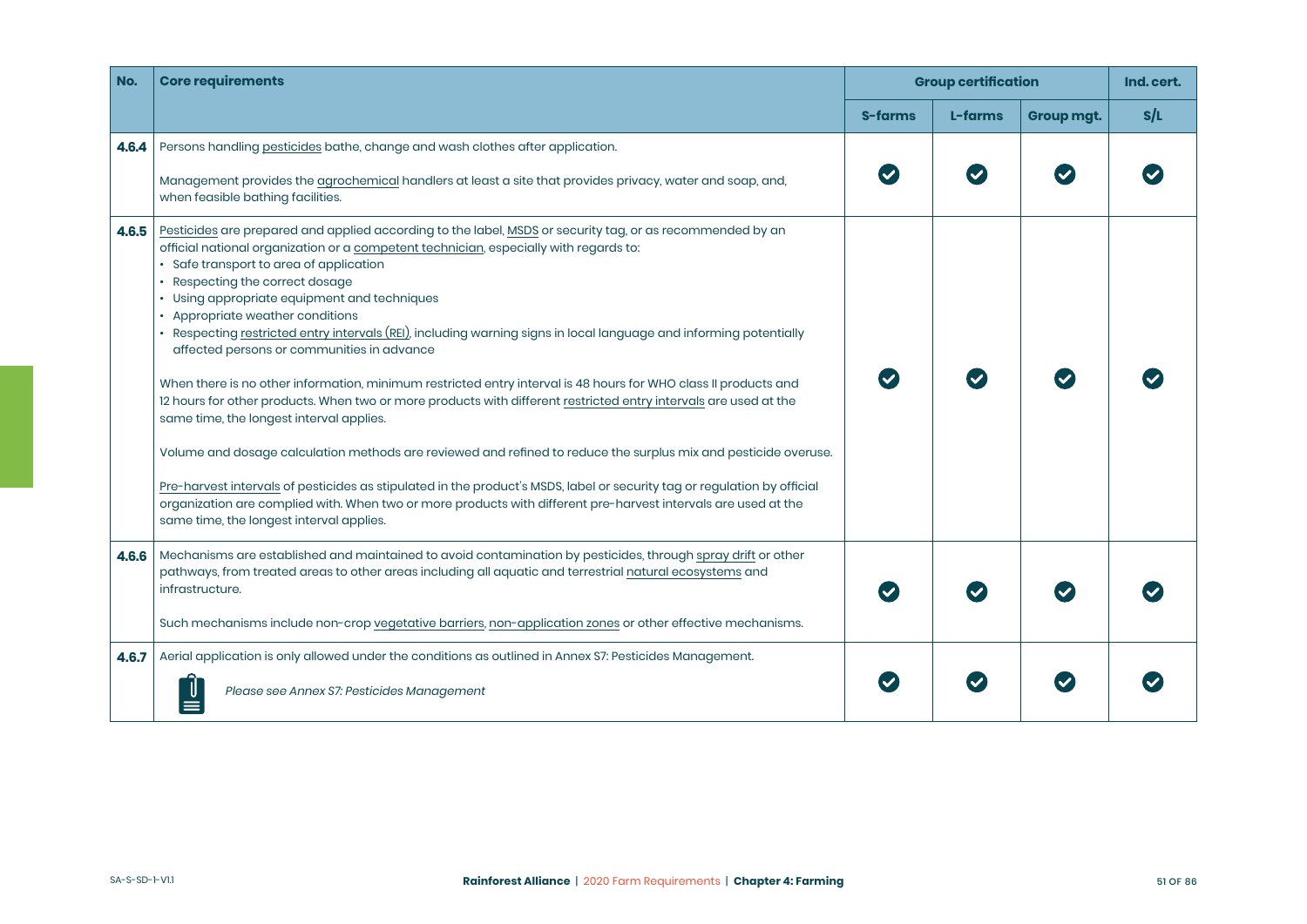| No.    | <b>Core requirements</b>                                                                                                                                                                                                                                                                                                                                                                                                                                                                                                                                                                                                                                                                                                                                                                                                                                                                                                                                                                                                                                | <b>Group certification</b> |         |            | Ind. cert. |
|--------|---------------------------------------------------------------------------------------------------------------------------------------------------------------------------------------------------------------------------------------------------------------------------------------------------------------------------------------------------------------------------------------------------------------------------------------------------------------------------------------------------------------------------------------------------------------------------------------------------------------------------------------------------------------------------------------------------------------------------------------------------------------------------------------------------------------------------------------------------------------------------------------------------------------------------------------------------------------------------------------------------------------------------------------------------------|----------------------------|---------|------------|------------|
|        |                                                                                                                                                                                                                                                                                                                                                                                                                                                                                                                                                                                                                                                                                                                                                                                                                                                                                                                                                                                                                                                         | S-farms                    | L-farms | Group mgt. | s/L        |
| 4.6.8  | Pesticide applications are recorded. Records include:<br>• Product brand name and active ingredient(s)<br>• Date and time of application<br>• Location and area (size) of application<br>• Dosage and volume<br>$\cdot$ Crop<br>• Name(s) of applicator(s)<br>• Target pest<br>Group management facilitates record keeping for group members when needed.                                                                                                                                                                                                                                                                                                                                                                                                                                                                                                                                                                                                                                                                                               |                            |         |            |            |
| 4.6.9  | Empty pesticides containers and application equipment are washed three times, and rinsing water is used in the last<br>batch of the mix to apply to the crop. After application of pesticides, application equipment is washed three times,<br>and the surplus mix is disposed of in way that minimizes the negative impact on the environment and human health,<br>by diluting it with ten times the amount of clean water and applied evenly on the field that was subject of the<br>pesticide application.<br>The empty pesticide containers are kept in a locked storage area until safely disposed of through a formal collection,<br>and recycling program or returned to the supplier. If the supplier does not accept empty containers, they are cut or<br>perforated to prevent other uses.<br>Prohibited, obsolete and expired pesticides are returned to the supplier or local authority. In absence of a collection<br>system in place, these products are labelled and stored safely and separately from other products in a locked space. | $\overline{\mathbf{v}}$    |         |            |            |
| 4,6,10 | Agrochemicals and application equipment are stored in accordance with the label instructions and in a way that<br>minimizes negative impact on the environment and human health. Agrochemicals are stored in their original<br>containers or packaging.<br>Facilities for storing agrochemicals and application equipment are:<br>· Dry, clean, well-ventilated<br>• Made from non-absorbent material<br>Safely locked and accessible only by trained handlers<br>• Not accessible to children<br>• Separated from crop, food products, and packaging materials                                                                                                                                                                                                                                                                                                                                                                                                                                                                                         |                            |         |            |            |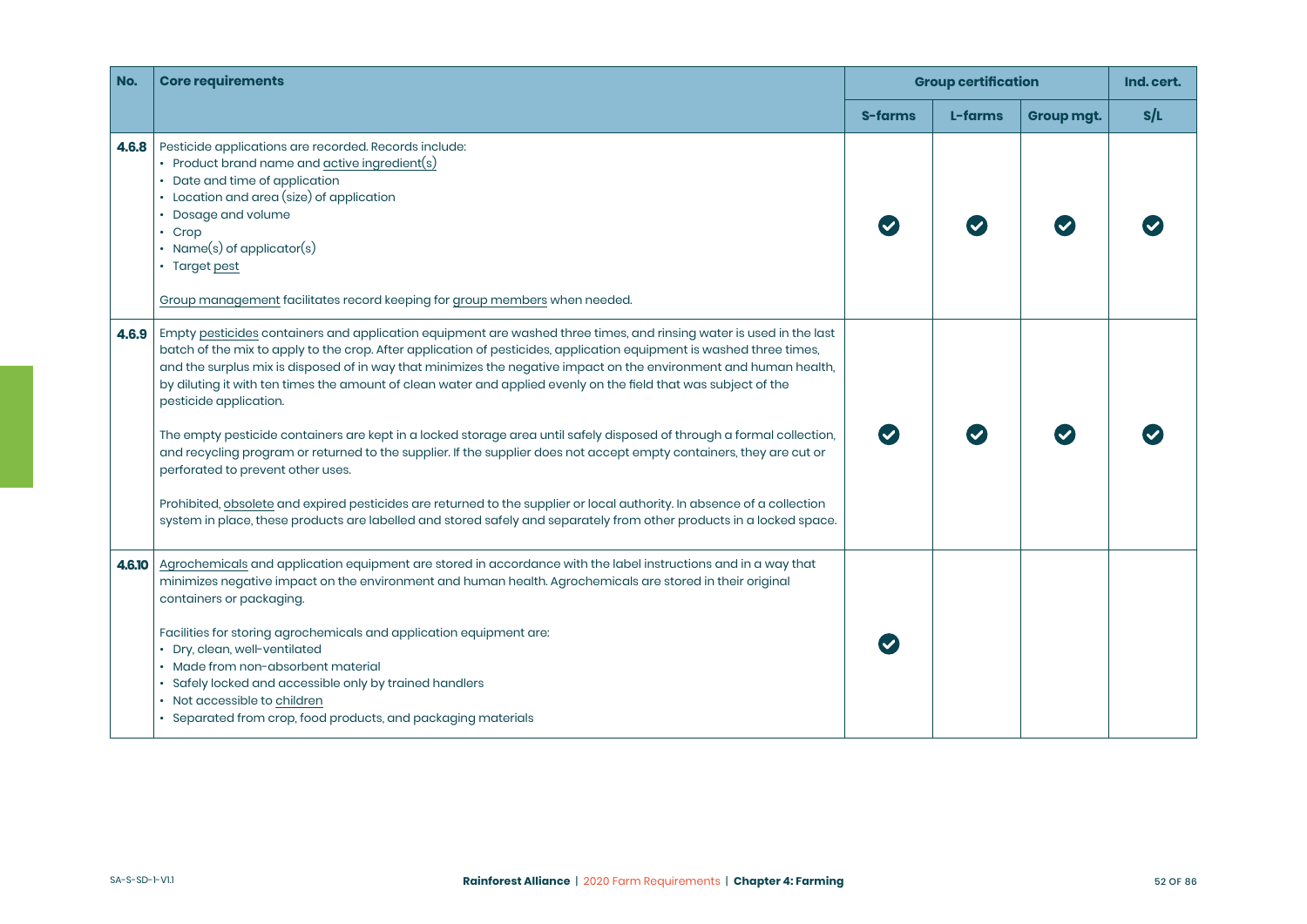| No.         | <b>Core requirements</b>                                                                                                                                                                                                                                                                                                                                                                                                                                                                                                                                                                                                                                                                                                 | <b>Group certification</b> |         |            | Ind. cert. |
|-------------|--------------------------------------------------------------------------------------------------------------------------------------------------------------------------------------------------------------------------------------------------------------------------------------------------------------------------------------------------------------------------------------------------------------------------------------------------------------------------------------------------------------------------------------------------------------------------------------------------------------------------------------------------------------------------------------------------------------------------|----------------------------|---------|------------|------------|
|             |                                                                                                                                                                                                                                                                                                                                                                                                                                                                                                                                                                                                                                                                                                                          | S-farms                    | L-farms | Group mgt. | S/L        |
| 4.6.11      | Agrochemicals and application equipment are stored in accordance with the label instructions and in a way that<br>minimizes negative impact on the environment and human health. Agrochemicals are stored in their original<br>containers or packaging.<br>Facilities for storing agrochemicals and application equipment are:<br>• Dry, clean, well ventilated and with a sound roof and impermeable floor<br>· Safely locked and accessible only by trained handlers<br>Separated from crops, food products or packaging material<br>• With an emergency spill kit<br>• With visible and understandable safety warning signs and pictograms<br>• With an emergency procedure, eye-washing area and an emergency shower |                            |         |            |            |
| 4.6.12      | An up-to-date pesticide stock inventory is available and maintained. The inventory includes:<br>• Date of purchase<br>• Product brand name and active ingredient, including an indication of chemicals that are on the Risk Mitigation list<br>• Volume<br>• Date of expiration<br>For groups this is only applicable for centralized stock.                                                                                                                                                                                                                                                                                                                                                                             |                            |         |            |            |
| No.         | <b>Mandatory Improvement</b>                                                                                                                                                                                                                                                                                                                                                                                                                                                                                                                                                                                                                                                                                             |                            |         |            |            |
| 4.6.13<br>ш | The equipment for mixing and applying agrochemical is calibrated at least annually, after each maintenance and<br>before using it for a different type of agrochemical.                                                                                                                                                                                                                                                                                                                                                                                                                                                                                                                                                  | $\blacktriangledown$       |         |            |            |
| No.         | <b>Self-selected Improvement</b>                                                                                                                                                                                                                                                                                                                                                                                                                                                                                                                                                                                                                                                                                         |                            |         |            |            |
| 4.6.14      | Spraying is carried out by centralized, specialized spraying teams.                                                                                                                                                                                                                                                                                                                                                                                                                                                                                                                                                                                                                                                      |                            |         |            |            |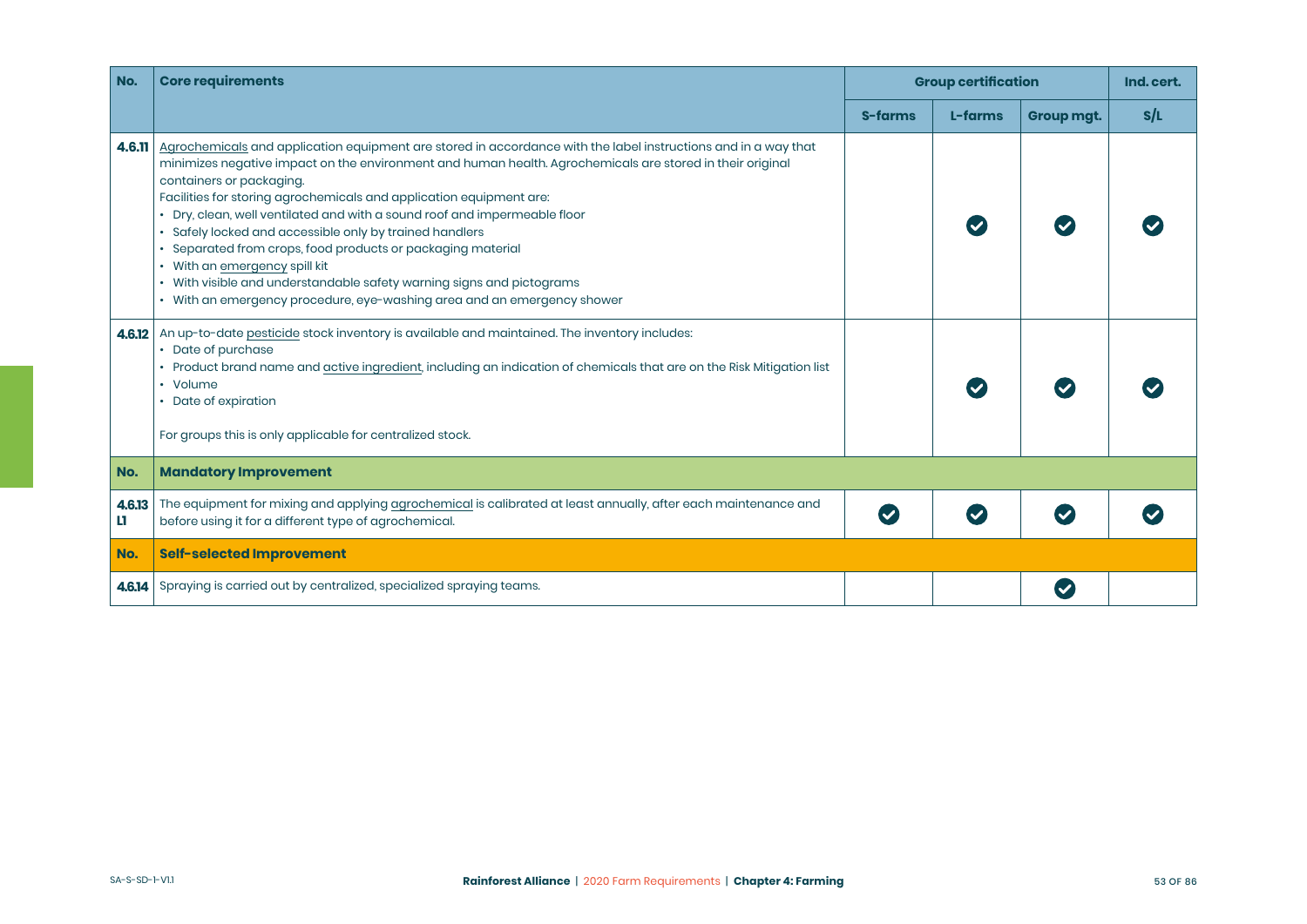|            | <b>4.7 HARVEST AND POST-HARVEST PRACTICES</b>                                                                                                                                                                                                                                                                                                                                                                                                                                                                                                                                                                                                                                                                                                                   |         |         |                                          |     |  |  |  |  |
|------------|-----------------------------------------------------------------------------------------------------------------------------------------------------------------------------------------------------------------------------------------------------------------------------------------------------------------------------------------------------------------------------------------------------------------------------------------------------------------------------------------------------------------------------------------------------------------------------------------------------------------------------------------------------------------------------------------------------------------------------------------------------------------|---------|---------|------------------------------------------|-----|--|--|--|--|
| No.        | <b>Core requirements</b>                                                                                                                                                                                                                                                                                                                                                                                                                                                                                                                                                                                                                                                                                                                                        |         |         | <b>Group certification</b><br>Ind. cert. |     |  |  |  |  |
|            |                                                                                                                                                                                                                                                                                                                                                                                                                                                                                                                                                                                                                                                                                                                                                                 | S-farms | L-farms | Group mgt.                               | S/L |  |  |  |  |
| 4.7.1      | Producers conserve and optimize quality and quantity of product during harvest and post-harvest handling,<br>including: loading, processing, packing, transportation, and storage.<br>This includes:<br>• Products are harvested at the right time and interval to optimize quality<br>Harvesting damages to the plant are minimized for future production<br>• Contamination by foreign matter, cleaning products and agrochemicals, microbes and pests is prevented<br>Damage due to humidity is prevented<br>• Products are stored in a cool, dry, well ventilated and dark place<br>• Maintenance and cleaning of harvest and postharvest tools, machinery and equipment<br>• Packaging materials are used that are suitable and approved for food products |         |         |                                          |     |  |  |  |  |
| No.        | <b>Mandatory Improvement</b>                                                                                                                                                                                                                                                                                                                                                                                                                                                                                                                                                                                                                                                                                                                                    |         |         |                                          |     |  |  |  |  |
| 4.7.2<br>ш | Producers take measures to respect the maximum residue levels (MRLs) set by the production country and<br>known destination countries of the product. The measures include e.g:<br>• Strict observance of label instructions of agrochemicals used post-harvest<br>• Obtain information on the residues in the product, through own tests (non-mandatory) or information through<br>buyers<br>• Actions in case MRLs are exceeded<br>• Communication to the buyer if MRLs are exceeded                                                                                                                                                                                                                                                                          |         |         |                                          |     |  |  |  |  |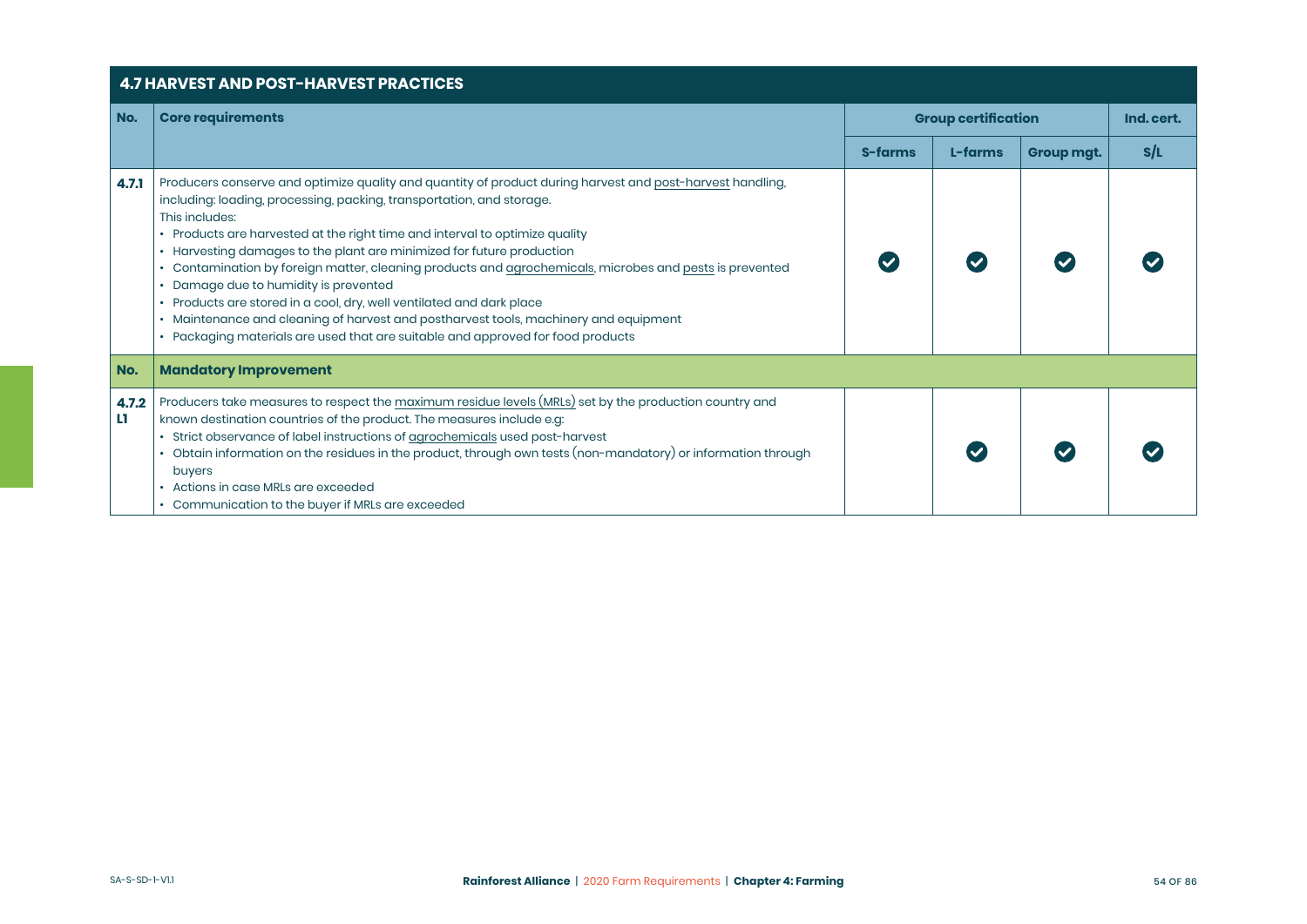# **CHAPTER 5: SOCIAL** social



The Farm Requirements' Social chapter seeks to empower producers and workers to realize better working and living conditions for themselves and their families; to promote equality and respect for all with special attention to vulnerable groups such as migrants, children, youth and women; and to strengthen human and labor rights protections on certified farms.

Sustainable agriculture is intrinsically linked with the livelihoods of millions of producers, families, and their communities. To support sustainable livelihoods, the Rainforest Alliance Sustainable Agriculture Standard establishes requirements related to all fundamental human and labor rights, living wage, health and safety, and decent living and working conditions. Farms and groups are required to respect legal and customary rights of indigenous peoples. These requirements align with the UN Guiding Principles on Business and Human Rights (UNGPs), relevant ILO conventions, and other multi-stakeholder concepts such as living wage, developed in coordination with the Global Living Wage Coalition.

There is no place in Rainforest Alliance Certified farms for human rights violations such as child labor, forced labor, discrimination or workplace violence and harassment. For these four types of violations, our certification system will adopt an

"Assess-and-Address" model, which goes much further than a simple prohibition approach in its ability to drive change. Given the high risk of such violations in some agricultural supply chains, we will require farms and groups to put a rigorous system in place, that includes doing a risk assessment and implementing related mitigation measures, conducting regular self-monitoring, and remediating any known cases of such violations. Severe cases, if not remediated, and/or violations of applicable law, will lead to a negative certification decision, suspension or cancellation of the certificate. This approach is further detailed in 5.1 and related annexes.

Furthermore, the certification system aims to enable agricultural workers and their families to achieve a decent standard of living and earn a living wage. To this end, the standard enforces respect for workers' rights to collective bargaining and freedom of association, healthy and safe living and working conditions and access to health care. Although the system aims to contribute to better wages for workers by requiring that the minimum wage is paid and that there is progress towards a living wage, the Rainforest Alliance recognizes the limitation of producers to unilaterally solve the problem of low wages. In accordance with the UN Guiding Principles on Business and Human Rights, our approach is to

bring transparency on prevailing wages in agricultural production, commit certificate holders to continuous improvement and dialogue, and encourage companies to exercise shared supply chain responsibility to prevent and mitigate adverse impacts with regard to insufficient wages.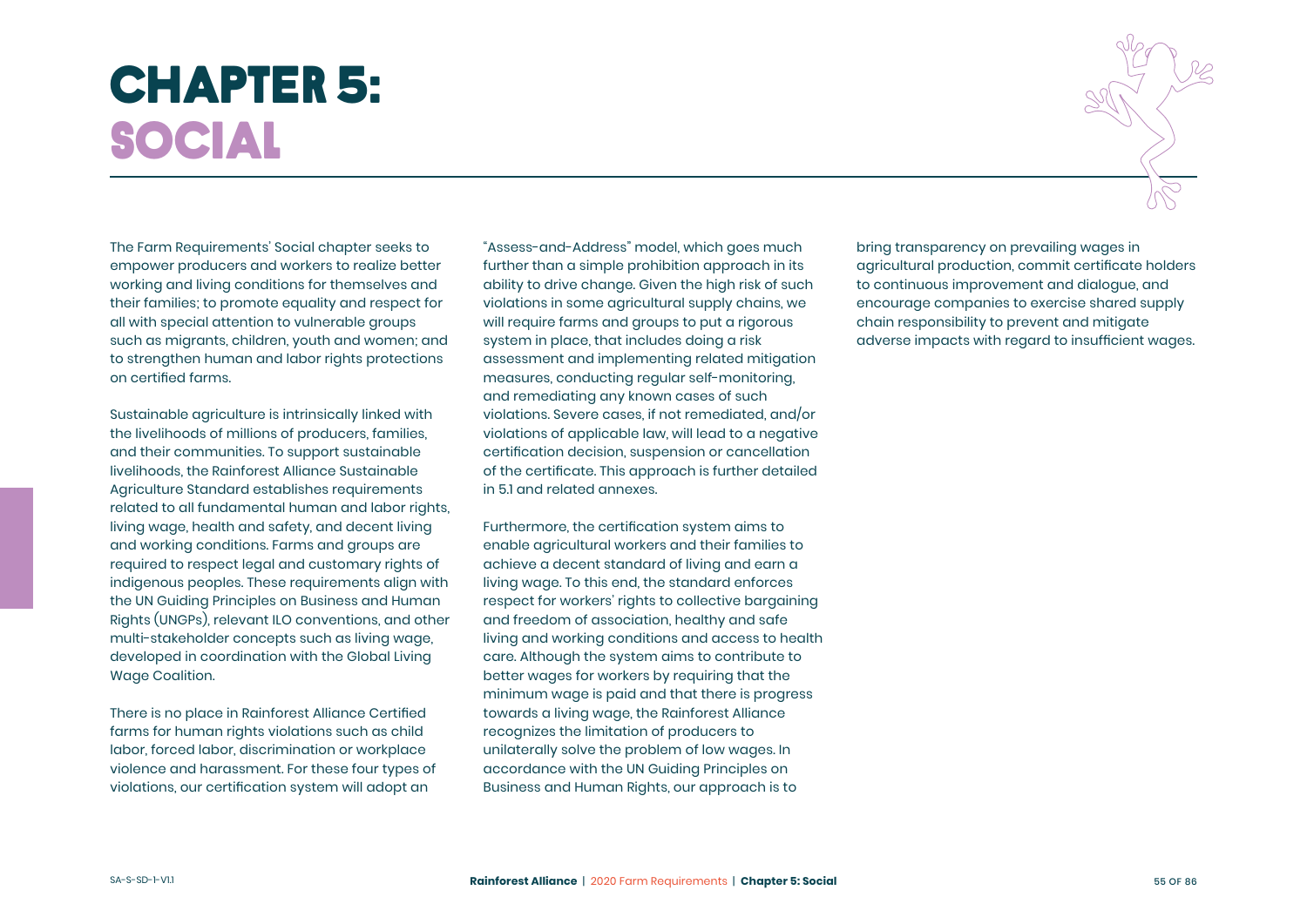#### **Chapter 5 - Farm Outcomes**



#### **Supply chain Outcomes**

1, 2, 3, 5, 6 Depending on the level of risk, supply chain actors take measures to improve the human rights on operations within the supply chain

 $\mathcal{P}$ 

Human rights are fully respected on operations within the supply chain of the certified crop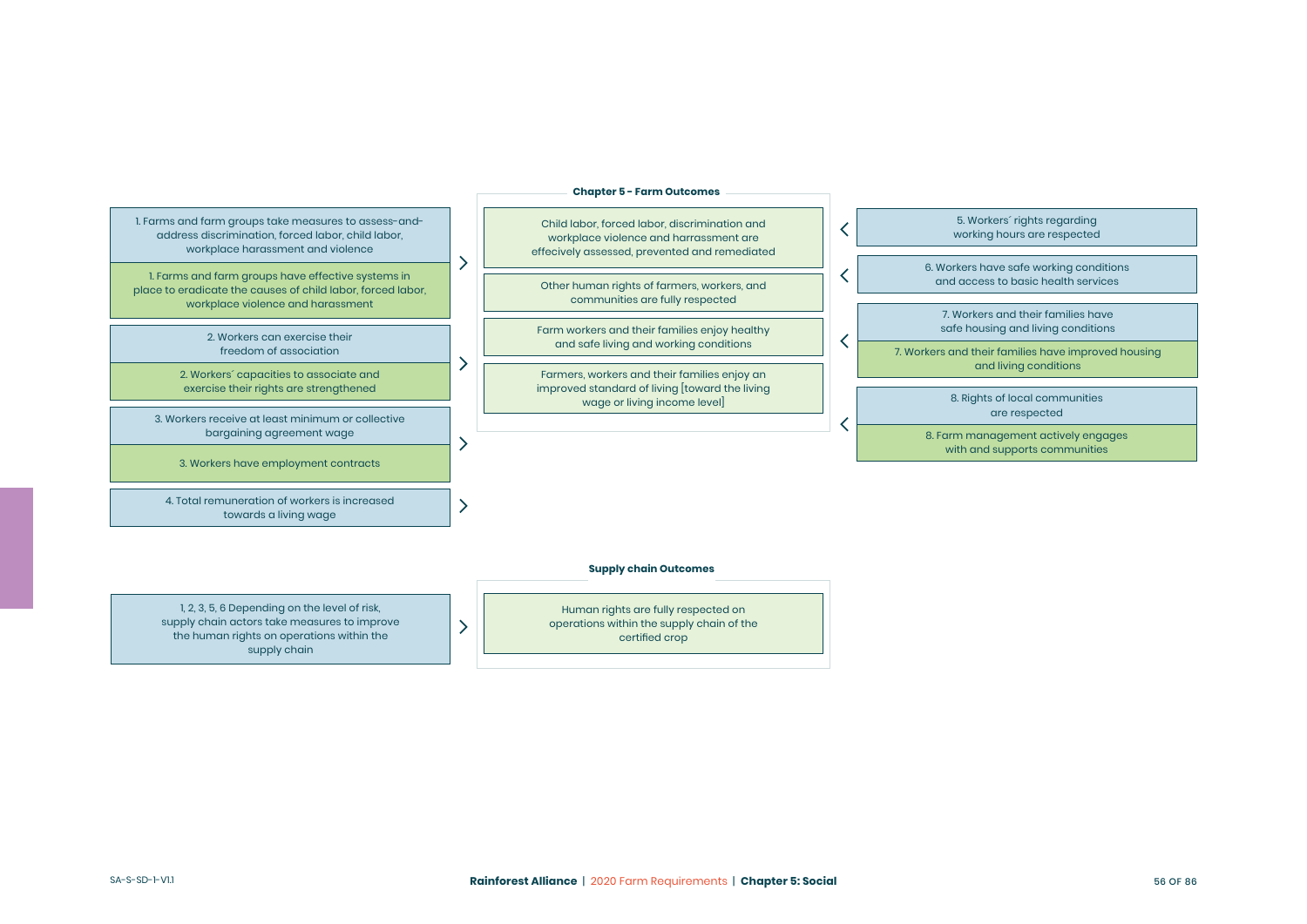### **5.1 ASSESS-AND-ADDRESS CHILD LABOR, FORCED LABOR, DISCRIMINATION, WORKPLACE VIOLENCE AND HARASSMENT**

Child labor, forced labor, discrimination and workplace violence and harassment are not tolerated on Rainforest Alliance Certified farms. The assess-and-address system requires certificate holders have specific measures in place to monitor and mitigate risks related to child labor, forced labor, discrimination, workplace violence and harassment. When cases are identified on Rainforest Alliance certified farms or on farms that apply for certification, they must be remediated. Severe cases, if not remediated, and/or violations of applicable law, will lead to a negative certification decision, suspension or cancellation of the certificate.

The four Core requirements must be implemented for all four issues: child labor, forced labor, discrimination and workplace violence and harassment. The Improvement requirements must be implemented for child labor and forced labor when the Rainforest Alliance has determined these issues to be medium/high risks in a particular country or sector. The improvement requirements for discrimination and workplace violence and harassment are always exclusively applicable to large farms and individually certified farms.

Child labor, forced labor, discrimination, and violence/harassment are as defined in Annex S1: Glossary. These definitions are based on relevant ILO standards, including:

- C. 138, Minimum Age Convention
- C. 182, Worst Forms of Child Labor Convention
- C. 29, Forced Labor Convention
- C. 105, Abolition of Forced Labor Convention
- C. 100, Equal Remuneration Convention
- C. 111, Discrimination (Employment and Occupation) Convention
- C. 190, Violence and Harassment Convention
- Convention on the Elimination of all Forms of Discrimination Against Women (CEDAW)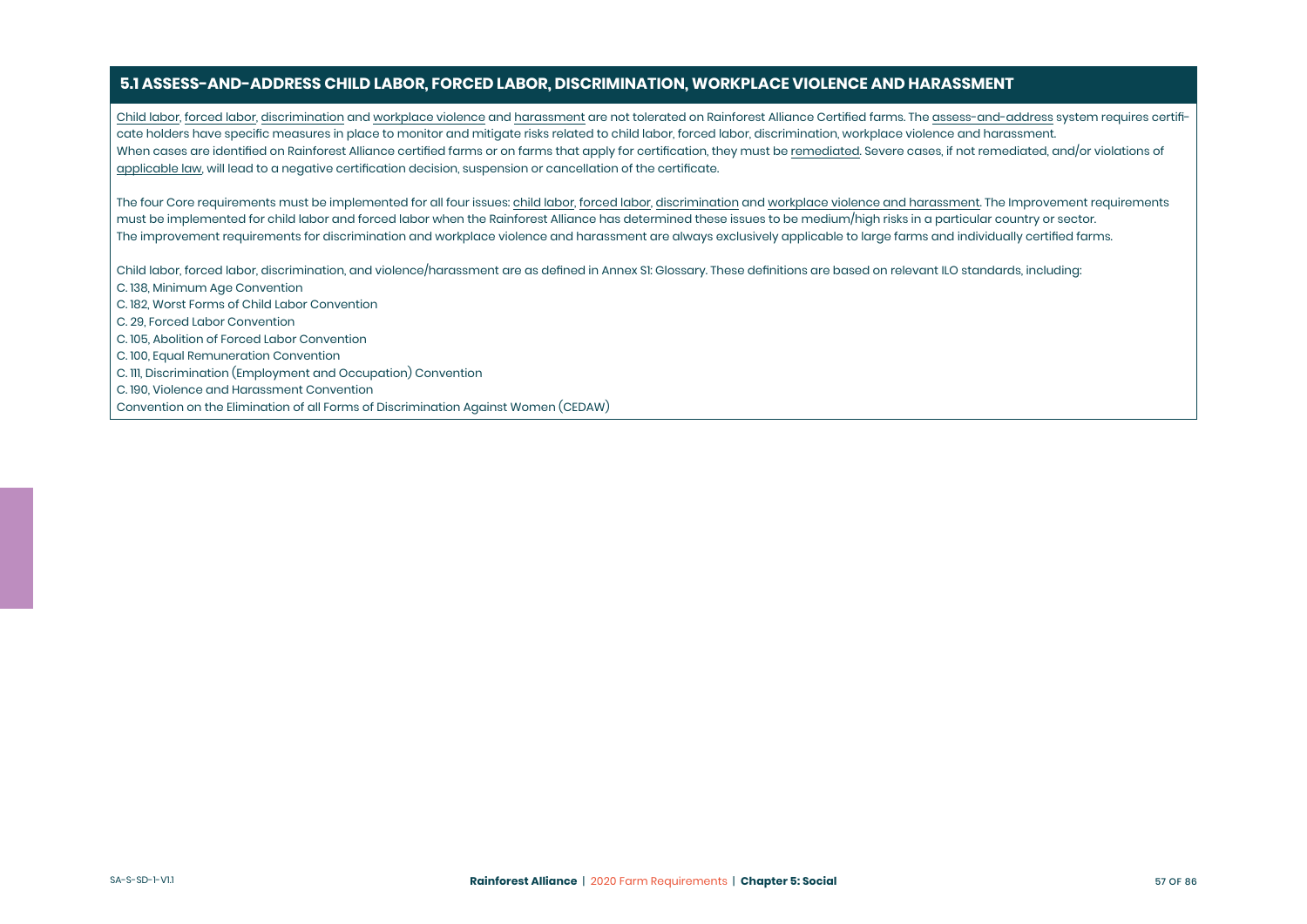| No.   | <b>Core requirements</b>                                                                                                                                                                                                                                                                                                                                                                                                                                                                                                                                                                                                                                                                                                                                                                                                                                                                                                                                                                                                                                                                                                                                                                                                                                                                                                                                                                                                                                                                                                                                                                                                                                                                                                  | <b>Group certification</b> |         |            | Ind. cert. |
|-------|---------------------------------------------------------------------------------------------------------------------------------------------------------------------------------------------------------------------------------------------------------------------------------------------------------------------------------------------------------------------------------------------------------------------------------------------------------------------------------------------------------------------------------------------------------------------------------------------------------------------------------------------------------------------------------------------------------------------------------------------------------------------------------------------------------------------------------------------------------------------------------------------------------------------------------------------------------------------------------------------------------------------------------------------------------------------------------------------------------------------------------------------------------------------------------------------------------------------------------------------------------------------------------------------------------------------------------------------------------------------------------------------------------------------------------------------------------------------------------------------------------------------------------------------------------------------------------------------------------------------------------------------------------------------------------------------------------------------------|----------------------------|---------|------------|------------|
|       |                                                                                                                                                                                                                                                                                                                                                                                                                                                                                                                                                                                                                                                                                                                                                                                                                                                                                                                                                                                                                                                                                                                                                                                                                                                                                                                                                                                                                                                                                                                                                                                                                                                                                                                           | S-farms                    | L-farms | Group mgt. | s/L        |
| 5.1.1 | Commitment:<br>Management commits to assess-and-address child labor, forced labor, discrimination, and workplace violence and<br>harassment by:<br>• Appointing a management representative who is accountable for the assess-and-address system<br>· For large farms, individually certified farms and supply chain certificate holders: giving a mandate to a committee<br>comprised of the appointed management representative and workers representative(s) to manage<br>the assess-and-address system. The worker representative(s) is/are selected by workers.<br>· For group management: giving a mandate to a committee comprised of the appointed management represen-<br>tative and a group member representative to manage the assess-and-address system. Group management can<br>choose to appoint a management representative only instead of a committee.<br>The committee members are:<br>· Knowledgeable about child labor, forced labor, discrimination and workplace violence and harassment<br>• Impartial, accessible and trusted by workers/group members<br>Communication:<br>• Management representative/committee: coordinates with management, the grievance committee<br>and the gender person/committee<br>Raises awareness of these four issues with management and (group) staff at least annually<br>· Informs workers/group members in writing that child labor, forced labor, discrimination and workplace<br>violence and harassment are not tolerated, and that management has a system in place to assess-and-address<br>related cases. This information is visibly displayed at central locations at all times.<br>$\mathbf{P}$<br>Please see Guidance Document L: Assess-and-Address |                            |         |            |            |
| 5.1.2 | Risk mitigation:<br>The management representative/committee includes in the management plan the mitigation measures as identified<br>in the basic Risk Assessment and implements corresponding measures.<br>The basic Risk Assessment is repeated at least every three years.<br>Farm scope:<br>Management plan: see 1.3.2<br>Risk Assessment: see 1.3.1<br>Supply Chain scope:<br>Management plan: see 1.1.3<br>Please see Annex S3: Risk Assessment Tool                                                                                                                                                                                                                                                                                                                                                                                                                                                                                                                                                                                                                                                                                                                                                                                                                                                                                                                                                                                                                                                                                                                                                                                                                                                                |                            |         |            |            |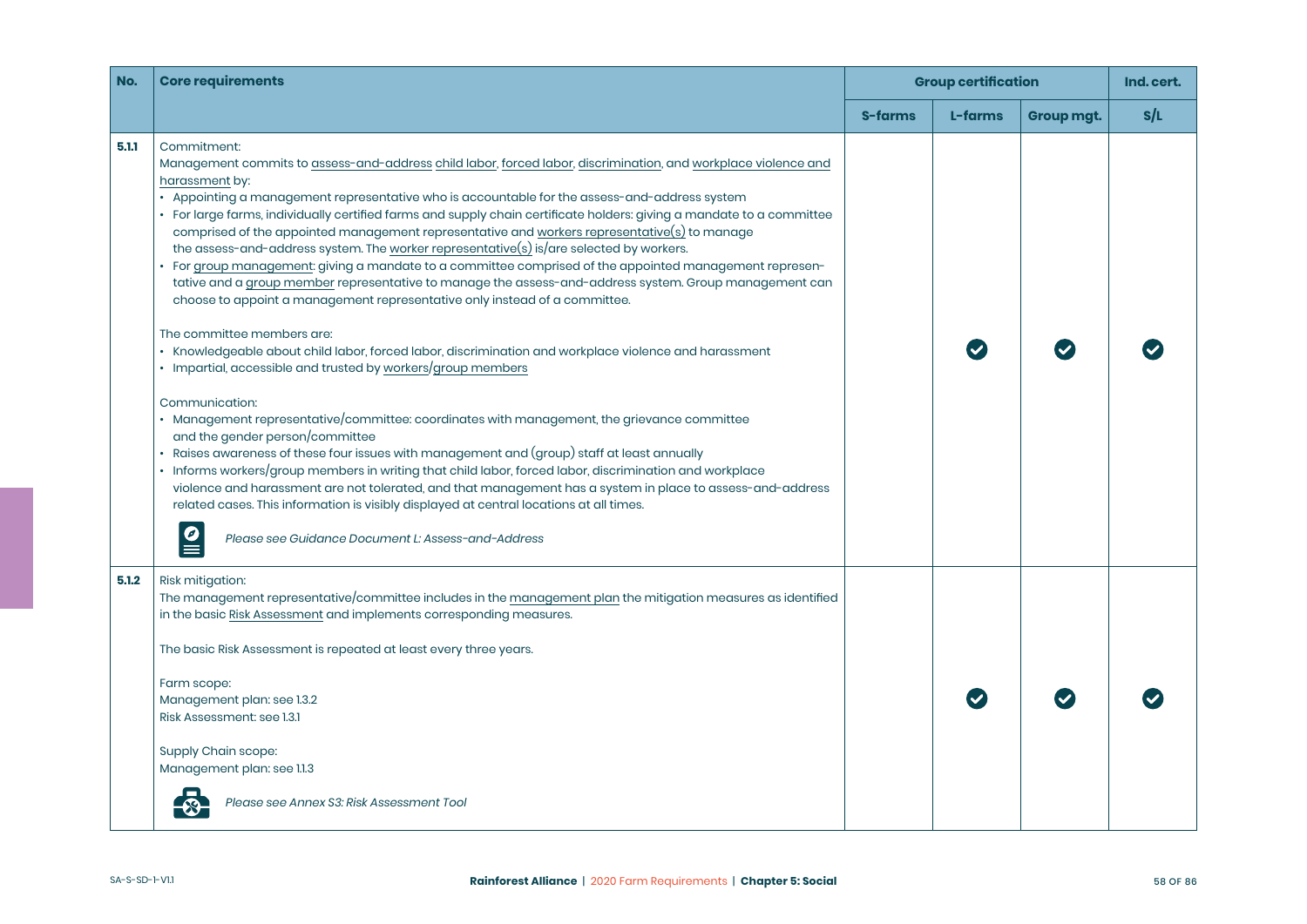| No.   | <b>Core requirements</b>                                                                                                                                                                                                                                                                                                                                                                                                                                                                                                                                                                                                                                                                                     | <b>Group certification</b> |         |            | Ind. cert. |
|-------|--------------------------------------------------------------------------------------------------------------------------------------------------------------------------------------------------------------------------------------------------------------------------------------------------------------------------------------------------------------------------------------------------------------------------------------------------------------------------------------------------------------------------------------------------------------------------------------------------------------------------------------------------------------------------------------------------------------|----------------------------|---------|------------|------------|
|       |                                                                                                                                                                                                                                                                                                                                                                                                                                                                                                                                                                                                                                                                                                              | S-farms                    | L-farms | Group mgt. | s/L        |
| 5.1.3 | Monitoring:<br>The management representative/committee<br>• Monitors risks and the implementation of risk mitigation measures<br>· Reports potential cases of child labor, forced labor, discrimination, and workplace violence and harassment<br>to the management and to the grievance committee<br>• Monitors remediation activities (see 5.1.4)<br>The intensity of the monitoring system is adjusted to the risk level and the issue.<br>Indicator:<br>• The number of potential cases identified by the monitoring system and referred to the grievance mechanism<br>(by gender, age, and type of issue)<br>$\overset{\circ}{=}$<br>Please see Guidance Document R: Assess-and-Address Monitoring Tool |                            |         |            |            |
| 5.1.4 | Remediation:<br>The management representative/committee sets out in the management plan how to remediate cases of child<br>labor, forced labor, discrimination, workplace violence and harassment. Confirmed cases are remediated and<br>documented following the Rainforest Alliance Remediation Protocol. Safety and confidentiality of the victims are<br>protected throughout the process.<br>Indicator:<br>· Number and percentage of confirmed child labor, forced labor, discrimination and workplace violence<br>and harassment cases remediated per the Remediation Protocol (by gender, age, and type of issue)<br>Please see Annex S4: Remediation Protocol                                       |                            |         |            |            |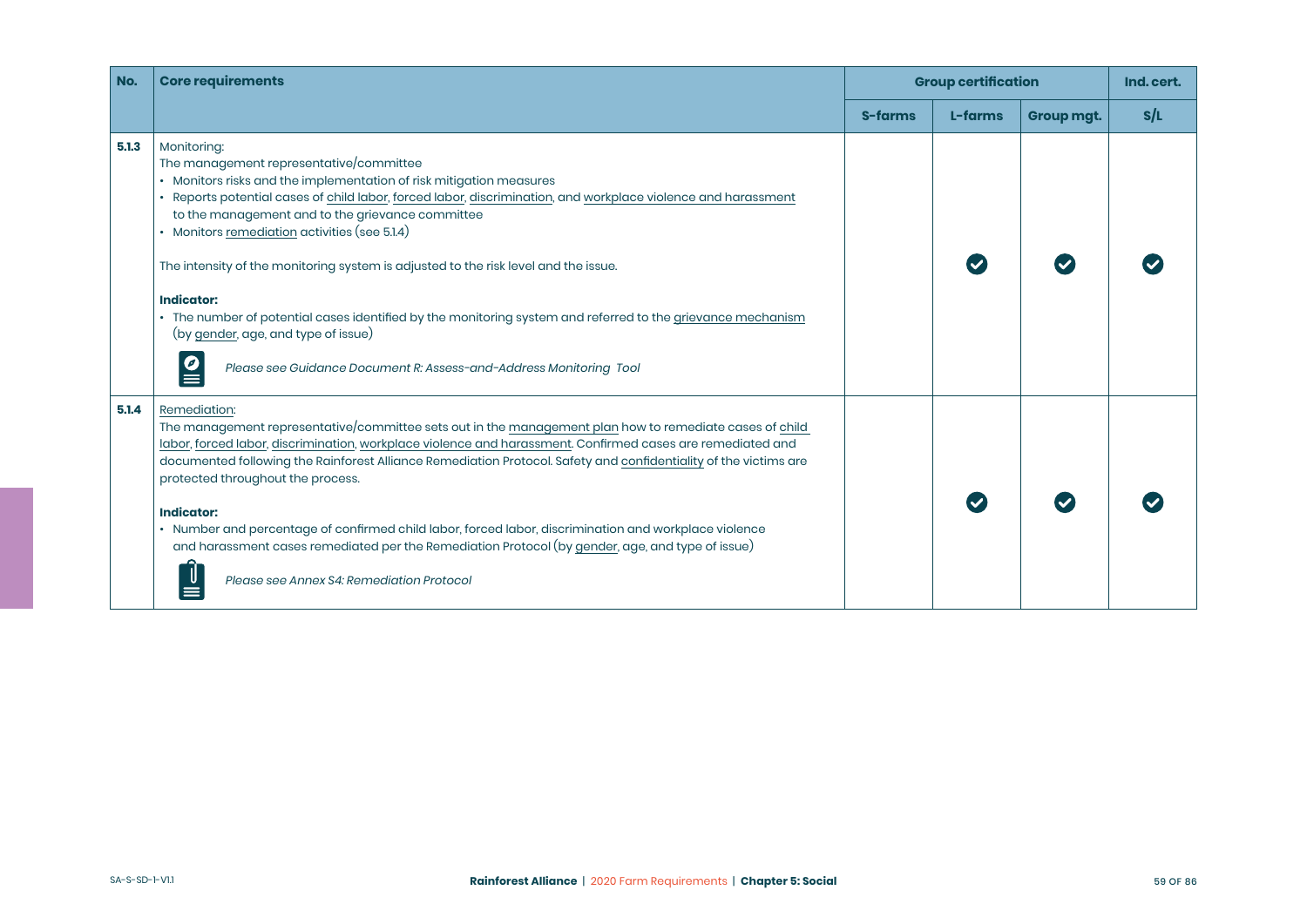|             |                                                                                                                                                                                                                                                                                                                                                                                                                                                                                                                                                                                                                                           | <b>Group certification</b> |         |                      | Ind. cert. |
|-------------|-------------------------------------------------------------------------------------------------------------------------------------------------------------------------------------------------------------------------------------------------------------------------------------------------------------------------------------------------------------------------------------------------------------------------------------------------------------------------------------------------------------------------------------------------------------------------------------------------------------------------------------------|----------------------------|---------|----------------------|------------|
|             |                                                                                                                                                                                                                                                                                                                                                                                                                                                                                                                                                                                                                                           | S-farms                    | L-farms | Group mgt.           | S/L        |
| No.         | Mandatory Improvement Applicable in case of medium/high risk for child labor and/or forced labor. Large and individually certified farms always implement<br>the improvements for discrimination and workplace violence and harassment                                                                                                                                                                                                                                                                                                                                                                                                    |                            |         |                      |            |
| 5.1.5<br>H. | In year 1 of certification, the management representative/committee:<br>• Applies the assess-and-address in-depth Risk Assessment<br>• Includes the corresponding mitigation measures in the management plan (1.3.2)<br>• Implements these measures<br>The assess-and-address in-depth Risk Assessment is repeated at least every three years.<br>Please see Annex S3: Risk Assessment Tool                                                                                                                                                                                                                                               |                            |         |                      |            |
| 5.1.6<br>ш  | Management representative/committee provides training/awareness raising on child labor, forced labor,<br>discrimination, and workplace violence and harassment to all group members (small farms) or workers<br>(of large farms or individually certified farms).                                                                                                                                                                                                                                                                                                                                                                         |                            |         |                      |            |
| 5.1.7<br>ш  | Management actively encourages the school attendance of children of (group) staff, group members,<br>and group member workers.                                                                                                                                                                                                                                                                                                                                                                                                                                                                                                            |                            |         | $\blacktriangledown$ |            |
| No.         | Mandatory Smart Meter Applicable in case of medium/high risk for child labor and/or forced labor. Large and individually certified farms always implement<br>the improvements for discrimination and workplace violence and harassment                                                                                                                                                                                                                                                                                                                                                                                                    |                            |         |                      |            |
| 5.1.8       | The management assures good functioning of the assess-and-address system. For this purpose, from year one on-<br>wards, a yearly assessment of the assess-and-address system for the relevant issue(s) is conducted, based on the<br>following five elements:<br>• Effective implementation of mitigation measures<br>• Effective training on relevant assess-and-address topics<br>• Effective cooperation with external actors<br>• Effective monitoring of the assess-and-address system<br>• Effective internal collaboration on assess-and-address topics<br><b>Indicator:</b><br>• Scores on the assess-and-address system elements |                            |         |                      |            |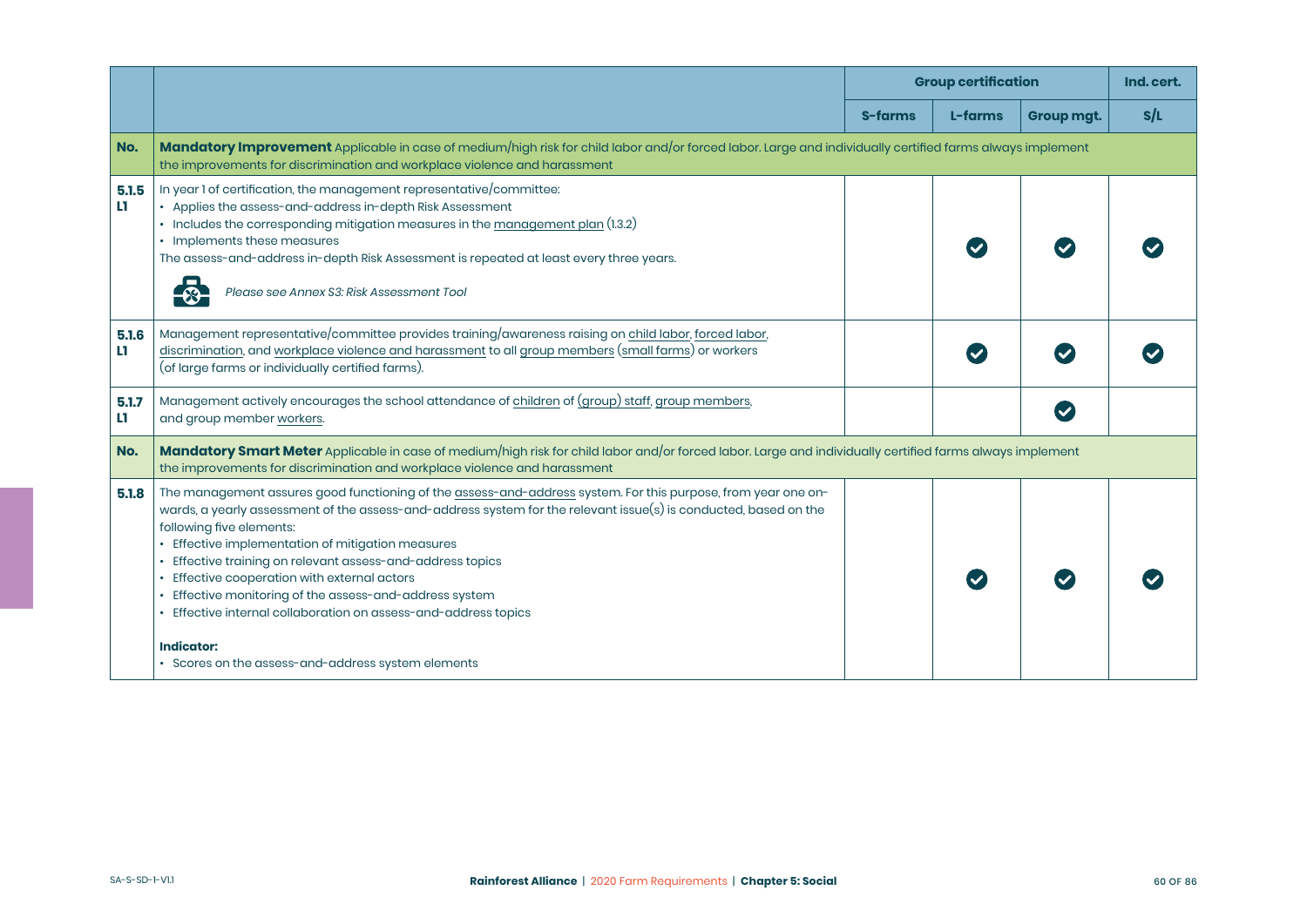|       | 5.2 FREEDOM OF ASSOCIATION AND COLLECTIVE BARGAINING                                                                                                                                                                                                                                                                                                                                                                                                                                                                                                                                        |                                                             |                            |            |     |  |  |
|-------|---------------------------------------------------------------------------------------------------------------------------------------------------------------------------------------------------------------------------------------------------------------------------------------------------------------------------------------------------------------------------------------------------------------------------------------------------------------------------------------------------------------------------------------------------------------------------------------------|-------------------------------------------------------------|----------------------------|------------|-----|--|--|
| No.   | <b>Core requirements</b>                                                                                                                                                                                                                                                                                                                                                                                                                                                                                                                                                                    |                                                             | <b>Group certification</b> |            |     |  |  |
|       |                                                                                                                                                                                                                                                                                                                                                                                                                                                                                                                                                                                             | S-farms                                                     | L-farms                    | Group mgt. | S/L |  |  |
| 5.2.1 | Workers have the right to form and join a union or workers' organization of their own choice and to take part in<br>collective bargaining, without prior authorization from the employer, and in accordance with applicable law.<br>Workers' representatives are elected democratically among workers in regular, free elections.                                                                                                                                                                                                                                                           |                                                             |                            |            |     |  |  |
|       | Management informs workers on these rights through a written policy in a language they understand, before the<br>start of employment. The written policy on freedom of association and collective bargaining is visibly displayed at<br>all times in the workplace.                                                                                                                                                                                                                                                                                                                         | Applicable<br>in case of<br>average<br>$\geq 5$ hired       |                            |            |     |  |  |
|       | Where the right to freedom of association and collective bargaining is restricted under law, management does<br>not hinder the development of parallel means for independent and free association, bargaining and dialogue<br>with management.                                                                                                                                                                                                                                                                                                                                              | workers                                                     |                            |            |     |  |  |
|       | ILO Convention, Freedom of Association and Protection of the Right to Organise Convention, 1948 (No. 87)                                                                                                                                                                                                                                                                                                                                                                                                                                                                                    |                                                             |                            |            |     |  |  |
| 5.2.2 | Workers are not subject to discrimination or retaliation for reasons of past or present workers' organization or union<br>membership or activities. Management does not punish, bribe or otherwise influence union members or workers'<br>representatives. Records are kept of terminations of employment, including the reason for termination and workers<br>affiliation with a union or workers' organization. Management does not interfere in the internal affairs of workers'<br>organizations and/or unions, nor in elections or duties related to membership of such organizations. | Applicable<br>in case of<br>average<br>≥ 5 hired<br>workers |                            |            |     |  |  |
|       | ILO Convention, Right to Organise and Collective Bargaining Convention, 1949 (No. 98)                                                                                                                                                                                                                                                                                                                                                                                                                                                                                                       |                                                             |                            |            |     |  |  |
| 5.2.3 | Management provides workers' representatives reasonable paid time off from work to carry out their representation<br>functions and attend meetings.                                                                                                                                                                                                                                                                                                                                                                                                                                         |                                                             |                            |            |     |  |  |
|       | Where needed, management provides the worker representatives with reasonable facilities including meeting<br>space, means of communication and childcare.                                                                                                                                                                                                                                                                                                                                                                                                                                   |                                                             |                            |            |     |  |  |
|       | Management gives worker organization and/or trade union access to a notice board to communicate information<br>about their activities.                                                                                                                                                                                                                                                                                                                                                                                                                                                      | Applicable<br>in case of<br>average<br>≥ 5 hired            |                            |            |     |  |  |
|       | Management establishes genuine dialogue with freely chosen workers' representatives to collectively raise and<br>address working conditions and terms of employment.                                                                                                                                                                                                                                                                                                                                                                                                                        | workers                                                     |                            |            |     |  |  |
|       | Management keeps records of the minutes from meetings with worker organizations and/or trade unions.                                                                                                                                                                                                                                                                                                                                                                                                                                                                                        |                                                             |                            |            |     |  |  |
|       | ILO Convention, Workers' Representatives Convention, 1971 (No. 135)                                                                                                                                                                                                                                                                                                                                                                                                                                                                                                                         |                                                             |                            |            |     |  |  |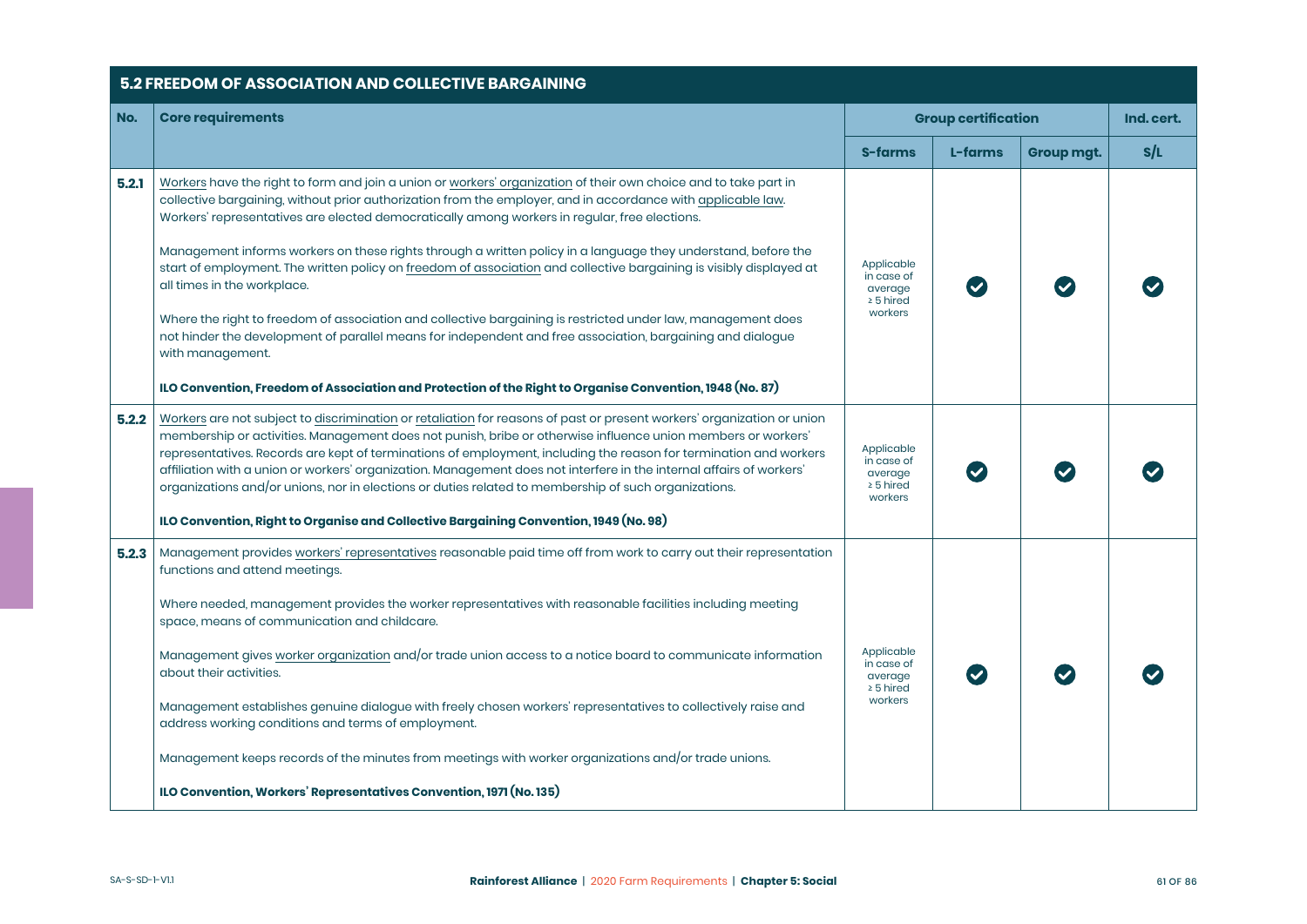|            |                                                                                                                                                                                 | <b>Group certification</b>                                       |                      |            | Ind. cert. |
|------------|---------------------------------------------------------------------------------------------------------------------------------------------------------------------------------|------------------------------------------------------------------|----------------------|------------|------------|
|            |                                                                                                                                                                                 | S-farms                                                          | L-farms              | Group mgt. | S/L        |
| No.        | <b>Mandatory Improvement</b>                                                                                                                                                    |                                                                  |                      |            |            |
| 5.2.4<br>и | All workers, including management, receive once every three years information on freedom of association<br>and the effective recognition of the right to collective bargaining. | Applicable<br>in case of<br>average<br>$\geq 5$ hired<br>workers | $\blacktriangledown$ |            |            |

|       | <b>5.3 WAGES AND CONTRACTS</b>                                                                                                                                                                                                                                                                                                                                                                                                                                                                                                                                                                                                                                                                                                                                                                                                                                                                                                                                                                                                                                                  |                                                                  |         |            |            |  |  |  |  |
|-------|---------------------------------------------------------------------------------------------------------------------------------------------------------------------------------------------------------------------------------------------------------------------------------------------------------------------------------------------------------------------------------------------------------------------------------------------------------------------------------------------------------------------------------------------------------------------------------------------------------------------------------------------------------------------------------------------------------------------------------------------------------------------------------------------------------------------------------------------------------------------------------------------------------------------------------------------------------------------------------------------------------------------------------------------------------------------------------|------------------------------------------------------------------|---------|------------|------------|--|--|--|--|
| No.   | <b>Core requirements</b>                                                                                                                                                                                                                                                                                                                                                                                                                                                                                                                                                                                                                                                                                                                                                                                                                                                                                                                                                                                                                                                        | <b>Group certification</b>                                       |         |            | Ind. cert. |  |  |  |  |
|       |                                                                                                                                                                                                                                                                                                                                                                                                                                                                                                                                                                                                                                                                                                                                                                                                                                                                                                                                                                                                                                                                                 | S-farms                                                          | L-farms | Group mgt. | S/L        |  |  |  |  |
| 5.3.1 | Permanent and temporary workers who are employed for more than three consecutive months have a written<br>employment contract signed by both parties. The worker receives a copy of the contract at the time of signing.<br>Permanent and temporary workers employed for fewer than three months must have at least verbal contracts<br>in place.<br>Verbal instead of written contracts are acceptable only if they create legally binding employment relationships<br>under applicable law. The employer keeps records of verbal contracts that include all terms listed below and<br>inform workers of these terms.<br>Written/verbal contracts include at minimum:<br>• Job duties<br>• Location of the job<br>• Working hours<br>• Pay rate and/or method of calculation<br>Overtime pay rate<br>$\bullet$<br>• Frequency or schedule of payment<br>Deductions, benefits provided such as in-kind benefits<br>$\bullet$<br>• Paid leave<br>• Medical leave and protections in case of illness, disability or accident<br>• Notice period (if any) for contract termination | Applicable<br>in case of<br>average<br>$\geq$ 5 hired<br>workers |         |            |            |  |  |  |  |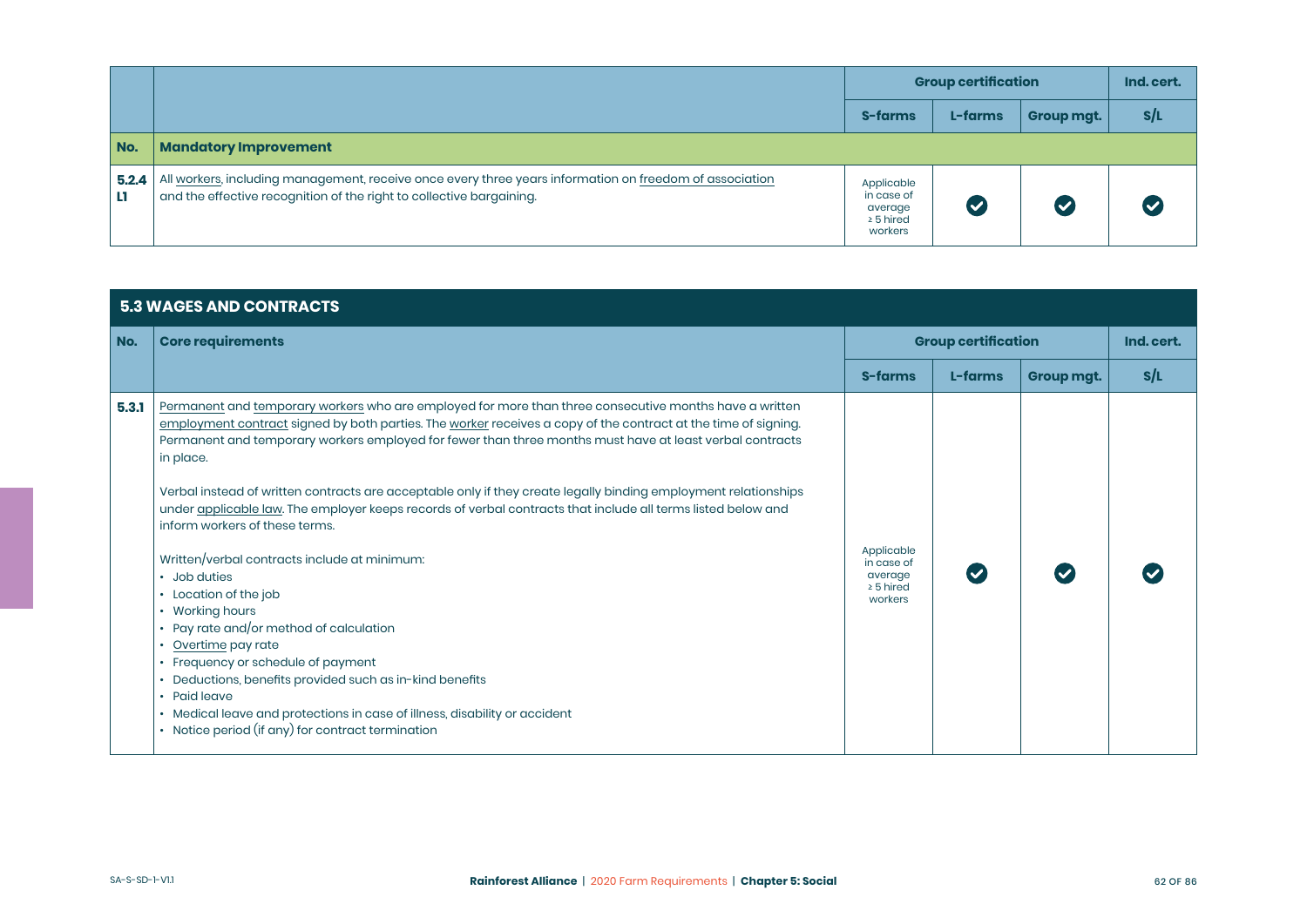# **5.3 WAGES AND CONTRACTS**

| No.   | <b>Core requirements</b>                                                                                                                                                                                                                                                                                                                                                                                                                                                                             |                                                             | <b>Group certification</b> |            | Ind. cert. |
|-------|------------------------------------------------------------------------------------------------------------------------------------------------------------------------------------------------------------------------------------------------------------------------------------------------------------------------------------------------------------------------------------------------------------------------------------------------------------------------------------------------------|-------------------------------------------------------------|----------------------------|------------|------------|
|       |                                                                                                                                                                                                                                                                                                                                                                                                                                                                                                      | S-farms                                                     | L-farms                    | Group mqt. | s/L        |
| 5.3.2 | Management does not engage in arrangements or practices designed to eliminate or reduce workers' pay<br>and/or benefits such as employing temporary workers for permanent or ongoing tasks.                                                                                                                                                                                                                                                                                                          | Applicable<br>in case of<br>average<br>≥ 5 hired<br>workers |                            |            |            |
| 5.3.3 | Workers receive at least the applicable minimum wage, or the wage negotiated in a Collective Bargaining Agree-<br>ment (CBA), whichever is higher. For production quota or piece work, the payment must be at least the minimum<br>wage, based on a 48-hour working week or national legal working hours limit whichever is lower. In countries where<br>the minimum wage is not adjusted yearly or regulated in a CBA, it is adjusted yearly for inflation based on the<br>national inflation rate. |                                                             |                            |            |            |
| 5,3,4 | Workers receive at least the applicable minimum wage, or the wage negotiated in a Collective Bargaining Agree-<br>ment (CBA), whichever is higher. For production quota or piece work, the payment must be at least the minimum<br>wage, based on a 48-hour working week or national legal working hours limit whichever is lower.                                                                                                                                                                   |                                                             |                            |            |            |
| 5.3.5 | Deductions from wages are permitted only if provided by applicable law or CBA. Voluntary wage deductions such as<br>advance payments, union membership, or loans can only be made with written or verbal consent from the worker.<br>Wage deductions as a disciplinary measure are not allowed. Deductions for work related to tools, equipment or gear<br>are not allowed unless those are permitted by law.                                                                                        |                                                             |                            |            |            |
|       | In-kind benefits must be in accordance with national law, however, they cannot exceed 30% of the total<br>remuneration.                                                                                                                                                                                                                                                                                                                                                                              |                                                             |                            |            |            |
| 5.3.6 | Workers are paid regularly at scheduled intervals agreed both by the worker and the employer, but must be at least<br>monthly.                                                                                                                                                                                                                                                                                                                                                                       |                                                             |                            |            |            |
|       | Records are maintained, per worker, of hours worked (regular and overtime) and/or volume produced (if applicable),<br>calculation of wages and deductions, and wages paid. Workers are provided pay slips with each payment containing<br>this information.                                                                                                                                                                                                                                          |                                                             |                            |            |            |
| 5.3.7 | Workers are paid regularly at scheduled intervals agreed both by the worker and the employer, but must be<br>at least monthly.                                                                                                                                                                                                                                                                                                                                                                       | Applicable<br>in case of                                    |                            |            |            |
|       | Group members maintain records, per worker, of hours worked (regular and overtime) and/or volume produced,<br>calculation of wages, in-kind benefits and deductions. The record is signed by each worker when he/she receives<br>payment.                                                                                                                                                                                                                                                            | average<br>$\geq 5$ hired<br>workers                        |                            |            |            |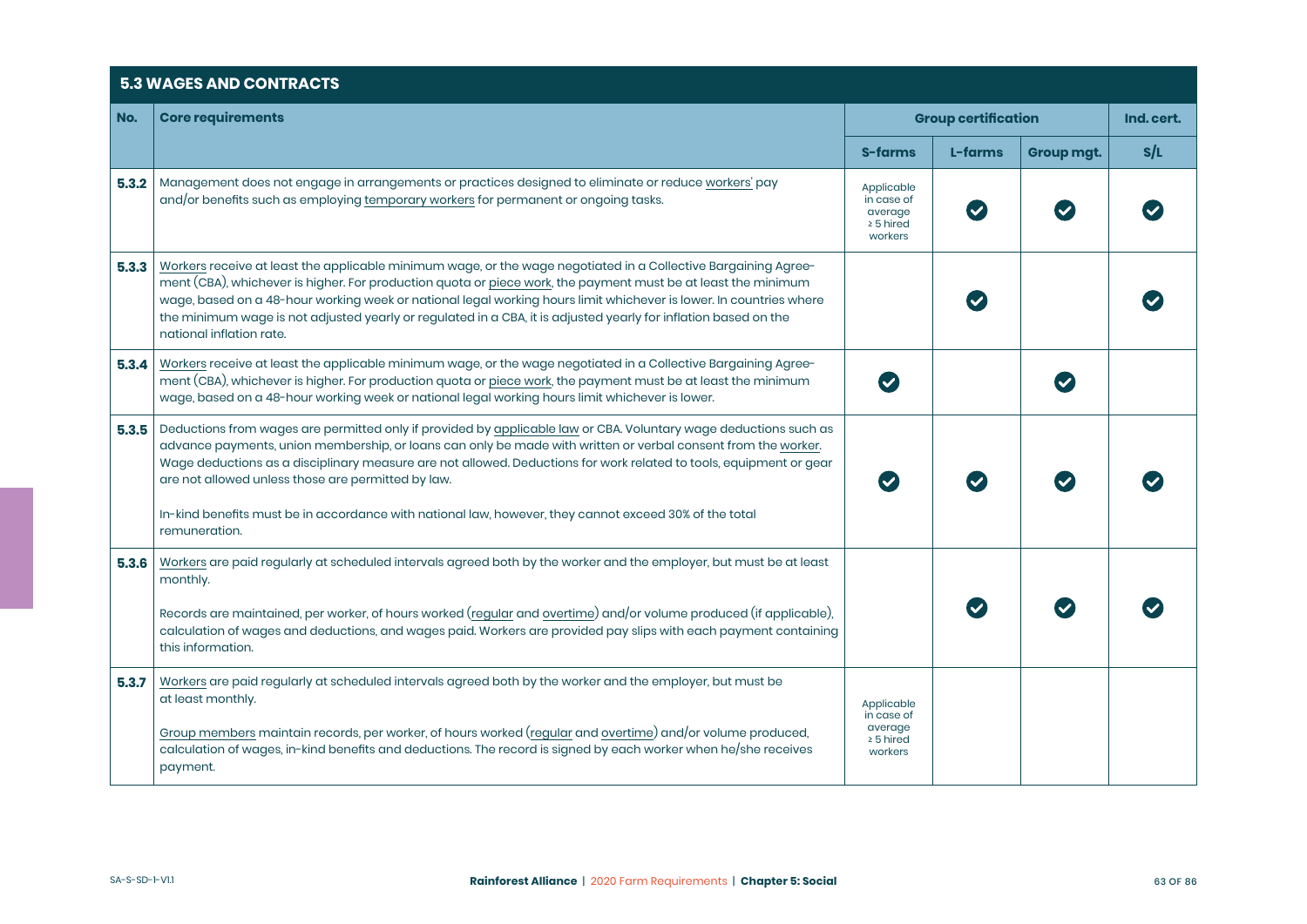| No.         | <b>Core requirements</b>                                                                                                                                                                                                                                                                                                                                                                                                                                                                                        | <b>Group certification</b>                                       |                         |                      | Ind. cert. |
|-------------|-----------------------------------------------------------------------------------------------------------------------------------------------------------------------------------------------------------------------------------------------------------------------------------------------------------------------------------------------------------------------------------------------------------------------------------------------------------------------------------------------------------------|------------------------------------------------------------------|-------------------------|----------------------|------------|
|             |                                                                                                                                                                                                                                                                                                                                                                                                                                                                                                                 | S-farms                                                          | L-farms                 | Group mgt.           | S/L        |
| 5.3.8       | Work of equal value is remunerated with equal pay without discrimination e.g. on gender or type of worker, ethnicity,<br>age, color, religion, political opinion, nationality, social origin or others.                                                                                                                                                                                                                                                                                                         | $\boldsymbol{\heartsuit}$                                        | $\overline{\mathbf{v}}$ | $\blacktriangledown$ |            |
| 5.3.9       | If labor providers are used, management has a written contract and documented oversight mechanisms in place<br>ensuring that the labor provider is:<br>• Licensed or certified by the competent national authority, if applicable<br>• Compliant with applicable legal requirements<br>• Not engaged in fraudulent or coercive recruiting practices<br>• Compliant with applicable worker related requirements 5.3 and 5.5 of this standard<br>All recruitment fees are paid by the management, not by workers. |                                                                  |                         |                      |            |
| 5,3,10      | If labor providers are used, name, contact and, if labor provider is officially registered, official registration number<br>of the labor provider is recorded.<br>The labor provider is:<br>• Not engaged in fraudulent or coercive recruiting practices<br>• Compliant with applicable worker related requirements 5.3 and 5.5 of this standard<br>All recruitment fees are paid by the farm, not by workers.                                                                                                  |                                                                  |                         |                      |            |
| No.         | <b>Mandatory Improvement</b>                                                                                                                                                                                                                                                                                                                                                                                                                                                                                    |                                                                  |                         |                      |            |
| 5.3.11<br>n | Permanent and temporary workers who are employed for more than three consecutive months have at least<br>a verbal contract in place.<br>The group member keeps records of verbal contracts and informs workers of at least these terms:<br>• Job duties<br>• Working hours<br>• Pay rate and method of calculation<br>• Overtime hours<br>• In-kind benefits                                                                                                                                                    | $\blacktriangledown$                                             |                         |                      |            |
| Ľī          | 5.3.12 Permanent and temporary workers who are employed for more than one consecutive month have a written<br>contract signed by both the employer and the worker, in a language the worker understands. The worker receives<br>a copy of the contract at the time of signing.<br>All other requirements of 5.3.1 apply.                                                                                                                                                                                        | Applicable<br>in case of<br>average<br>$\geq 5$ hired<br>workers |                         |                      |            |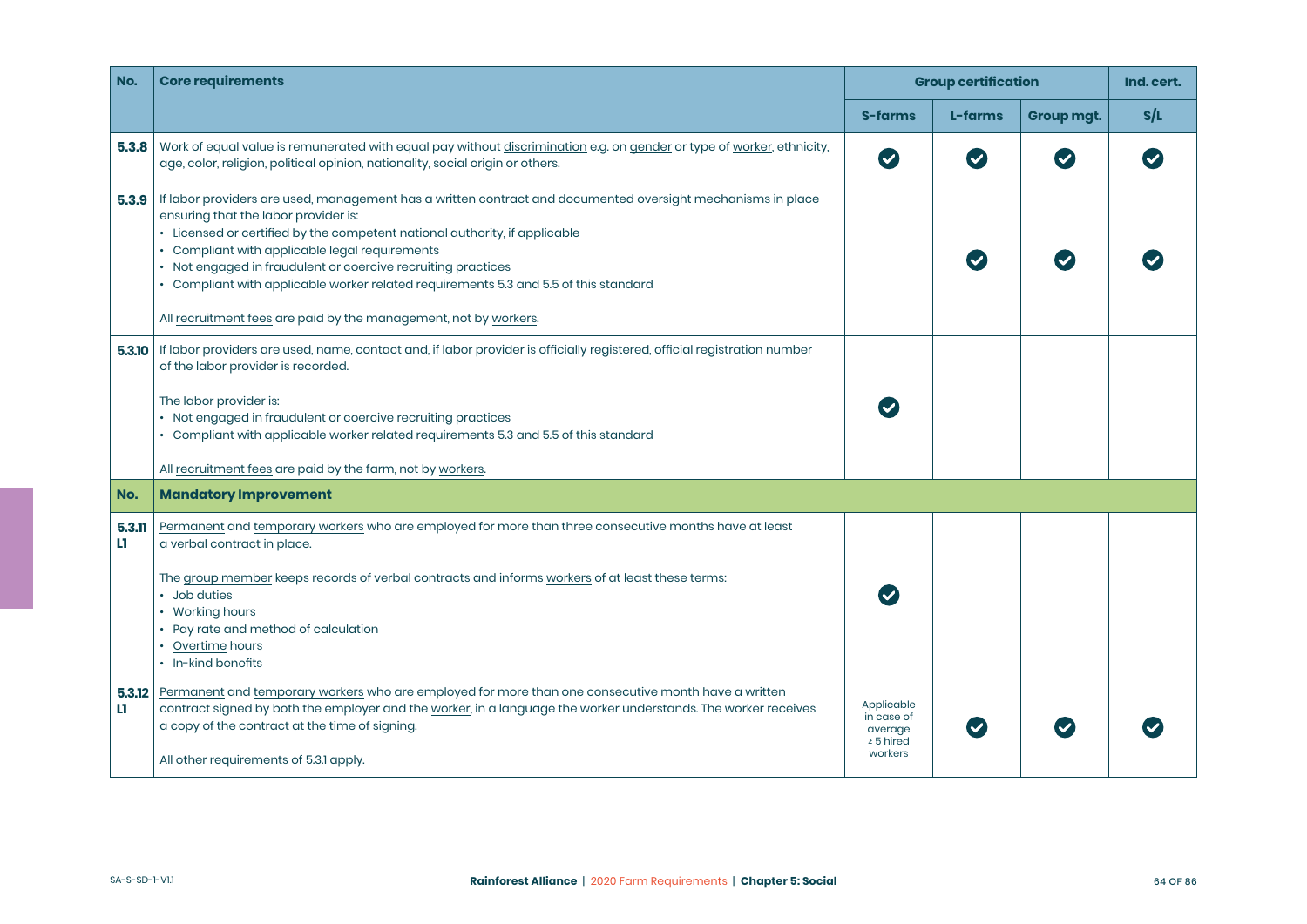|       | <b>5.4 LIVING WAGE</b>                                                                                                                                                                                                                                                                                                                                                                                                                                                                                                                     |                |                            |            |            |  |  |
|-------|--------------------------------------------------------------------------------------------------------------------------------------------------------------------------------------------------------------------------------------------------------------------------------------------------------------------------------------------------------------------------------------------------------------------------------------------------------------------------------------------------------------------------------------------|----------------|----------------------------|------------|------------|--|--|
| No.   | <b>Core requirements</b>                                                                                                                                                                                                                                                                                                                                                                                                                                                                                                                   |                | <b>Group certification</b> |            | Ind. cert. |  |  |
|       |                                                                                                                                                                                                                                                                                                                                                                                                                                                                                                                                            | <b>S-farms</b> | L-farms                    | Group mgt. | s/L        |  |  |
| 5.4.1 | The total remuneration (wages plus monetary and in-kind benefits) for all types of workers* is assessed yearly<br>against the Living Wage benchmark, as approved by the Rainforest Alliance and in accordance with the Global Living<br>Wage Coalition (GLWC). The management uses the Rainforest Alliance Salary Matrix Tool to accurately fill in<br>data for workers' wages.                                                                                                                                                            |                |                            |            |            |  |  |
|       | *excluding workers on small farms                                                                                                                                                                                                                                                                                                                                                                                                                                                                                                          |                |                            |            |            |  |  |
|       | Indicators:<br>• # and % of workers (per gender) whose wage plus in-kind-benefits are below Living Wage<br>benchmark provided by the Rainforest Alliance<br>• Average size of Living Wage gap (% of LW)<br>• Average size of Living Wage gap for men and women (% of LW)<br>侭<br>Please see Annex S8: Salary Matrix Tool                                                                                                                                                                                                                   |                |                            |            |            |  |  |
|       | $\mathsf{I}$<br>Please see Annex S9: Methodology for Measuring Remuneration and Gaps with a Living Wage<br>$\equiv$<br>Please see Annex S10: Living Wage Benchmarks per Country                                                                                                                                                                                                                                                                                                                                                            |                |                            |            |            |  |  |
| 5.4.2 | If the total remuneration is below the applied benchmark for any type of worker, management, in consultation with<br>workers' representatives, implements a wage improvement plan to progress towards the applicable benchmark,<br>including targets, actions, timeline and responsible persons. At a minimum, wages are adjusted yearly for inflation<br>based on the national inflation rate.                                                                                                                                            |                |                            |            |            |  |  |
| 5.4.3 | In case a supply chain certificate holder contributes (directly through a financial investment or through another type<br>of investment) to raising wages towards the level of a Living Wage or beyond, the management and the supply chain<br>certificate holder agree in writing on:<br>• The modalities of the contribution<br>• The timeline of the wage improvement plan (5.4.2) for the period for which the contribution is made<br>The management keeps records on the progress of the implementation of the wage improvement plan |                |                            |            |            |  |  |
| No.   | <b>Mandatory Smart Meter</b>                                                                                                                                                                                                                                                                                                                                                                                                                                                                                                               |                |                            |            |            |  |  |
| 5.4.4 | Total remuneration of workers (wages, monetary benefits, in-kind benefits) is increasing towards<br>and beyond the applicable Living Wage benchmark following the targets in the wage improvement plan.                                                                                                                                                                                                                                                                                                                                    |                |                            |            |            |  |  |
|       | <b>Indicators:</b><br>• # and % of workers (per gender) whose wage plus in-kind-benefits are below Living Wage benchmark provided by<br>the Rainforest Alliance<br>• Average size of Living Wage gap (% of LW)<br>• Average size of Living Wage gap for men and women (% of LW)                                                                                                                                                                                                                                                            |                |                            |            |            |  |  |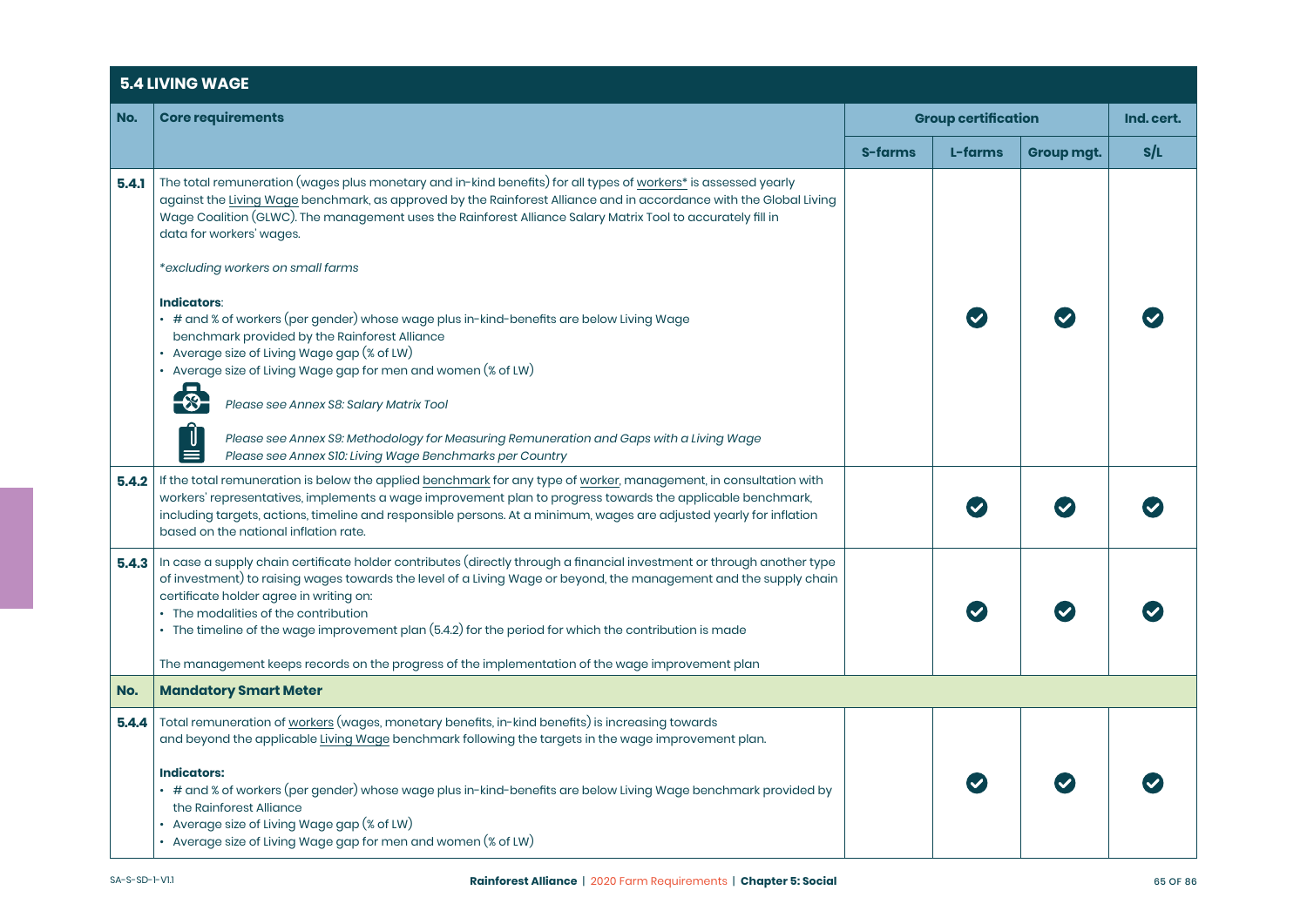| <b>5.5 WORKING CONDITIONS</b> |                                                                                                                                                                                                                                                                                                                                                                                                                                                                                                                                                                                                                                                                                                                                                                                                                                                                                                                                                                                                                                                                                                                                                                                                                                                                                                                                                                                                                                                                                                                                                                                                                                                                                                                                                           |                                                                  |         |            |            |
|-------------------------------|-----------------------------------------------------------------------------------------------------------------------------------------------------------------------------------------------------------------------------------------------------------------------------------------------------------------------------------------------------------------------------------------------------------------------------------------------------------------------------------------------------------------------------------------------------------------------------------------------------------------------------------------------------------------------------------------------------------------------------------------------------------------------------------------------------------------------------------------------------------------------------------------------------------------------------------------------------------------------------------------------------------------------------------------------------------------------------------------------------------------------------------------------------------------------------------------------------------------------------------------------------------------------------------------------------------------------------------------------------------------------------------------------------------------------------------------------------------------------------------------------------------------------------------------------------------------------------------------------------------------------------------------------------------------------------------------------------------------------------------------------------------|------------------------------------------------------------------|---------|------------|------------|
| No.                           | <b>Core requirements</b>                                                                                                                                                                                                                                                                                                                                                                                                                                                                                                                                                                                                                                                                                                                                                                                                                                                                                                                                                                                                                                                                                                                                                                                                                                                                                                                                                                                                                                                                                                                                                                                                                                                                                                                                  | <b>Group certification</b>                                       |         |            | Ind. cert. |
|                               |                                                                                                                                                                                                                                                                                                                                                                                                                                                                                                                                                                                                                                                                                                                                                                                                                                                                                                                                                                                                                                                                                                                                                                                                                                                                                                                                                                                                                                                                                                                                                                                                                                                                                                                                                           | S-farms                                                          | L-farms | Group mgt. | S/L        |
| 5.5.1                         | Workers do not work more than eight regular working hours per day and 48 regular working hours per week.<br>In addition, workers have at least a 30-minute break after a maximum of six consecutive hours of work and<br>are granted at least one full day of rest after a maximum of six consecutive days of work.<br>The regular work hours of guards do not exceed 56 hours per week on average per year.                                                                                                                                                                                                                                                                                                                                                                                                                                                                                                                                                                                                                                                                                                                                                                                                                                                                                                                                                                                                                                                                                                                                                                                                                                                                                                                                              |                                                                  |         |            |            |
|                               | ILO Convention, Hours of Work (Industry) Convention, 1919 (No. 1)<br>ILO Convention, Hours of Work (Commerce and Offices) Convention, 1930 (No. 30)                                                                                                                                                                                                                                                                                                                                                                                                                                                                                                                                                                                                                                                                                                                                                                                                                                                                                                                                                                                                                                                                                                                                                                                                                                                                                                                                                                                                                                                                                                                                                                                                       |                                                                  |         |            |            |
| 5.5.2                         | Overtime work is voluntary and only permitted if:<br>a It is requested in a timely manner<br>b It is paid according to national law or CBA, whichever is higher. If there is no law or CBA,<br>it is paid at least 1,5 times the regular wage level.<br>c The overtime work does not impose an increased health and safety risk. Incident rates during<br>overtime periods are monitored and overtime is reduced, if accident rates are higher during<br>overtime work periods than during periods of regular work hours.<br>d Workers have safe transport home after work*<br>e The total working week does not exceed 60 hours per week. Exceptional circumstances only<br>applicable for farms: see h)<br>f Workers have at least a 30-minute break after maximum six consecutive hours of work<br>and have a minimum of 10 consecutive hours of rest per 24 hour-period<br>g A record of the number of regular hours and overtime hours of each worker is kept*<br>h Applicable only to tea, coffee, bananas, fresh fruits, flower farms:<br>In exceptional circumstances, where there is a risk of losing harvest due to e.g. overproduction,<br>damage to infrastructure, for a maximum period of 12 weeks per year, the overtime may be up<br>to 24 hours total per week, and workers may work a maximum of 21 consecutive days.<br>*In groups of small farms this is not applicable to group member workers<br>ILO Convention, Hours of Work (Industry) Convention, 1919 (No. 1)<br>ILO Convention, Hours of Work (Commerce and Offices) Convention, 1930 (No. 30)<br>ILO Code of Practice on Safety and Health in Agriculture, 2010<br>International Labor Conference, 107th Session, General Study concerning instruments on working time, 2018 | Applicable<br>in case of<br>average<br>$\geq 5$ hired<br>workers |         |            |            |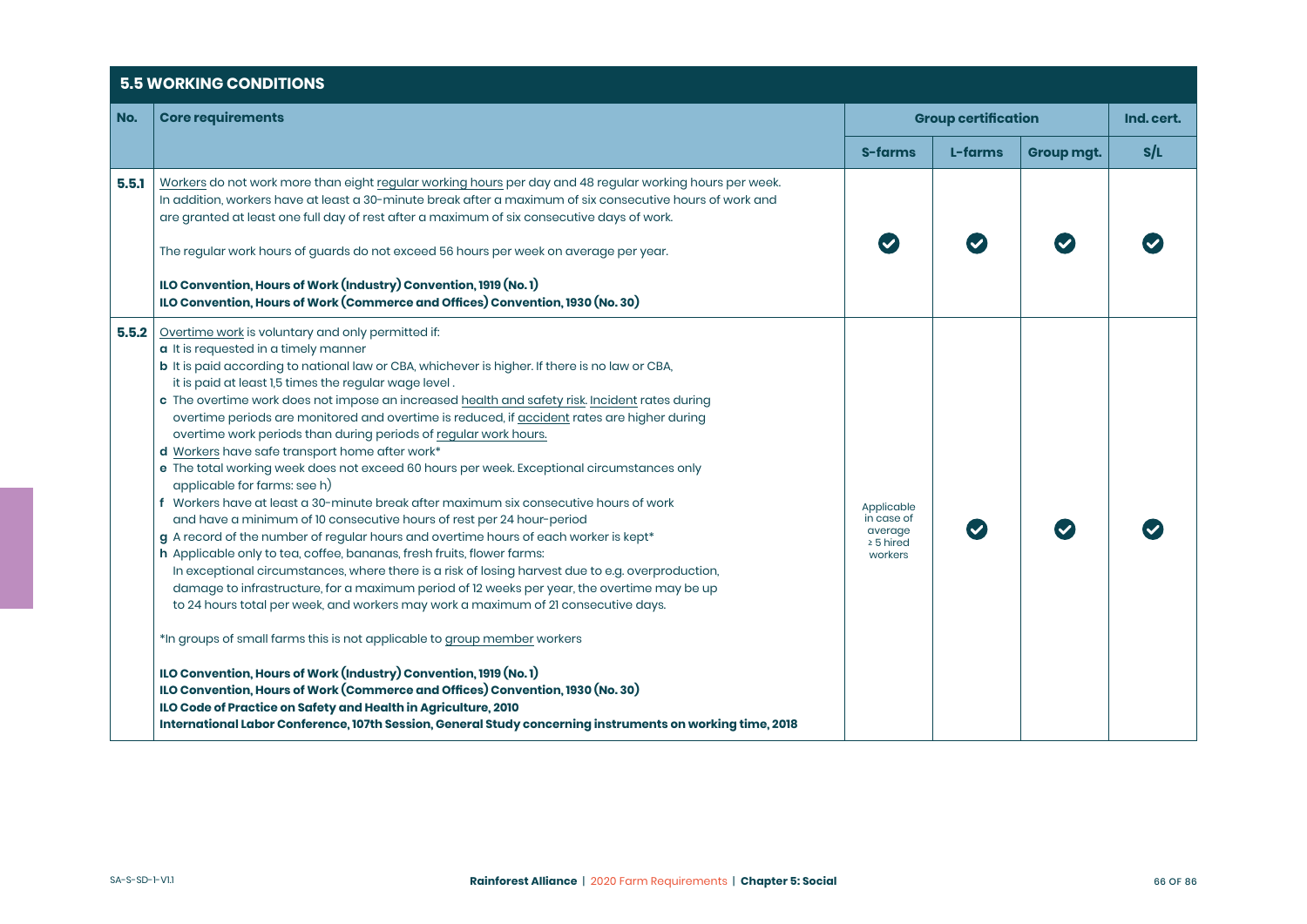| No.   | <b>Core requirements</b>                                                                                                                                                                                                                                                                                                                                                                                                                                                                                                                                                                                                                                                                                                                                                                                                                                                                                                                                                                                                                                                                                                          | <b>Group certification</b>                                       |         |            | Ind. cert. |
|-------|-----------------------------------------------------------------------------------------------------------------------------------------------------------------------------------------------------------------------------------------------------------------------------------------------------------------------------------------------------------------------------------------------------------------------------------------------------------------------------------------------------------------------------------------------------------------------------------------------------------------------------------------------------------------------------------------------------------------------------------------------------------------------------------------------------------------------------------------------------------------------------------------------------------------------------------------------------------------------------------------------------------------------------------------------------------------------------------------------------------------------------------|------------------------------------------------------------------|---------|------------|------------|
|       |                                                                                                                                                                                                                                                                                                                                                                                                                                                                                                                                                                                                                                                                                                                                                                                                                                                                                                                                                                                                                                                                                                                                   | S-farms                                                          | L-farms | Group mgt. | s/L        |
| 5,5,3 | Pregnant permanent workers are entitled to paid maternity leave in accordance with applicable law. In absence of<br>applicable law, workers receive paid maternity leave of at least 12 weeks, of which at least six weeks being taken after<br>birth. They receive maternity rights and benefits.<br>They can return to their job after maternity leave on the same terms and conditions and without discrimination,<br>loss of seniority or deduction of wages.<br>Workers who are pregnant, nursing or have recently given birth are offered flexible working schedules and work site<br>arrangements. Breastfeeding women have two additional 30-minute breaks per day and a space for breastfeeding<br>to nurture the child.<br>This nursing space must be:<br>• Functional for expressing milk (at a minimum, has a chair and a flat surface for pumping equipment, if needed)<br>Shielded from view<br>$\bullet$<br>• Free from intrusion by the public and co-workers<br>• Available whenever a mother needs to pump or express milk<br>• Not a toilet<br>ILO Convention, Maternity Protection Convention, 1952 (No. 183) | Applicable<br>in case of<br>average<br>$\geq$ 5 hired<br>workers |         |            |            |
| 5.5.4 | Workers' children younger than the applicable minimum working age coming with their parents to the workplace:<br>• Have a safe place to stay according to their age<br>• Are under the supervision of adults at all times<br>ILO Code of Practice on Safety and Health in Agriculture, 2010                                                                                                                                                                                                                                                                                                                                                                                                                                                                                                                                                                                                                                                                                                                                                                                                                                       |                                                                  |         |            |            |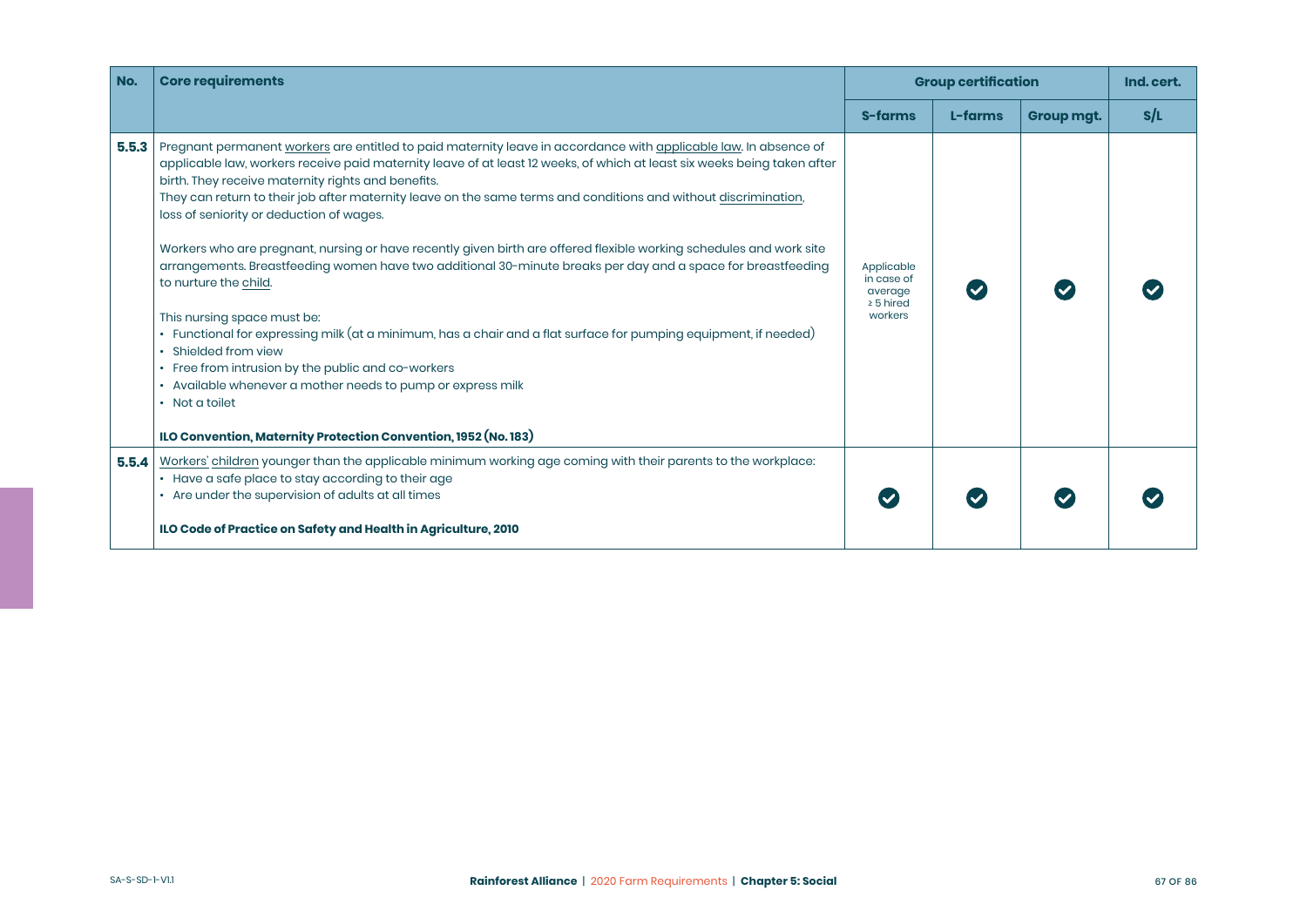## **5.6 HEALTH AND SAFETY No. Core requirements Group certification Ind. cert. S-farms L-farms Group mgt. S/L 5.6.1** A competent professional conducts an analysis of the occupational health and safety risks. Corresponding health and safety measures are included in the management plan and implemented, considering at least the following; • Risk analysis • Compliance with regulations • Training of workers • Procedures and equipment to ensure health and safety  $\bullet$  $\overline{\mathcal{L}}$ The number and type of occupational health and safety incidents are recorded (specified for men and women) and include incidents related to agrochemical use. For groups of small farms this is done for their own facilities. **ILO Convention, Occupational Safety and Health Convention, 1981 (No. 155) 5.6.2** First aid boxes are available to workers for the treatment of work-related injuries, and emergency health care is provided free of charge including transport to and treatment in a hospital. Applicable The boxes are placed at the central locations of production, processing, and maintenance sites. For an emergency, in case of  $\blacktriangledown$ l J average appropriate measures, including showers and eyewashes, are present at the relevant locations. ≥ 5 hired workers Trained first aid employees are present during working hours. The workers are informed where and to who they should go to for first aid in case of an emergency.  $\bullet$ **5.6.3** Group members and workers know where to go in case of an emergency. **5.6.4** Workers have access to sufficient and safe drinking water at all times through one of the following means: • A public drinking water system, or • Drinking water provided by the management, compliant with drinking water parameters as set by local law or the WHO, based on regular testing at least preceding each Rainforest Alliance certification audit and any time that water contamination risks have occurred or been identified  $\bullet$ Drinking water sources are protected and water distribution mechanisms are maintained to avoid contamination. Drinking water stored in jars or containers is protected against contamination by a lid and is replaced by fresh drinking water at least every 24 hours.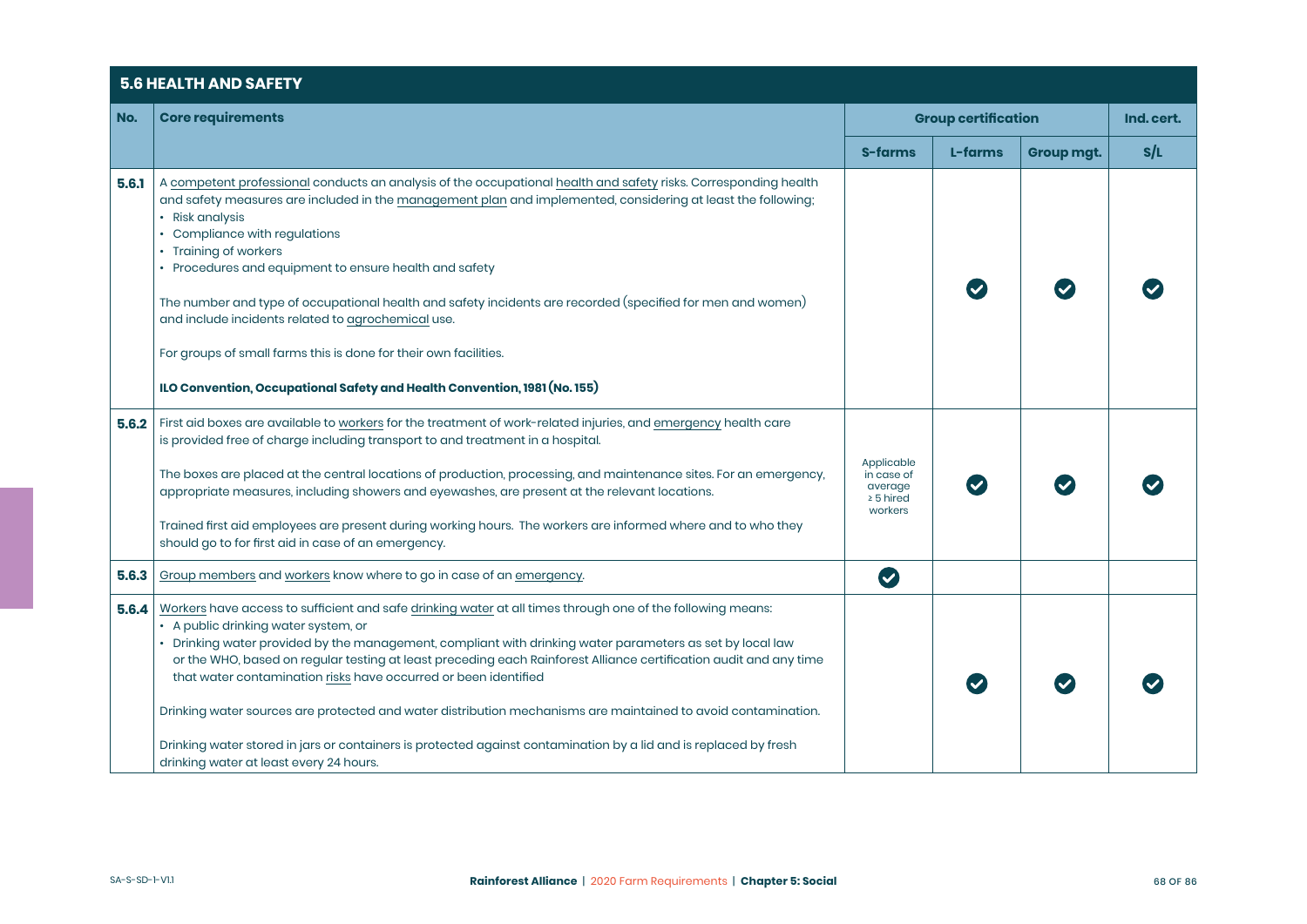| No.    | <b>Core requirements</b>                                                                                                                                                                                                                                                                                                                                                                                                                                                                   | <b>Group certification</b> |         |            |     |  |  | Ind. cert. |
|--------|--------------------------------------------------------------------------------------------------------------------------------------------------------------------------------------------------------------------------------------------------------------------------------------------------------------------------------------------------------------------------------------------------------------------------------------------------------------------------------------------|----------------------------|---------|------------|-----|--|--|------------|
|        |                                                                                                                                                                                                                                                                                                                                                                                                                                                                                            | S-farms                    | L-farms | Group mgt. | s/L |  |  |            |
| 5.6.5  | For small farms, in case of no access to safe public drinking water, management implements and documents a<br>training program to instruct group members on potable water treatments through boiling, filtering, or chlorinating<br>and on the prevention of water contamination.                                                                                                                                                                                                          |                            |         |            |     |  |  |            |
| 5.6.6  | Workers always have access to safe and sufficient drinking water.                                                                                                                                                                                                                                                                                                                                                                                                                          | $\bullet$                  |         |            |     |  |  |            |
| 5.6.7  | Sufficient, clean, and functioning toilets and handwashing stations are provided in or close by agricultural<br>production, processing, maintenance, office sites, and workers' housing.<br>Facilities are divided by gender in the case of 10 or more workers. Urinals are separated from toilets used<br>by females. Safety and privacy of vulnerable groups are ensured, by at least well-lit and lockable facilities.<br>Workers are allowed to frequent these facilities when needed. |                            |         |            |     |  |  |            |
| 5.6.8  | Workers receive information on health topics, medical leave policies and availability of primary, maternal and<br>reproductive health services in the community.                                                                                                                                                                                                                                                                                                                           |                            |         |            |     |  |  |            |
| 5.6.9  | Persons that work in hazardous situations (e.g. under challenging terrains, with machines or with hazardous<br>materials) use appropriate Personal Protective Equipment (PPE). These persons are trained in the use of the PPE<br>and have access to the PPE free of charge.                                                                                                                                                                                                               |                            |         |            |     |  |  |            |
| 5.6.10 | All tools used by the workers are in good working condition.<br>Machines have clear instructions on safe usage that can be understood by the workers, and dangerous parts<br>are guarded or encased. Workers using such machines are appropriately trained, and if required by law, workers<br>operating machinery have the applicable licenses.<br>Machinery and other equipment are stored safely when not in use.                                                                       |                            |         |            |     |  |  |            |
| 5.6.11 | Female workers who are pregnant, nursing, or have recently given birth are not assigned to activities that pose a risk<br>to the woman's, unborn child's, or infant's health. In cases of job reassignment, there is no reduction in remuneration.<br>No pregnancy tests are requested.                                                                                                                                                                                                    | $\blacktriangledown$       |         |            |     |  |  |            |
| 5.6.12 | Workers may leave situations with imminent danger without seeking employer's permission<br>and without being penalized.                                                                                                                                                                                                                                                                                                                                                                    |                            |         |            |     |  |  |            |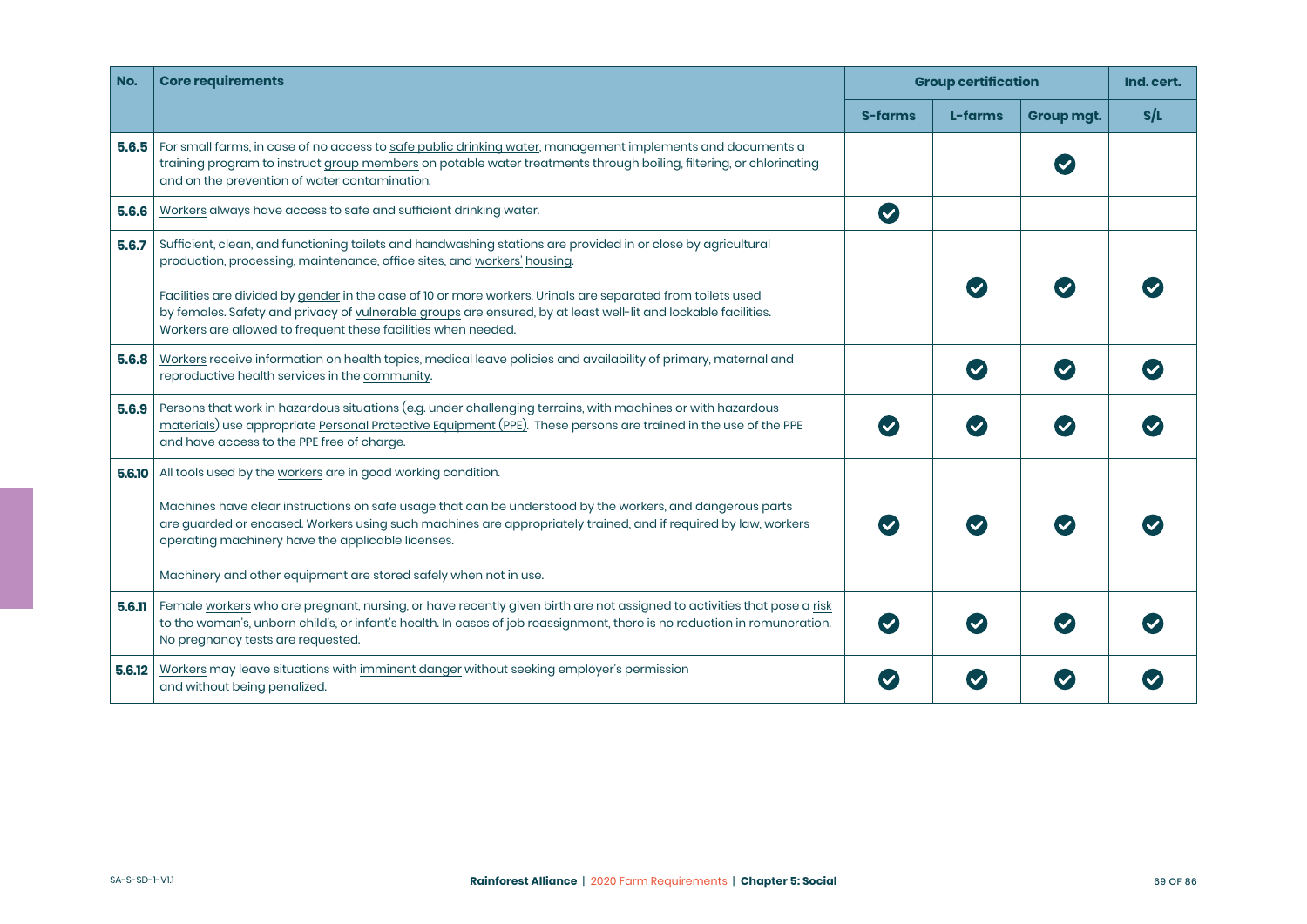| No.                      | <b>Core requirements</b>                                                                                                                                                                                                                                                                                                                                                                    | <b>Group certification</b> |         | Ind. cert. |     |
|--------------------------|---------------------------------------------------------------------------------------------------------------------------------------------------------------------------------------------------------------------------------------------------------------------------------------------------------------------------------------------------------------------------------------------|----------------------------|---------|------------|-----|
|                          |                                                                                                                                                                                                                                                                                                                                                                                             | S-farms                    | L-farms | Group mgt. | s/L |
|                          | 5.6.13 Workshops, storage areas, and processing facilities are safe, clean, with sufficient light and ventilation.                                                                                                                                                                                                                                                                          |                            |         |            |     |
|                          | A clear and written accident and emergency procedure is in place. It includes marked fire exits, evacuation maps,<br>at least one emergency drill per year. Management informs workers about this procedure.                                                                                                                                                                                |                            |         |            |     |
|                          | There is firefighting equipment and equipment to remediate spillage of materials. Workers are trained on<br>how to use this equipment.                                                                                                                                                                                                                                                      |                            |         |            |     |
|                          | Only authorized personnel have access to workshops, storage, or processing facilities.                                                                                                                                                                                                                                                                                                      |                            |         |            |     |
|                          | 5.6.14 Workers in workshops, storage areas and processing facilities have clean and safe eating spaces that provide pro-<br>tection against sun and rain. Workers in the field can have their meal protected from sun and rain.                                                                                                                                                             |                            |         |            |     |
|                          | 5.6.15 Workers receive basic training on occupational health, safety, and hygiene and related instructions are visibly dis-<br>played at central locations.                                                                                                                                                                                                                                 |                            |         |            |     |
| 5.6.16                   | Workers who regularly handle hazardous agrochemicals receive a medical examination at least once a year.<br>In case of regular exposure to organophosphates or carbamate pesticides, the examination includes<br>cholinesterase testing. Workers have access to the results of their medical examination.                                                                                   |                            |         |            |     |
| No.                      | <b>Mandatory Improvement</b>                                                                                                                                                                                                                                                                                                                                                                |                            |         |            |     |
| 5.6.17<br>H.             | An Occupational Health and Safety (OHS) committee is chosen by workers for farms/group management with<br>20 or more workers, reflecting the composition of the workforce. The committee participates in or carries out<br>regular OHS reviews, and its findings and decisions are considered in the updating and implementation of the<br>findings of the health and safety risk analysis. |                            |         |            |     |
| 5.6.18<br>L <sub>2</sub> | Workers who cannot carry out their job because of temporary health conditions, including but not limited to<br>pregnancy, nursing, or physical disabilities, are temporarily reassigned to a different task without a penalty<br>or a decrease in remuneration.                                                                                                                             |                            |         |            |     |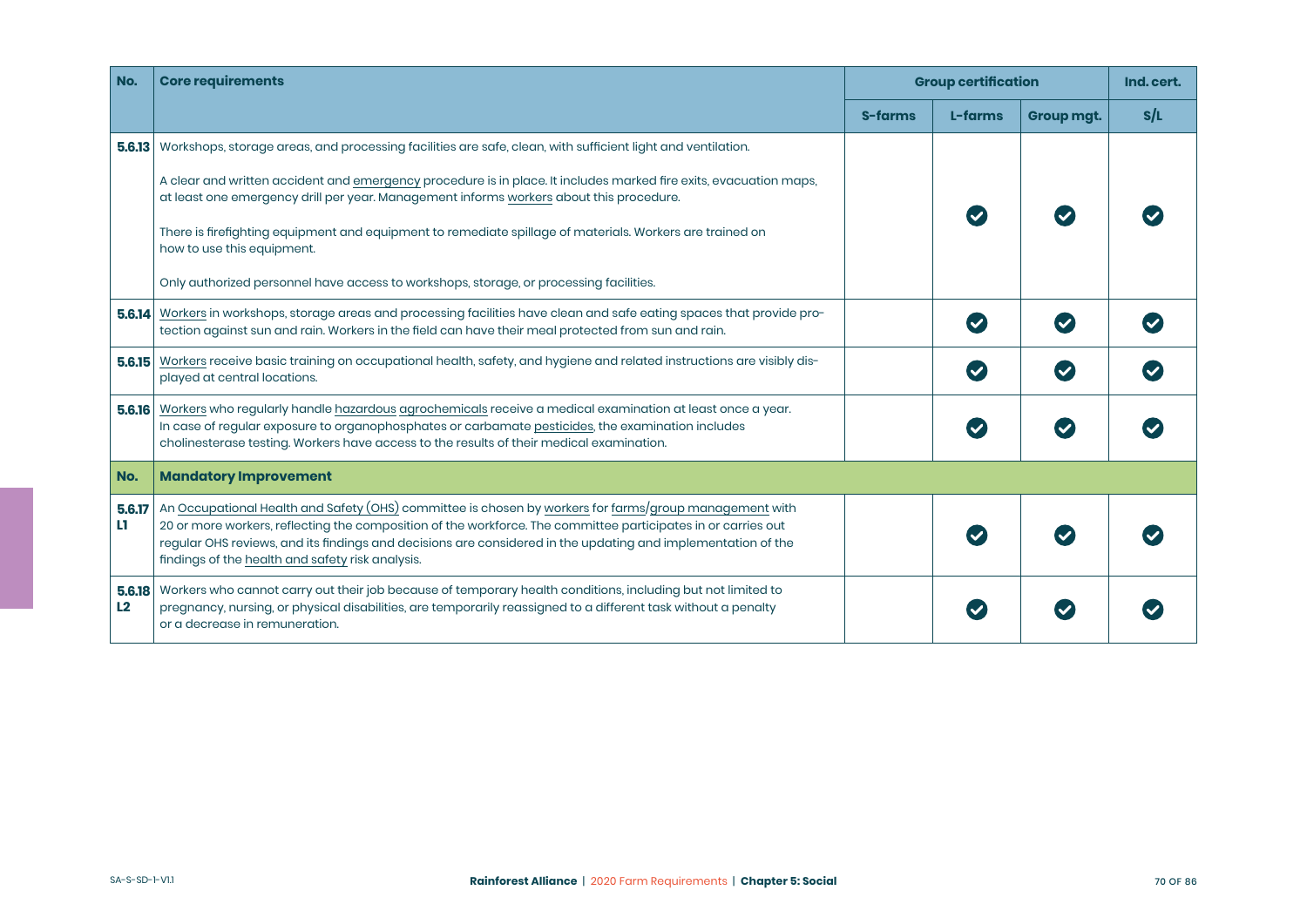# **5.7 HOUSING AND LIVING CONDITIONS No. Core requirements Group certification Ind. cert. S-farms L-farms Group mgt. S/L 5.7.1** Workers and their families that are housed or lodged on-site have safe, clean, and decent living quarters considering local conditions. This includes at least: Location and construction: • Safe construction; build on a non-hazardous location, structure protecting against extreme weather conditions, consisting at least of dry floor, permanent walls and in a good state of repair • Workers/families are informed about emergency evacuation plans • Measures are taken to reduce the effect of extreme climate conditions such as flooding • Fire Safety: collective housing has marked fire exits, firefighting equipment, and instructions for their use • Avoid housing on sites subject to air pollution and surface runoff of wastewater Health and Hygiene: • Availability of enough safe drinking water; at least 20 liters per adult per day and within 1km/30 minutes round-trip • Adequate sanitary and washing facilities: The number of toilets or pit latrines, urinals, handwash facilities and shower/bathroom facilities: 1 unit of each for a  $\overline{\mathcal{L}}$ Ø maximum of 15 persons. Handwash facilities must consist of a tap and basin. • Safety and privacy of vulnerable groups are ensured, at least by well-lit and lockable facilities. Sanitary facilities are located within the same buildings, or at a safe distance from the buildings (no more than 60 meters from rooms/ dormitories) and provided separately for men and women. • Adequate closed-sewage or pit latrines, sanitation and waste disposal facilities are in place • Cooking areas with smoke ventilation • Enough lighting (daylight and artificial) • Dry floors; raised from ground level, either of cement, stone, tile, wood, or clay (the latter only if sealed and levelled) • Pest control; absence of rats, mice, insects, and vermin, or conditions that favor their populations that could cause disease or carry parasites that function as vectors of diseases. *Continued on next page >*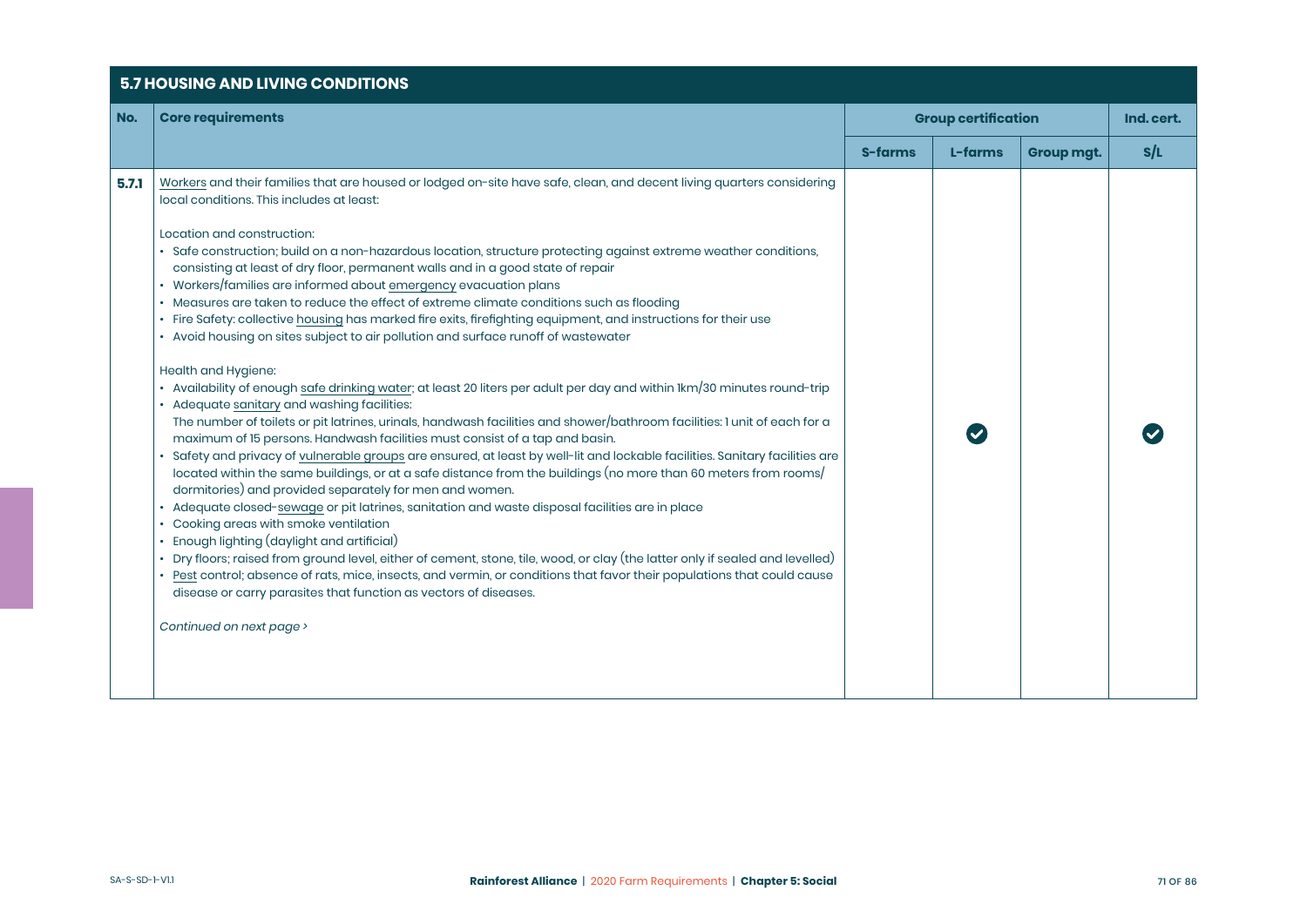| No.   | <b>Core requirements</b>                                                                                                                                                                                                                                                                                                                                                                                                                                                                                                                                                                                                                                                                                                                                                                                                                                                                                                                                                                                                                                                                                                                                        | <b>Group certification</b> |         |            | Ind. cert. |
|-------|-----------------------------------------------------------------------------------------------------------------------------------------------------------------------------------------------------------------------------------------------------------------------------------------------------------------------------------------------------------------------------------------------------------------------------------------------------------------------------------------------------------------------------------------------------------------------------------------------------------------------------------------------------------------------------------------------------------------------------------------------------------------------------------------------------------------------------------------------------------------------------------------------------------------------------------------------------------------------------------------------------------------------------------------------------------------------------------------------------------------------------------------------------------------|----------------------------|---------|------------|------------|
|       |                                                                                                                                                                                                                                                                                                                                                                                                                                                                                                                                                                                                                                                                                                                                                                                                                                                                                                                                                                                                                                                                                                                                                                 | S-farms                    | L-farms | Group mgt. | s/L        |
| 5.7.1 | Comfort and Decency:<br>• Families of permanent workers with children have separate rooms from workers who are non-family members<br>• Workers' children live together with their parents and are not separated from them<br>• Workers' children living on-site are in a safe place and under the supervision of an adult during working hours<br>· Group accommodations for individual workers have separate rooms and separate facilities for women and men<br>that can be locked. A separate bed for each worker is provided . There is a minimum space between beds of 1<br>meter. Where bunk beds are used, there must be enough clear space between the bunks of the bed, at least 0.7<br>meters.<br>· Storage for the personal belongings of workers is provided, either an individual cupboard or at least I meter of shelf<br>unit for each worker<br>• Electricity (in-house or nearby) if available in the area<br>ILO Recommendation, Workers' Housing Recommendation, 1961 (No. 115)<br>ILO Code of Practice on Safety and Health in Agriculture, 2010<br>$\overline{\mathbf{P}}$<br>Please see Guidance Document K: Housing and Living Conditions |                            |         |            |            |
| 5.7.2 | Children living on-site and of school-going age go to school. Children either:<br>• Go to a school at safe walking distance<br>• Go to a school at reasonable traveling distance, with availability of safe transport<br>• Have on-site schooling of a recognized and equivalent level.                                                                                                                                                                                                                                                                                                                                                                                                                                                                                                                                                                                                                                                                                                                                                                                                                                                                         |                            |         |            |            |
| 5.7.3 | Workers and their families that are housed or lodged on-site have safe, clean and decent living quarters<br>considering local conditions and the possibilities of each producer, and include:<br>· Safe accommodation; build on non-hazardous location, structure protecting against extreme weather<br>conditions, consisting at least out of dry floor, permanent walls and a good state of repair<br>• Marked evacuation routes for group accommodations<br>· Protection against air pollution and surface runoff. Adequate sewage, sanitation and waste disposal facilities<br>are in place<br>• Access to safe drinking water<br>· Adequate sanitary and washing facilities. Safety and privacy of vulnerable groups is ensured,<br>at least by well-lit and lockable facilities<br>ILO Recommendation, Workers' Housing Recommendation, 1961 (No. 115)                                                                                                                                                                                                                                                                                                    |                            |         |            |            |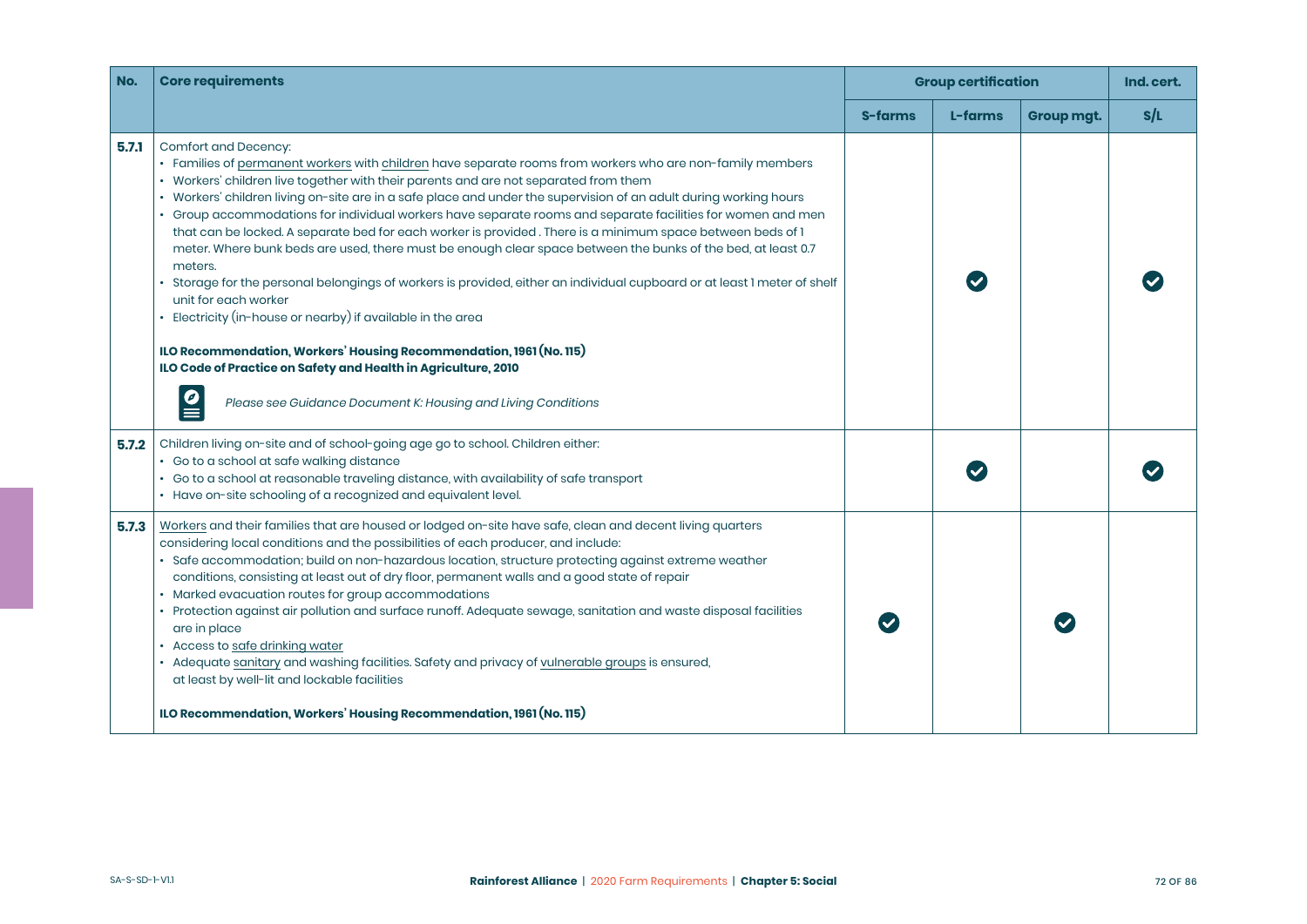|              |                                                                                                                                                                                                                                                                                                                                                                                                                                                                                                                                                                                             | <b>Group certification</b> |         |            | Ind. cert. |
|--------------|---------------------------------------------------------------------------------------------------------------------------------------------------------------------------------------------------------------------------------------------------------------------------------------------------------------------------------------------------------------------------------------------------------------------------------------------------------------------------------------------------------------------------------------------------------------------------------------------|----------------------------|---------|------------|------------|
|              |                                                                                                                                                                                                                                                                                                                                                                                                                                                                                                                                                                                             | S-farms                    | L-farms | Group mgt. | s/L        |
| No.          | <b>Mandatory Improvement</b>                                                                                                                                                                                                                                                                                                                                                                                                                                                                                                                                                                |                            |         |            |            |
| 5.7.4<br>LT. | On-site living conditions have improved by:<br>• Durable building materials<br>• Ventilated Improved Pit (VIP) latrines or toilets with connections to wastewater disposal systems, or sewage<br>system if this is present<br>• Increased living space for group accommodations<br>• Cooking areas are separate from bedrooms<br>• Bunk beds are not arranged in more than two levels<br>• Natural ventilation that ensures movement of air in all conditions of weather and climate<br>• Workers have covered or comfortable areas according to their customs during meals and break times |                            |         |            |            |
| 5.7.5<br>ш   | On-site housing includes:<br>• Cooking areas with smoke ventilation<br>• Food storage areas must be protected from moisture and pests and be separate from storage of chemicals<br>and other potential hazards<br>• Measures for pest control are taken                                                                                                                                                                                                                                                                                                                                     |                            |         |            |            |
| 5.7.6<br>L2  | On-site living conditions have improved by:<br>• Sealed floors<br>• Rooms indicate the maximum allowed number of inhabitants<br>• Frequent inspections are held to ensure that the accommodation is safe and clean,<br>inspection reports are documented<br>• Areas for drying clothes<br>• At least one toilet, one shower, and one laundry sink per 6 persons<br>• Group accommodation has at least one toilet per 6 persons                                                                                                                                                              |                            |         |            |            |
| 5.7.7<br>ш   | In case temporary workers have off-property accommodation, the group and/or farm management makes arran-<br>gements or works together with the relevant property owners or settlement/municipal authorities for safe, clean and<br>decent living conditions considering local conditions.                                                                                                                                                                                                                                                                                                   |                            |         |            |            |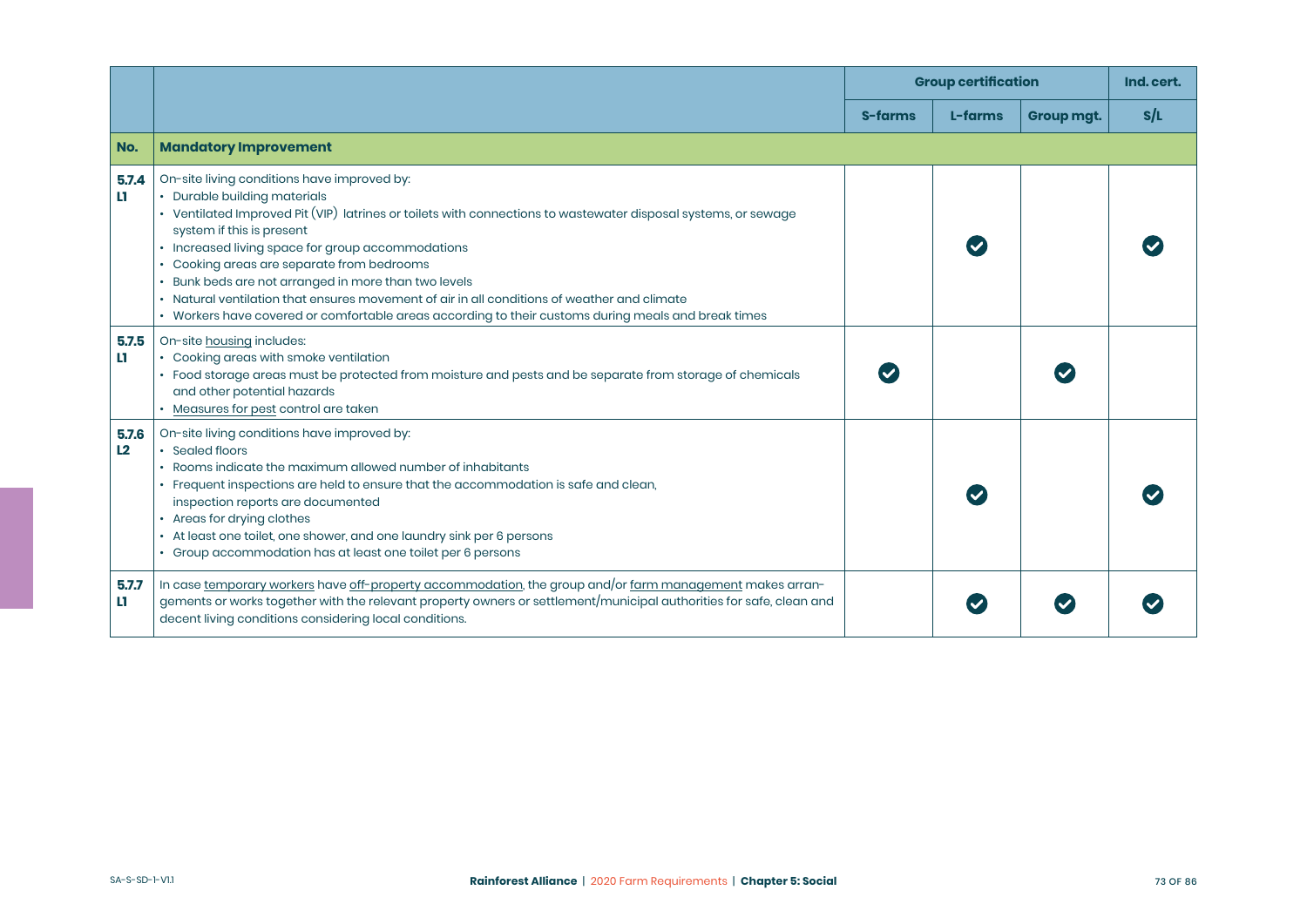|             | <b>5.8 COMMUNITIES</b>                                                                                                                                                                                                                                                                                                                                                                                                                                                                                                                                                                                                                                                                                                                                                                                                                                                                                                                                                                        |                            |         |            |            |
|-------------|-----------------------------------------------------------------------------------------------------------------------------------------------------------------------------------------------------------------------------------------------------------------------------------------------------------------------------------------------------------------------------------------------------------------------------------------------------------------------------------------------------------------------------------------------------------------------------------------------------------------------------------------------------------------------------------------------------------------------------------------------------------------------------------------------------------------------------------------------------------------------------------------------------------------------------------------------------------------------------------------------|----------------------------|---------|------------|------------|
| No.         | <b>Core requirements</b>                                                                                                                                                                                                                                                                                                                                                                                                                                                                                                                                                                                                                                                                                                                                                                                                                                                                                                                                                                      | <b>Group certification</b> |         |            | Ind. cert. |
|             |                                                                                                                                                                                                                                                                                                                                                                                                                                                                                                                                                                                                                                                                                                                                                                                                                                                                                                                                                                                               | S-farms                    | L-farms | Group mgt. | s/L        |
| 5.8.1       | Management respects legal and customary rights of indigenous peoples and local communities. Activities<br>diminishing the land or resource use rights or collective interests of indigenous peoples and local communities,<br>including High Conservation Values (HCVs) 5 or 6, are conducted only after having received free, prior and<br>informed consent (FPIC) following the Rainforest Alliance FPIC annex.<br>U<br>Please see Annex SII: Free, Prior and Informed Consent (FPIC) Processes                                                                                                                                                                                                                                                                                                                                                                                                                                                                                             |                            |         |            |            |
| 5.8.2       | The producer has legal and legitimate right to use the land. Upon request, this right is substantiated by ownership,<br>leasehold, or other legal documents or by documentation of traditional or customary use rights.<br>In the event that indigenous peoples and local communities, current or former local residents, or other<br>stakeholders validly dispute the right to use the land - including in relation to past dispossession, forced<br>abandonment, or illegal action - legitimate right may be demonstrated if a conflict resolution and remediation<br>process has been documented, implemented and accepted by the affected parties, including relevant<br>authorities in the case of past illegal action.<br>If the dispute involves indigenous peoples and local communities, large farms and individually certified farms<br>follow an FPIC process in accordance with the Rainforest Alliance FPIC Annex to attain the required conflict<br>resolution and remediation. |                            |         |            |            |
| No.         | <b>Mandatory Improvement</b>                                                                                                                                                                                                                                                                                                                                                                                                                                                                                                                                                                                                                                                                                                                                                                                                                                                                                                                                                                  |                            |         |            |            |
| 5.8.3<br>ш  | Management engages with communities within or adjacent to the farm that are likely to be affected by the farm's<br>operations. Management identifies their concerns and interests related to these operations, and informs them about<br>the possibility to file complaints in accordance with 1.5.1.                                                                                                                                                                                                                                                                                                                                                                                                                                                                                                                                                                                                                                                                                         |                            |         |            |            |
| 5.8.4<br>L2 | Management supports communities within or adjacent to the farm to address the needs and priorities<br>identified (5.8.3), e.g. support for local schools, medical care or helping to address environmental problems.                                                                                                                                                                                                                                                                                                                                                                                                                                                                                                                                                                                                                                                                                                                                                                          |                            |         |            |            |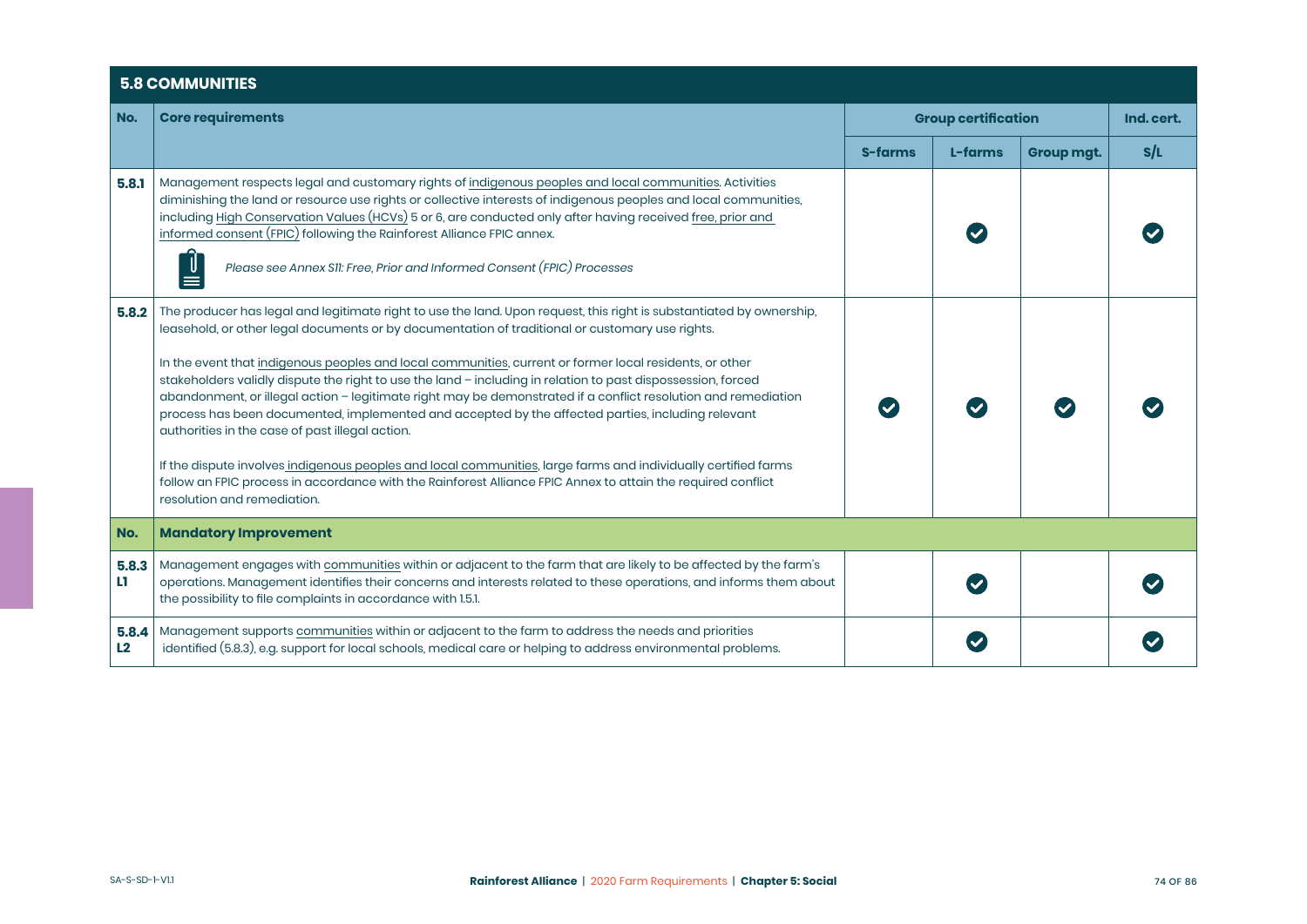## **CHAPTER 6: ENVIRONMENT**



Agriculture can have positive or negative effects on the natural environment, depending on how it is managed. This chapter outlines pathways for certified farms to have a positive impact on the planet, and its forests, biodiversity, water and climate. By complying with the core requirements of the Farm Requirements, farms also comply with the High Conservation Values approach as set by the HCV Network.

The first topic in this chapter supports the outcome that farms and groups do not contribute to deforestation, forest degradation and destruction of other natural ecosystems, and that they

conserve, maintain, and restore natural ecosystems and their services. The topic of wildlife and biodiversity supports the outcome that farms and groups avoid degradation of natural habitats, contribute to improving biodiversity, and help to prevent the extinction of threatened species. For the topics of water, waste, and energy, farms and groups reduce pollution, treat wastewater and minimize release of hazardous pollutants, and reduce waste and energy through prevention, reduction, recycling and reuse. A self-selected topic is added for farms and groups taking the step towards measurements of greenhouse gas reductions.

 Finally, throughout this chapter and the farming practices chapter, the Farm Requirements work towards the outcome of farms and groups adopting climate adaptation and resilience techniques, and supporting climate change mitigation.

Once again, the Rainforest Alliance recognizes that farm certification fits into a larger picture of landscape conservation, where multiple strategies are needed to create lasting impact for biodiversity and planet. The content of this chapter marks a starting from which certified farms and groups can support this goal.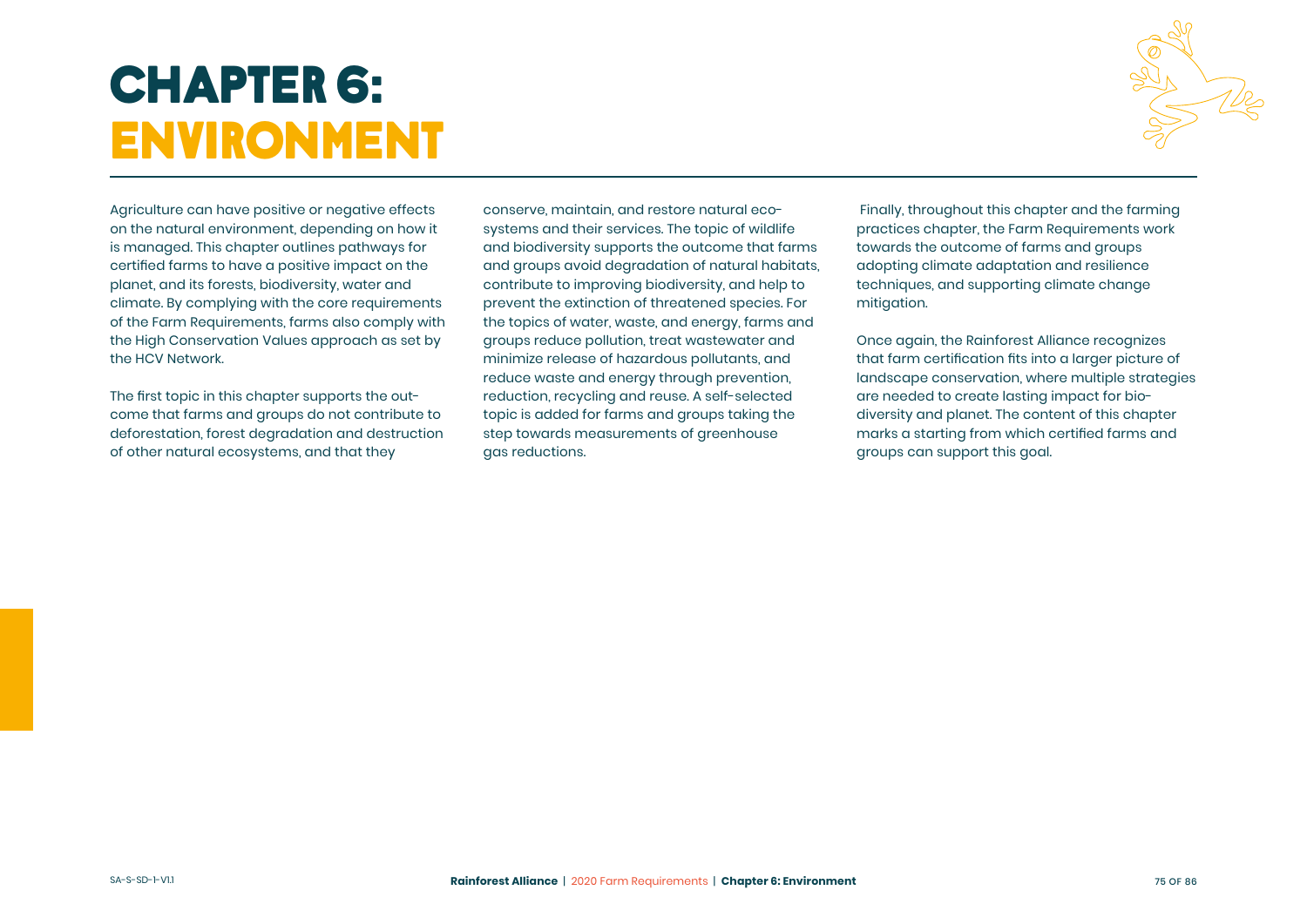## **Chapter 6 - Farm Outcomes**

| 1. Producers have not encroached into forests or other natural<br>ecosystems and take measures in case of medium or high risk | Forests and other natural ecosystems on certified production<br>units are effectively protected and restored     | 5. Producers use water efficiently                                                                                      |
|-------------------------------------------------------------------------------------------------------------------------------|------------------------------------------------------------------------------------------------------------------|-------------------------------------------------------------------------------------------------------------------------|
| to the High Conservation Values                                                                                               | Effective group management and supporting field intervention                                                     | 5. Producers reduce water use for<br>irrigation and processing                                                          |
| 2. Producers maintain on-farm<br>natural vegetation                                                                           | contribute to protection and restoration of forests and other<br>natural ecosystems in the surrounding landscape | 6. Wastewater from processing operations is not discharged,<br>and does not contribute to soil erosion or contamination |
| 2. Increased natural vegetation and                                                                                           |                                                                                                                  |                                                                                                                         |
| optimal shade coverage                                                                                                        | Natural vegetation on farms is maintained and enhanced                                                           | 7. Waste is managed in a safe and<br>environmentally friendly way                                                       |
|                                                                                                                               |                                                                                                                  |                                                                                                                         |
| 3. Producers maintain riparian buffers                                                                                        | Increased protection of wildlife and biodiversity                                                                | 7. Waste is reused/recycled                                                                                             |
| 3. Producers establish and restore                                                                                            |                                                                                                                  |                                                                                                                         |
| riparian buffers                                                                                                              | Increased efficiency in water and energy use and reduced<br>wastewater and solid waste pollution                 | 8. Producers increase energy efficiency and reduce<br>dependency on non-renewable energy sources                        |
| 4. Producers take measure to protect endangered species                                                                       |                                                                                                                  | 8. If biomass is used, producers minimize the effects on natural                                                        |
| and native flora and fauna                                                                                                    | Reduced on-farm greenhouse gas emissions                                                                         | ecosystems                                                                                                              |
| 4. Human-wildlife conflicts<br>are minimized                                                                                  |                                                                                                                  | 9. Producers take measures to reduce<br>________                                                                        |

## **Supply chain Outcomes**

Reduction of environmental risks on operations within the supply chain of the certified crop

6. Depending on the level of risk, supply chain actors take measures to reduce negative environmental effects from operations within the supply chain

 $\overline{\left\langle \right\rangle }$ 

Greenhouse Gases Emissions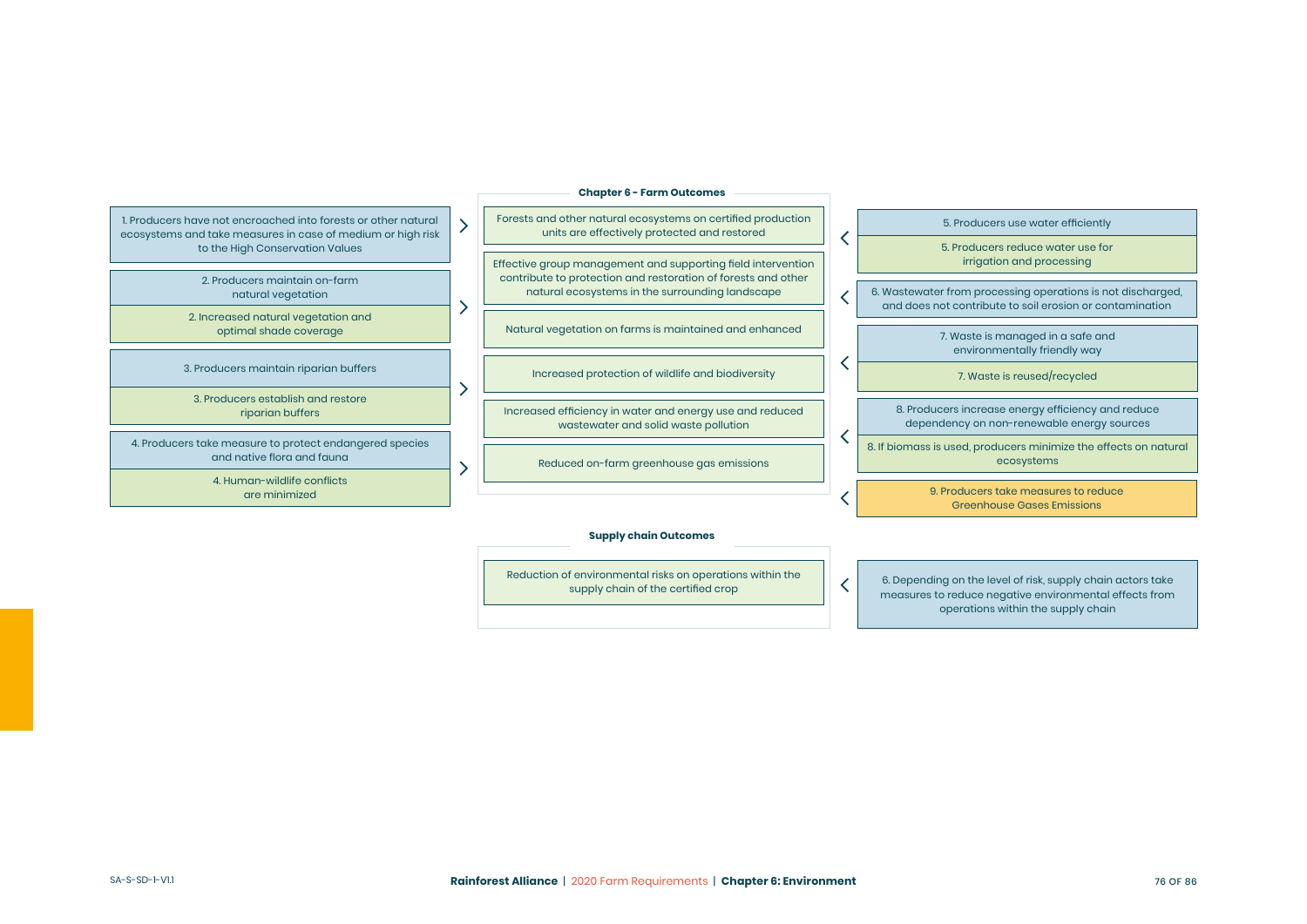|              | 6.1 FORESTS, OTHER NATURAL ECOSYSTEMS AND PROTECTED AREAS                                                                                                                                                                                        |                            |         |            |            |  |  |  |  |
|--------------|--------------------------------------------------------------------------------------------------------------------------------------------------------------------------------------------------------------------------------------------------|----------------------------|---------|------------|------------|--|--|--|--|
| No.          | <b>Core requirements</b>                                                                                                                                                                                                                         | <b>Group certification</b> |         |            | Ind. cert. |  |  |  |  |
|              |                                                                                                                                                                                                                                                  | S-farms                    | L-farms | Group mgt. | s/L        |  |  |  |  |
| 6.1.1        | From January 1st 2014 onward, natural forests and other natural ecosystems have not been converted into<br>agricultural production or other land uses.<br>Please see Annex S12: Additional Details on requirements for no-conversion             |                            |         |            |            |  |  |  |  |
| 6.1.2        | Production or processing does not occur in protected areas or their officially designated buffer zones,<br>except where it complies with applicable law.                                                                                         |                            |         |            |            |  |  |  |  |
| 6.1.3        | Management includes the mitigation measures from the Risk Assessment Tool in 1.3.1 with regard to<br>High Conservation Values in the management plan (1.3.2). Management implements these measures.<br>Please see Annex S3: Risk Assessment Tool |                            |         |            |            |  |  |  |  |
| No.          | <b>Mandatory Improvement</b>                                                                                                                                                                                                                     |                            |         |            |            |  |  |  |  |
| 6.1.4<br>LT. | Management includes the mitigation measures from the Risk Assessment Tool in 1.3.1 with regard to<br>High Conservation Values in the management plan (1.3.2). Management implements these measures.<br>Please see Annex S3: Risk Assessment Tool |                            |         |            |            |  |  |  |  |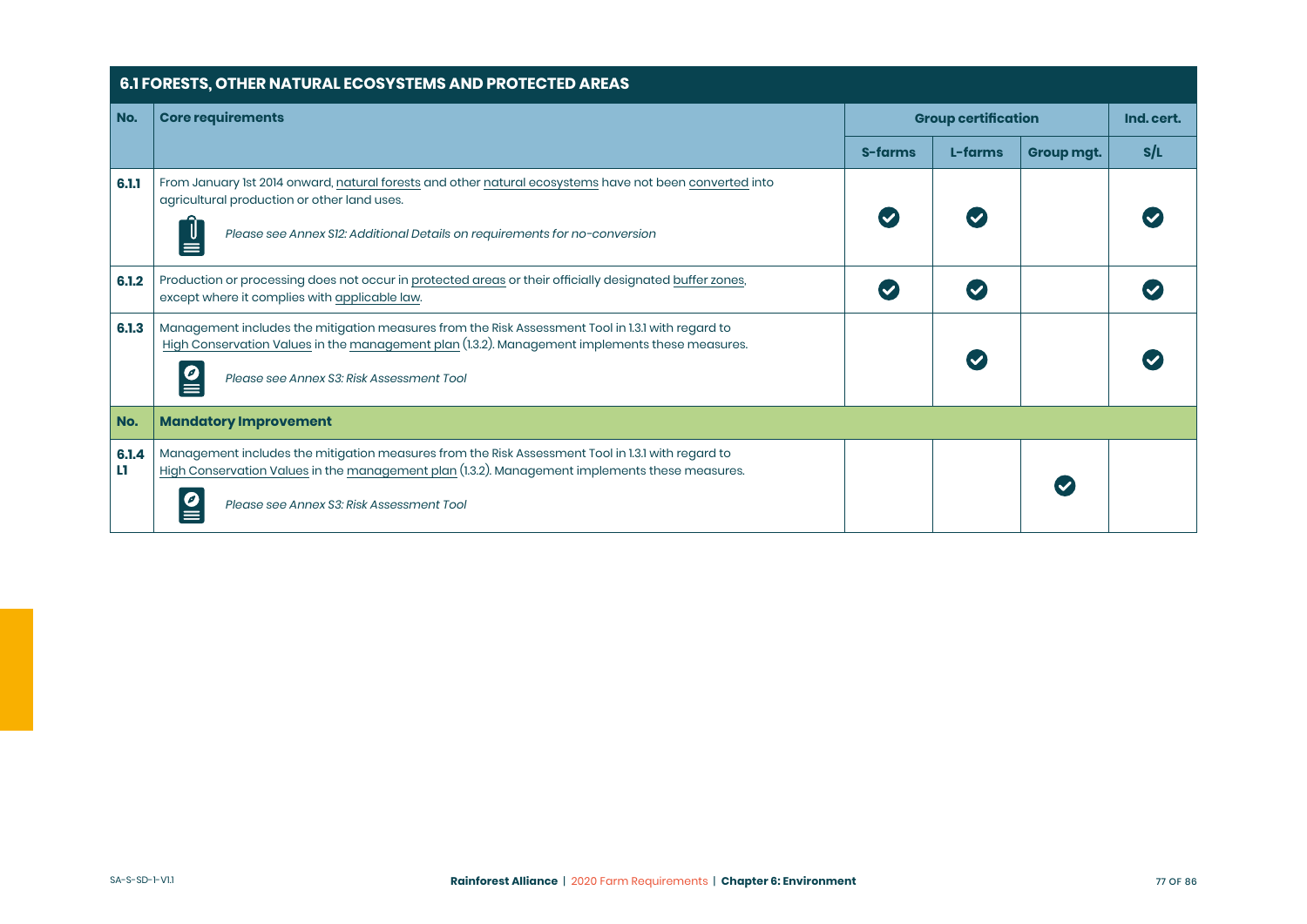|       | 6.2 CONSERVATION AND ENHANCEMENT OF NATURAL ECOSYSTEMS AND VEGETATION                                                                                                                                                                                                                                                                                                                                                                                                                                                                                                                                                                                                                                                                                                                                                                                                                                                                                                                                                                                                                                                                                                                                                                                                                                                                             |                            |         |            |            |  |  |  |
|-------|---------------------------------------------------------------------------------------------------------------------------------------------------------------------------------------------------------------------------------------------------------------------------------------------------------------------------------------------------------------------------------------------------------------------------------------------------------------------------------------------------------------------------------------------------------------------------------------------------------------------------------------------------------------------------------------------------------------------------------------------------------------------------------------------------------------------------------------------------------------------------------------------------------------------------------------------------------------------------------------------------------------------------------------------------------------------------------------------------------------------------------------------------------------------------------------------------------------------------------------------------------------------------------------------------------------------------------------------------|----------------------------|---------|------------|------------|--|--|--|
| No.   | <b>Core requirements</b>                                                                                                                                                                                                                                                                                                                                                                                                                                                                                                                                                                                                                                                                                                                                                                                                                                                                                                                                                                                                                                                                                                                                                                                                                                                                                                                          | <b>Group certification</b> |         |            | Ind. cert. |  |  |  |
|       |                                                                                                                                                                                                                                                                                                                                                                                                                                                                                                                                                                                                                                                                                                                                                                                                                                                                                                                                                                                                                                                                                                                                                                                                                                                                                                                                                   | S-farms                    | L-farms | Group mgt. | S/L        |  |  |  |
| 6.2.1 | Management develops and implements a plan to conserve natural ecosystems. The plan is based on the map<br>required in 1.2.10 and the natural ecosystems section of the Risk Assessment Tool in 1.3.1 and is updated annually.<br>$\bar{\mathbb{R}}$<br>Please see Annex S3: Risk Assessment Tool<br>$\overset{\circ}{\equiv}$<br>Please see Guidance Document M: Natural ecosystems and vegetation                                                                                                                                                                                                                                                                                                                                                                                                                                                                                                                                                                                                                                                                                                                                                                                                                                                                                                                                                |                            |         |            |            |  |  |  |
| 6.2.2 | Farms maintain all remnant forest trees, except when these pose hazards to people or infrastructure.<br>Other native trees on the farm and their harvesting are sustainably managed in a way that the same<br>quantity and quality of trees is maintained on the farm.                                                                                                                                                                                                                                                                                                                                                                                                                                                                                                                                                                                                                                                                                                                                                                                                                                                                                                                                                                                                                                                                            | $\blacktriangledown$       |         |            |            |  |  |  |
| No.   | <b>Mandatory Smart Meter</b>                                                                                                                                                                                                                                                                                                                                                                                                                                                                                                                                                                                                                                                                                                                                                                                                                                                                                                                                                                                                                                                                                                                                                                                                                                                                                                                      |                            |         |            |            |  |  |  |
| 6,2,3 | Producers maintain and management monitors natural vegetation cover and reports annually on the indicator<br>from year one onwards.<br>If there is less than 10% of the total area under natural vegetation cover or less than 15% for farms growing<br>shade-tolerant crops, management sets targets and takes actions for farms to reach these thresholds as required<br>in 6.2.4.<br>Natural vegetation is vegetation made up predominantly of native or locally adapted species, resembling in species<br>composition and structure the vegetation that occurs or would occur in the absence of human interference. Natural<br>vegetation can include one or more of the following (not exclusive):<br>• Riparian buffers<br>• Conservation areas within the farm<br>• Natural vegetation in agroforestry systems<br>· Border plantings, live fences and barriers around housing and infrastructure, or in other ways<br>• Conservation and restoration areas outside the certified farm that effectively provide for long-term protection<br>of the subject areas (for at least 25 years) and yield additional conservation value and protection status relative<br>to the status quo<br>Indicator:<br>• % of total farm area under natural vegetation cover<br>Please see Annex S15: Details on Off-site Conservation of Natural Vegetation |                            |         |            |            |  |  |  |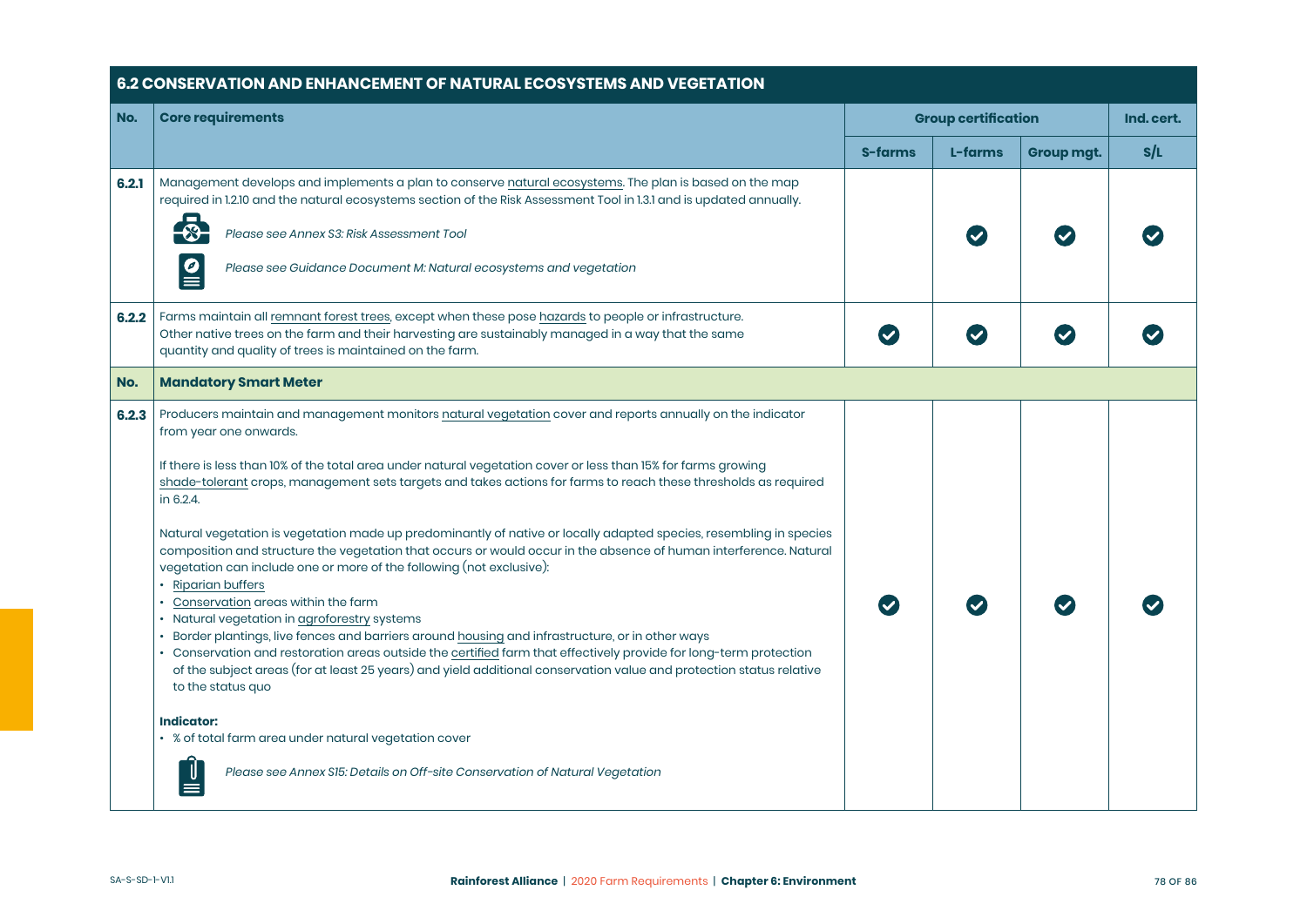|             |                                                                                                                                                                                                        | <b>Group certification</b> |         | Ind. cert. |     |
|-------------|--------------------------------------------------------------------------------------------------------------------------------------------------------------------------------------------------------|----------------------------|---------|------------|-----|
|             |                                                                                                                                                                                                        | S-farms                    | L-farms | Group mgt. | s/L |
| No.         | <b>Mandatory Improvement</b>                                                                                                                                                                           |                            |         |            |     |
| 6.2.4<br>L2 | There is natural vegetation cover<br>• On at least 10% of the total area for farms growing non-shade tolerant crops<br>• On at least 15% of the total area for farms growing shade-tolerant crops      |                            |         |            |     |
| No.         | <b>Self-selected Smart Meter</b>                                                                                                                                                                       |                            |         |            |     |
| 6.2.5       | Farms with shade-tolerant crops work towards agroforestry systems with optimal shade coverage and species<br>diversity according to the Shade coverage and species diversity reference parameters.     |                            |         |            |     |
|             | Indicators:<br>. % shade cover averaged over the portion of the farm or group of farms growing shade-tolerant crops<br>• average number of shade tree species per hectare growing shade-tolerant crops |                            |         |            |     |
| 6,2.6       | Farms increase the areas under natural vegetation beyond the amounts required by requirement 6.2.3.                                                                                                    |                            |         |            |     |
|             | Indicator:<br>• % of total farm area under natural vegetation cover                                                                                                                                    |                            |         |            |     |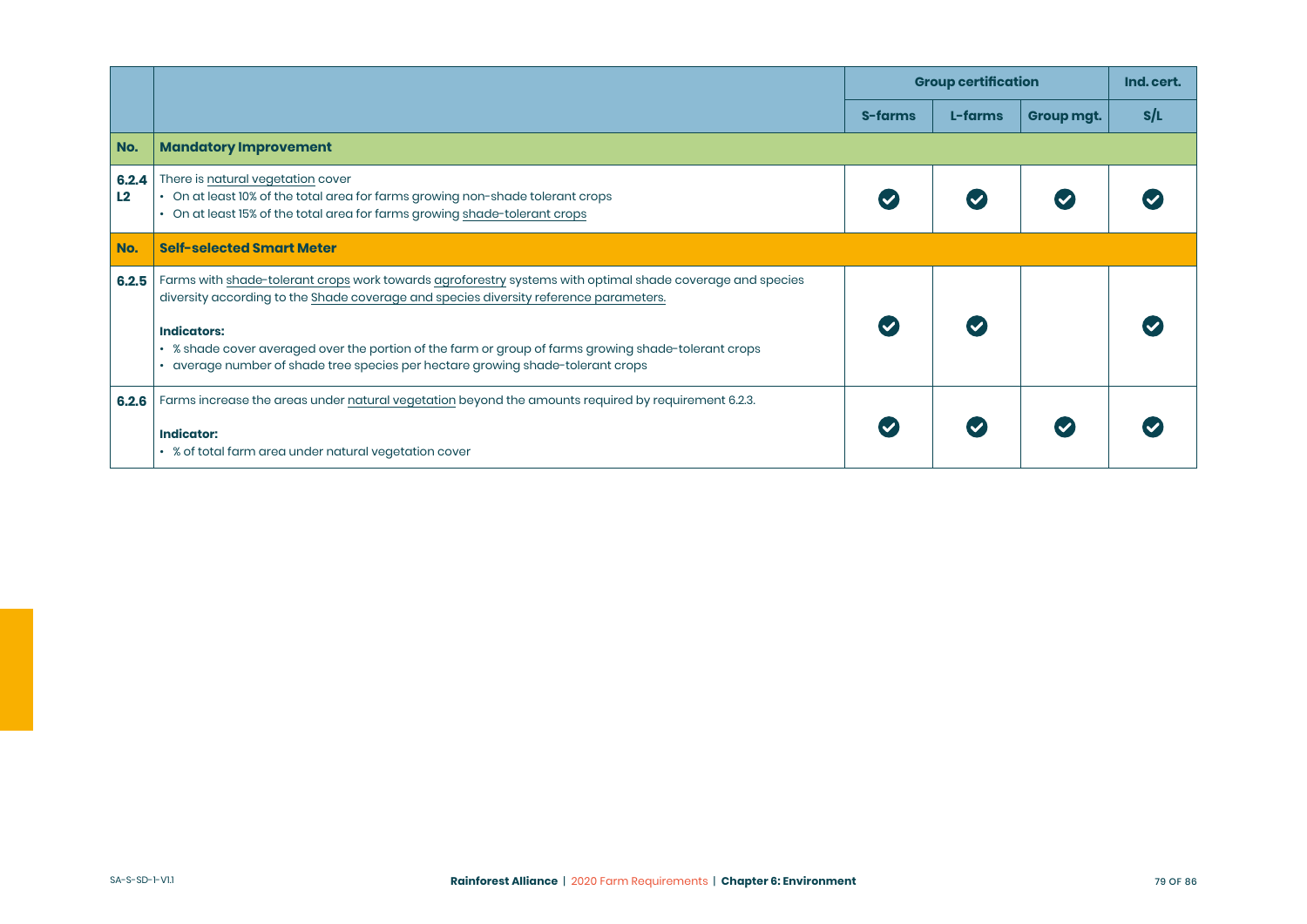|            | <b>6.3 RIPARIAN BUFFERS</b>                                                                                                                                                                                                                                                                                                                                                                                                                                                                                                                                                                                                            |                            |                      |            |            |  |  |  |
|------------|----------------------------------------------------------------------------------------------------------------------------------------------------------------------------------------------------------------------------------------------------------------------------------------------------------------------------------------------------------------------------------------------------------------------------------------------------------------------------------------------------------------------------------------------------------------------------------------------------------------------------------------|----------------------------|----------------------|------------|------------|--|--|--|
| No.        | <b>Core requirements</b>                                                                                                                                                                                                                                                                                                                                                                                                                                                                                                                                                                                                               | <b>Group certification</b> |                      |            | Ind. cert. |  |  |  |
|            |                                                                                                                                                                                                                                                                                                                                                                                                                                                                                                                                                                                                                                        | S-farms                    | L-farms              | Group mgt. | S/L        |  |  |  |
| 6.3.1      | Farms maintain existing riparian buffers adjacent to aquatic ecosystems.                                                                                                                                                                                                                                                                                                                                                                                                                                                                                                                                                               | $\blacktriangledown$       | $\blacktriangledown$ |            |            |  |  |  |
| 6.3.2      | Producers maintain the following additional safeguards for the protection of drinking water in case<br>the farm is located closer than 50 m to a river, lake, or other water body that is frequently used as the main source<br>of drinking.<br>• Maintain or establish a riparian buffer that is at least 10 m wide<br>· Add an outer, additional 20m non-application zone (total 30m) where no pesticides or fertilizers are used<br>• Add an additional 20m zone (from 30 to 50m from the waterbody), in which pesticides are only applied<br>through mechanical, hand-assisted or targeted application                             |                            |                      |            |            |  |  |  |
| No.        | <b>Mandatory Improvement</b>                                                                                                                                                                                                                                                                                                                                                                                                                                                                                                                                                                                                           |                            |                      |            |            |  |  |  |
| 6.3.3<br>ш | Aquatic ecosystems are surrounded by riparian buffers with the following riparian buffer width parameters:<br>· 5 meters horizontal width along both sides of water courses between 1 - 5 meters wide. For farms < 2 ha,<br>the width of the buffer may be reduced to 2 meters at both sides<br>. 8 meters horizontal width along both sides of water courses between 5-10 meters wide,<br>and around springs, wetlands, and other water bodies<br>• 15 meters horizontal width along both sides of rivers wider than 10 meters wide<br>No additional non-application zones are required alongside fully established riparian buffers. |                            |                      |            |            |  |  |  |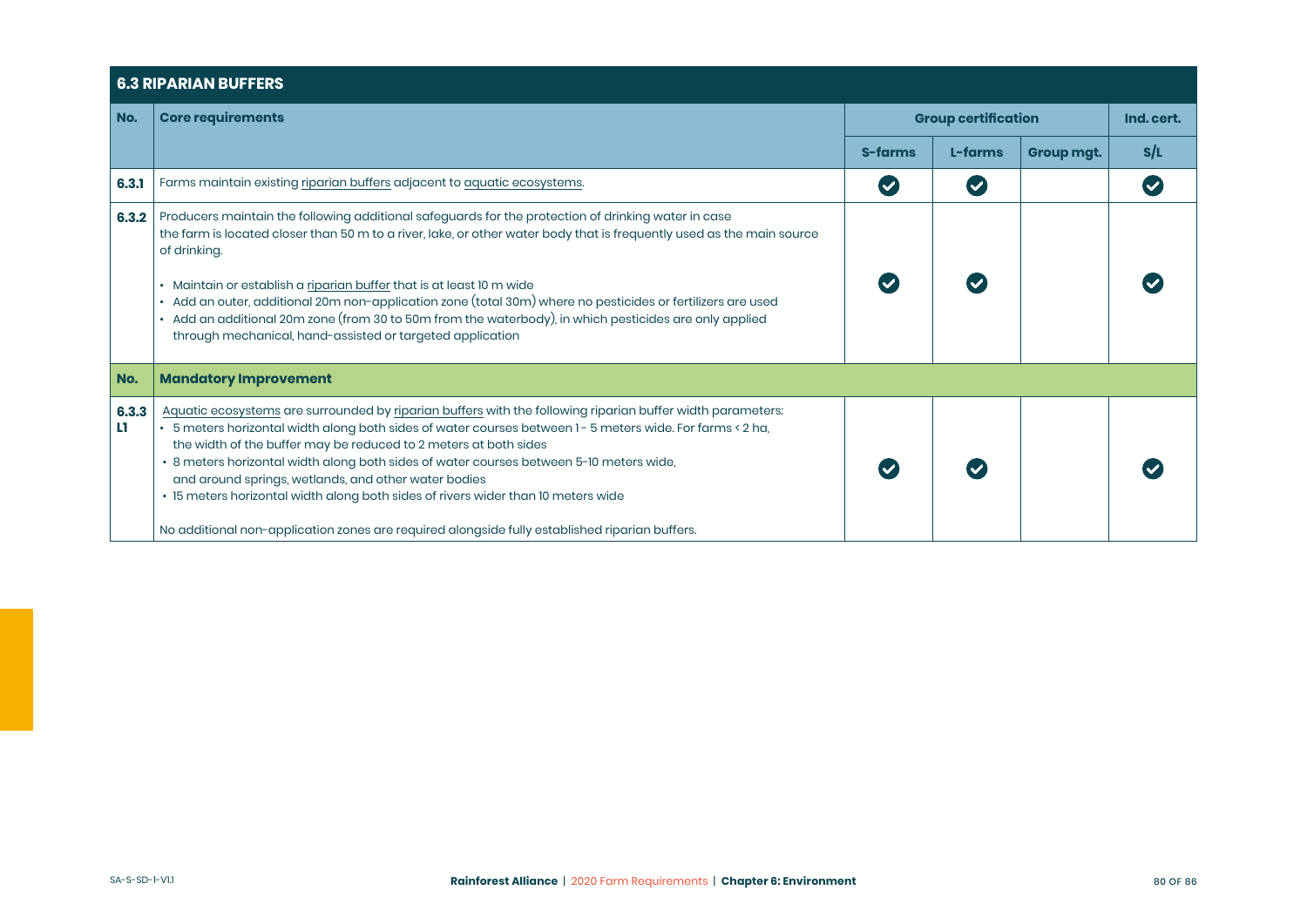|            | <b>6.4 PROTECTION OF WILDLIFE AND BIODIVERSITY</b>                                                                                                                                                                                                                                                                                                                                                                                                        |                            |                       |            |            |
|------------|-----------------------------------------------------------------------------------------------------------------------------------------------------------------------------------------------------------------------------------------------------------------------------------------------------------------------------------------------------------------------------------------------------------------------------------------------------------|----------------------------|-----------------------|------------|------------|
| No.        | <b>Core requirements</b>                                                                                                                                                                                                                                                                                                                                                                                                                                  | <b>Group certification</b> |                       |            | Ind. cert. |
|            |                                                                                                                                                                                                                                                                                                                                                                                                                                                           | <b>S-farms</b>             | L-farms               | Group mgt. | s/L        |
| 6.4.1      | Threatened animals and plants are not hunted, killed, fished, collected or trafficked.<br>Additionally, producers and workers do not hunt other animals, with the following exceptions:<br>• Producers of small farms may hunt non-threatened animals for non-commercial use only<br>• Producers may hunt vertebrate wildlife pests on the farm only following the farm's integrated<br>pest management (IPM) plan, and only as a measure of last resort. |                            |                       |            |            |
|            | Explosives or toxic substances are never used for hunting, fishing, or control of wildlife pests.                                                                                                                                                                                                                                                                                                                                                         |                            |                       |            |            |
| 6.4.2      | Producers do not hold wildlife in captivity. Captive wild animals that were present on the farm before the earliest cer-<br>tification date are sent to professional shelters or may be held only for non-commercial purposes for the remainder<br>of their lives. Captive wild animals and farm animals are treated following the five freedoms of animal welfare.                                                                                       | $\bullet$                  |                       |            |            |
| 6,4.3      | Producers do not intentionally introduce or release invasive species. Producers do not dispose of existing invasive<br>species or their parts in aquatic ecosystems.                                                                                                                                                                                                                                                                                      | $\boldsymbol{\omega}$      | $\bullet$             |            |            |
| 6.4.4      | Producers do not use wildlife for processing or harvesting of any crop (e.g. luwak for coffee, monkeys for coconut, etc).                                                                                                                                                                                                                                                                                                                                 | $\boldsymbol{\omega}$      | $\boldsymbol{\omega}$ |            |            |
|            | 6.4.5   Erosion by water and wind is reduced through practices such as re-vegetation of steep areas and terracing.                                                                                                                                                                                                                                                                                                                                        |                            |                       |            |            |
|            | $\mathbf{Q}$<br>Please see Guidance Document J: Soil Fertility and Conservation                                                                                                                                                                                                                                                                                                                                                                           | $\checkmark$               |                       |            |            |
| 6.4.6      | Fire is not used for preparing or cleaning fields, except when specifically justified in the IPM plan.                                                                                                                                                                                                                                                                                                                                                    |                            |                       |            |            |
|            | $\mathbf{Q}$<br>Please see Guidance Document J: Soil Fertility and Conservation                                                                                                                                                                                                                                                                                                                                                                           |                            |                       |            |            |
| No.        | <b>Mandatory Improvement</b>                                                                                                                                                                                                                                                                                                                                                                                                                              |                            |                       |            |            |
| 6.4.7<br>ш | Producers minimize human-wildlife conflicts that affect workers, wildlife, crops, or farm assets with locally<br>appropriate mitigation measures. Measures can include siting of infrastructure, fencing and corridors but<br>should not unnecessarily restrict wildlife mobility or access to water or other resources. Workers are trained<br>in procedures and emergency responses for addressing crop damage or wildlife attacks.                     |                            |                       |            |            |
| 6,4.8<br>ш | Group management supports producers to minimize human-wildlife conflicts that affect producers, workers,<br>wildlife, crops, or farm assets with locally appropriate mitigation measures. Measures can include siting of<br>infrastructure, fencing, and corridors but should not unnecessarily restrict wildlife mobility or access to resources<br>like water.                                                                                          |                            |                       |            |            |
| 6,4.9<br>ш | Producers take measures to contain and reduce existing invasive species.                                                                                                                                                                                                                                                                                                                                                                                  |                            |                       |            |            |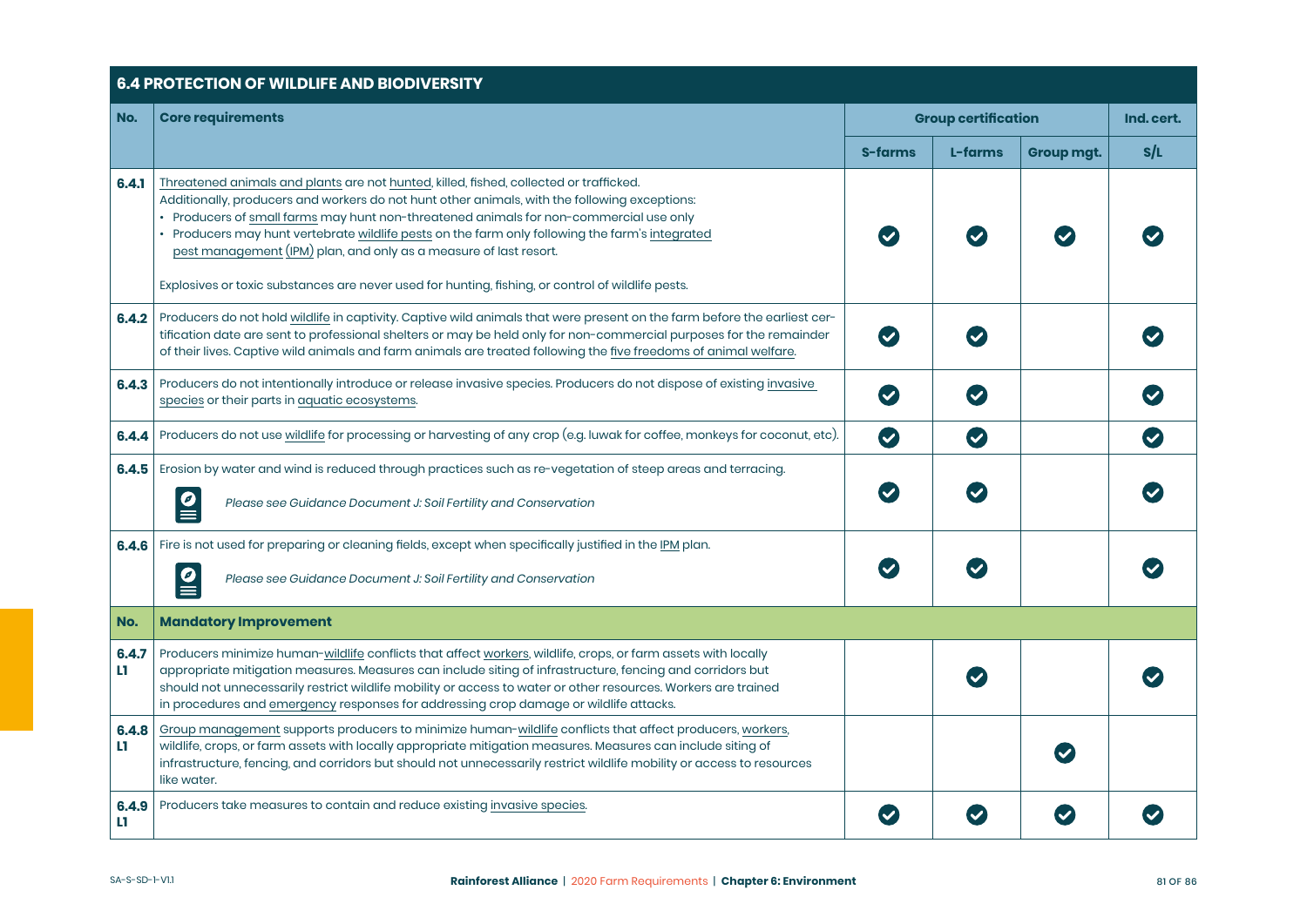|         | <b>6.5 WATER MANAGEMENT AND CONSERVATION</b>                                                                                                                                                                                                                                                                                                                                                                           |                            |                            |              |            |
|---------|------------------------------------------------------------------------------------------------------------------------------------------------------------------------------------------------------------------------------------------------------------------------------------------------------------------------------------------------------------------------------------------------------------------------|----------------------------|----------------------------|--------------|------------|
| No.     | <b>Core requirements</b>                                                                                                                                                                                                                                                                                                                                                                                               | <b>Group certification</b> |                            |              | Ind. cert. |
|         |                                                                                                                                                                                                                                                                                                                                                                                                                        | <b>S-farms</b>             | L-farms                    | Group mgt.   | S/L        |
| 6, 5.1  | Producers comply with the applicable law for the withdrawal of surface or groundwater for agricultural,<br>domestic or processing purposes.                                                                                                                                                                                                                                                                            | $\overline{\mathcal{L}}$   | $\left($                   | $\checkmark$ |            |
| 6, 5, 2 | If required, producers have a license or permit (or a pending request) for the withdrawal of surface or<br>groundwater for agricultural, domestic, or processing purposes.                                                                                                                                                                                                                                             | $\bullet$                  | $\bullet$                  | $\bullet$    |            |
| 6.5.3   | Irrigation and water distribution systems are maintained to optimize crop productivity while minimizing<br>water waste, erosion, and salinization.                                                                                                                                                                                                                                                                     |                            | $\boldsymbol{\mathcal{C}}$ | $\bullet$    |            |
| No.     | <b>Mandatory Smart Meter</b>                                                                                                                                                                                                                                                                                                                                                                                           |                            |                            |              |            |
| 6.5.4   | Irrigation and water distribution systems are managed to optimize crop productivity considering at least<br>the following factors:<br>• Crop evapotranspiration at different growth stages<br>• Soil conditions<br>• Rainfall pattern<br>Producers record the amount of water used for irrigation from year one onwards.<br><b>Indicator:</b><br>• Water use for irrigation in total and per unit of product (L, L/kg) |                            |                            |              |            |
| 6.5.5   | Management takes measures to reduce the use of processing water per unit of product. Water use and<br>reduction are monitored and documented from year one onwards.<br>For Group Management, this is applicable if groups have central processing facilities.<br><b>Indicator:</b><br>• Water use for processing in total and per unit of the final product leaving the farm $(L, L/Kg)$                               |                            |                            |              |            |
| No.     | <b>Self-Selected improvements</b>                                                                                                                                                                                                                                                                                                                                                                                      |                            |                            |              |            |
| 6.5.6   | Producers use rainwater harvesting for irrigation and/or input application purposes.                                                                                                                                                                                                                                                                                                                                   | $\bullet$                  | $\bullet$                  | $\bullet$    |            |
| 6.5.7   | Producers participate in a local watershed committee or initiative and take action to help maintain or<br>restore the watershed's health as part of this collective process. The nature of the participation and<br>actions taken are documented.                                                                                                                                                                      | $\checkmark$               |                            |              |            |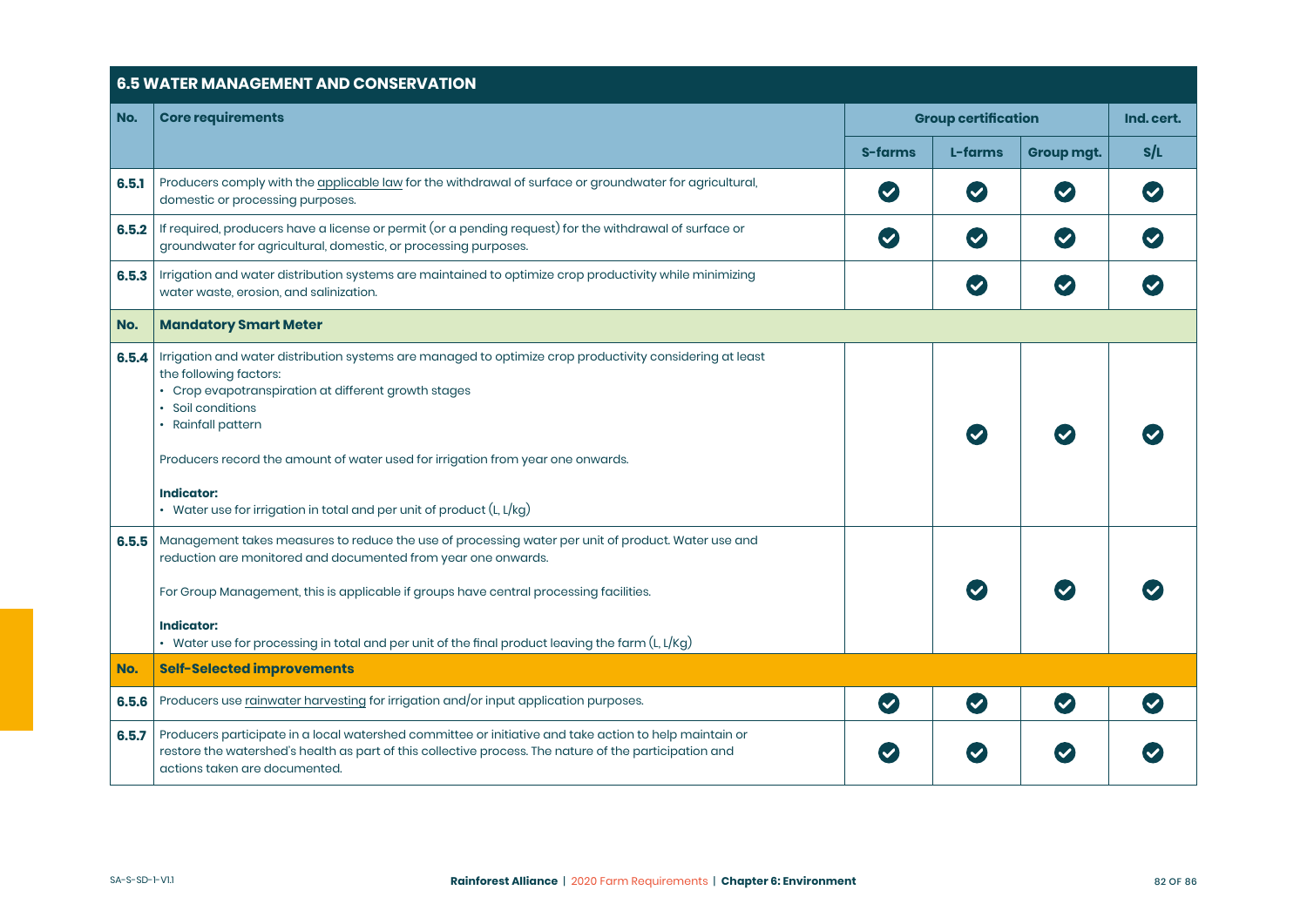## **6.6 WASTEWATER MANAGEMENT**

| No.   | <b>Core requirements</b>                                                                                                                                                                                    |         | <b>Group certification</b> |            |            |  |
|-------|-------------------------------------------------------------------------------------------------------------------------------------------------------------------------------------------------------------|---------|----------------------------|------------|------------|--|
|       |                                                                                                                                                                                                             |         |                            |            | Ind. cert. |  |
|       |                                                                                                                                                                                                             | S-farms | L-farms                    | Group mgt. | S/L        |  |
| 6.6.1 | Tests for processing wastewater are conducted at all discharge points during the representative period(s)<br>of operation, and results are documented.                                                      |         |                            |            |            |  |
|       | For farm groups, this is done at all group-managed (collective) processing facilities and at a representative<br>sample of member processing operations including the different types of treatment systems. |         |                            |            |            |  |
|       | Wastewater from processing operations discharged into aquatic ecosystems meets legal wastewater<br>quality parameters. In absence of these, it meets the wastewater parameters.                             |         |                            |            |            |  |
|       | Wastewater from processing operations may not be mixed with clean water to meet the parameters.                                                                                                             |         |                            |            |            |  |
| 6.6.2 | Human sewage, sludge, and sewage water is not used for production and/or processing activities.                                                                                                             |         |                            |            |            |  |
|       | Sewage is not discharged into aquatic ecosystems unless it has been treated.                                                                                                                                |         |                            |            |            |  |
|       | Not applicable to small farms:                                                                                                                                                                              |         |                            |            |            |  |
|       | Treated discharge is demonstrated to meet legal wastewater quality parameters or, in the absence of these,<br>the wastewater parameters.                                                                    |         |                            |            |            |  |
| 6.6.3 | Wastewater from processing operations is not applied to land unless it has undergone treatment to remove<br>particulates and toxins.                                                                        |         |                            |            |            |  |
|       | If treated wastewater is used for irrigation, in addition to the wastewater parameters, it must comply with the<br>wastewater parameters for irrigation                                                     |         |                            |            |            |  |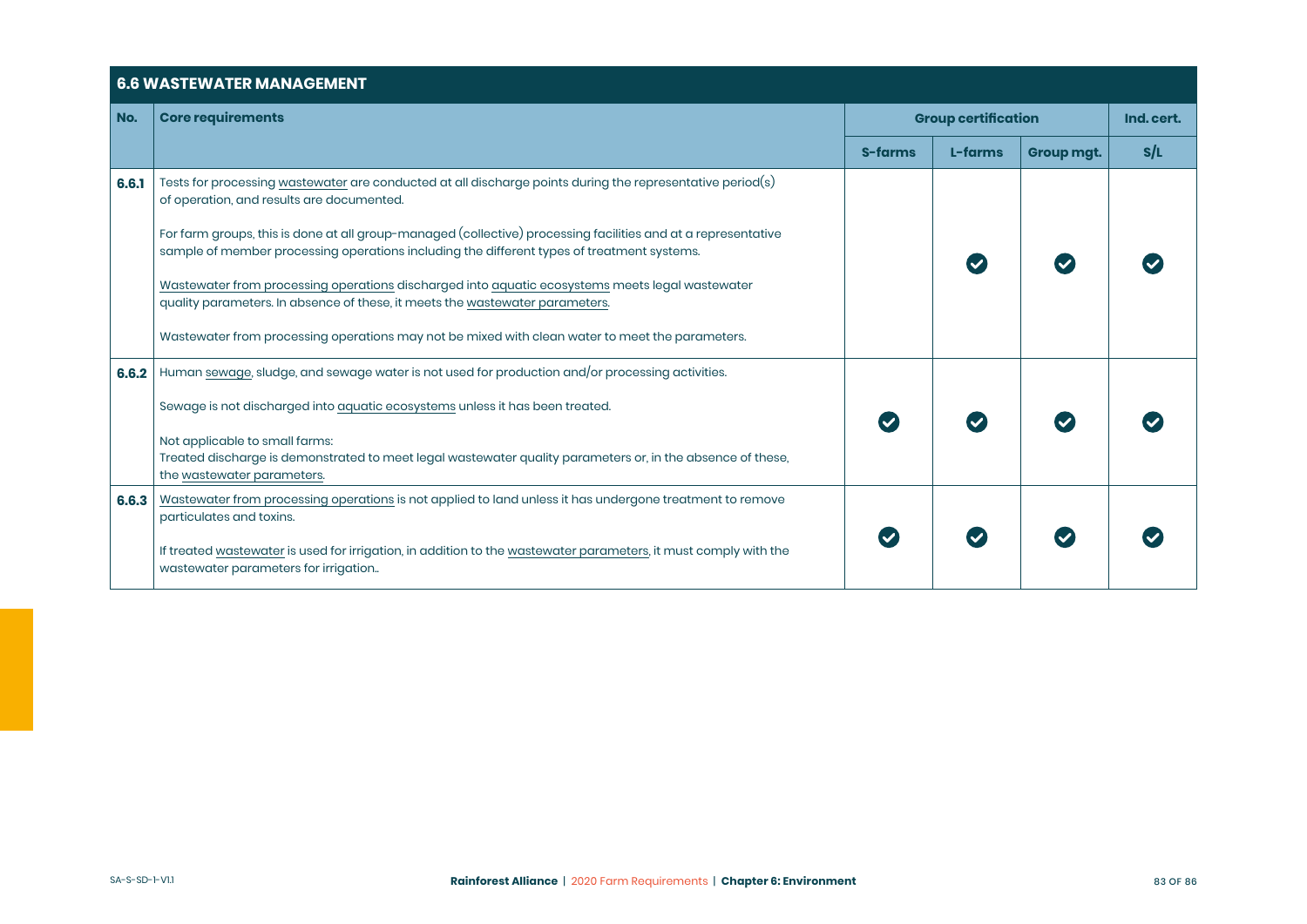|            | <b>6.7 WASTE MANAGEMENT</b>                                                                                                                                                                                                                                                                        |                            |            |            |     |  |  |  |  |
|------------|----------------------------------------------------------------------------------------------------------------------------------------------------------------------------------------------------------------------------------------------------------------------------------------------------|----------------------------|------------|------------|-----|--|--|--|--|
| No.        | <b>Core requirements</b>                                                                                                                                                                                                                                                                           | <b>Group certification</b> | Ind. cert. |            |     |  |  |  |  |
|            |                                                                                                                                                                                                                                                                                                    | S-farms                    | L-farms    | Group mgt. | S/L |  |  |  |  |
| 6.7.1      | Waste is stored, treated and disposed of in ways that do not pose health or safety risks to people, animals or<br>natural ecosystems. Waste is stored and disposed of only in designated areas and not disposed of in natural<br>or aquatic ecosystems. Non-organic waste is not left on the land. |                            |            |            |     |  |  |  |  |
| 6.7.2      | Producers do not burn waste, except in incinerators technically designed for the specific type of waste.                                                                                                                                                                                           |                            |            |            |     |  |  |  |  |
| No.        | <b>Mandatory Improvement</b>                                                                                                                                                                                                                                                                       |                            |            |            |     |  |  |  |  |
| 6.7.3<br>ш | Producers segregate and recycle waste based on available waste management, recycling and disposal options.<br>Organic waste is composted, processed for use as organic or used as input for other processes.                                                                                       |                            |            |            |     |  |  |  |  |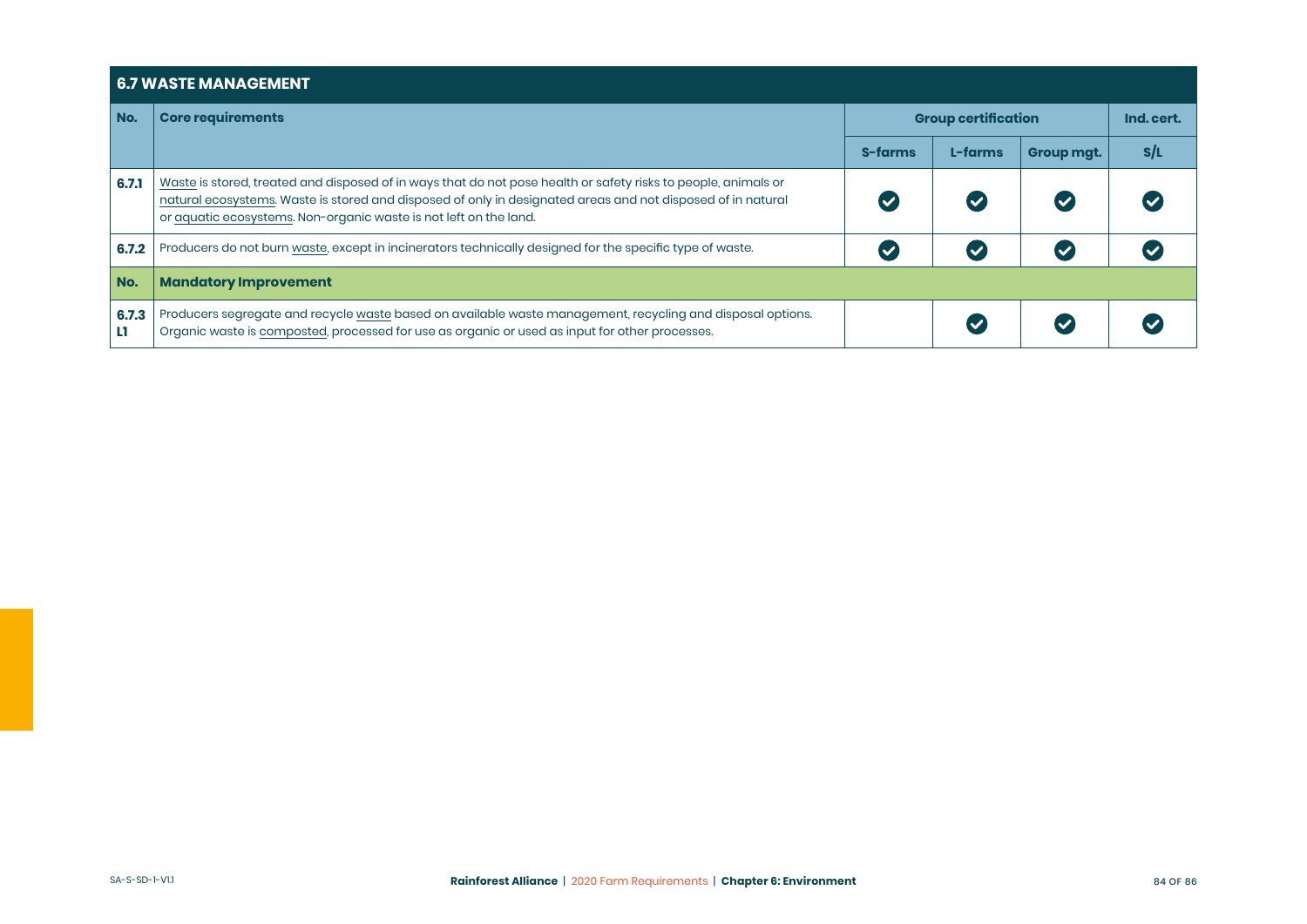| <b>6.8 ENERGY EFFICIENCY</b> |                                                                                                                                                                                                                                                                                                                                                                                                                         |                            |         |            |            |  |
|------------------------------|-------------------------------------------------------------------------------------------------------------------------------------------------------------------------------------------------------------------------------------------------------------------------------------------------------------------------------------------------------------------------------------------------------------------------|----------------------------|---------|------------|------------|--|
| No.                          | <b>Core requirements</b>                                                                                                                                                                                                                                                                                                                                                                                                | <b>Group certification</b> |         |            | Ind. cert. |  |
|                              |                                                                                                                                                                                                                                                                                                                                                                                                                         | S-farms                    | L-farms | Group mgt. | S/L        |  |
| 6.8.1                        | Management takes measures to increase energy efficiency and, if feasible, reduce dependency on non-renewable<br>energy sources used for production and processing.                                                                                                                                                                                                                                                      |                            |         |            |            |  |
|                              | The types of energy sources and associated machinery used for production and processing are quantified<br>and documented.                                                                                                                                                                                                                                                                                               |                            |         |            |            |  |
|                              | For Group Management, this is applicable if groups have energy use for processing                                                                                                                                                                                                                                                                                                                                       |                            |         |            |            |  |
|                              | Please see Guidance Document N: Energy Efficiency                                                                                                                                                                                                                                                                                                                                                                       |                            |         |            |            |  |
| No.                          | <b>Mandatory Smart Meter</b>                                                                                                                                                                                                                                                                                                                                                                                            |                            |         |            |            |  |
| 6,8,2                        | Management sets targets for increased efficiency in energy use and for reduced dependency on non-renewable<br>energy sources. The progress is monitored and reported yearly.                                                                                                                                                                                                                                            |                            |         |            |            |  |
|                              | For Group Management, this is applicable if groups have energy use for processing.                                                                                                                                                                                                                                                                                                                                      |                            |         |            |            |  |
|                              | <b>Indicators:</b><br>• Amounts of renewable and non-renewable energy used, by type (e.g., volume of fuel, KWh electricity,<br>quantity of biomass energy)<br>• Total energy use<br>• Total energy use per kg of product                                                                                                                                                                                                |                            |         |            |            |  |
| No.                          | <b>Mandatory Improvement</b>                                                                                                                                                                                                                                                                                                                                                                                            |                            |         |            |            |  |
| 6.8.3<br>ш                   | If biomass energy is used for processing operations and/or domestic use, producers minimize the<br>direct and indirect effects of biomass use on natural ecosystems through actions such as:<br>• Planting trees to increase the availability of biomass energy on or around the farm<br>• When biomass is purchased, sources not associated with the destruction of forests or other<br>natural ecosystems are sought. |                            |         |            |            |  |